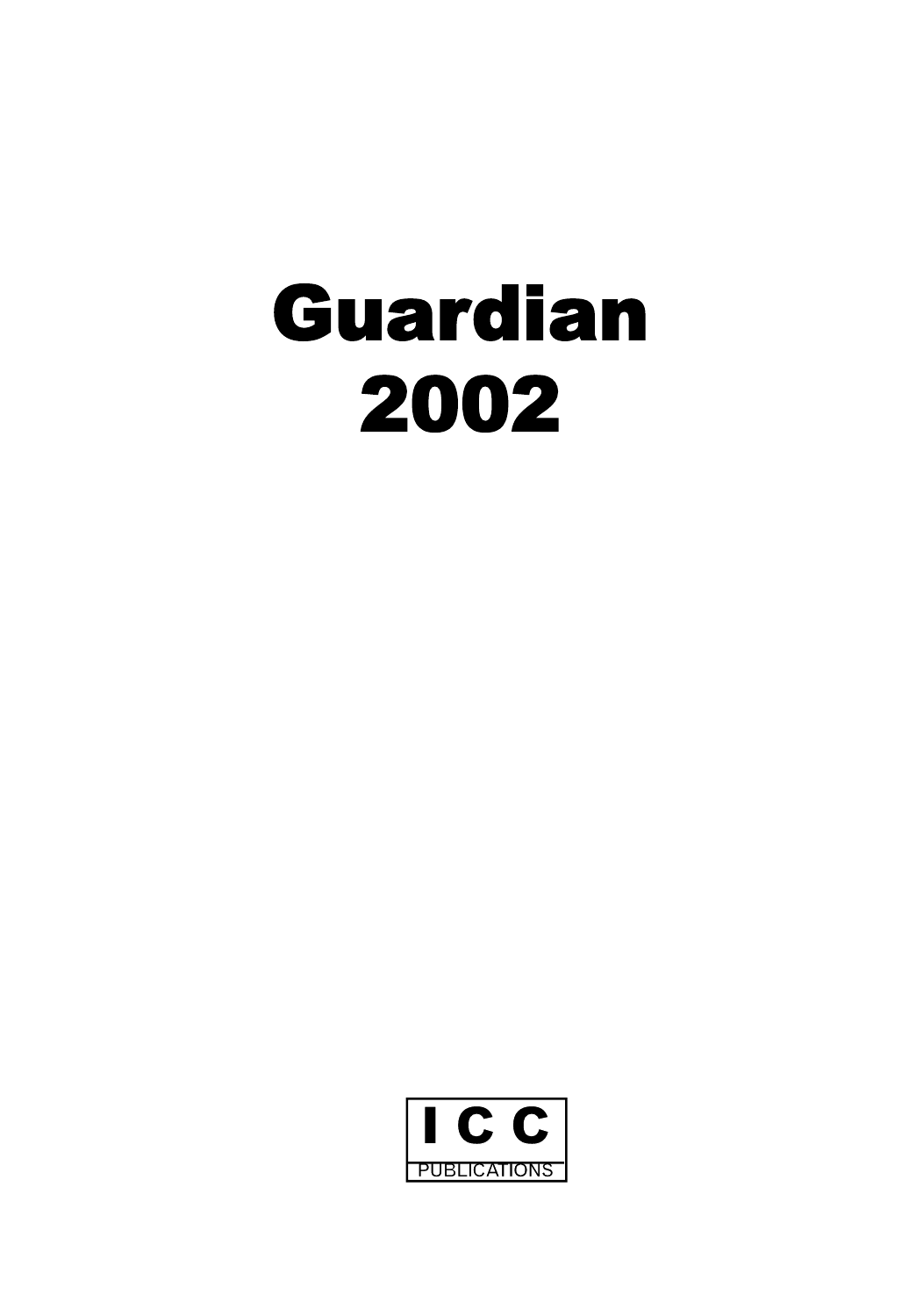# Guardian - 2002 Copyright © 2000 ICC

All rights reserved.

No part of this publication may be reproduced or transmitted in any form or by any means, electronic, or mechanical including photocopying, recording, or any information storage and retrieval system, without permission in writing from the Editor.

> Published by **ICC Publications**

(for in-house circulation only)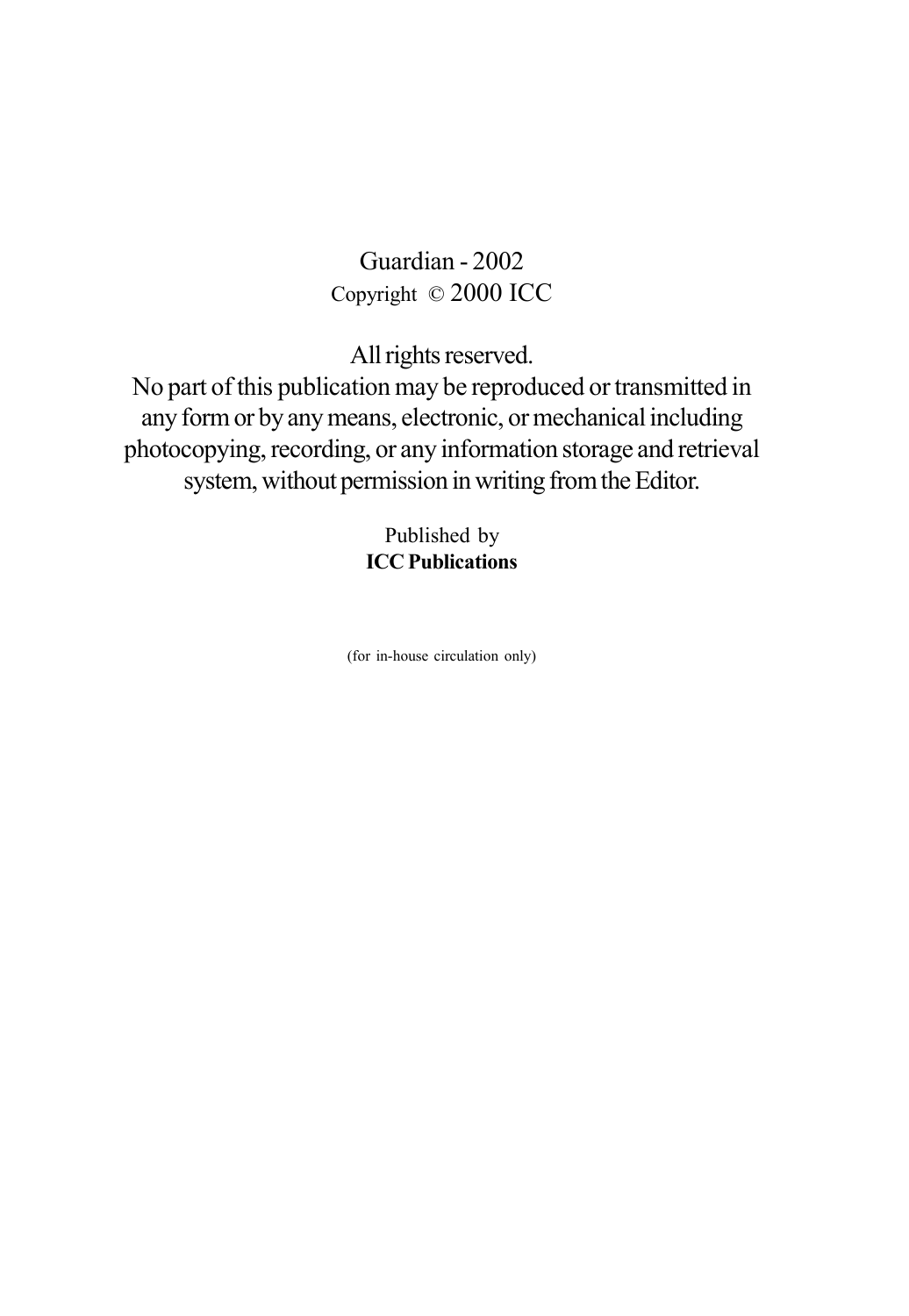# **CONTENTS**

# **Devotionals:**

- ANANIAS
- PHILIP
- ANDREW
- MARTHA
- EASAU
- BARNABAS
- JOHN THE BAPTIST
- ELIJAH
- JOB
- SAMARITAN WOMAN
- THOMAS
- ENOCH
- JOSIAH
- HEZEKIAH
- ABIGAIL
- JONAH
- DORCAS
- MARY MAGDALENE
- JOSHUA
- PHILEMON
- TITUS
- RACHEL
- JOASH
- JEHU
- GIDEON
- SYROPHENOECIAN WOMAN
- ESTHER
- NOAH
- JACOB
- JOSEPH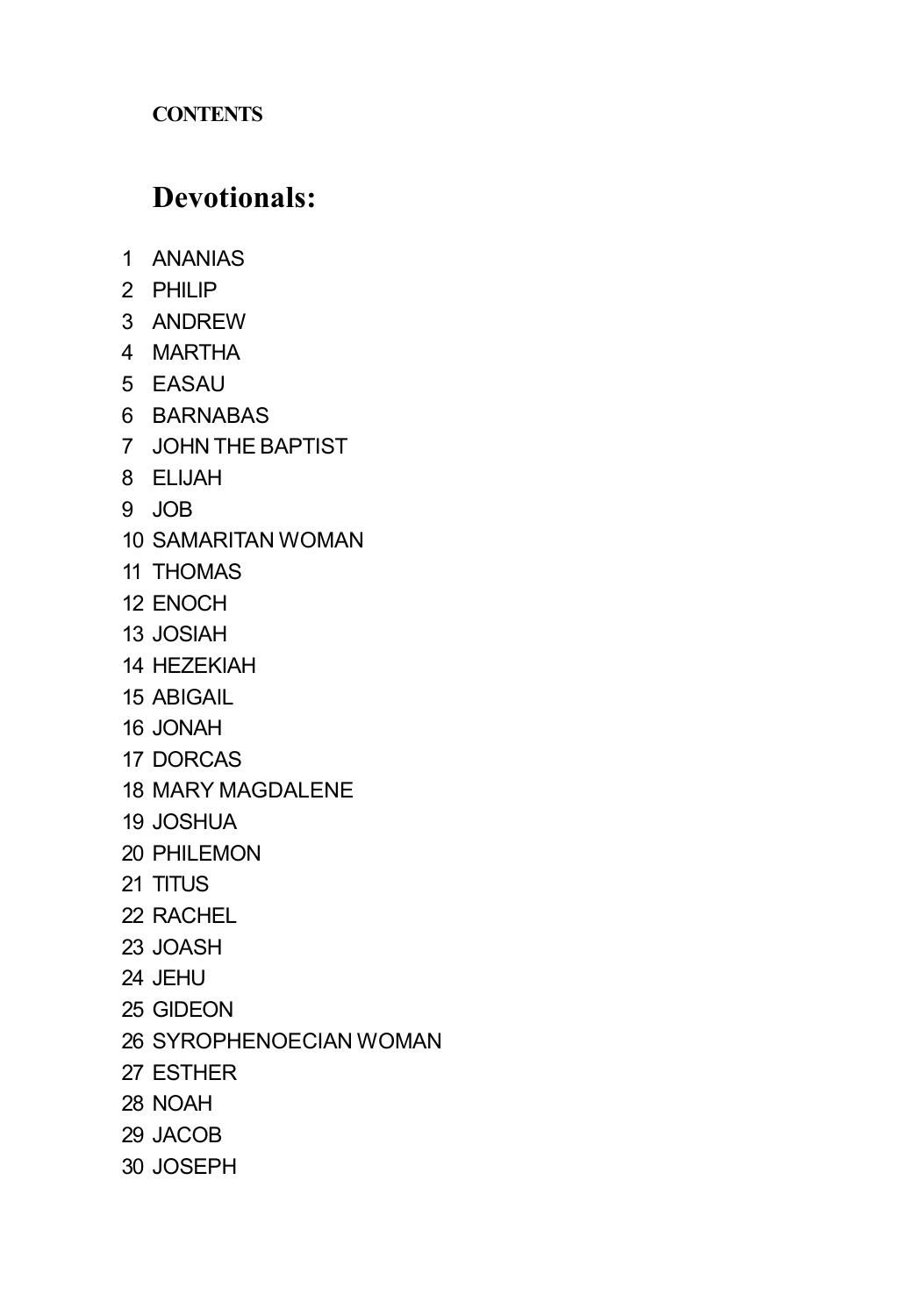RUTH MOSES DEBORAH DAVID DANIEL MARY PETER & PAUL MARY & MARTHA JAMES & JOHN ABRAHAM &SARAH HANNAH & SAMUEL ANNA & SIMEON ELISHA SOLOMON PETER JONATHAN NEHEMIAH SAMSON CALEB LOT JEREMIAH RECABITES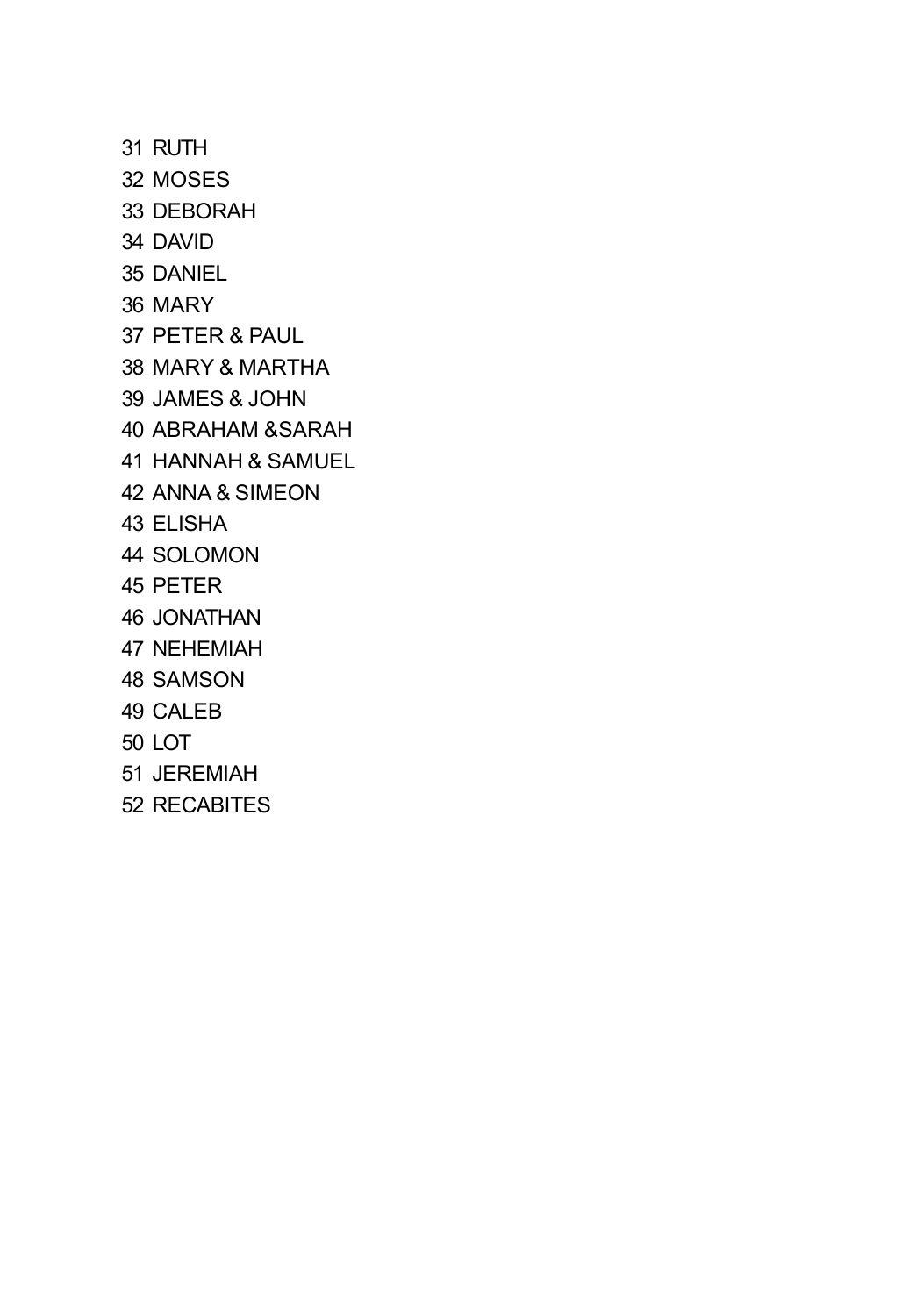# *ANANIAS: THE DECEITFUL HEART*

Tonight we are going to talk about a famous man of the New Testament. Unfortunately, he was famous for his sins. His name was Ananias.

**Acts 5:1-11** C. Imagine their lives. They were disciples, married, probably with children, committed, giving. Etc. The apostles started talking about special contribution, just like we do now.

Q: What do you think *Ananias and Saphira* thought about when the Apostles started talking about the special contribution? (Let them give responses.) Perhaps they thought, "Its hard" or they wondered what will others do?

Or they thought "Here is my chance to impress the Apostles." They would have thought, 'We have this land, but it will be hard to sell" Maybe Ananias thought "I want to give, but….."

? Perhaps they looked at others in Acts 4:36-37, and thought, "others are being sacrificial"

? May be they started thinking, "But we need to buy this. Or we need to save money for that. We can't give too much!"

C: Many of as have thought these things. *Q:* So why did God kill them? Let's see 4 reasons...

# **1. He Did Not Take Advice**

C: Ananias and Sapphira obviously wanted to give, but they faced a dilemma: "when we sell the land, should we give it all?" It would have been easy to go to the leaders and ask them what was best. The apostles probably would have told them "give what you can cheerfully give, and keep the rest".

C: But Ananias and Sapphira were independent. They made a plan without getting any advice.

Q: Think about it. Have you asked advice about the special contribution? Or are you struggling inside, secretly sinning and being selfish? Or are you pretending it will go away if you don't think about it?

C: God will not bless us if we art like them, acting without taking advice

Eg.: I appreciate ……………………who talked to her leaders (or me) about the contribution, and decided to do for it.

# **2. He Misled His Wife**

C: Ananias had plotted with her to lie. Instead of leading her into righteousness through sacrificial giving and honesty, he led her into sin. When Peter asked him whether this was all the money for the land, he lied to protect their reputation. He lied to protect his wife. He did not even come in to see Peter with her—he was busy doing his own things. Sometimes we are this way. We charge ahead, ignoring our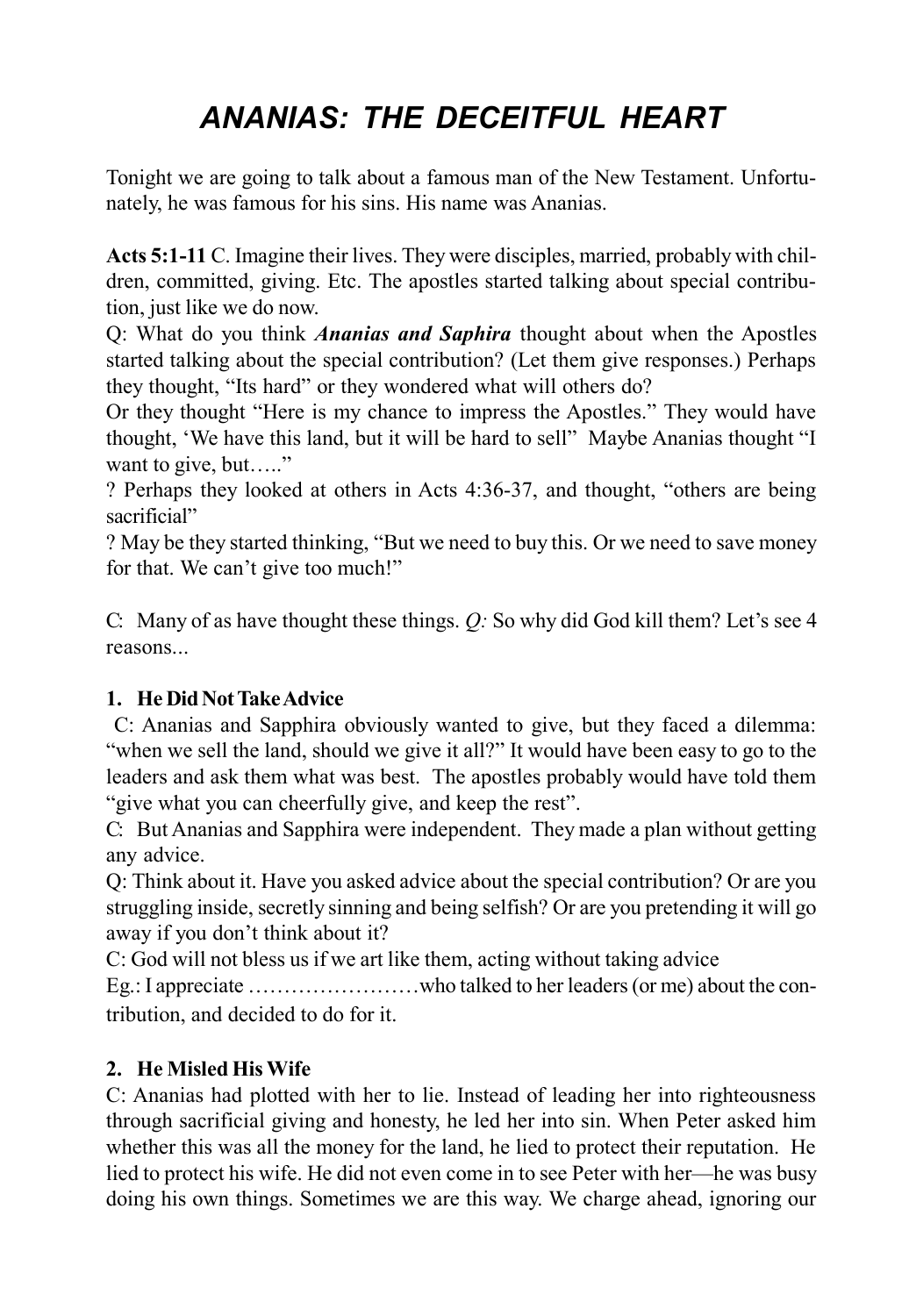wives, or the other people we live with. They could have told Peter the truth, "no, we've kept some money for ourselves." It would not have been wrong for them to keep some of the money. But lying was wrong!

*Q* Think about t are you leading the people in your household and family to righteousness, or are you leading them into sin by your selfish example and your cover-ups?

C: Sometimes we are very close to someone, and instead of exposing their sins, we cover up for them. Most often it is husbands and wives who do this for each other. Sometimes two brothers who are close friends do this for each other. But the consequence of cover-up are disastrous. (SHARE YOURSELF about a time you-joined in with someone else in sin, and you did not confess it to the leaders, but covered up for each other. It could be gossip, or lust or greed, or stealing, or violence, or laziness...)

*Q:* What kind of relationships do we have in the church? Think about it: are they "iron sharpens iron" relationships, where there is challenge, purity, and accountability? Or are they compromising cover-up relationships? What kind of marriage do we have? Are there any sins or secrets no one else knows about (like impurity, now or before marriage, financial matters, beatings, bad attitudes.

C: Confess today—just confess and avoid the sin of Ananias & Sapphira "Protecting" others by lying for them is the worst thing that we can do for those we love. Let's be open. and make sure that others around us are open. too.

#### **3. He Was Not Truthful:**

**Prov 12:22**. C: God is our heavenly father. And like father on earth, he is delighted when his children are truthful. The Bible says that "He detests lying lips." C As disciples we must be committed to telling the truth, always. Aananias lied to Peter when he asked **a** very direct question. Sometimes lying means just hiding the truth, telling half the truth, or not confessing. We will get in bigger trouble with God for lying than with the **leaders for** confessing our sins! (SHARE YOURSELF: about a time you did not want to confess something, but then you did, and tell what happened.)

# **4. He Did Not Understand**

C: God is very forgiving if we are open and repent; but very **hard-line** if we are deceitful. **We** think we can escape God, but that is very stupid. Hebrews 4:12-13. God can see everything. He knows our every thought and deed, even if no one else does. Nothing would have happened to Ananias  $\&$  Sapphira if they had said it was half the money for the land and that was what they wanted to give. They might even have been commended. But they were people pleasers and cared more about their reputation in the church than about what God thought of them. And they died for it

#### *Conclusion:*

Let us all learn from Ananias & Sapphira's bad example. Let's be open and righteous. Let's overcome sin.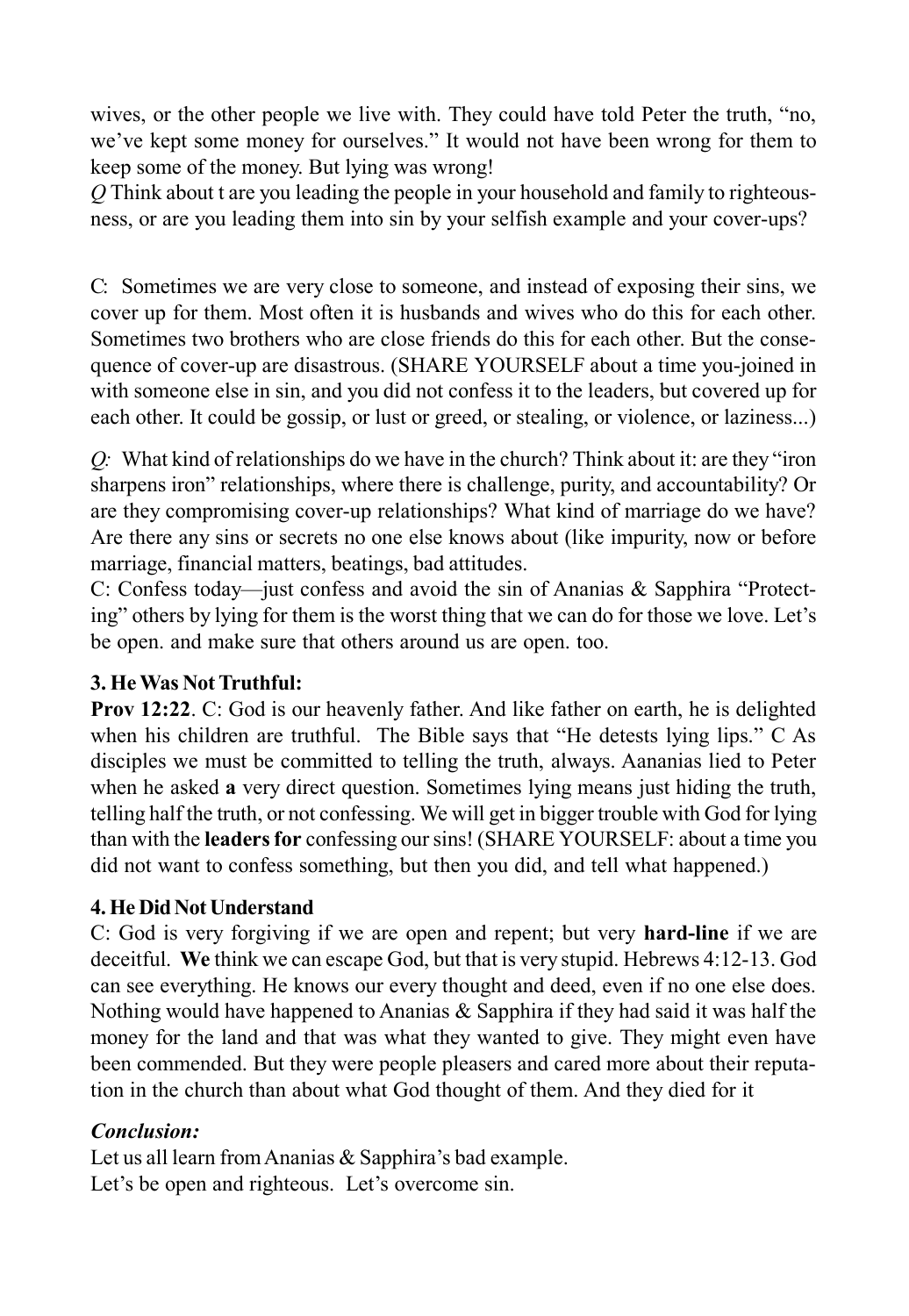# *PHILIP : THE POWERFUL PREACHER*

#### **1. Serve when You Are Asked**

**Acts 6:5-7** C: The Greek widows were being overlooked in the distribution of food for the poor. Philip had nothing to do with this problem, but they asked him to help. He didn't complain. He didn't say, 'Oh, I am too busy." He decided to serve just as he had been asked. Some times we are asked to serve. It might be childcare, or taking someone somewhere, *or* doing follow up, or cooking or helping with ushering or communion, or sitting in on a study, or doing the dishes or serving food or cleaning or getting water or bringing something to church whatever the job is, we should gladly do it just like Philip. Leadership is all about being a servant.

#### **2. Evangelise Everywhere**

**Acts 8:4-8** C: *As* a result of Stephen's death, the church *in Jerusalem got* persecuted more and more*.* The regular Christians left town and settled all over the country to avoid being sent to prison by Saul (v.3).

 $\overline{Q}$  What did the regular Christian do everywhere they went  $(v, 4)$ ? [Preached.] Where are some of the places we can share our faith? .When people come to our house. To neighbours. At work/school. At shops, on the roads. To old friends. To families & relatives, in restaurants. At Cinemas, On buses.

Q What did Philip do in Samaria? [He preached and did miracles (vs.5-6).] Why did the people listen to him? [Powerful messages, miracles.) Why did God give him special miraculous power, but not to us? [He did not have the written Bible to back up his message. We do. So the Apostles gave him power by laying their hands on him in Acts 6:6-8.

Q How did the people feel when they saw the miracles and believed in Jesus? There was great joy in that city (vs.8)

C: One thing is clear. Philip had learned the lesson in Jerusalem—disciples evangelize everywhere they go! Let's make sure the we also do that.

# **3. Really Bold with the Truth**

**Acts 8:9-13.** Q What did Simon do before he became a Christian? (He we a sorcerer, making a living by doing magic! Q Why was he impressed with Philip? [The signs and miracles.] Was Philip afraid of him? [No, he was really bold with the gospel]

C: When the apostles came, they laid their hands and prayed for the new Christians so they could also have miracle power (v.15-17), so they could evangelize effectively even though they did not have Bibles. Q: When Simon saw the apostles passed on the gifts by the laying on of hands, what did he do? [Offered them money so he could do it too.] Did Simon ever really change? [No]

Q: What are some of the things people today love more than Jesus? Money, job,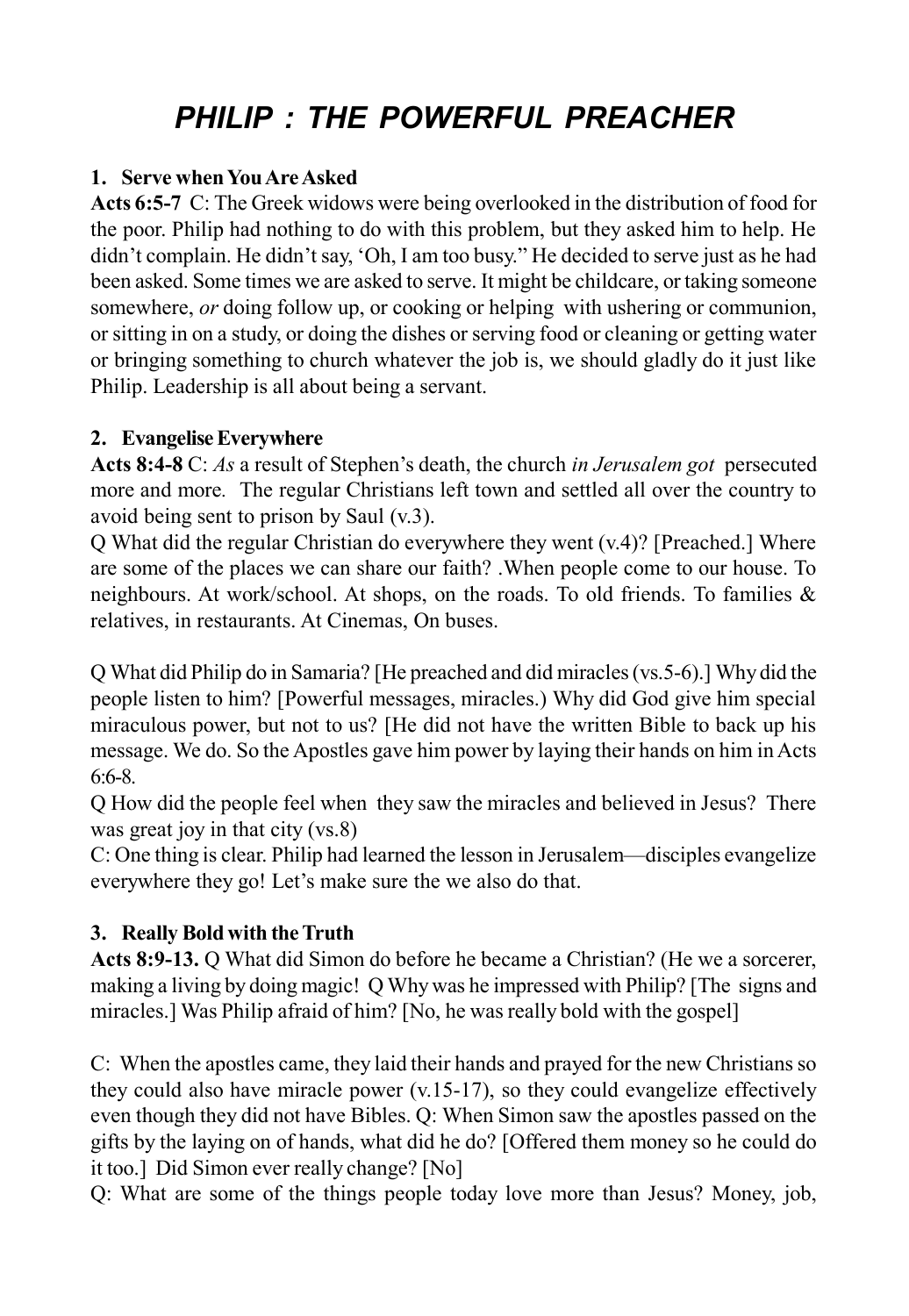girlfriend, boy friend, pleasure, family, etc

C: It takes real boldness to love Jesus more than the world. It takes boldness to stand up to our families and follow Jesus. Example I appreciate Yogaraj, who has decided to love Jesus more that his old life. He could be living in Madurai, making lots of money as a doctor, with a clinic **paid for** by his family. But he has rejected his family's religion. Sacrifice money and comfort and is serving Jesus with all his heart And God is blessing him in a great way, because he *is* bold with the truth.

#### **4. Value Every Saul**

**Acts 8:26.40** Q What are some things about PHILIP that show every soul was important to him? [He was willing to evangelise alone, He ran after the eunuch when God called him. 'He had a conversation with the eunuch. He didn't just want any visitor to come, he wanted the Eunuch to come. After the eunuch was converted, again Philip was preaching to others (v.40)]

Q: Did the eunuch get a bad attitude that Philip, his discipler, had to leave? [vs. 39] What should our attitude be if God changes our discipler or family group? [Happy! We should be willing to go anywhere and do anything for God] C: I appreciate…………….. He is willing to go anywhere for Jesus.

#### **5. Make Family A Priority**

Acts 21:8-9 C: Many years later, Paul was traveling from Ephesus, and he landed at Caesarea, star Jerusalem. And he stayed with Philip. By this tame Phillip was married, and had 4 daughters! He was hospitable. He must have saved them food, and cleaned their dirty clothes. He was hospitable. And he obviously had done a great job with his kids, because just like their father, they preached, too! He made time for them. Being a Christian does not mean that you have no time for your family. Be sure to set aside one evening a week for your family. Spend time with them, and make it special. Tuesday or Wednesday night could be a good night, if you don't have a meeting then. Philip spent time with his family. He had fun with them. He had devotionals with them. He listened to them. He challenged them. He told them about Jesus and the Bible. And they loved him, and followed his example. That is what all of us want.

C: This week, have someone over to your house. Entertain them or atleast give them tea. Show them photos. Love them the way Phillip loved people.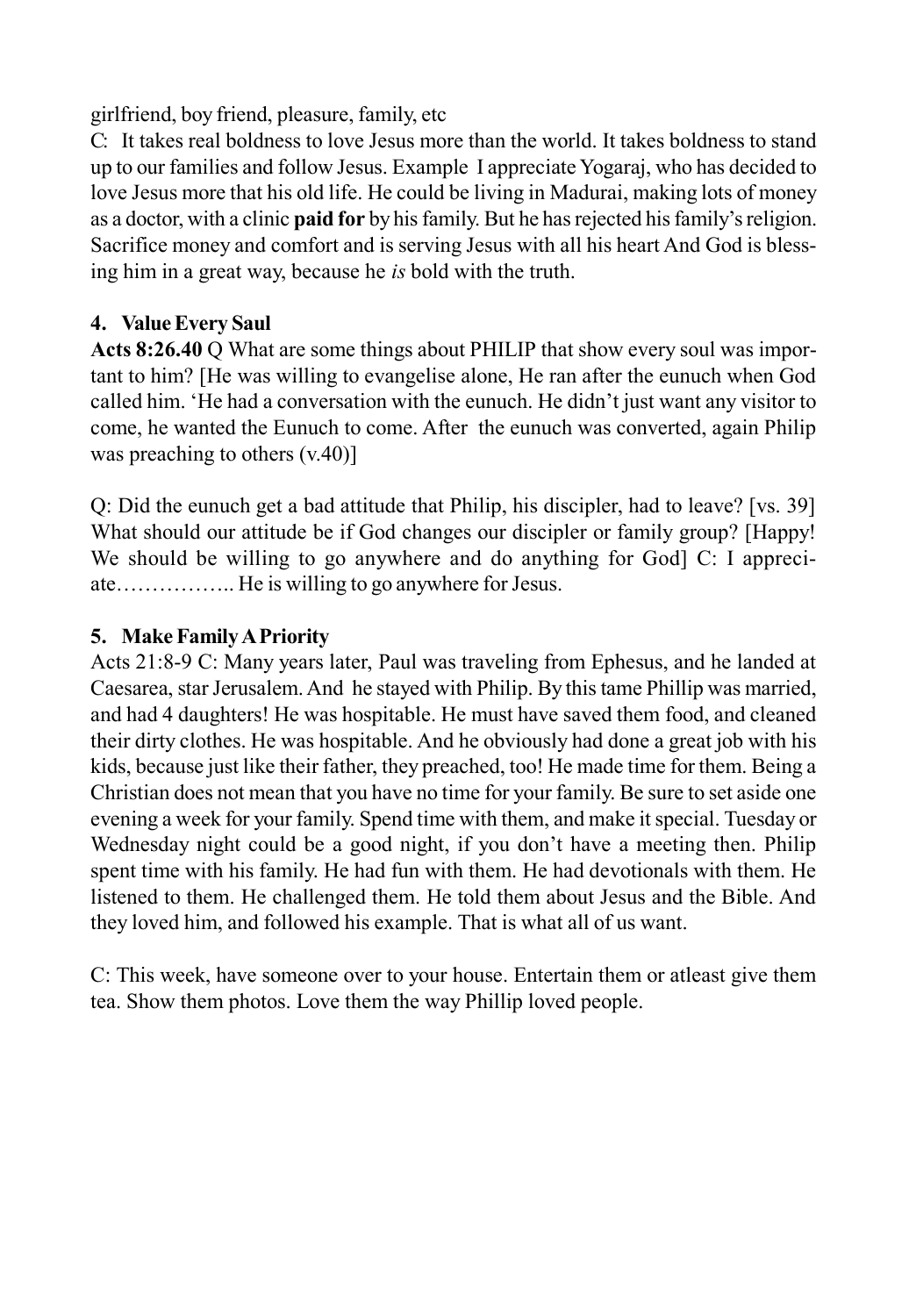# *ANDREW*

Today we will learn about a very special man Andrew, the brother of Peter and a disciple of Jesus.

I believe this lesson will change our lives.

#### **1. Hang on to Jesus John 1:35-40**

C: This was the first time Andrew met Jesus. Jesus was so friendly to him. He asked Andrew, "what do you want?' He wanted to help Andrew. *Andrew asked* Jesus, 'where are you staying?' (v.38) And Jesus took him home with him. and they spent the day together. When Jesus offered Andrew a chance to spend time with him, Andrew did not say, I'm busy, I have some urgent work, later I'll come." Andrew said, "OK, I will come right now." Q. What about you? Are you ready to hang *out* to Jesus? Or are you not making time for the meeting and the disciples? Let's *make* sure we all follow Andrew's example.

C: The first time we meet the Christians is such a special moment (SHARE YOURSELF about when you first were invited and came to the church) Q What about you? Would any of you like to share about when you first came to a meeting? (Let a couple of people share)

# **Mark 1:14-I8**

C. Here we see that Jesus was preaching and again he saw Peter and Andrew. He told them to follow him. And they left their nets and immediately followed him. Andrew was willing even to leave his job to follow Jesus! Q: Is Jesus more important to you than your job? Are you hanging on to him and trusting him? Or are you trusting in your boss, your education, your family, and your job?

# **2. Help Others With Jesus.**

**Mark 1:29-31**. C: Peter's mother-in-law was sick. Often husbands have a bed relationship with their wives, mothers and the brothers of the husband side with the husband. But here we see that Andrew went with Jesus to heal Peter's mother-in-law. He was learning how to help others by spending time with Jesus. That is what we do in the church. We go together with other disciples to evangelize, follow-up, study with people, encourage the weak and help the poor. It is fun to serve others together. If you haven't been doing that; get more involved in the group, and help others. You can even come with me.

C: Another way to help others is by caring for orphans like it says in **James 1:27**— "Religion that God our Father accepts as pure and faultless is this: to look after orphans and widows in their distress and to keep oneself from being polluted by the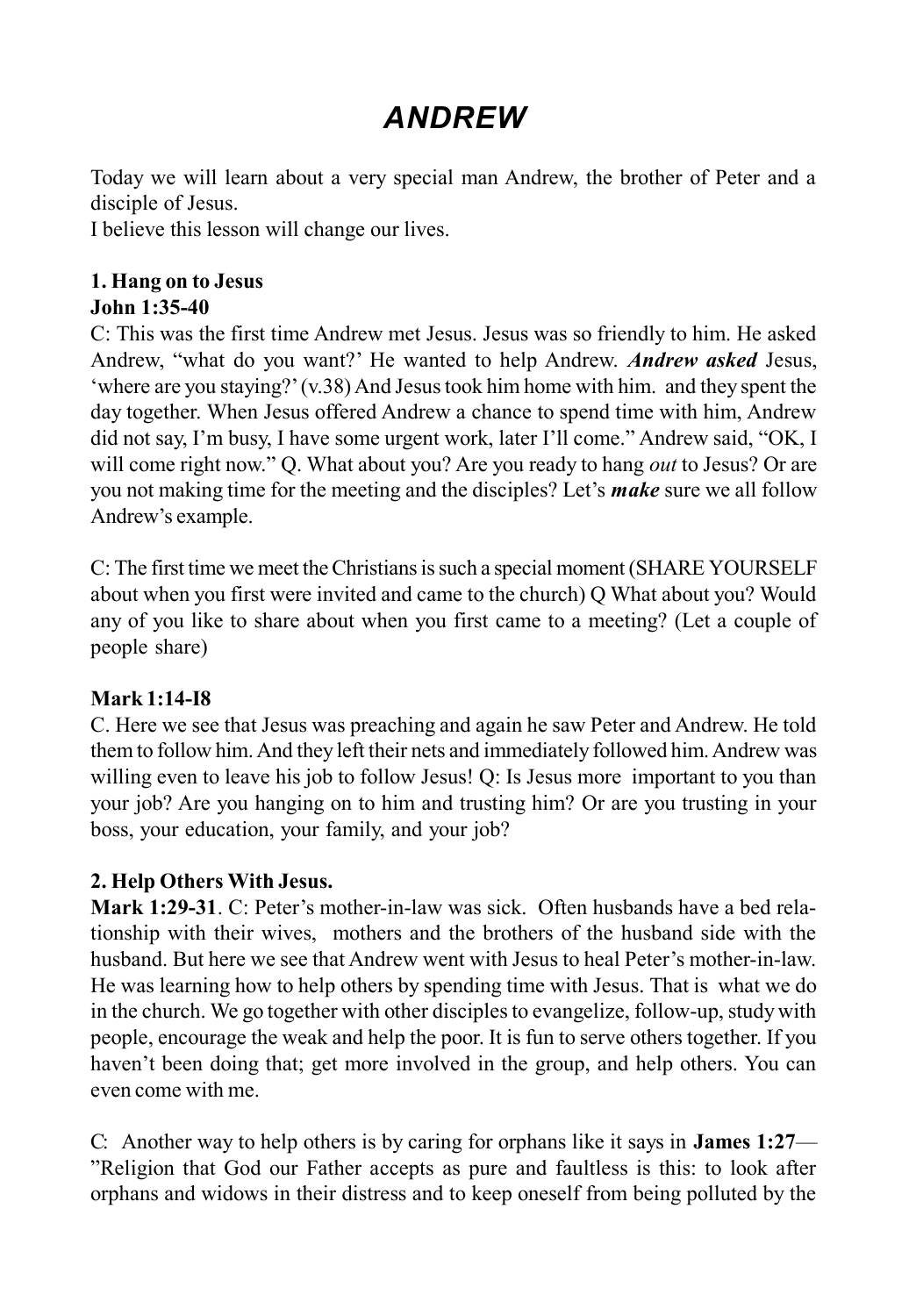world" Q: If you are married, think about it. Are you considering adopting a child? Do you care for orphans? C: Millions of babies are aborted or killed every year *in* India Let's care for them!

### **3. Get On Jesus' Team**

**Luke 6:12-15**. C: When Jesus chose the twelve disciples, Andrew was one of them. He must have felt so special to be chosen Q: Have you ever been chosen for something special? How did it feel? (SHARE YOURSELF and let a couple of others share, too.) C: Jesus had a team of disciples that he trained to do the work of God. In the same way, this family group is a team. God has chosen you. Each of us must play our part to make this team successful, so that we can have fruit in this month.

**John 6:5-14.** C: Here there were crowds of hungry people, all listening to Jesus. Jesus wanted to feed them (v.5). So Andrew looked *around and got an idea. He wanted to help Jesus, so he suggested that a little boy with 5* loaves of bread and 2 fish might be able to help them (v.9). He was on Jesus' team. He was contributing ideas and energy to the group. And as a result of this little boy, Andrew, and Jesus, and the disciples were able to distribute food to feed 5000 people (v.10)! It was an awesome victory for Jesus' team, because everyone participated. We need to be this way. When I ask questions in the group, we all need to participate. I appreciate …………………….who always raises his band to read, and to answer questions.

#### **4. Bring others to Jesus-**

**John 1:40-42.** Q: According to this, what was the first thing Andrew did after following Jesus? [He brought a visitor, his brother Simon Peter] C: If we are excited about following Jesus, the first thing we'll do is to bring others to Jesus. We'll be so fired up about our new relationship with him that we want to tell others about it. That's what Andrew did.

**John. 12:20-**22 C: Here some Greeks wanted to see Jesus. As soon as Andrew found out about it he made sure that Jesus knew, so that these guys could be followed up with. He was always thinking of ways to spread the gospel. Q Think about it do you often bring visitors or is it an unusual thing for you? Andrew regularly brought others to Jesus, because he consistantly invited others. We can't just invite one or two people, or even ten, on one day, and do nothing after that Each day we must share our faith as we go.

#### **5. Never Let Go of Jesus**

**Acts 1:13-14.** C: after the crucifixion Andrew was still there. He had made a decision at the beginning, "I'm never letting go of Jesus" He was there praying with Peter and Mary, the mother of Jesus. And when the early church began, he was there preaching in Acts 2. At the end of Andrew's life, he was arrested, and told that if he did not deny Jesus, they would crucify him. He said, "I would not preach the glory and honour of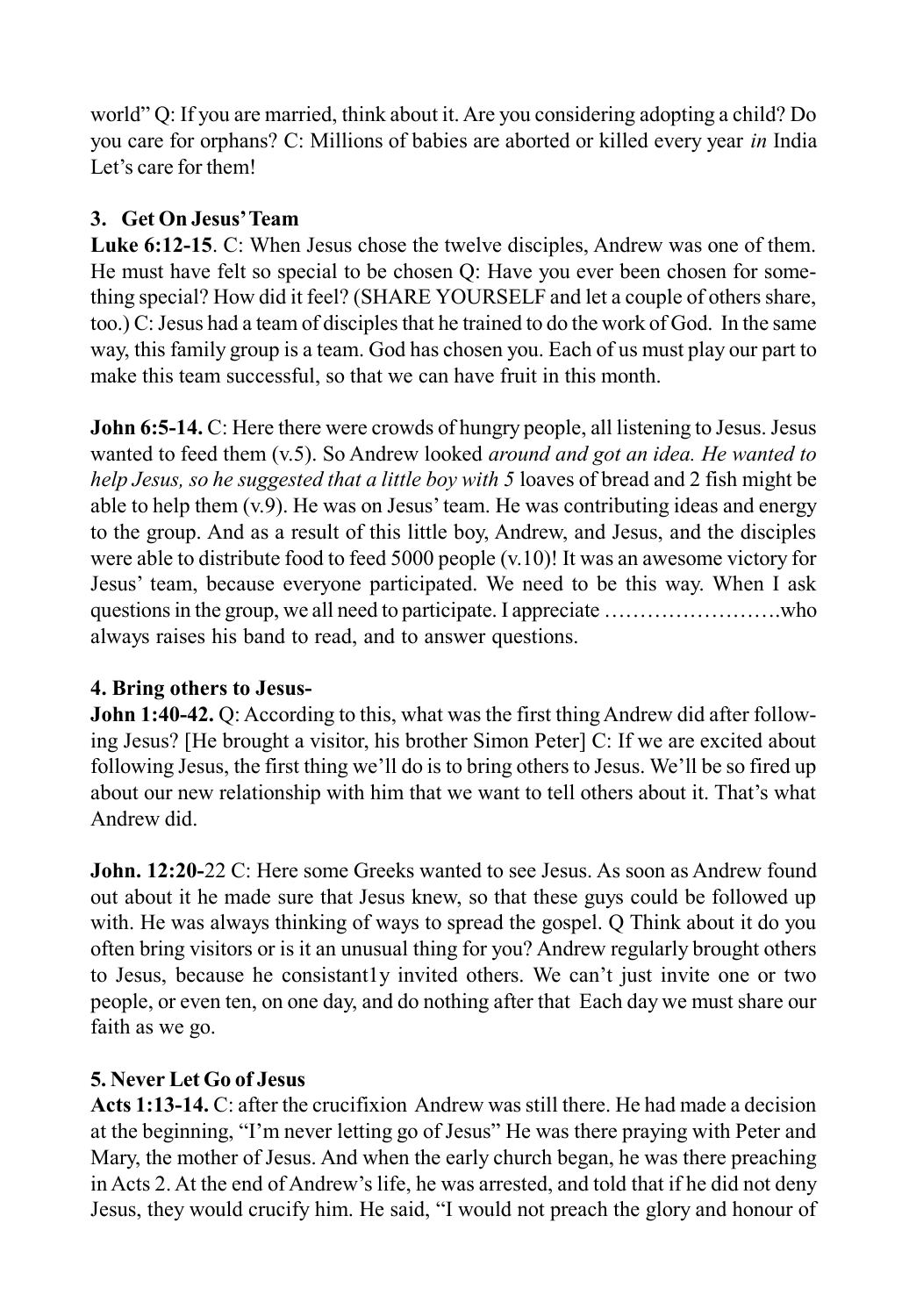the cross if I feared to die on it." And so they fastened him to a cross with ropes. Andrew hung on the cross for 3 days, preaching to all those who came. He was a real disciple of Jesus. And 2000 years later, we still remember him.

**Q:** Think about it if you died tonight, who would cry for you? Who have you truly helped with your life? C: if you can't think of many people who'd be very sad about your death, it is time to change your behaviour.

#### *Conclusion.*

Andrew hung on to Jesus his whole life. And then he died as a martyr. He brought many people to Jesus. Our religion is not one of rituals, but one of caring for people. This week make an effort to be kind to everyone you meet Just like Andrew would do, invite them to our special program next Sunday.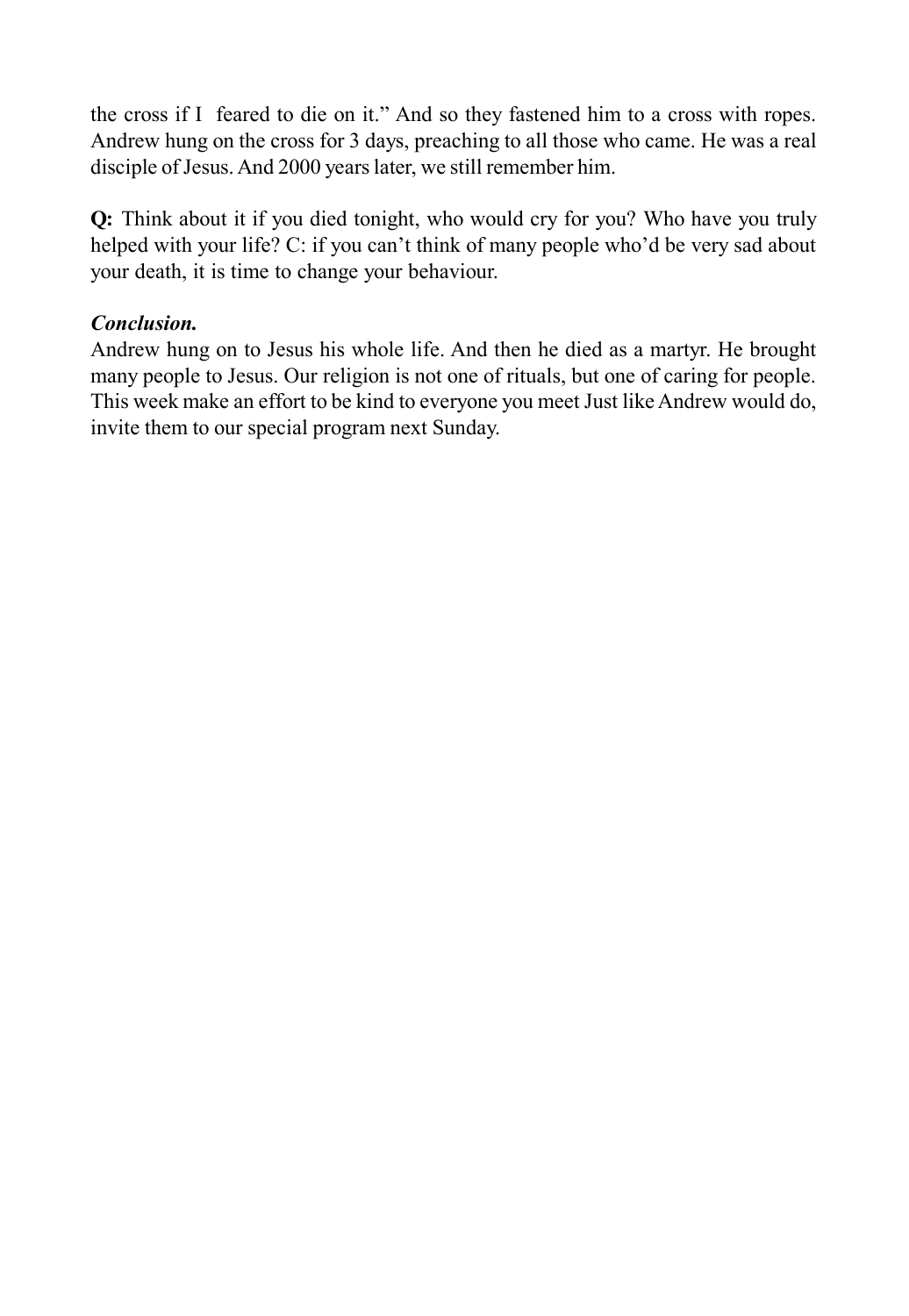# *MARTHA - THE SELF RELIANT HEART*

C: Today, we're learning about Martha,  $a \sim$  woman who relied on herself; and yet changed to rely on Jesus. She was weak, just like us, but she became a great Christian. C: Martha and her family were friends of Jesus. They were great disciples very committed, and we learn many things from Martha, both good and bad. You'll probably see a lot of yourself in her, so let's read in the Bible! (Let different disciples read the following sections of Scripture.)

#### **Luke. 10:33-42; John 11:1-44; John. 12:1-2.**

#### **I. Martha Was Very Committed to the Church**

C: She was definitely not lukewarm. She was very hardworking. We see her busy in the kitchen in Luke 10. She had opened her home to the disciples for a special meeting with Jesus. She was not selfish, in John 12:1-2, we see Martha serving another big dinner. She was a disciple, and yet she made the time to clean, cock, and have the Christians over to her house. Q: Think about yourself. Are you hard working or lazy? Do we get up early in the morning like her? Are our homes clean and tidy? Are we hospitable? Do we open up our homes to others, or do we grumble? Example: I appreciate……………. who is great in serving others, and keeping her house clean and bright..

#### **2. Martha Was a Great Friend to** *Jesus*

C: In Luke 10:40, we **see** that Martha was close to Jesus, close enough to be open with him, to tell her what was in her heart. She talked to him as a brother. There was a real bond between them. She was real with him and he *was* real with her as well.

C: In John ll:3, Martha and her sister felt free to send for Jesus when their brother Lazarus was sick They knew he was not too busy for them. Martha had given a lot and served Jesus many times. She probably thought Jesus would not hesitate to help her, and she was right! In *v.5,* **it says that Jesus loved** her family. He went back to Galilee to help Martha at the risk of his own life (John 11:8). His disciples, like Thomas, thought that they would die there  $(v.16)$ . In v.19, we see him confronting the sisters In v.20, Martha goes out to meet him, as if he were a relative or a dear friend.

Q: How did Martha achieve such closeness with Jesus? [She must have spent a lot time with him, talking to him, listening to him, and learning from him, so when she was in trouble and needed help, she did not hesitate to call on Jesus. Q Think about it. Is this the kind of relationship you have with Jesus? Do you know him? Does he know you? Do you spend a good quiet time with him every day? Has the Bible helped you to get closer to him? When you face problems, do you get overwhelmed and run away from God, or do you immediately open upto Jesus in prayer? (Take a few minutes to let a few of us share how they are doing in their relationship with God, and SHARE YOURSELF.) Example: I appreciate .........~ who is a real friend to Jesus. (Feel free to use examples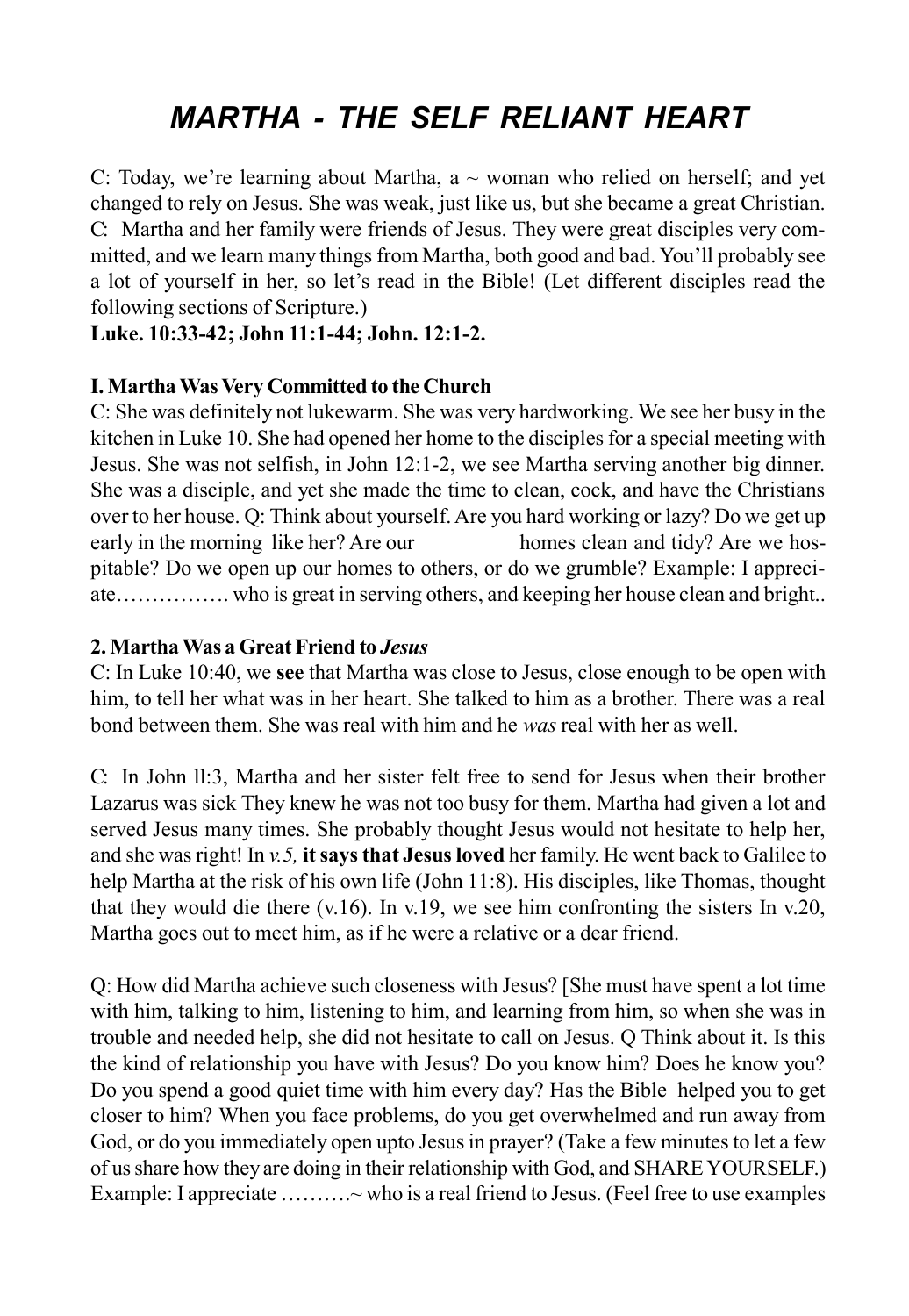outside of your own group, otherwise you'll use the same people every week)

### **3. Sometimes Martha Did Not Have Faith**

C: In Luke 10:40, we see her "worried and upset" about many things. She was more concerned about the cooking than learning from Jesus, and he challenged her hard. No matter how many distractions we face, our commitment to God, to our relationship with him (quiet times), must always be first priority. Q How are we doing on this? Do we get distracted from our quiet times? Do we always have an excuse why we can't spend time with Jesus? Do we get bad attitudes towards those who are closer to God than we are?

C: Martha also doubted. In John 11:38-39, we see her doubting Jesus' power. She was thinking in wor1dly terms. Her faith in God was not very strong. She was self-reliant and not totally surrendered to God's power. (SHARE YOURSELF about a time when you were self reliant, doubted God's power, and then repented. Share the victories that followed, too)

#### **4. Sometimes Martha Did Have Faith**

C: Just like *a* lot of us, sometimes Martha wasn't fired up. But sometimes she was excited. She tried hard to please Jesus. In John ll, she was the one to call Jesus to run out and meet him. And she expressed her faith in him ins vs.21-22. She confessed Jesus as the Messiah, the Savior in vs 27. Peter was the only other disciple in the New Testament to say that Jesus was a Messiah before he was crucified. Even though she occasionally doubted, she had a faith strong enough to keep on following Jesus, to persevere no matter what happened, even when her own brother died! And so her brother was raised from the dead.

C: This news should be encouraging to us. Martha was a friend to Jesus and he helped her even though she sometimes stumbled We can learn from her, from *her*sins and her victories. We should by to be like her We must imitate her hard work, her friendship with Jesus, and her efforts to have a strong faith.

*Conclusion:* Let us all learn from the Martha's example. Though she had weaknesses, God used her in a great way. Let's depend on God like never before! Arid let's persevere to bring many visitors to church Many of the people we have met in the past will come, if we keep on calling *them.*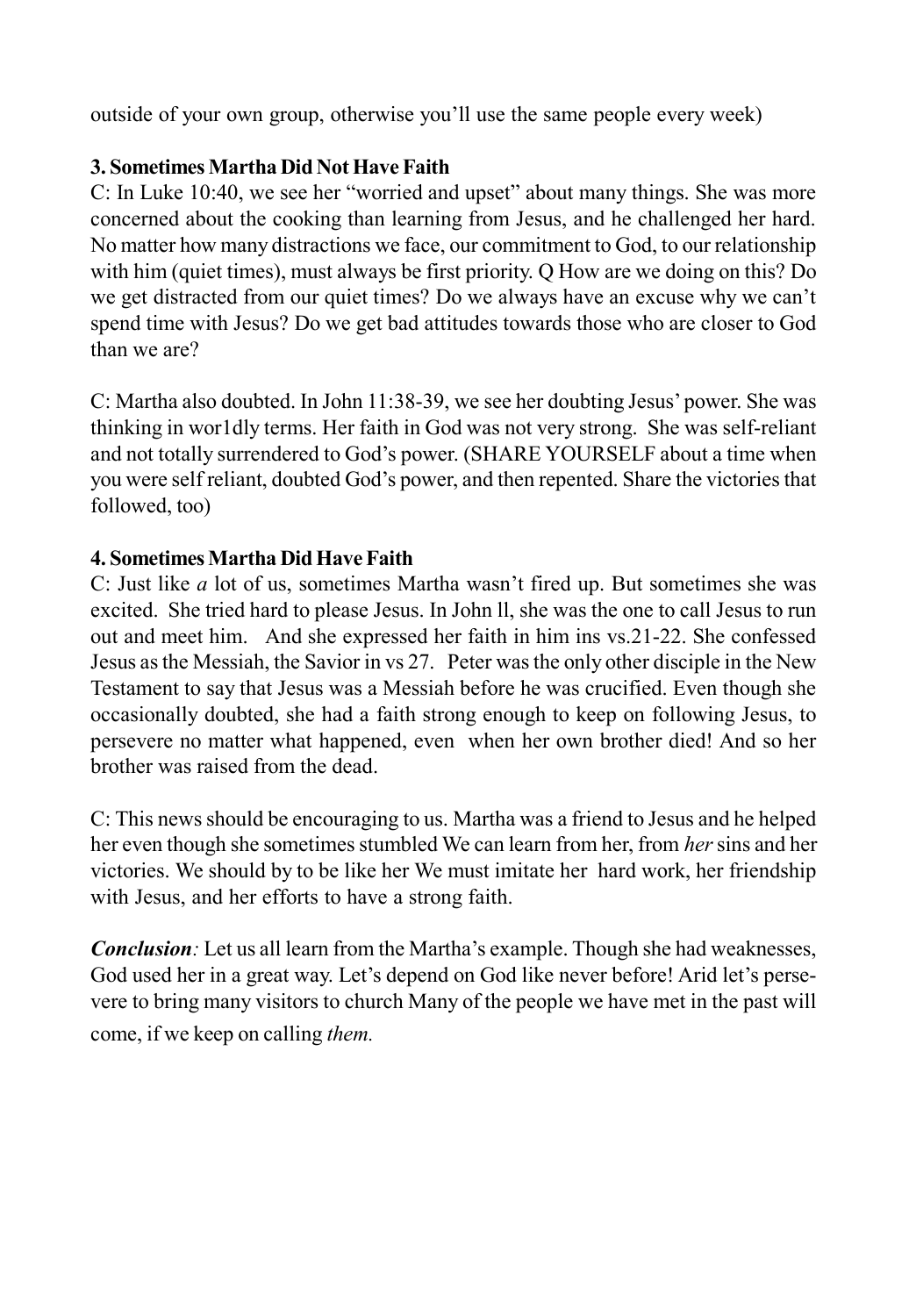# *ESAU - THE MAN WHO LOST HIS INHERITANCE*

We are going to learn about a person from the Bible, a man who made a bad bargain in life and as a result lost his inheritance and his father's blessings. This man is Esau, eldest son of Issac and Rebekah and twin brother of Jacob.

Let's see from his life and character and learn 2 things, which we need to reject and avoid.

#### **1.Avoid Emotional Decisions- Genesis-25:27-34.**

Among the Children Issac favored Esau and Rebekah loved Jacob.

The oldest son has the first nights to the inheritance and also in getting his father's blessings. Esau had the nights to the inheritance as an oldest son. One day Esau came back from hunting very hungry (Vs 29) what did he ask his brother for? (Stew). Did Jacob give him? (Yes)

Esau gave his Birthright in exchange for some stew, just because he was hungry, he was impulsive and he was dominated by his appetite.

God thought Esau's decision was stupid (Heb-12:16-17) Should we make emotional decisions? (No).

Like Esau avoids emotional decisions when you get married, move away from the house, fall away from God, quit job or making friends.

Make decision only after prayer and taking advice from godly people. That saves a lot of pain later.

# **2. Avoid non-appreciation of higher things.**

Esau despaired his Birthright. **Gen-25:34**, by letting his hunger overwhelm his concern for things of lasting value.

How do you prioritizes things of lasting value in your life?

Do you let concern for small things overtake for that things of lasting value?

God did not appreciate Esau. He was labeled as "Godless".

Do you make excuses for coming to meetings?

Remember your fellow-ship with Christians can help you rather than your job or sleep or distance from your house to meeting place.

You should prioritize godly things first and not worldly things which is not of lasting value.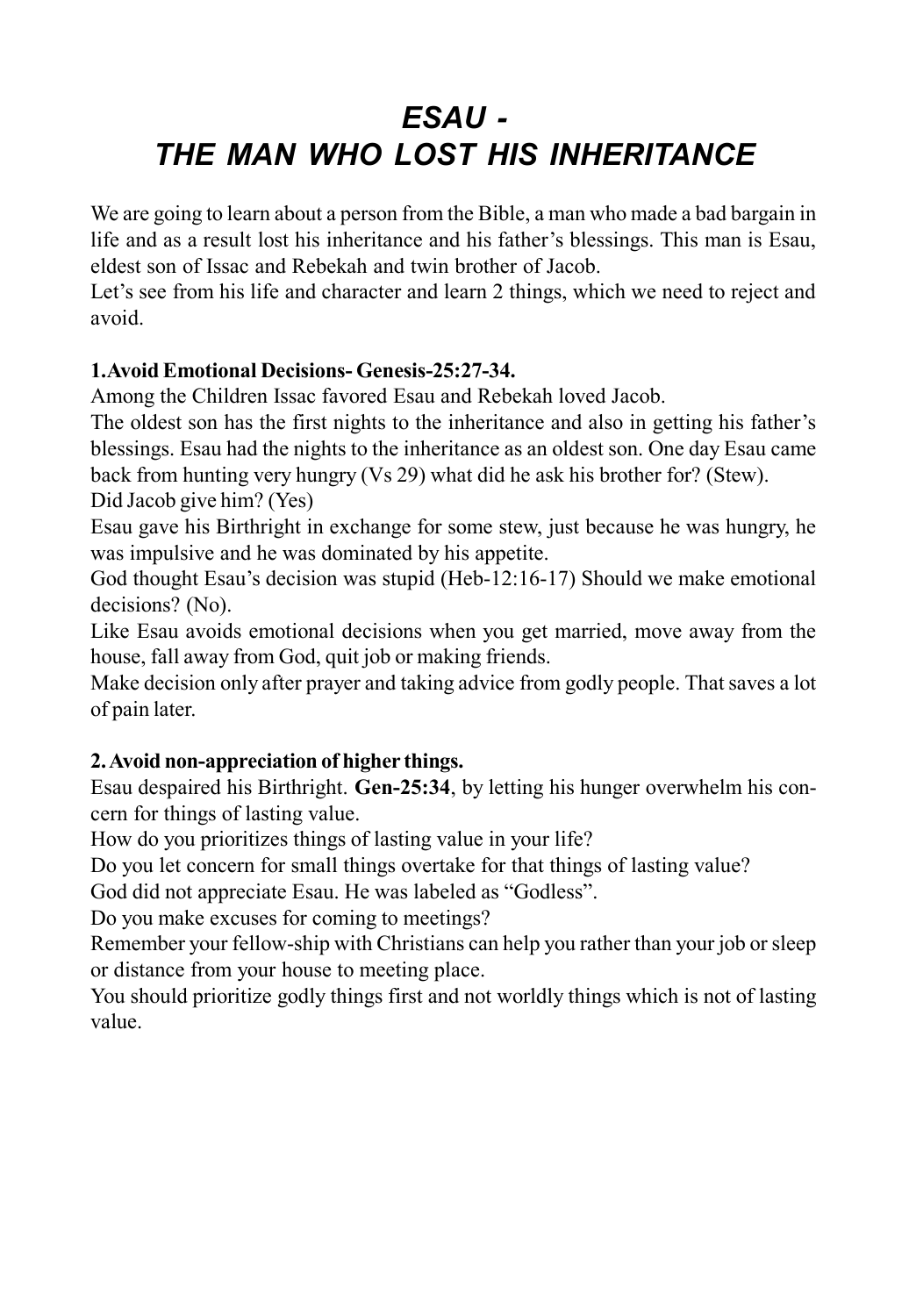# *BARNABAS*

This week we'll be studying the life of Barnabas, one of the leaders in the early church. There are 8 things he did:

# **1. Build Others Up.**

**Acts** *4:36-37. Q:* What was Barnabas called here? (The "Son of Encouragement'') C: Wouldn't that be a great nickname to have? Do you think people would say that about you?

C: *An* encouragement person always thinks of positive things to say about others. Example: I appreciate Ian Correa. He works for HOPE, helping the poor over Delhi. Ian always has good things to say about others. He is a wonderful person to spend time with. He encourages everyone in the church He's a great example for us

#### **2. Aggressively Gave Money.**

C: In verse 37 we see that Barnabas had owned a field, but he sold it and gave all the money to the apostles. No one told him to do this. He was eager to give his contribution He aggressively made it happen- *Q:* What are some things that people are aggressive about today? (Chasing a girl they like. Finding a job. Visiting their native place. Going abroad Q: Think about it: have you been aggressive in giving your contribution? Have you been saving for special contribution?

#### **3. Really Believed in Others.**

**Acts 9:26-30** Q: The brothers in Jerusalem were afraid of Paul, and weren't really sure he was a disciple. Why did they feel this way? (Before he used to persecute Christians- They were afraid he hadn't really changed] What did Barnabas do for Paul? [He convinced the apostles that Paul was genuine in his heart.] C: Barnabas really believed in others. He lifted Paul up by faith in him. When someone believes in us, it changes our life forever. (SHARE YOURSELF about someone who has believed in you.) Q: Have you ever had someone who really believed in you, and helped you to succeed? (Let a few people share.)

# **4. Never Stopped Evangelsing**

**Acts 11:19-24** C: In v.21 it says that many people *in* Antioch become Christians, and so they needed a leader. The church in Jerusalem sent Barnabas to them. just like the our church/family group has sent .......……to ….......…... *Q:* When he arrived, how did he feel? (Fired up to see the disciples (Vs23). *C-* The Bible says that he was a good man, full of the Holy Spirit and faith, and so many people became Christians (v.24) Barnabas was on fire for God. Q: What about you? Have you been evangelising on your own? Do you regularly bring visitors? Do you ever go out to evangelise? Do you follow up?

C: Make a decision to change, and to bring visitors for every weekly meeting.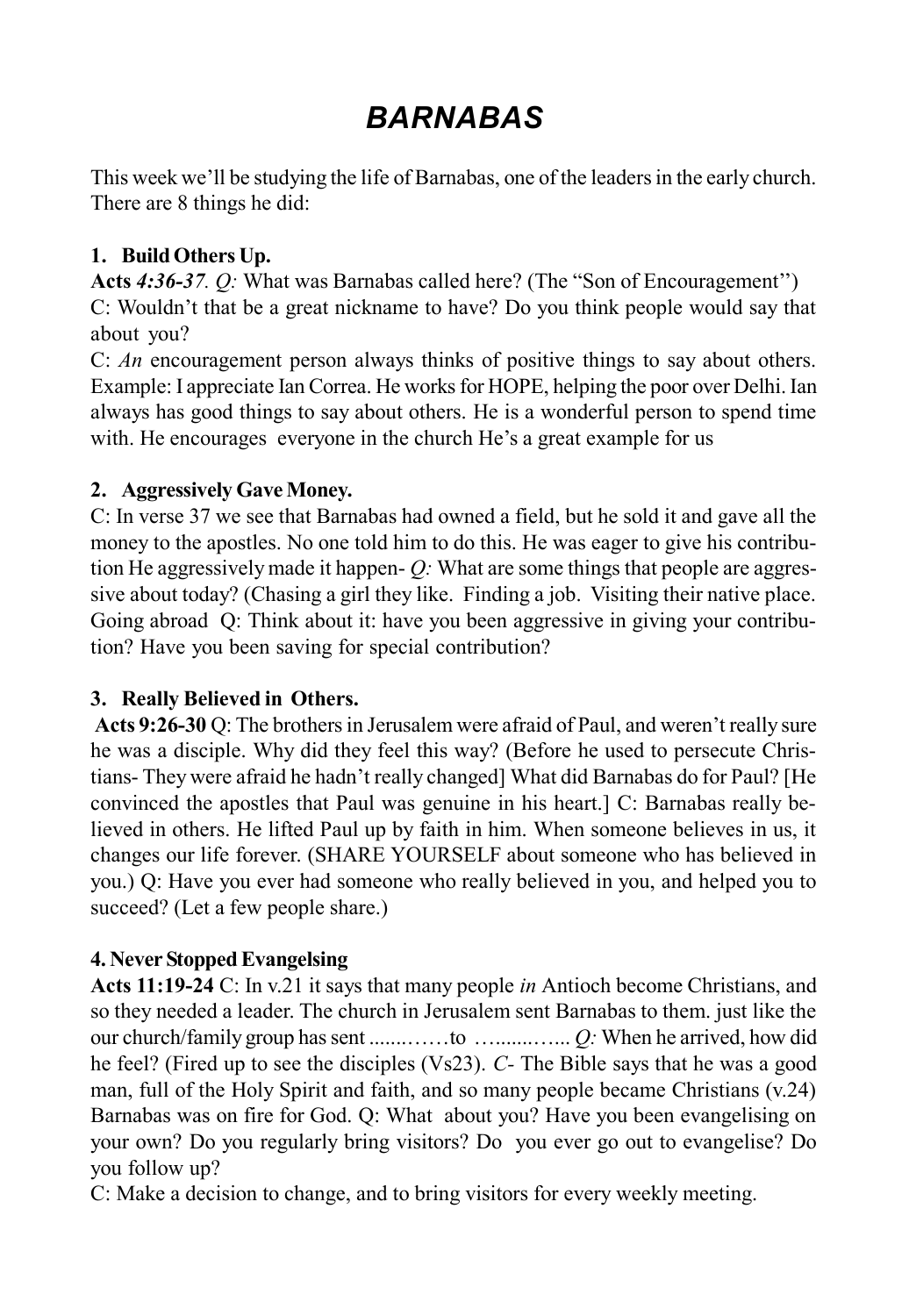#### **5 Actively loved His Friends:**

 *Acts* 11:25-26 C: Even though Barnabas was cranking he was sad because he did not have a partner to help him. So he went to Tarsus and brought his friend Saul (also known as Paul) to preach with him. Many people became disciples as a result of their work (v.26). He was an active friend, not just saying "I love you," but going out of his way to renew his relationship with Paul. Q: What are some ways that we can be active in our friendships in the church? (Initiate to spend time with people, or pray with them. Write people cards, or give them small gifts. Encourage them in the fellowship think of fun things to do together. Evangelize or follow-up or visit the sick together.)

#### **6. Boldly Spoke for the Lord**

Acts-14: 1-3. Q According to-these verses, how did Paul and Barnabas? [Effectively (v.1) and boldly (Vs 3)] C: God wants us to be bold when we preach the word. He doesn't want us to be wimpy, but to tell people, "You need change your life forever. Example: I appreciate ……………….who is very bold in sharing his faith. He is not afraid of what people think; and he always has many visitors.

#### **7. Always Ready to Go Anywhere for God**

**Acts 13:14.** *C* Just like the ………….. church, the Antioch church sent out mission teams. They chose Saul and Barnabas to lead the team. They did not argue. They were not afraid. After prayer and fasting, they were ready to go. We need to be like this. Q Think about it are you ready to go anywhere for God? How do you feel if you have to change cites, or move to a different group, or have a new discipler. Example: I appreciate ……………. They were willing to move from place to place.

#### **8. Strengthen Many in the Church.**

**Acts 14:21-28** Once again, after Paul was stoned (Vs 19-20), they went and preached the word! Nothing could stop them. And in each city, they strengthened the disciples (V 22) and encouraged them. They also raised up elders in the churches (V 23), just like we are in Verse 27, they gathered the church together and reported all the great things that God had done! That is what we'll be doing .

#### **Conclusion**

It is exciting to study the life of Barnabas. He had so many qualities, we can all learn from him. let's decide that each of us will be known as a "Son of Encouragement". Pick some week, and really encourage them.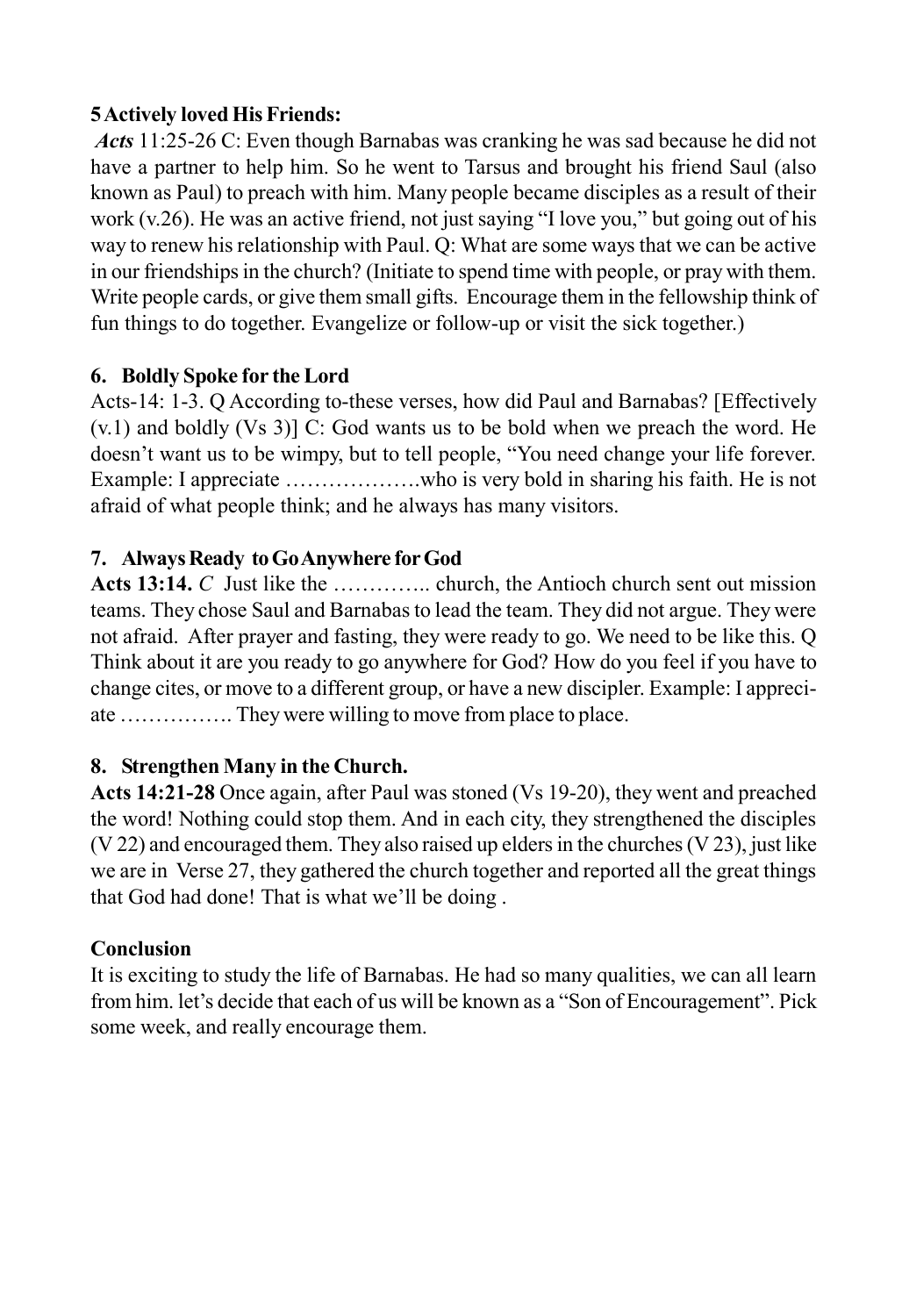# *JOHN THE BAPTIST*

#### **1. A voice in the Desert.**

**Luke 3:1-6.** C: John was all alone. He had convictions about God's Word (v.2). And so he went into the desert and preached (v3). He had no discipler to ask him if he evangelized. He had no church building, no cards. He met in a terrible location, the desert. And he preached a very hard- line message. **Q:** Think about it. If you were him, on your own, would you start preaching the message of repentance in our city? C: This guy had real conviction. Q: Where are some places that we are all alone, where we must show conviction and preach the word? [In a crowded bus, where all can listen to us inviting someone. At a crowded bus stand. \*At work. \*With our families. \*At the local market. \*When doing follow-ups, and a negative family member starts questioning us. \*At hospitals, when visiting the sick.]

#### **2. Axe at the Root of the Trees**.

**Luke 3:7-9**. C: Even though John was in the desert, crowds came to hear him. If we preach boldly and follow up aggressively, crowds of people will come. **Q:** How do you think John said this? {*Use a few different voices and read v.7 a gay, soft voice, a religious voice, and a powerful voice.*} C:John was powerful. He warned that God would cut down anyone who did not repent. The message of the gospel is not wimpy. It is hard-line- God does not tolerate sin. Anyone who does will be lost forever.

C:ln vs 5 he warns the religious Jews not to rely on their religious upbringing, saying, 'We have Abraham as our father.' He warns them that God can raise up faithful disciples out of the stones. No background is necessary! Example: It is exciting to see the way \_…………………………………………….. has risen up to help many people. Even though he does not have much spiritual background, he is doing great things for God!

#### **3. A Man with Practical Advice.**

**Luke 3:10-14. Q:** Have you ever been to a religious meeting that is very dull and boring? {Let a few people share, and SHARE YOURSELF.} C: John's preaching was not practical. **Q:** What did he tell them? In v.1 t, he told them to share if they have plenty. In v.13, he challenged the tax collectors not to extort money. Many people use their jobs to make extra money. They will take money from the boss for an auto, then take a bus, and keep the money. [Or they'll keep the some of the change when they buy things. Or they'll get the shops to make a "higher" bill, and then get a kickback. In v.14, we see that Jesus told the soldiers not to use force to get money, and not to falsely accuse others.]

C: John the Baptist did not have a fairy-tale, weird, intellectual message. He was talking about normal people's struggles, and how they should change their daily behaviour. **Q:** Think about it: What would he say to you tonight?

#### **4. A Humble Man.**

**Luke 3:15-18**. **Q:** What did John say about Jesus? [John was very humble. He said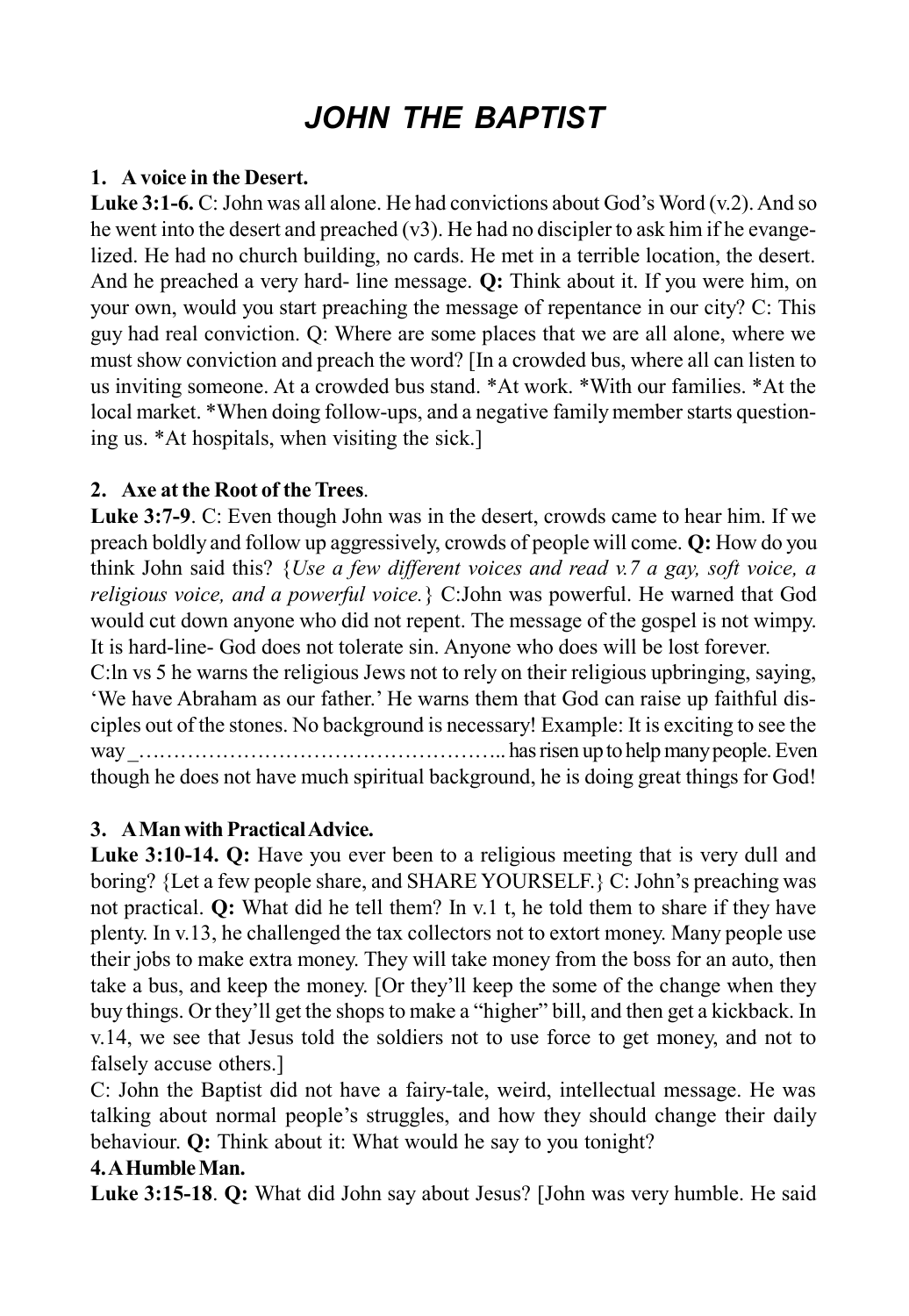that he was not even worthy to untie the sandals of Jesus (v.16).] John was not excited about his own role. He was fired up about preaching the good news of the kingdom of God to them.

#### **5. A Man who overcame His Doubts.**

Matt 11:2-6. C: We know from John 1:29-34 that John the Baptist knew from the beginning that Jesus was the Son of God, who would die for the sins of the world. Yet after he was put in prison. he started to doubt, wondering if Jesus really was the one (v.2- 3). Jesus, of course, explained that many miracles had been done, proving that he was the son of God. But it is encouraging for us to know that John was a guy just like us. He had moments of weakness. He doubted. Q: Isn't it encouraging to know that John the Baptist had moments of weakness? C. But the great news is that John did not give in to sin. He did not quit. He could have been released from prison if he had just apologised to King Herod. But he kept his faith in Jesus. and ultimately he died for it.

Have you overcome your doubts? Or are they still eating away at your mind. Making you weak in commitment? C: Example: I appreciate ……………….. who has become confident and faithful in spite of lots of probelms.

# **6.A Martyr for God.**

**Matt 11:7-14.** C: Jesus talked about John. He was not a soft reed, blown here and there by the wind (v.7). He was not a rich man dressed in nice clothes (v.8). He was a prophet of God (v.9). He was God's messenger (v.10). Jesus said that John was the greatest prophet of all time (v.11). What an encouraging compliment! Yet Jesus says that the lowest in the kingdom (You and me) is higher than John (v.11). He said that because of John, the kingdom of God was forcefully, not slowly advancing. Look at what happened to him in the end. Man 14:8-12. C: It says here he was killed to please the guests at a party. But John could have escaped, if he had stopped preaching.

C: Think about your life. Are you forcefully advancing the kingdom of God? Or are you lazy and uninvolved? Are you doing follow-ups on the people you've met? Or are you too lazy to follow-up? C: If we actively invite people every day, and follow up a lot, we'll have many visitors every week. Let's remember that John the Baptist died as a Martyr for God, and we can have a great life now, just like him.

# **Conclusion:**

C: Let us become radical in our faith like John the Baptist! He had a message that no one could stop him from preaching! And it changed people's lives. He was a man like you or me. But he did great things for God. Let's leave our mediocre Christianity, and be inspired to do amazing things by the life of John!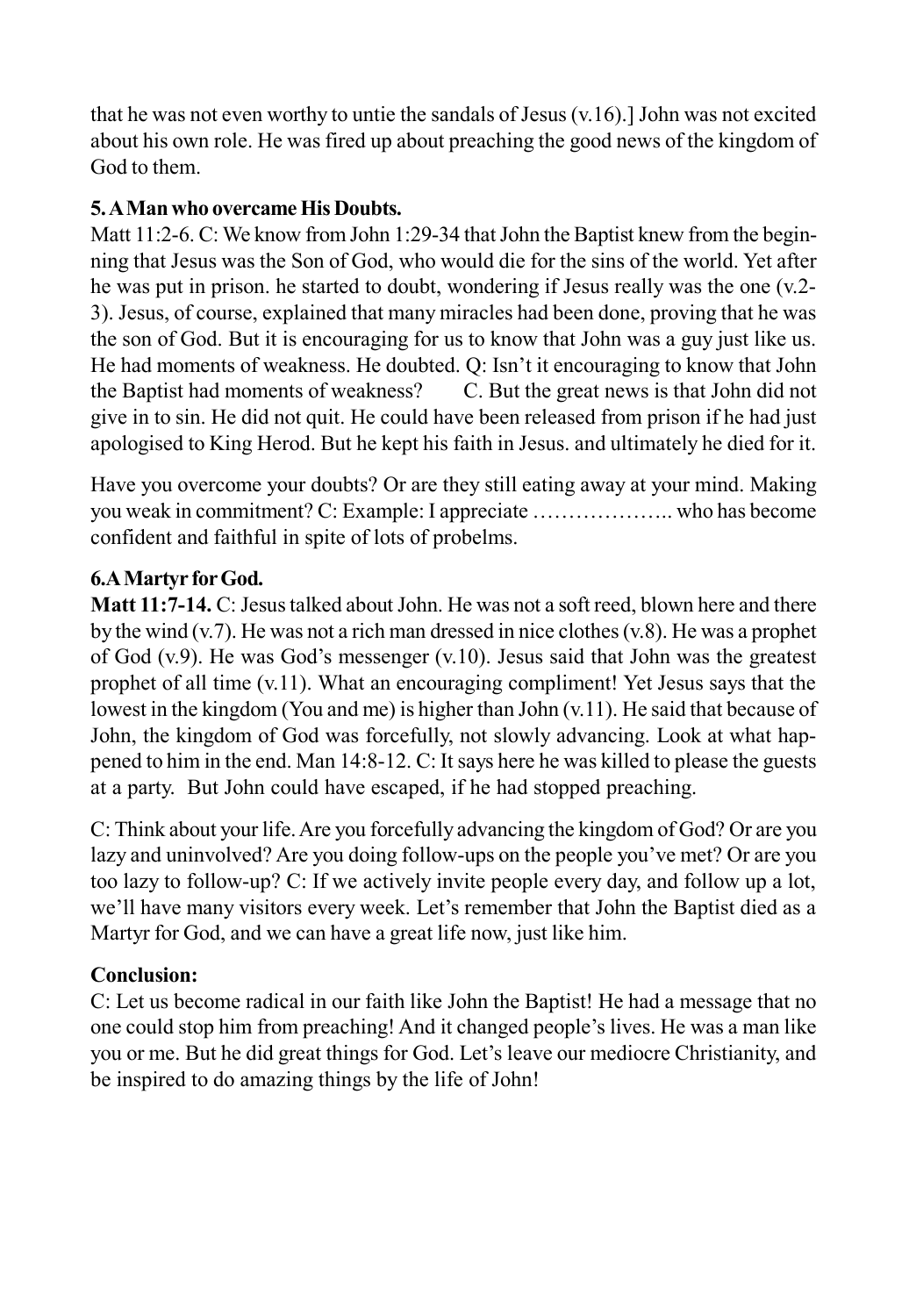# *ELIJAH*

Elijah was one of the most dynamic prophets in the Bible history. He lived a radical life. He played an incredible part during the time of Ahab and his wife jezebel. God made no mistake in choosing any of us like Elijah was. We anointed by god are called to be prophet and prophetess and make history as we live.

#### **1. Set apart yourself: I King 18:20-24**

On the mount carmel Elijah called out to the people to believe and trust and live a life pleasing to the true God. People were blind and did not understand the calling. The prophet got radical to prove to the people about the God who created them. He called out to the false prophets of Baal to prove their God.It was a challenge and Elijah had no doubt as he did it.

It was a test and people gathered to witness the sacrifice made by both Elijah and the false prophets.

**I Kings 18:26-29 30-38** The false prophets failed in proving to the people and how the fire consumed the sacrifices of Elijah. People were Amazed and appalled to see what Elijah had done. The false prohpets were handed to death.

**I Kings 18:41-46** Elijah radically prayed to end the drought and ran as fast before the king to the entrance of Jezreel. His life stood out and till the end of 2 kings 2 did incredible racial things. His zeal for God was incredible. He led a life full of conviction and love for God. He even anointed a successor behind him who was equally radical. Today what excuse can we make to be radical for God? Whether sickness, poverty, persecution, problems or sin.

How radical are we? Ask yourself: Do I stand out in the crowd like Elijah or shy away. Am I living a life of a prophet or prophetess chosen by God? Today, decide to get radical and set yourself apart for God to use you powerfully.

# **2. Preach the word**

# **2 Kings 21: 17-24**

Elijah prophesied about the disaster that was going to take place to Ahab and his wicked wife Jezebel. He was not just a radical man but also bold in preaching to people. He was not scared or fearful of the consequences. What is that that is stopping you from being bold and preach the word. Are you Ashamed or fearful. Are you lazy and bored? Or is something else more important than preaching. As a disciple decide to be radical and preach the word. Pray to be bold and powerful and let God lead you. Remember the reward is in heaven. **2 Kings 2:1-11** one day suddenly a chariot of fire separated the two of them and Elijah was taken up by a whirlwind into heaven.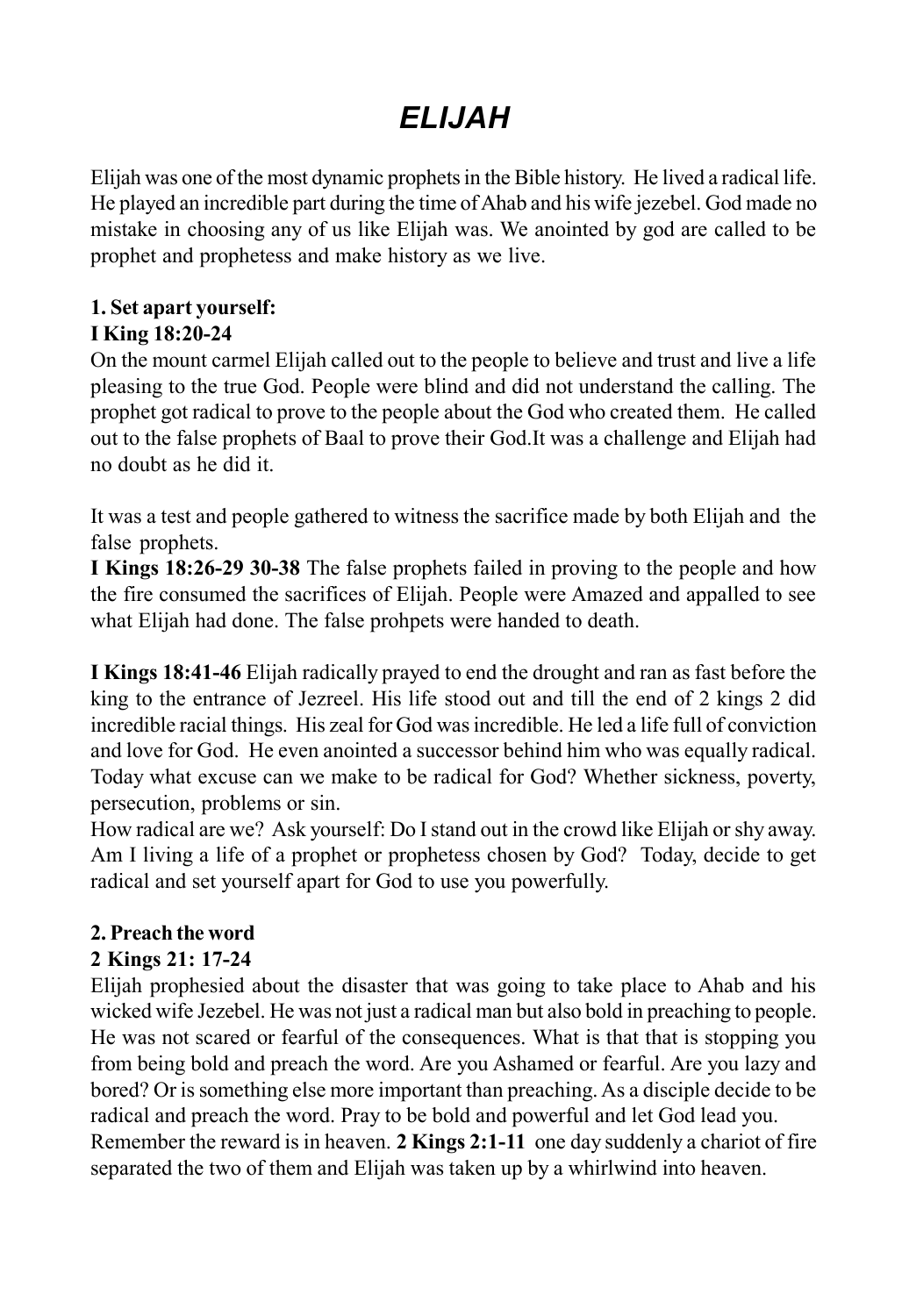# *JOB*

Character of Job reminds us of someone who preserved in the face of suffering .God was his rock when everything else was falling like mire pins. Many in pain through centuries have drawn comfort from & contentment comforted today through this incredible story.

#### **1. Job was a righteous man :**

**Job 1:1** describes Job as a righteous man who feared God & shunned evil. He stood in front of God & Satan as a righteous man. Satan desperately wanted to get him. He had to ask God for permission to tempt him so he could make him stumble. The dialogue b/w God  $&$  Satan attest to how much God believed in Job's righteousness even his riches(1:3) didn't lead him to be unrighteousness.

#### **2. Job fortitude in facing trials**

The attitude of Job even as he suddenly lost everything he had is amazing as seen in Job1:20-22.

He understood gratefulness in the deepest sense of the world. How could your reaction be if you were in his place ?

Would you give up & walk away from God?

Would you develop an attitude towards God?

Would you disbelieve Him ?

Even when he was struggling from painful sores from head to toe on his body and his wife was discouraging him he stood for God. **In Job 2:10** even James writes in **James 5:11** about Job's perseverance amongst the struggles. How have you been persevering in your latest struggles.

#### **3. Submission leads to blessings.**

When God challenges Job to brace himself like a man (Job 38:4)

He submits to God in **Job40:3-5**

Do you take challenges well?

Do we have a submissive attitude when challenged?

Here, in **Job 42:4-6** He repents in dust and ashes. Do you have a godly sorrow when challenged?

Because of his submissiveness we see how God blessed **Job (42:10-16)** and he ended up having more than were he started. Perseverance through hard, will lead to many rewards in the end.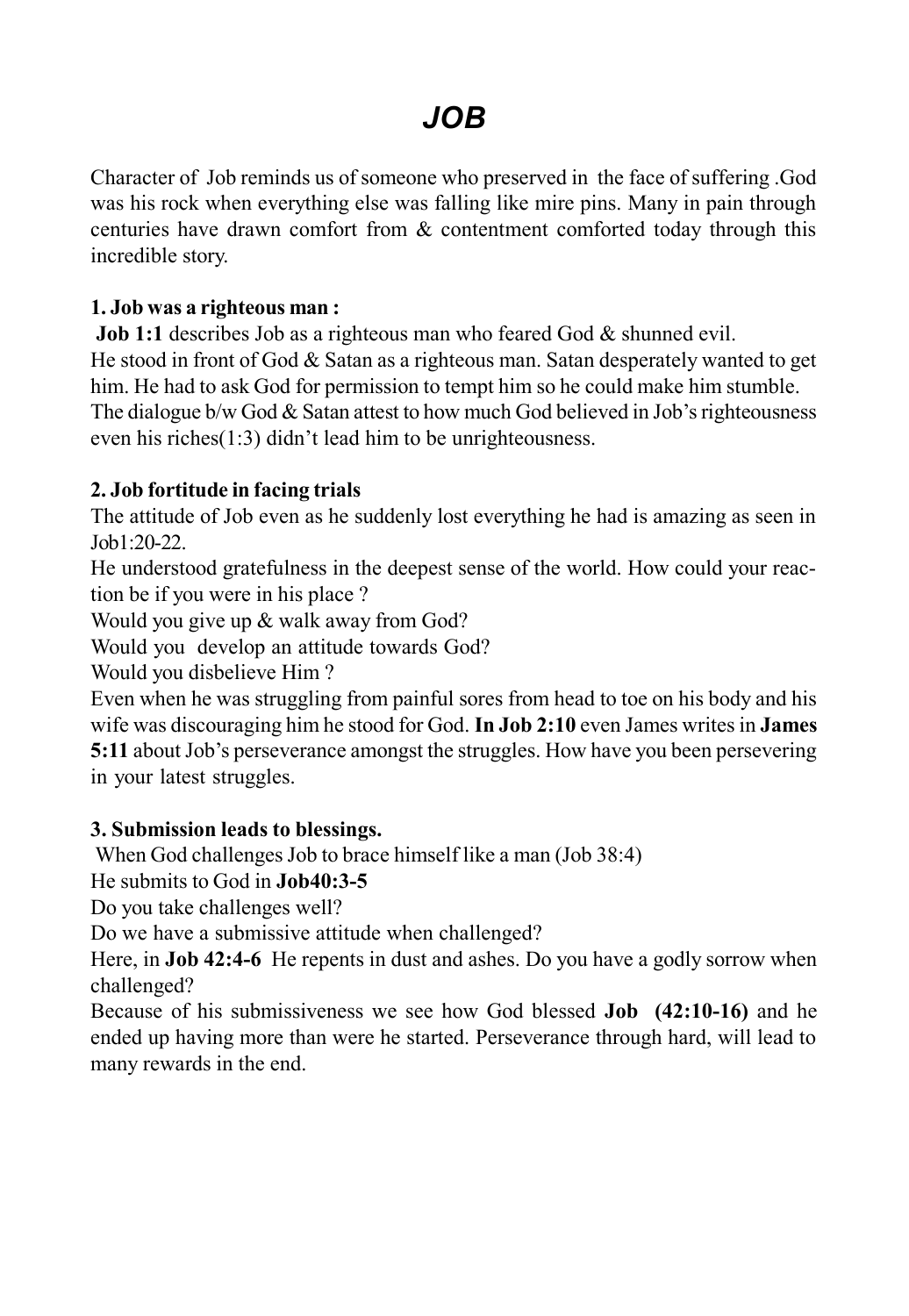# *THE SAMARITAN WOMAN*

C: Today we'll study about a woman who was very sinful, but who totally changed after meeting Jesus. She was a Samaritan, a group of people who lived near the Jews. But the Jews looked down on these people as being 'untouchable." In those days also, men did not speak to women in public. So this is quite an amazing situation (For the reading, choose different brothers & sisters to be Jesus, the woman, the disciples, and the narrator.) John 4:1-42 [read by 4 different disciples in parts]

#### **1. She repented of being unspiritual**

**John 4:7-15** C: When Jesus talked about "living water" in vs. 10-II, she did not have a clue about what he meant. "Living water" is the truth of God. It is the gospel which sustains us every day. It is the truth, which sets us free. **Q:** Why do you think she did not understand Jesus? (Let a few people answer) She did not understand because she was in sin she did not have a relationship with God.

C: Some of us are not spiritual. Perhaps we are not disciples yet, and so we are blind spiritually. (SHARE YOURSELF about how you did not understand spiritual things before you came to the church.) C: Some of us are disciples, but we are not spiritual enough. We read the Bible, but we don't understand it. **Q:** If you read the Bible but don't understand, what are some solutions to this problem? [You can read more, write things down and ask questions, read with someone else there, pray for insights] C. Our unspirituality comes out in different ways:? We get discouraged when bad things happen **Q:** Why is that unspiritual? [Because we forget that God is in control. What is the solution? (Pray, read the Bible, talk about the problem, but stay fired up. God will take care of you when you trust him- -**Prov 10:3, Matt 6:33** teach us this.

?We face big decisions and we are not godly. For examp1e, we have to choose a husband. Or we must go out of town. Or we must take a new job with bad timings, or a boss who wants us to sin. Or we are tempted to take a new flat far away from disciples. Or to take classes with bad timings for the meetings.

C The good news today is that like this woman, we can change in our spirituality. Example: I appreciate………………………..who has really grown in his/her walk with the Lord. he/she views the world spiritually now...

#### **2. She Repented of Being Unopen***.*

**John 4:16-26.** C: When Jesus confronted her with her sin, first she lied (v 17). Then she tried to change the subject to a religious debate (vv. 19-20). Finally she tried to act religious and spiritual (v.25). But Jesus was not deceived by her **Q** How do we feel when someone confronts us with our sin? Discuss. SHARE YOURSELF humbly about a recent example where you did not respond well to a challenge on sin [Sometimes we react by getting angry. Or hiding. Or becoming quiet Or saying, "I'm OK,"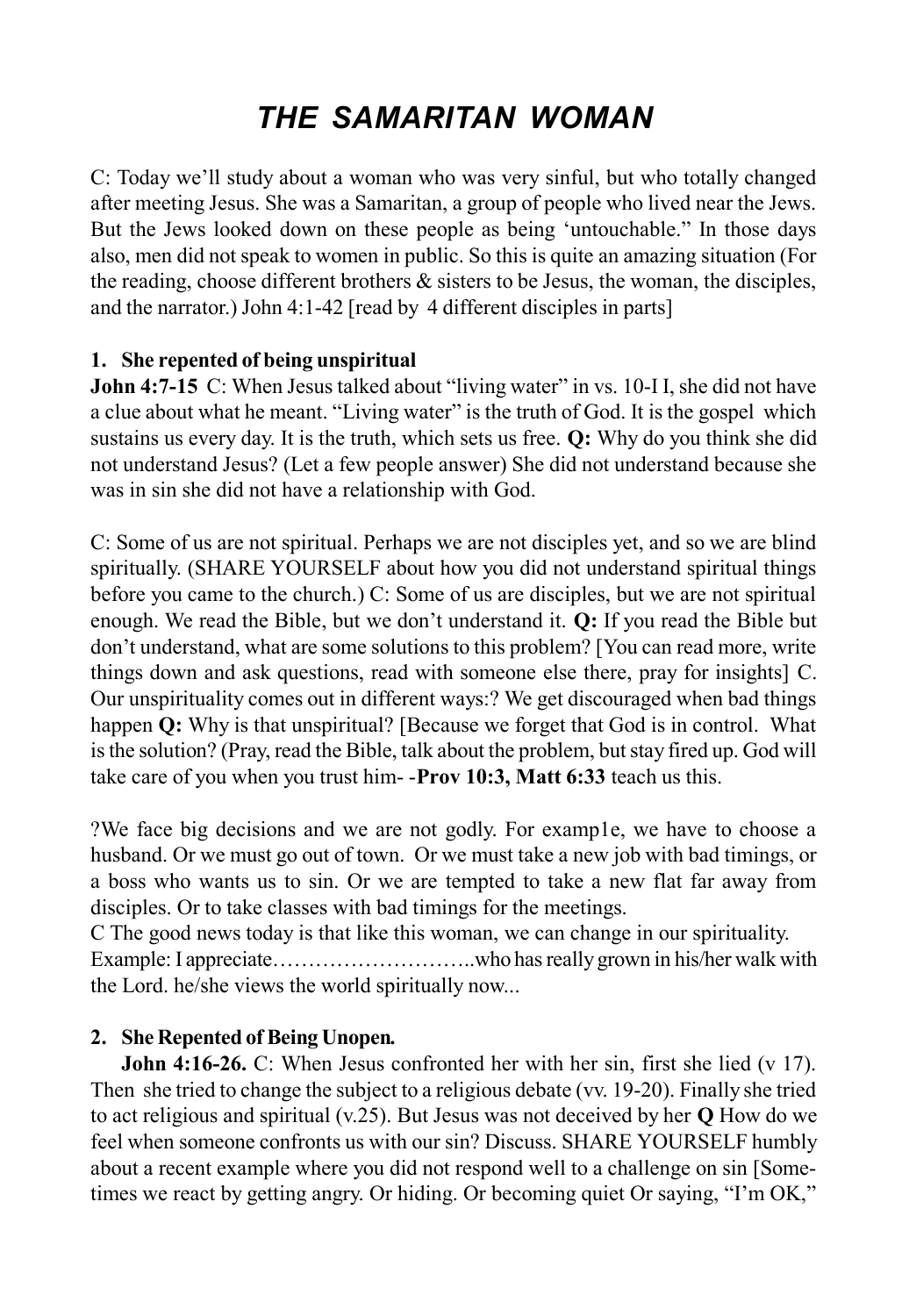and laughing.

**Q:** What is the right response to challenges? (Do a little bit of "role playing" with your assistant) **First,** you challenge her on getting bad attitudes too often and not forgiving people, and she responds defensive1y. **Second,** you challenge her on being independent (never in touch with her discipler, and unreliable, not turning up for evangelism time, prayer times, meetings, etc This time she is humble)

**Q** Why *is* it bad to be defensive when we are challenged? [Challenges are for our own good, and they prevent problems and suffering later. What do we gain by being humble? [Our relationships improve. Others will be more ready to listen to us when we challenge them if we are humble.] C: The woman in John 4 learned to be open about her sin. For many years she had secretly been immoral with many men. Jesus exposed it (v.18), and she admitted to everyone that he had told the truth about her (v 29. We must all be open about our sins. Don't wait for someone to catch you in the sin. Talk with others you are close to about

how you are really— doing. Tell your discipler about your sins and temptations. God will forgive us, but we must be open and not let our hearts get hardened. If we are unopen, it can lead to us falling away and going to hell.

#### **3. She Repented of Being Selfish**

**(John 4:27-30, 39-42) Q:** After Jesus talked to her, the woman really changed. How did she change? (Discuss) **Q** How can we tell if we've repented? (SHARE YOURSELF about one area of your life where you've really changed recently) When this woman changed immediately she started evangelising. The whole town heard about Jesus. Many people from the town came to meet Jesus (vs.30, 39)

**Q.** why do you think Evangelism is the result of repenting (because when we leave our sins we feel joyful, excited. We want to talk to others. We want to share our joy and boast about what God has done. We want them to share the power we have felt.) **Q:** Think about it: how is your evangelism going? Did you invite someone while you were alone this week? C: If you have not been inviting people on your own, change! Invite people on your own this week You'll feel great about yourself. Pray for boldness, pray for open people and God will use you in a great way. **Q** If your evangelism is weak, what does that say about your heart? [Lack of gratefulness to God, lack of understanding of God's grace, Lack of concern for others' pain, lack of faith that God can use us, and we've forgotten how and why we got saved.] C: This woman repented of being selfish. Let's not be selfish Example: I appreciate………………………..who always brings visitors because she is grateful for her salvation.

**Q:** How many people became disciples because of this woman. [Verse 39 says many people believed] How long did it take? [Just a few days. Do you have the faith to go into a neighborhood where you have a contact, share with everyone how your life has changed, and then bring large numbers of people to Jesus? C. I want to encourage you to by having new Bible discussions in different places this week lt could be in a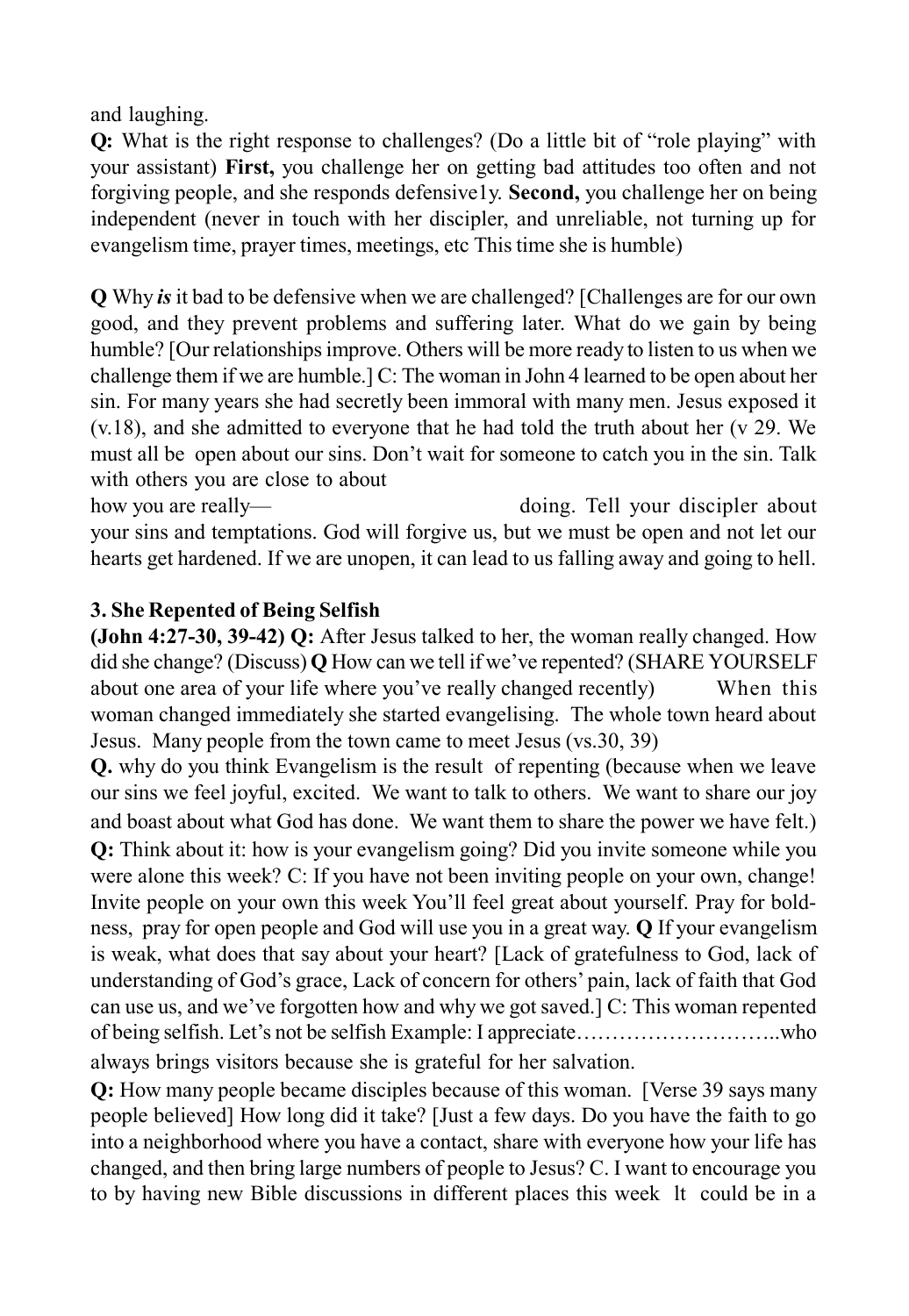friends' house one time or at work or near a shopping area. Q**:** Do any of you have ideas on when we could do some new Bible discussions? (Discuss. Figure out times and places, and who can come for a one-time, "instant" Bible discussion. Pray for the ones that you decide to do.)

*Conclusion:* The woman **WAS** very sinful, yet she totally changed .

Forget how you have been until today. Change from now on:

- 1. Become spiritual
- 2. Be open
- 3. Become unselfish

This Sunday, let's bring visitors for the great worship service.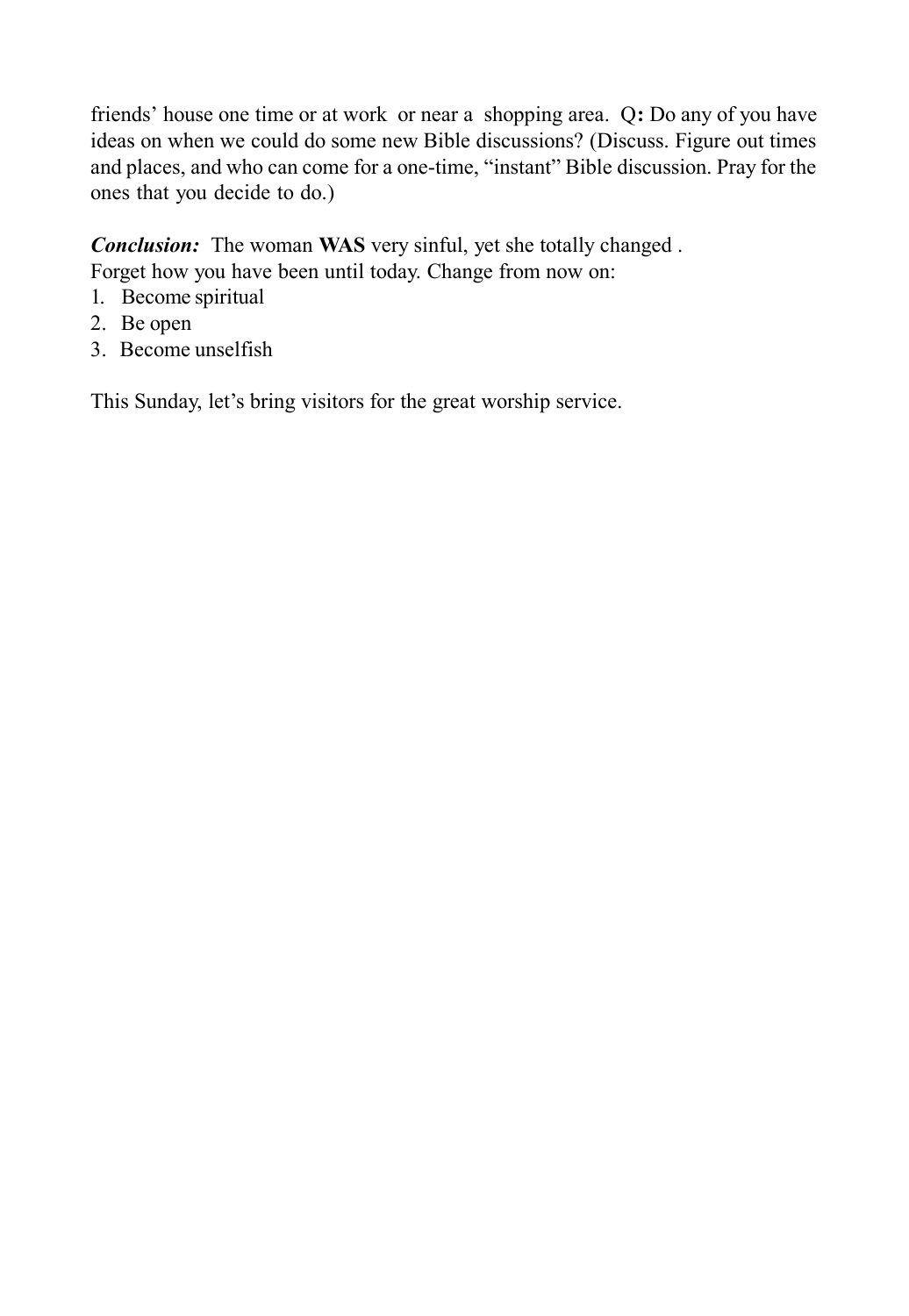# *THOMAS*

We will be looking at one of Jesus' 12 Apostles, the Apostle Thomas. His life is a great example for us because he had to change many things to become a great disciple. We will look at 4 mistakes that Thomas made and see how Jesus helped him change.

#### **1. See the Bright side of things**

*John* 11:1-4. Lazarus was Jesus' good friend and he was sick. Jesus got the news (vs.3), but he did not get sad. instead, he said "this sickness will not end in death" (v.4). He said that the sickness would somehow glorify God (v.4). Jesus knew that Gad was in control. Even in sad times, he could see the bright side of things. This is one of the secrets of joy that Jesus had to teach Thomas Perhaps he must teach us this today also!

John 11 :7-16 C: Jesus announced that he would go back to Judea to see Lazarus (vs.7). Q: What did his disciples warn him when he wanted to go there? [That the Jews there had tried to stone him. They thought that he would not go back (v.8). But Jesus was determined to go and help Lazarus (v.11). The disciples did not understand—they thought Lazarus was not yet dead (v.13). Jesus explained that Lazarus was already dead (v. 14) Q: When Thomas hard that Jesus was going back to Bethany, how did he react in verse 16? [He said sarcastically, "Let us also go, that we may die with him."] Jesus was not afraid, but Thomas us scared. His words were harsh and negative. He thought that the disciples also would come under attack this time. He was not looking al the bright side of things.

**Q** What are some common problems tat we face that can bring us down? (House problems Money problems. Family persecutions, relationship troubles, Health difficulties Joblessness  $\&$  Sin.] C: Whatever problems you are facing, be like Jesus and not Thomas.

Jesus saw the bright side of things "this sickness will not end in death" (v.4). Thomas saw only the troubles. **Q:** Have any of you ever been like Thomas, only seeing the dark side of things? (Let them share, and SHARE YOURSELF.) C: Jesus is with us. Let's get fired up.

#### **2. Stay focused on heaven & Jesus**

John. 14:1-7. C: Here Jesus calms the hearts of the disciples. (v 1) He rells them to put their trust in God and him (v.1). He explains that in his Father's house (heaven), there are many rooms, and Jesus will prepare one for each of them too (v.2). He promised to come back and take them to be with him  $(v, 3)$ . He wanted their minds to be on heaven, not on the troubles of this world. But Thomas was still worried, and he asked Jesus, "we don't know where you are going, so how can we know the way?" (v.5). Jesus explained that he is the way, the truth, and the life. If we follow him and know him, we'll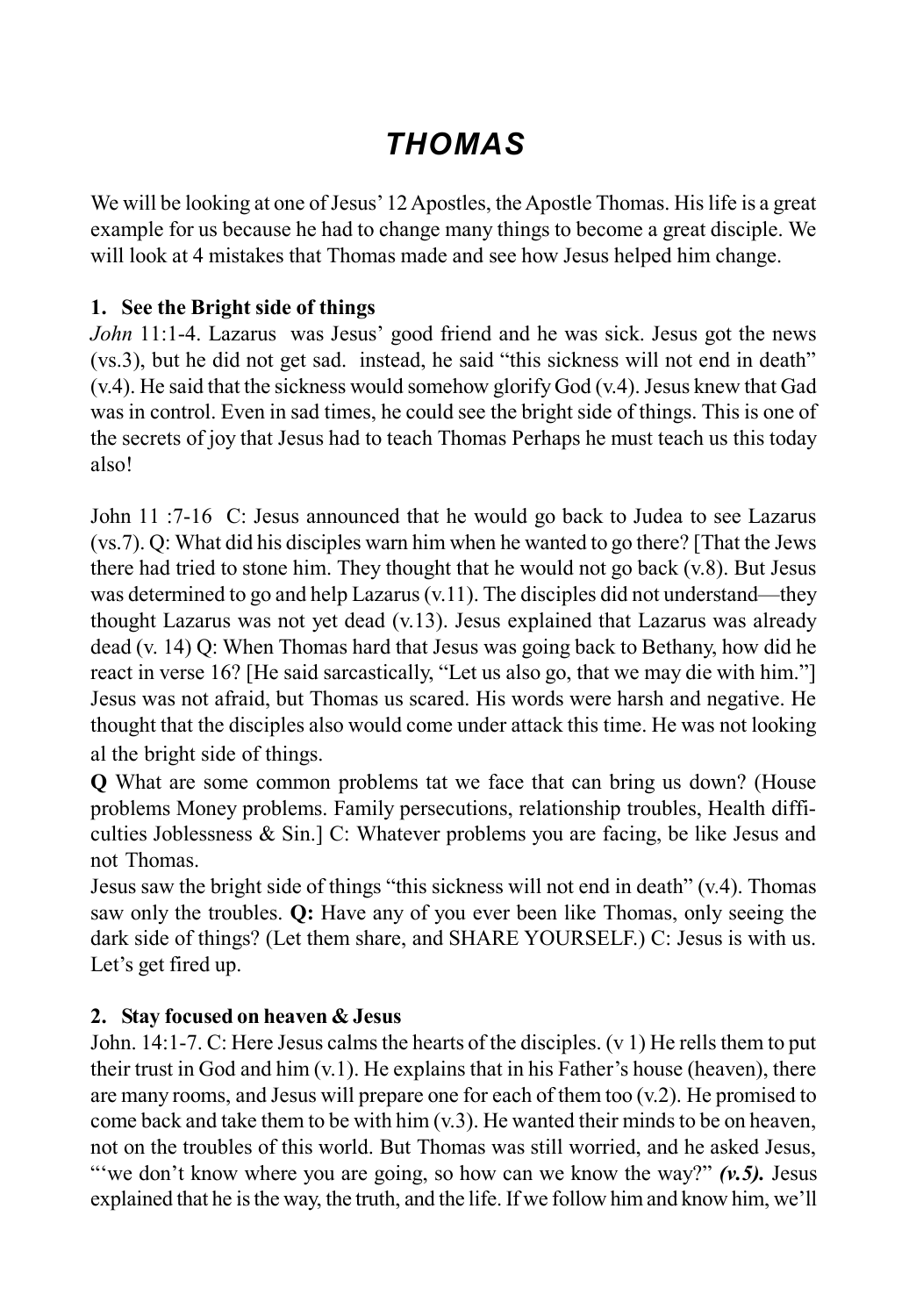get to God (v.6-7). Jesus made it clear that if we keep our eyes on heaven and on him, we can't go wrong spiritually.

C. Even this month, we must make a decision to keep our eyes on God through studying the Bible and praying every day.

#### **3. Serious commitment to the church John 20:24-31**

**Q:** According to v.24, where was Thomas when Jesus met the other disciples? [He missed the meeting] What are some reasons why people miss meetings? (Relatives come from out of town , Urgent work from boss. Sick children, discouraged. no money for the bus. sick friends and relatives, they go out of town, sin] C Whatever Thomas was doing that day, he certainly missed an important meeting! The disciples told him that Jesus had come (v 25) But instead of saying "I'm sorry, I've messed up," he said, "I will not believe it**"** (v25) Thomas did not trust his own closest friends, the disciples. He was not committed enough to the church. Of course, then Jesus came and proved to him that he is the Son of' God (v 27). He said, "Stop doubting and believe!" Some of us need to do that today. We need to say, like Thomas, "My Lord and my God" (v.28) Jesus has given us all the evidence we need in the Bible (vv.30-3 I). And he blesses us who believe and yet have never seen him (v.29)

Q What are the ways that we show we are seriously committed to the church? [We'll give a real special contribution, monthly contribution, we'll trust each other 100%, we'll marry in the church, we'll get advice before making travel or job plans, we'll regularly bring visitors

# **4. Sin wants to come back you:**

# **John 21:1-6.**

Q: What happened in this passage? [Several disciples decided to go fishing. Where was Thomas? [He was with them] C: Peter and the others were going back to their old life of fishing and worrying about money. They were going back to sin. Sin will always welcome you back It wants you to leave Jesus and follow it. Satan makes sin look attractive yet Jesus reached out to them and called them his friends  $(v, 5)$ . He let them catch a lot of fish  $(v 6)$  Then they realized that it was Jesus  $(v.7)$ .

**Q:** What are some old sins that can tempt us as disciples? [old girl/boy friends, smoking, drinking, anger, laziness, pride., selfishness, fear of our familes]. C:

Let's never go back to sin. It may look attractive, but it leaves you empty. Thomas learned his lesson this time.

He followed Jesus with all his heart. He was there when the apostles were praying in Acts 1 13-14 In the end, history tells us that Thomas came to India to preach the gospel, where he established churches in Kerala and Tamilnadu.

In the end he was murdered for his faith near Madras

The doubter became a martyr for Jesus.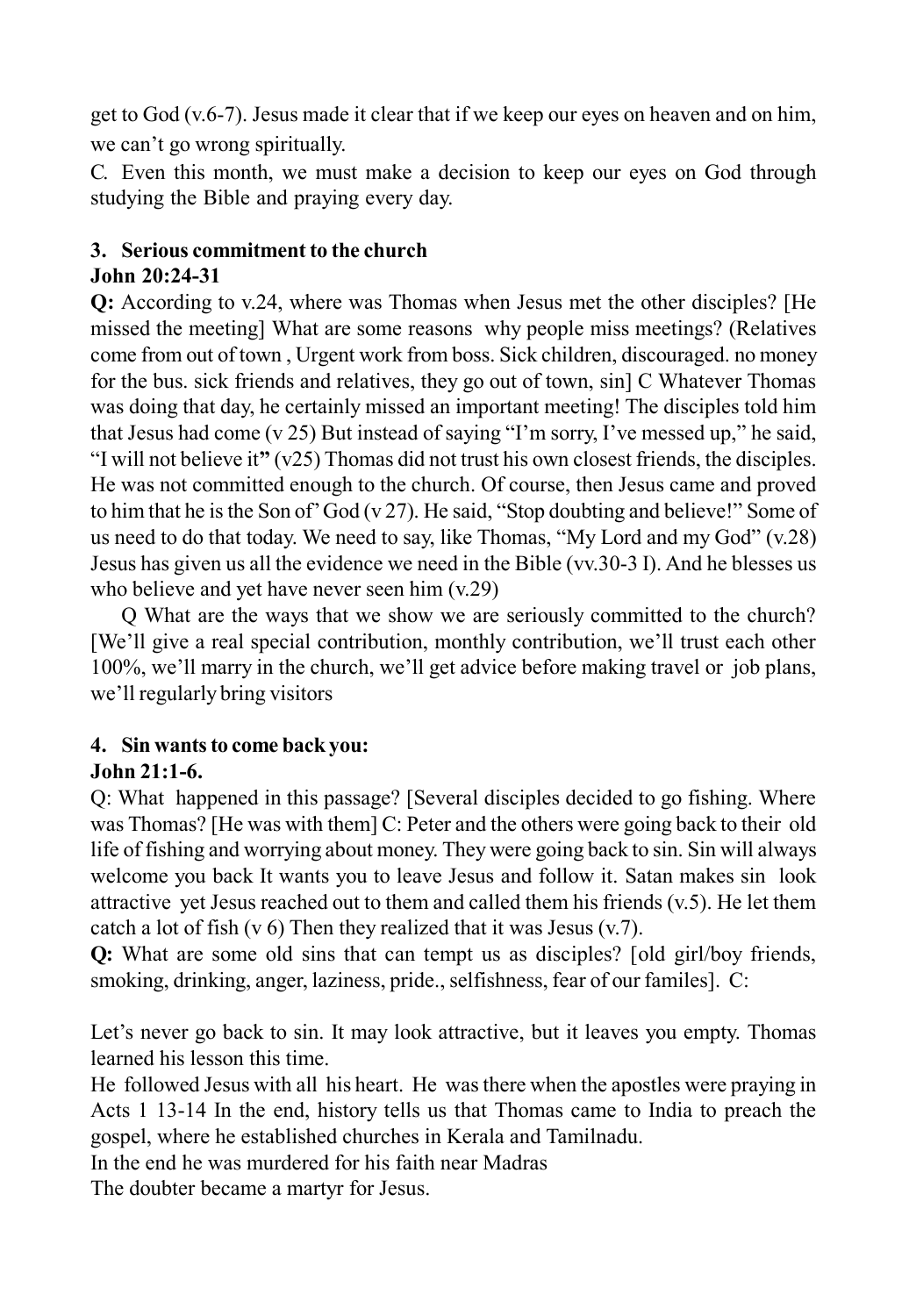This gives us all great hope, for we also can change.

# *Conclusion.*

Let us learn the lessons from these 4 mistakes of our apostle Thomas.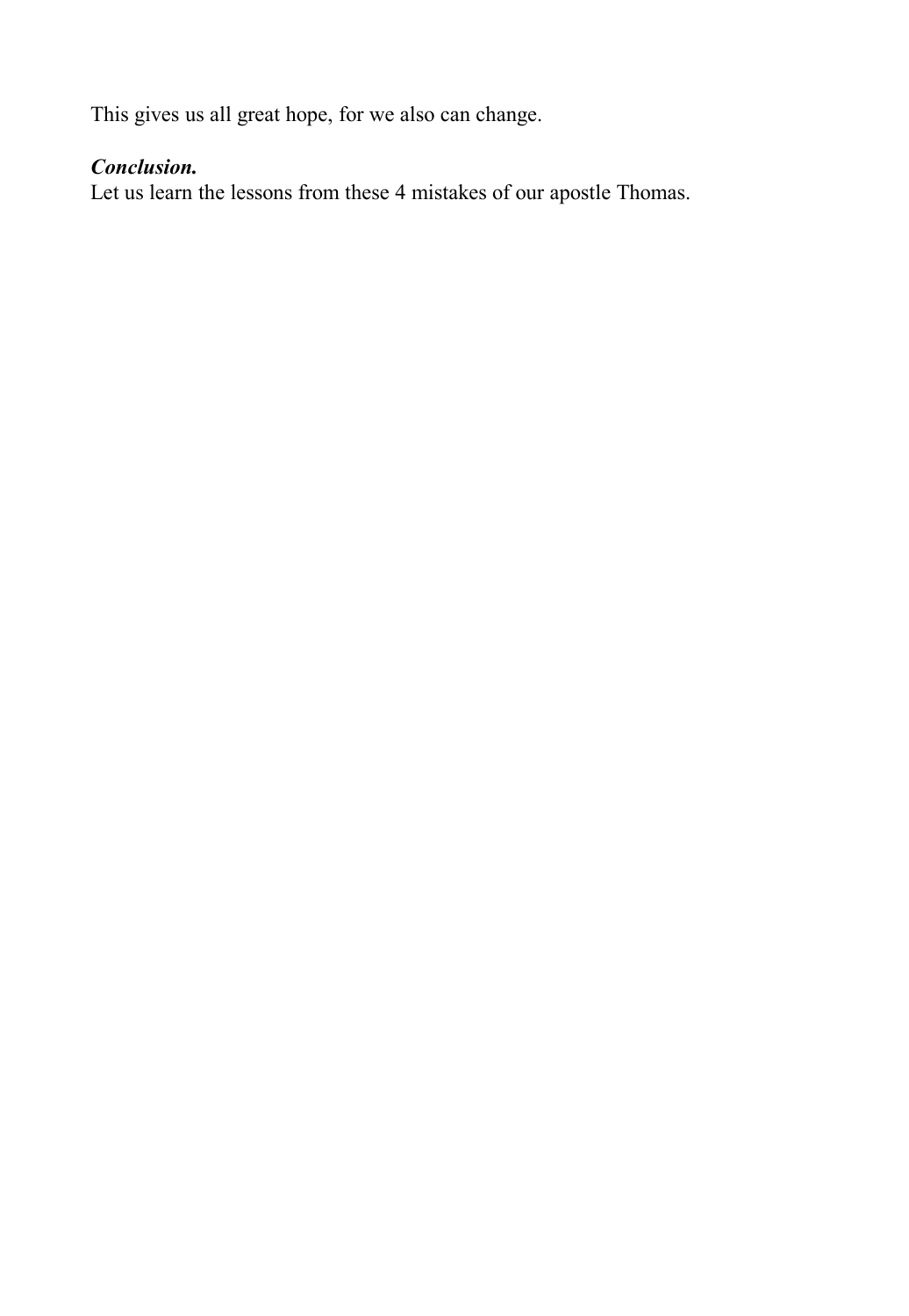# *ENOCH*

#### **Introduction :**

God created us to have an incredible relationship and he valued that relationship. The Bible makes it clear that from the earliest part of Genesis we see that God wanted a relationship with man and woman.

Enoch – There is no mention of early honors obtained or wealth amassed. , no record of sermons preached, or of good deeds, nor even of the souls he led to God . Neither are we told how famous or popular he became.

No instead of all this his life is summed in that 3 terse sentence

- 1 He walked with God Gen 5:24
- 2 He pleased God Heb 11:5
- 3 He witnessed for God Jude 14.

Let us today learn these 3 things that is recorded as the testimony of Enoch's life

# *1. He walked with God :*

For many years (300 yrs) Enoch walked with God. This great man walked with God so much that finally God just took him on to heaven even before he died.

#### **A. Walking with God means talking to God.**

Walking with God is the heart and soul of being a disciple of disciple. It is the engine that propels the entire boat. There should not be any substitute for taking the time and energy to walk daily with our Father (Job7:18 - …He visits us every morning ..(NKJV). Walking with God means having an awesome quiet times with Him

- It is not about saying what we did something.
- It is not about some kind of religious performance.
- It is not about christian checklists

But it is all about having time just to be with God

It is about doing what Jesus did (Lk 5:16)

When we really love someone and cherish a relationship with him/her from time to time we'll go with him/her to do something out of the ordinary.

From time to time we just need to take a half-a-day, a day or may be an overnight and go do something very differently with God

- Q: When do we have our quiet times?
- Q: How long do we have ?
- Q: Do we sense that personal intimacy with God when we pray ? (Ps :18:1-4,73:25)

Q: Do we enjoy or walks (QT) with God?

# **Practical tips :**

Pray through psalms.

Go to a quiet spot in the mountains, rocks, parks, by a lake side, ocean, beach. (Spend some money if you have to in order to ge there – God is worth it (Mat 26:6-11) ) and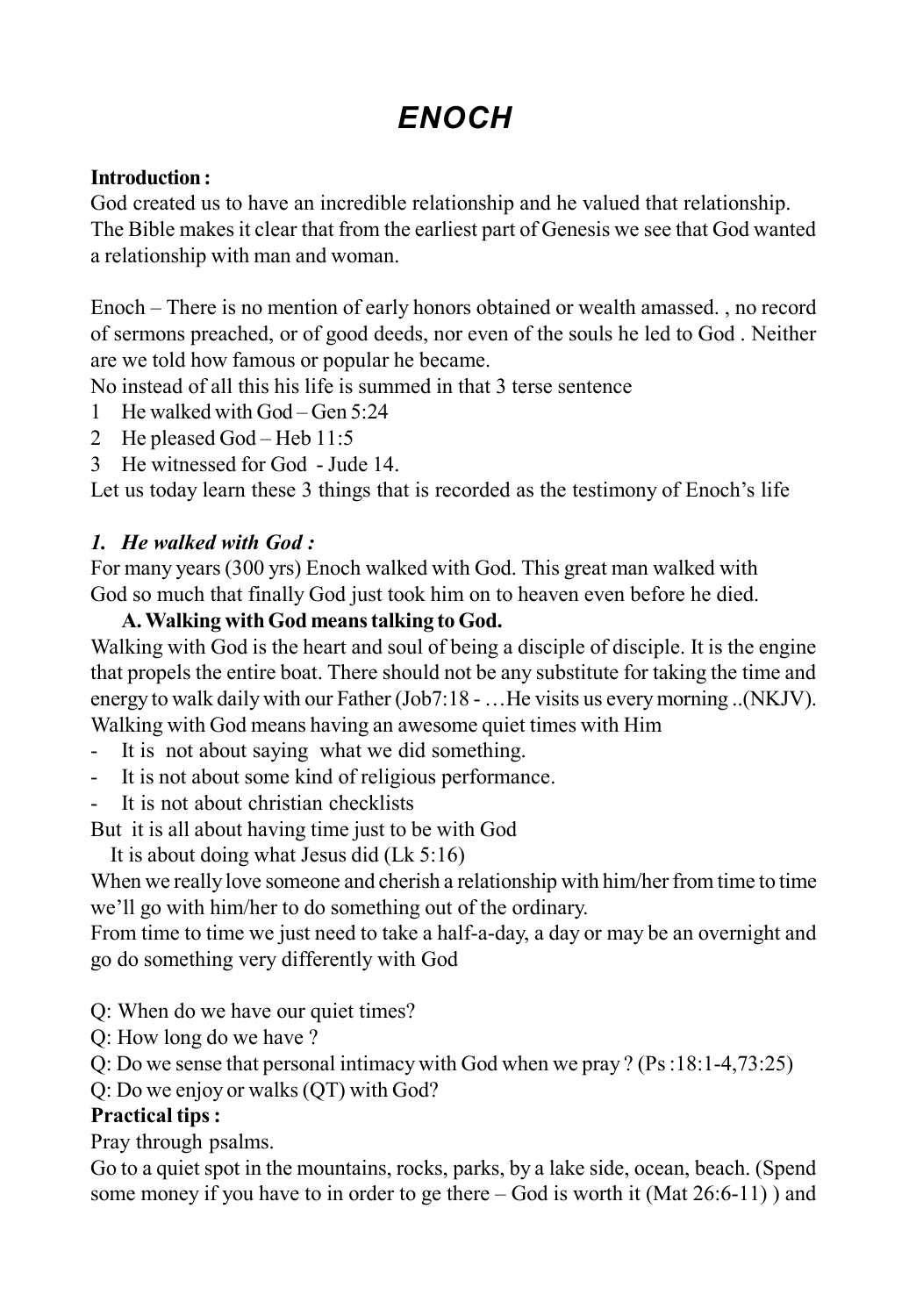take time to adore/praise him , worship ,sing, weep before God, express your deepest feelings, fears, worries, share, ask, meditate etc…

### **B. Walking with God means listening to God.**

Walking with God means having an awesome Bible studies times with Him This means not just reading but studying, driving out in to ourselves those deep convictions that God wanted us to .

Q; How are our Bible studies ? Are we learning, getting insights or boring ?

Q: Do we enjoy listening to God through his word?

Q: How much do we study daily ? When do we study ?

Practical tips

- Have a journey ( separate insight book )

- Have a topical Bible study(like pride, obedience, purity, maturity, prophesies ..)

- Have a character studies on different personalities ( Jehu, Caleb, Philip, etc)

- Study out the background of the book (who wrote, to whom, why, purpose he wrote .)

C: Walking with God means growing to God.

Walking means progressions(moving) which means growing

Q: Are we growing in our christian life or are we struck ?

Q: Are our weakness' turning out to be our strengths ?

Q: Are our love for God is increasing daily ?

Q: Are we becoming more and more like Christ ?

# **Practical tips**

- Have monthly personal goals of what character /weakness to change

- Get lots of advice from your spiritual leaders.

- Time and again check your growth (ask others weather you are same or showing some progress)

- Study out in the Bible on those characters

# **2. He pleased God – Heb 11:5**

He pleased God - Just 3 simple words but very convicting He never pleased himself . I am sure that he would got tempted in so many ways as we humans does, But he chose to please God not himself.

Jesus, also never pleased him self(Rom 15:3)

This man Enoch lived just pleasing him but Bible says he pleased God.

What is pleasing God?

- a) Offering our bodies as a living sacrifice Rom 12:1
- b) Being righteous Rom 14:17
- c) Purity Pro 15:26
- d) Caring for our family (spiritual family) 1 Ti  $5:3$

Are we pleasing God or ourselves self desires ?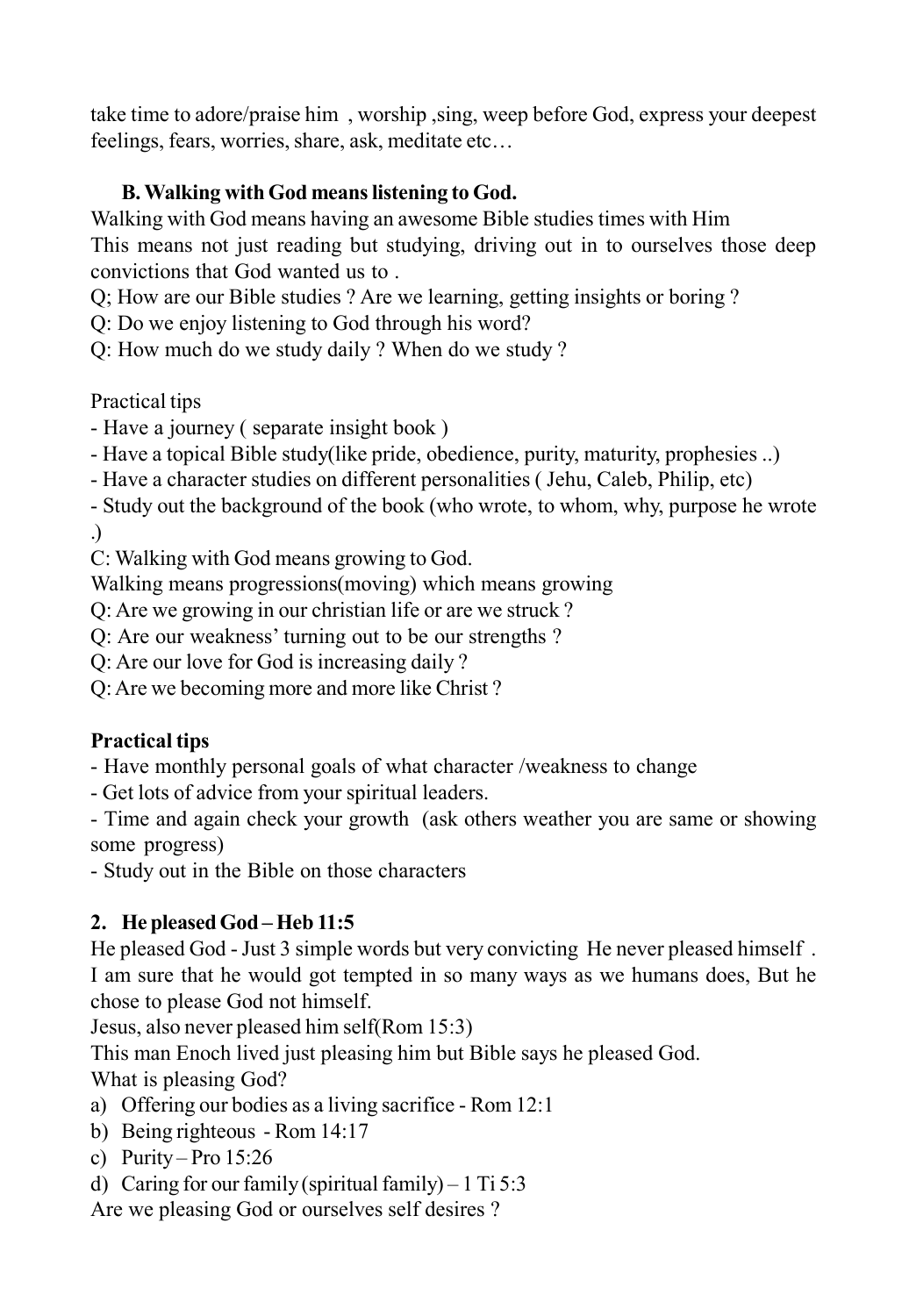Are we offering our bodies as a living sacrifice in terms of time / money /denying / energy etc.. for God

Are we righteous in our speech, fellowship, giving contribution, confession, etc.? How is our purity – lust, Internet pornography, wanted to get married outside? Are we digging more in the Bible just to find out what is pleasing to God? Are we trying our best to impress/ please God or ourselves?

#### **Practical tips**

Find out more from the Bible of what pleases God? Take advice/input from your spiritual counselor ? Give more time to God

#### **3. He witnessed for God – Jude 14**

In **Rom 15:16** Paul says God gave me to be a minister of Christ Jesus to the Gentiles with the priestly duty of proclaiming the gospel of God, so that the Gentiles might become an offering acceptable to God, sanctified by the Holy Spirit.

I am sure one of the greatest offering that we could give to God is saving souls for Christ.

Are we proclaiming Christ &and offering them spiritually to christ

Are we a true witness for Christ ?

Are we the true ambassadors for Christ (who represent Christ to this world)

#### **Practical tips:**

Share your faith and your life in Christ ?

Share scripture and invite him to the meeting with some one this week? Write cards to your old friends / contacts with a scripture and a your testimony?

#### **Conclusion :**

Let us today decide to be like Enoch .

If there was a Bible(testimony or books) written about us let that be written like Enoch?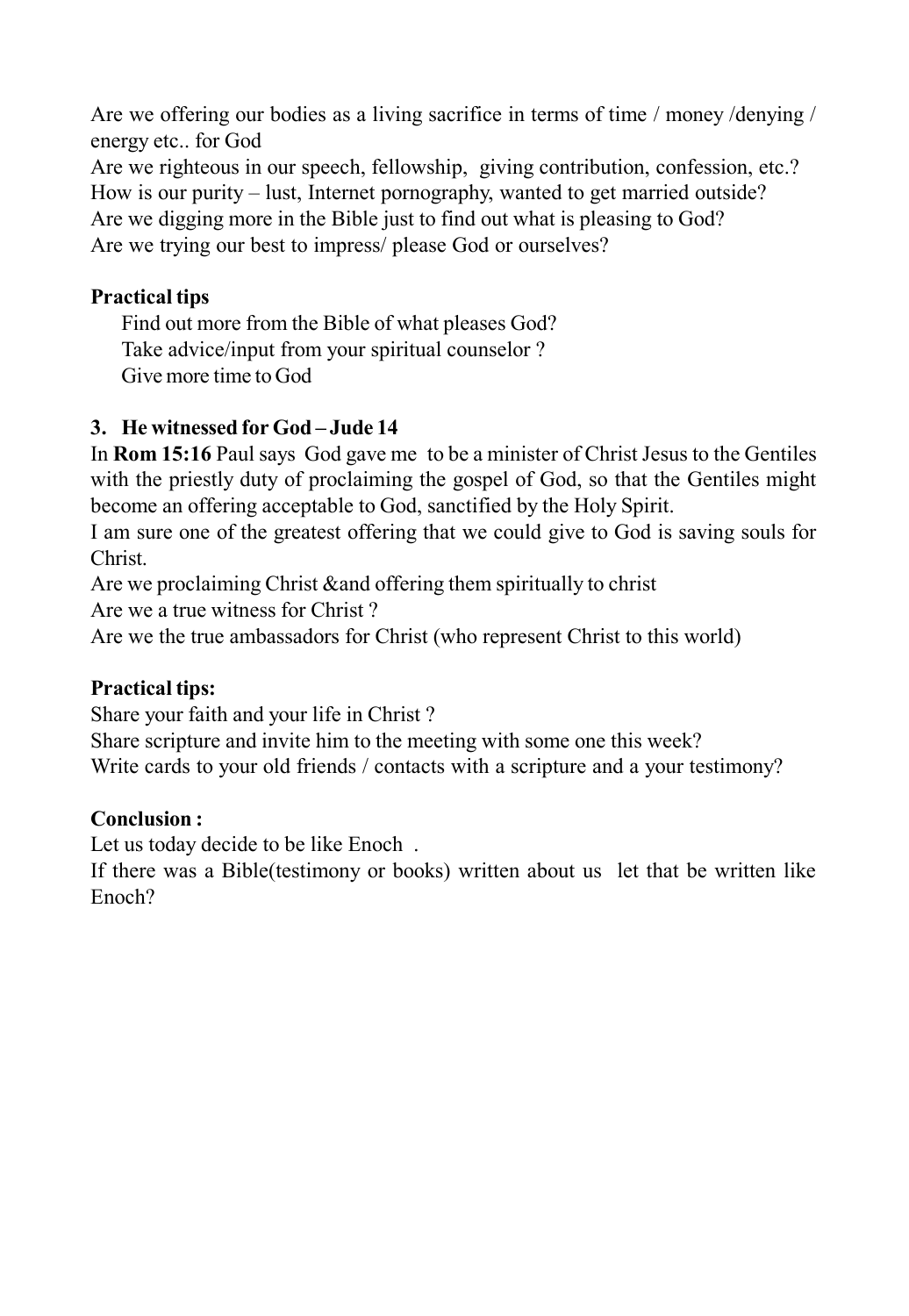# *JOSIAH-THE REFORMER*

Josiah was born in a time where Judah was in the depth of spiritual misery still it is amazing to see how he made a difference for God. He was one of those unique Kings to be appointed at the age of eight. As young as 16 Josiah was making an impact, If you are a teen it's time to do great things for God. Age is no bar. As we read through the life of Josiah (2 Kings-22: 1, 23:30. 2 Chorinicals-34: 1, 36:1). We could see how he reforms Judah & Jerusalem to the Almighty God. Truly we are in a movement of God to reform the whole world. From the life of 'Josiah- The Reformer', the call is for each one of us to be a reformer.

# **1. REFORM YOUR HEART**

# **2 Kings-22: 11,18:20,23:25**

Josiah had a great heart, when he heard the word of god read by Shaphan he tore his robes and responded to it. His response was with tears and humility of heart. God was impressed, Bible says (V-23  $\&$  25) that he turned to God with all his heart, soul  $\&$ strength. Josiah understood that reformation should first happen in his heart.

How is your response to the word of God?

How is your Bible study? Is it reforming your Life?

Many of us are waiting for meeting and retreats to get Convicted but how about your Bible study?

As disciples of Jesus everyday walk with God should reform our hearts, nothing but only the word of God can reform our hearts.

# **2. REFORM YOUR LIFE: -**

# **2 Kings-23: 3**

Every change must start from our heart, many times we try to change our life's without changing our hearts which leads to only behavior changes, But the heart does not change only God can change our heart and others heart.

There where times in my life when I was challenged, I use to work to do the right things without getting my heart right and wondered why things are not changing and later understood that I have not taken things to heart-No heart change. I had not gone to God for my challenges.

It is very inspiring to see how Josiah's life turned so radical that he went around breaking the alters, burning and crushing the Idols, he brought about many radical changes that had never happened before.

# **3. REFORM OTHERS**

# **2 Kings-23: 1-3, 21:23**

When Josiah heart and life wear on fire for God he called the whole Judah and Jerusalem to make a covenant with God, He was so fired up that he himself read laws to the crowd and not waiting for the Priest.

Are you reading the scriptures to your non-christian friends?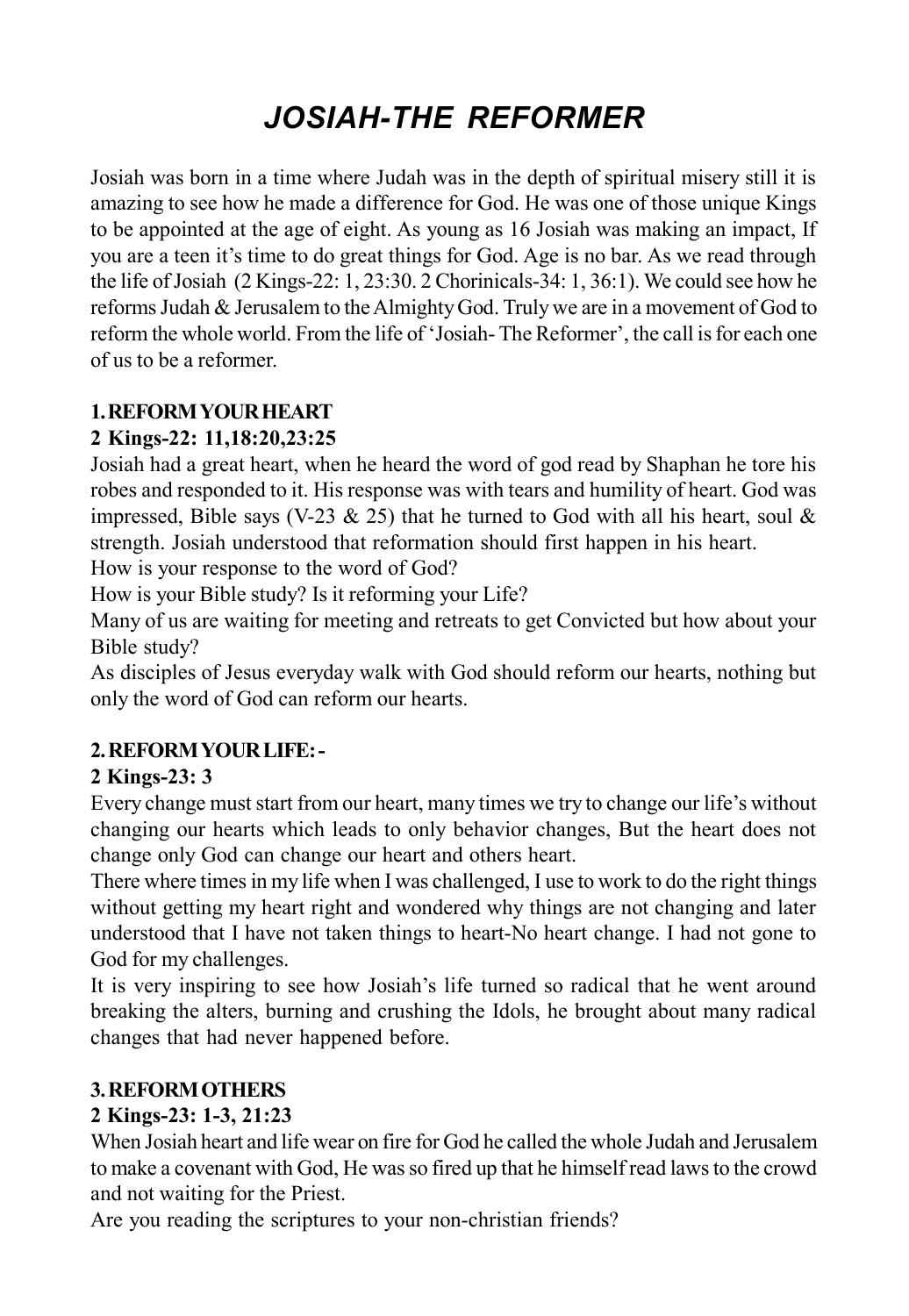Are you bringing friends to Church and studying the Bible (Josiah called everyone to the Temple V-23)

Or do you leave it for your leaders to do it?

Josiah was calling people to do what is right before God and it was backed by his own heart and life. That had the reform others when our life's is a and we are not able to make a impact, but if your heart and life is on fire for God then will able to reform others. Lets decide to be reforms inside out, to truly reform this generation to God.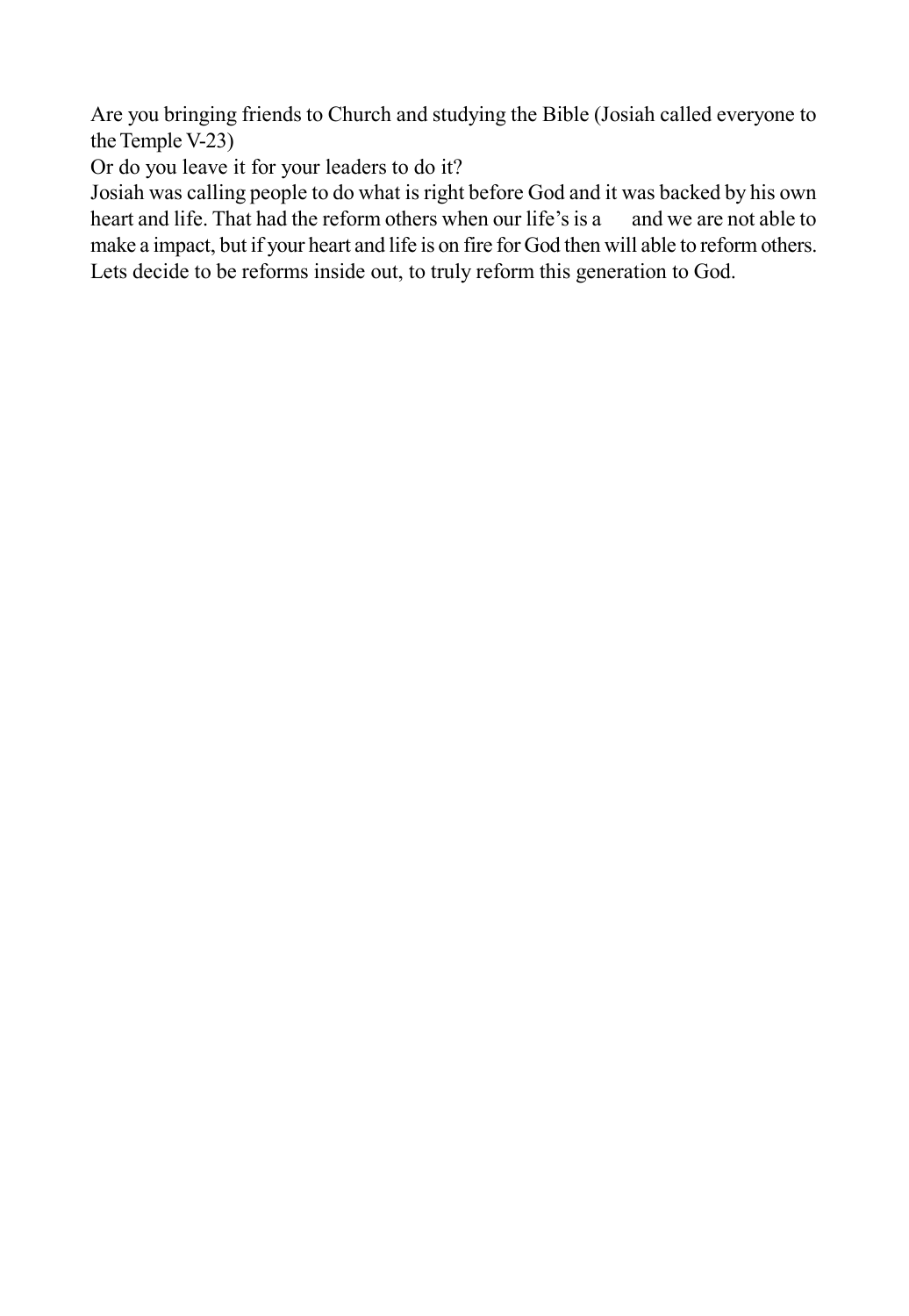# *HEZEKIAH-HIS PASSION TRULY PLEASED GOD*

Hezekiah ruled over Judah in the third year of King Hoshea's reign in Israel. He was twenty-five years old when he became king and he reigned in Jerusalem twenty-nine years. Hezekiah was an amazing King who did many things to benefit the Kingdom. He was a man reminded God of his ancestor David. He trusted God, followed him wholeheartedly and did what was pleasing in the Lord's sight. Let us learn from his life today.

#### **1. Trust in the Lord: 2Kings 18:4-8**

Here we see how Hezekiah trusted in the Lord and the Lord blessed him in everything that he did. When we trust in the Lord, the Lord blesses us in everything that we do as well. Do you trust in the Lord? Is your trust in your Career? Property? Education? Let us learn from Hezekiah to trust in the Lord exclusively.

#### **2. When trouble strikes where do you turn? 2 Kings-19:14**

We see how when Hezekiah receives an insulting letter from Sennacherib, he directly goes to God. The way he goes to the Lord is something we need to take a note of? Hezekiah knew that Sennacherib is not insulting him but the Lord. We should never to take insults from others personally. That is why he spread Sennacherib's letter in front of God in the temple. What a creative way to pray and what complete trust in God. Where do you turn when trouble strikes? Do you spread out your trouble in front of God through prayer? Is your Prayers to God creative? When was the last time you did something creative in your QT that would catch the Lord's eye? Would you want to be creative like Hekeiah was when he spread the enemies' letter in front of God? 2 Kings-19: 15-19 reflects the incredible relationship Hezekiah shared with God. His prayer truly reflects faith, passion and creativity.

# **3. Tears move God's heart -2-Kings-20:3**

When Hezekiah wept bitterly before the Lord, He heard hid weeping and had compassion on him here, we see how the Lord, blessed him by adding 15 more years to his life. When was last time you shed tears in your prayer to the Lord? When was the last time your tears moved the Lord so much that he blessed you? Let us decide today to move God through our tears. God feels for each one of us for sure.

# **4. Pride strikes you hard if you don't watch out- 2 Choronicles-32: 24-25**

Even with years of service, witnessing the great deeds of God, Hezekiah lost something in his relationship with God, so much so that the preaching of the prophet Isaiah, the memories of the great victories over Assyria when the city was being surrounded no longer brought glory to God. Pride was what Hezekiah carried away from being delivered by God. Memory plays havoc with the truth. You can be a minor player on a great team when they win the championship, and as the years pass you become the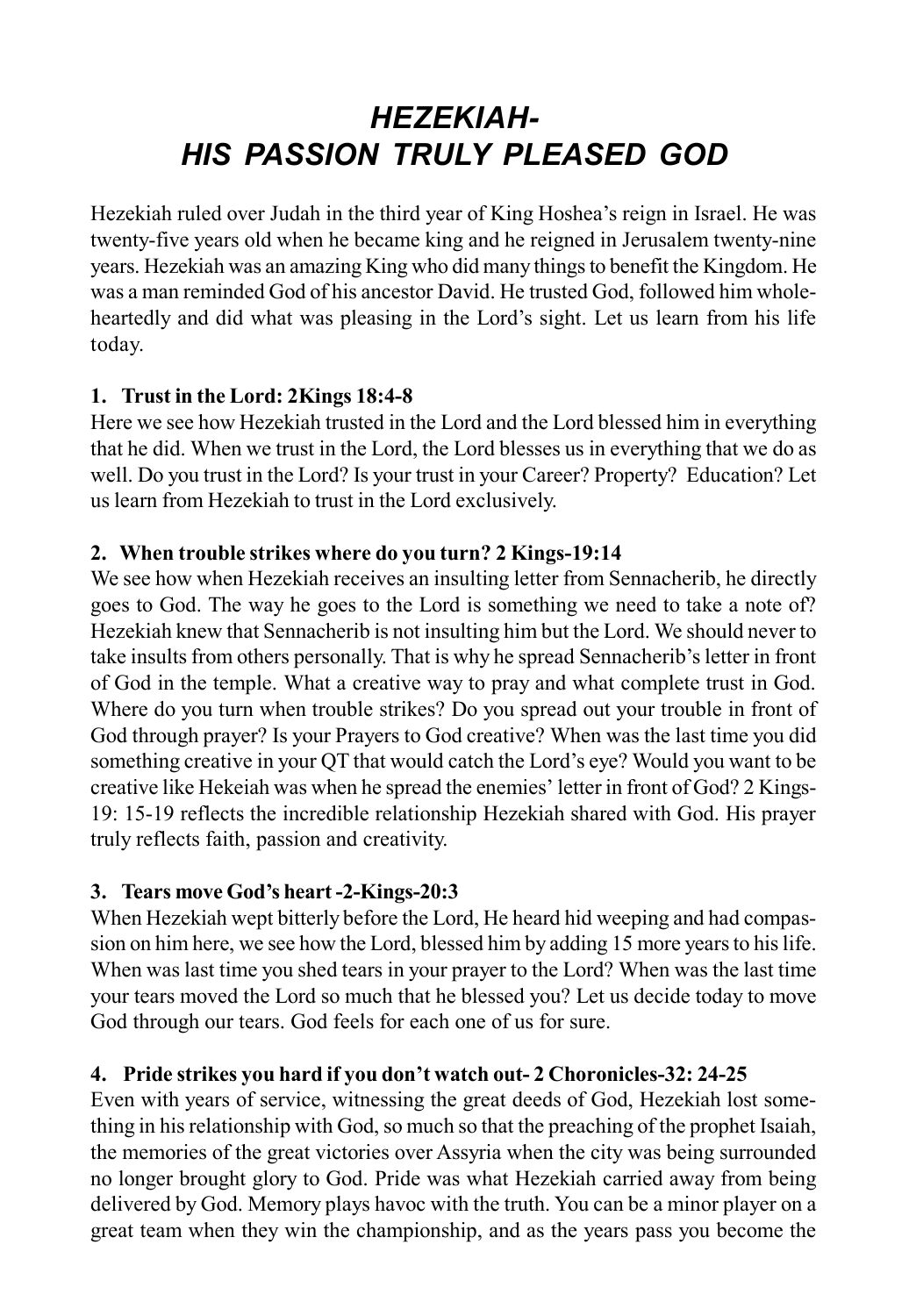central figure of the team, and then you grow to be the one that leadership and we think that we have caused it all. Pride and selfish-ambition take control and you believe that you are the pivot, not God.

### **5. Repent.**

The great thing here is Hezekiah made a decision to repent from his pride and again gave glory to God. Is pride is ruling your heart today? Make a plan to overcome the sins that dog your heart. Share it with brothers and sisters and share it with family if it helps. It is good when we all work together. With prayer and fasting comes a new heart, with repentance comes refreshment.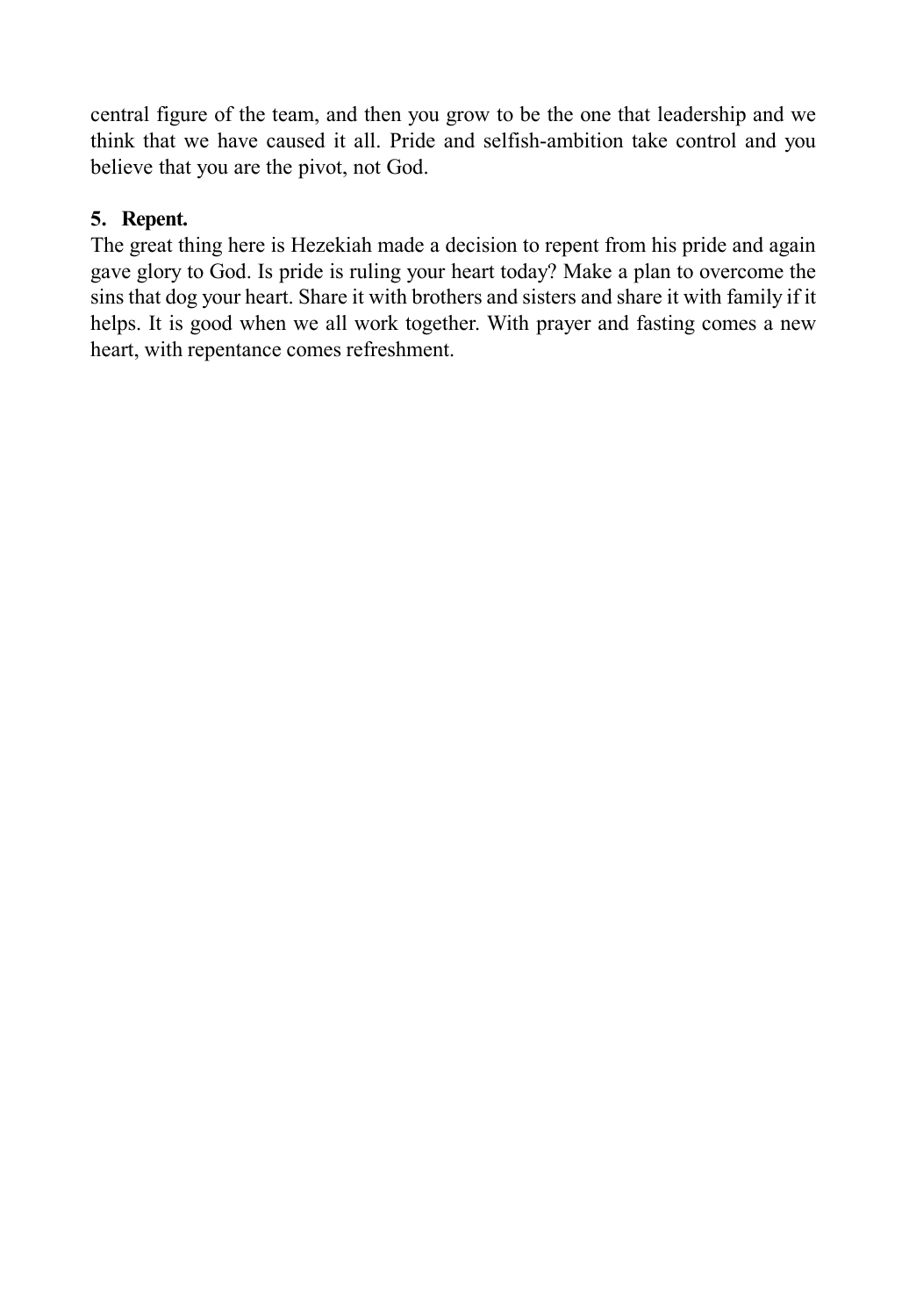# *ABIGAIL*

"A wife of noble character is her husband's crown, but a disgraceful wife is like decay in his bones"

As wife's, women must show respect, be aware of and sensitive to her husband's needs, do the things that make him feel loved, build him up instead of criticizing him and be protective of him. Let us today learn from a woman who did show respect for her husband – a man who did not deserve it.

# **1 Samuel-25**

David sends servants to Nabel during the time of feasting asking for whatever gifts he could give. Nabel very unwisely mocks and shows great disrespect for David and spurns his respect. David is male in Nabel's household and that's where Abigail comes in.

In her actions Abigail showed strong spiritual qualities**:-**

#### **1. Great courage –**

She knew that anyone of Nabel's household who got in his way, but she rode quickly to meet David and his men.

#### **2. Positive Action-**

She could have whined and complained about Nabel's bad judgment, but instead she moved into action to do something positive.

#### **3. Deep Faith-**

She believed with all her heart that God's will would be done.

#### **4. Generosity-**

She took enough and more for David and his men.

#### **5. Honesty-**

She perfectly understood the situation and did not make the situation and not make excuses for Nabel's actions. The next day she was honest with her husband.

# **6. Love-**

She showed love for her husband by saving his life.

# **7. Sensitivity and Self-control-**

She waited till the next day and talked to him when he was sober.

# **8. Wise Thinking-**

She thought quickly and acted on it.

Abigail was a courageous, resourceful and faithful woman. She followed her man, ready to support him and trust her God – may it have been Nabel or David.

As a wife's are you whining and complaining always?

Are you giving up on God's view of marriage?

Do you withdraw your love until "he changes"?

So you love unconditionally and allow God to be glorified in your marriage?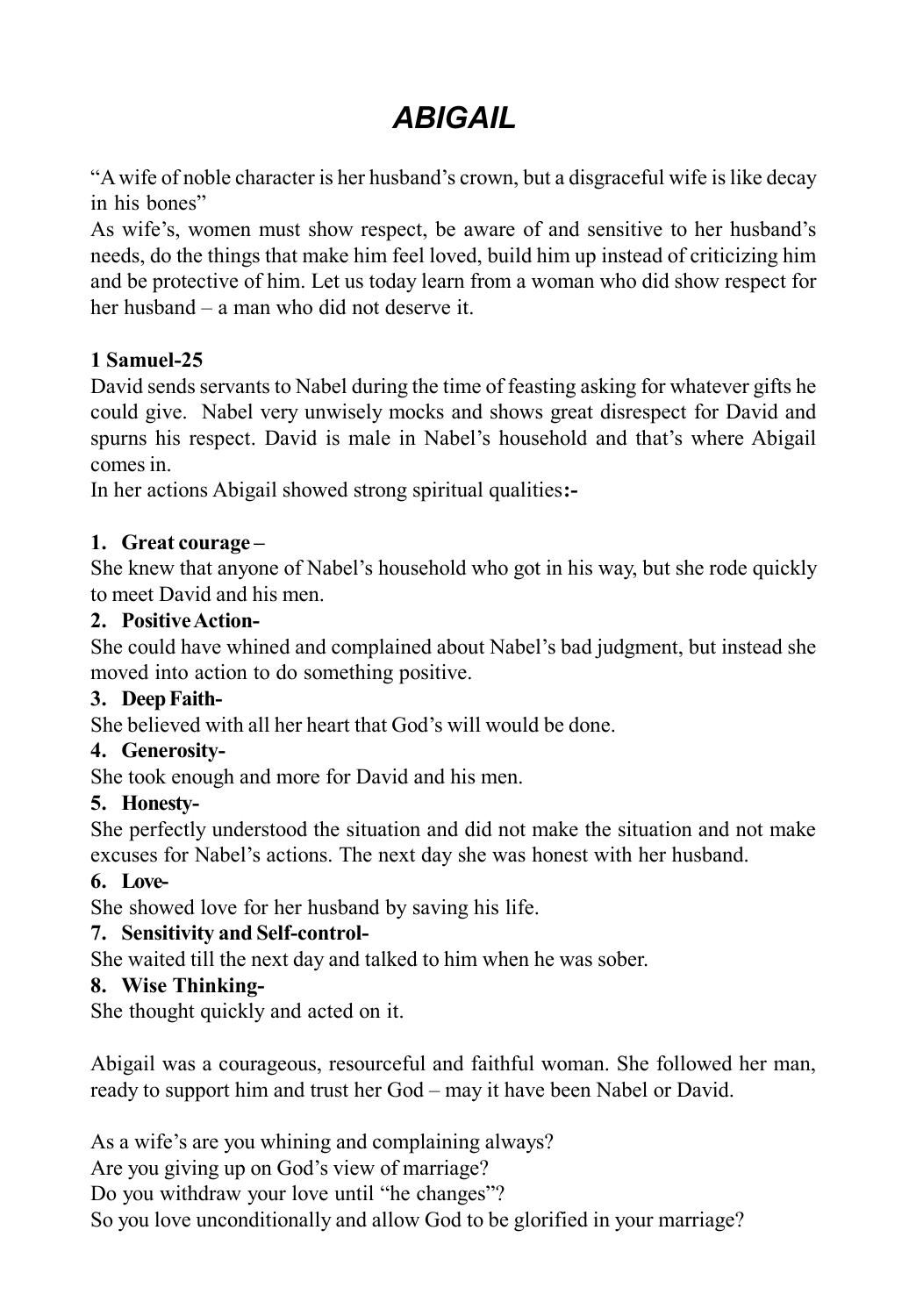You singles, may not be married but do you stand out like Abigail in her character in all situation?

We will all be tested in this area. But allow loyalty, love and trust to bring that intimacy, gentleness and peace in your lives.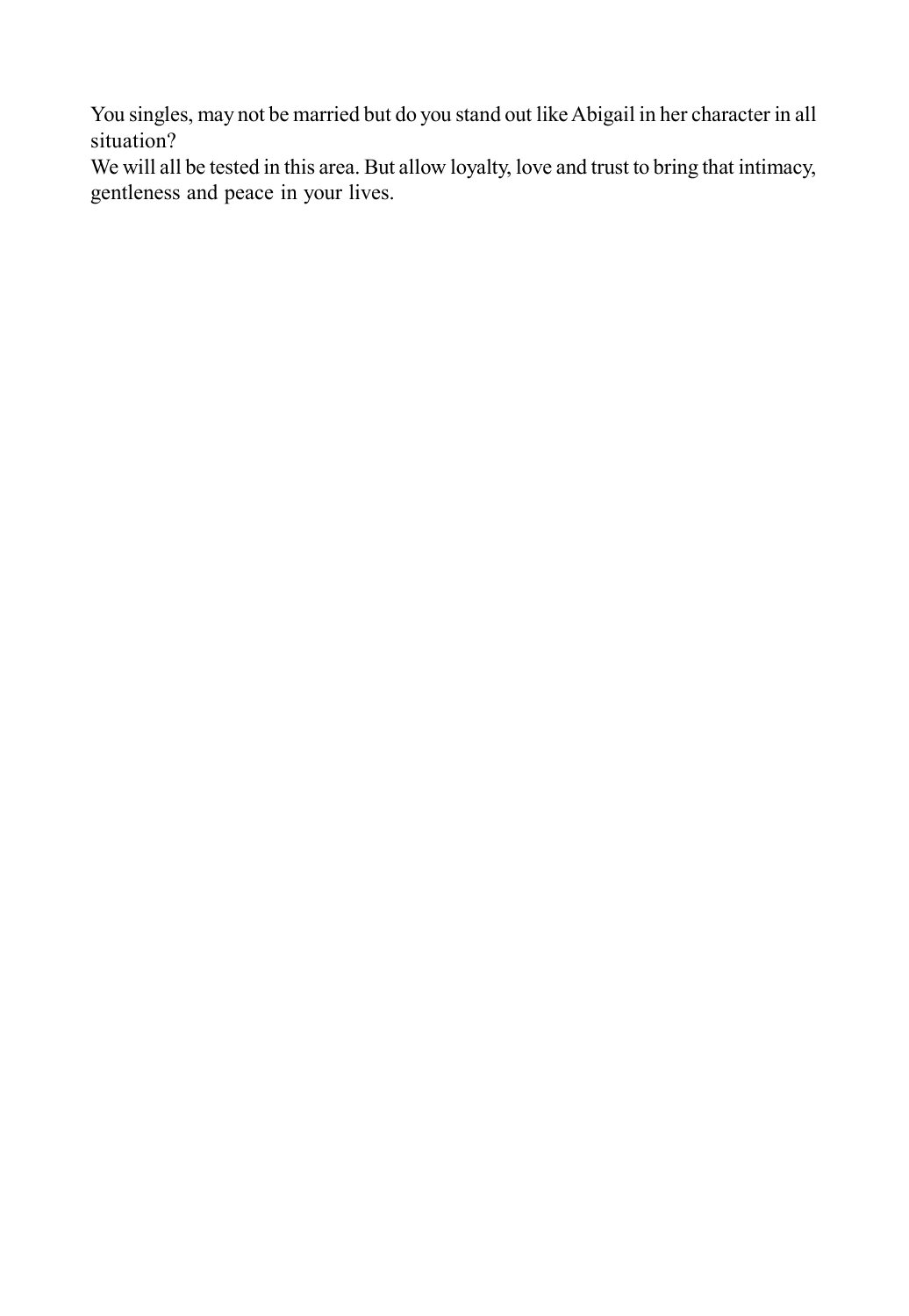# *JONAH*

We will study about Jonah a man of God who fell into Sin, and then needed to Repent and change.

Jonah-1: 1-4, God gave a Mission to Jonah. He told him to preach to the people of Nineveh, What did Jonah do when God called him? (He ran away from God) How did God react to this? He sent a storm on the boat. There are several ways we run away from God. We miss discipling time, we miss meetings, we go out of town for a long time, we make decision without asking advice from our discipler, we make secret plans, we don't confess. Think about your life? Have you been running away form God?

#### **1. Preaching Is Our Mission.**

**Jonah-3: 1-9,** when God came to Jonah the 2<sup>nd</sup> time, what did he say to him? The same things on the  $1<sup>st</sup>$  time. He told him to preach God's message. This time what did Jonah do? He went and preached the Word of God. Jonah had forgotten that Preaching is our Mission, when we follow God (Vs-4) He started Preaching on the way  $1<sup>st</sup>$  day he was there in Nineveh and thought the People there were wicked. Vs-5 they believed God and they started fasting and repenting.

We must he dedicated to bring visitors, studies with people and making our family group grow, sometimes we think no one is open in my area, or people won't come. But when we preach to many people then many people want to do what is right, Just like us.

**Jonah-3: 10**, here we see that when the people repented, God blessed their lives. He decided not to destroy Nineveh. When we do what is right, we are blessed. Joy comes from money, or fun, or nice marriage. Joy comes when we know that our life has a meaning. The Christian life is a happiest. When we are righteous and fruitful. When we are saving souls. What is our Mission? To make Disciples. Has that been your Mission? How is your Evangelism going. Do you think people in your area are open? When preaching is our Mission, will change and enjoy the Christian life and many people will change.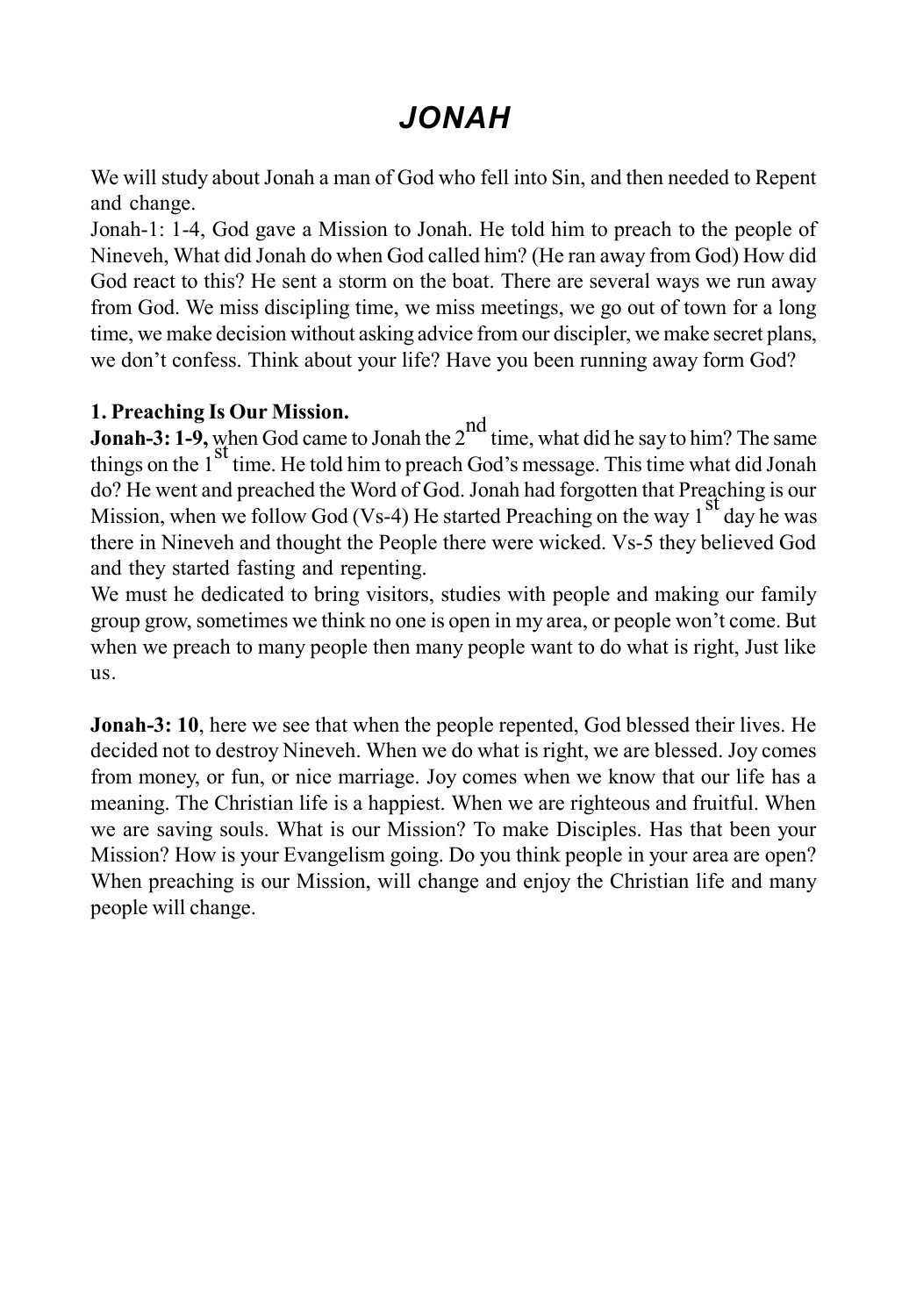# *DORCAS*

Today, we'll learn about a very special woman. I believe this lesson will change our lives.

C Two thousand year ago, in the little town of Joppa, there was a funeral were a part of life *in* Joppa Mourners, wailed; friends & relatives comforted each others, the r*itiuals* were performed; the body was prepared. Yet there was something very different about this funeral. The weeping was more intense; the tears were more sincere, the mourners' hearts were more broken Someone really specia1 had died,

Someone who would be missed by many. Her name was Dorcas. She had a disciple, and therefore, she was going to heaven. *Q:* Why was there such intense grief ? Let us read in the Bible.

Acts-9:36-43. Q Why so much grief? [Because her life made a mark; It made *an* impact on many people. She had quite a reputation to Joppa when others talked about her. there were true things they would say.

### **1. Heart that feel***.*

C: We can see that to Dorcas, being a disciple meant loving *and* saving others, taking care of tbeir needs, and considering them better than herself Q: What does v.36 say that she did? [She was always doing good and helping the poor."] She look to people in need, and her heart would go out to them. She could feel their problems, their hurts, their loneliness. Her mission in *life* was to help other's overcome their pain, and so she served them selflessly. Dorcas understood the heart of Christianity.

*Q:* Have you ever encountered someone facing horrible problems? Tell us about it (Let a few people share about intense stories they've come across. And SHARE YOURSELF about someone you've seen facing tremendous pain here in India.) C: There is so much pain and suffering around us, sometimes we harden our heads and stop feeling. We go to meetings, we invite a few people, we have quiet times. But we don't love from the heart *Q:* Is that your life? Are you just going trough the motion of Christianity, or do you really care? If one of the sisters *is* missing, do you fed for her? Or do you not even notice that she is missing? Do you feel the pain of poor people that you see on the road? Or do you ignore them?

C: I want to talk one minute about beggars. Sometimes we see people begging for money on the street. The Bible teaches that if someone is not handicapped, they should work (1 Thess 4:11-12). So love for a beggar does not mean giving them money. You can give them food if you want. But you certainly must talk to them Become their friends. Take an interest in their life. Encourage them to get an education, or to find a regular job. Feel for them—they must be *in* bad shape to be begging. But don't be like rich People who give beggers 5O paise, and then forqet about people.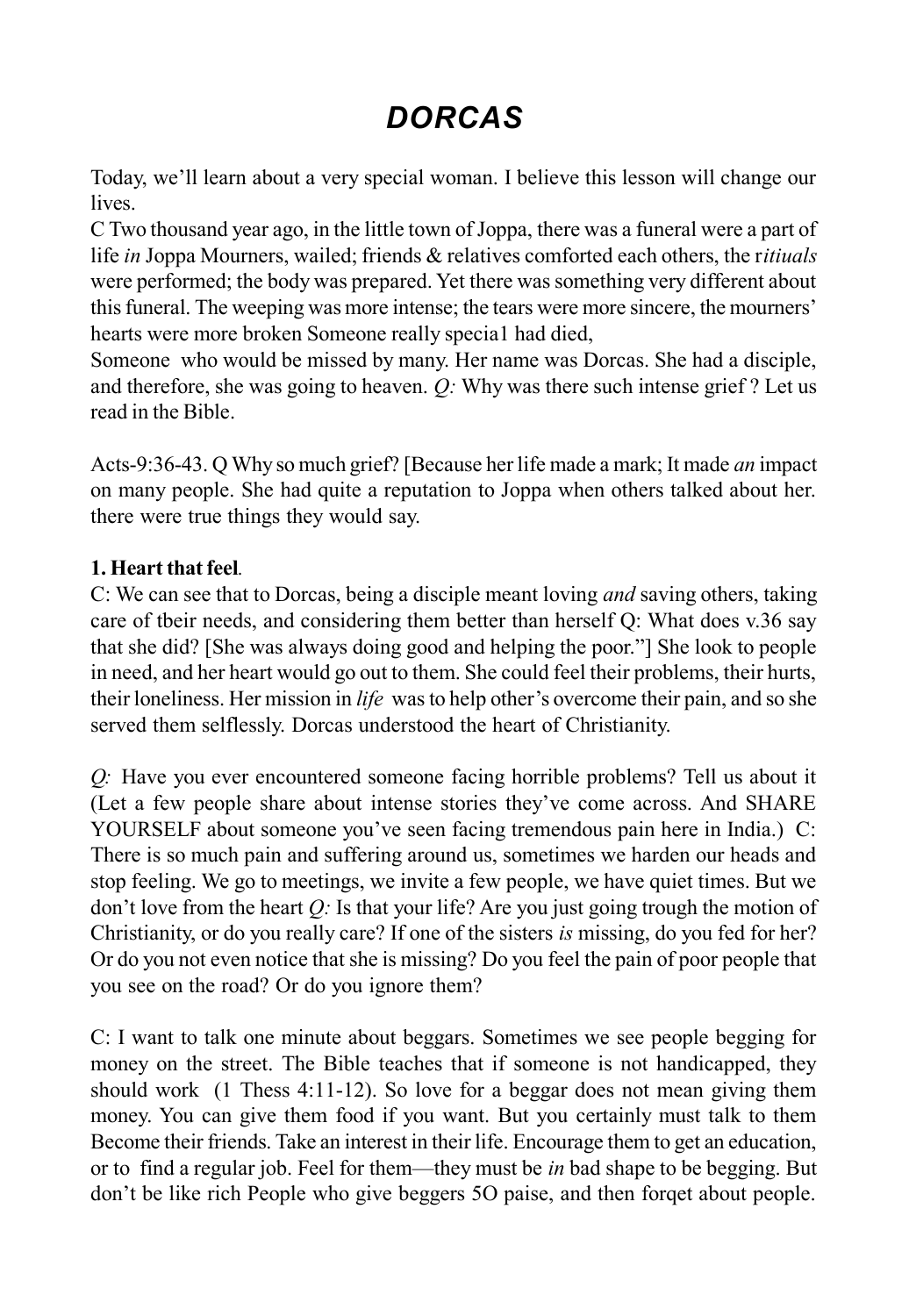Give them Opaise, but talk to them and care for them as fellow human beings. They appreciate that a lot more than money. Let's care for them!

# **2. Hands That Heal**.

C: Dorcas probably was not married, because we do not read about her husband here. Perhaps be had died perhaps she had been single all her life. But we don't read here, "every day Dorcas would sit and cry, moaning 'Who can I marry? Who will arrange a good marriage for me ? We read that she acted like a mother to all of the widows in need. She was busy. She made clothes for people. She took care of them. She prayed and read the Bible with them. They couldn't imagine life without her, and so they called Peter to come and bring her back from the dead (v38). *Q:* Is your life disciplined? Or it is a mess, all disorganised? If people come to your house, would they say, "here is a disciplined women of God," or would they say, "who made this mess?" When people meet your kids, do they think, these kids are brats," or do they say, "What lovely, obedient children"? C: If you are disorganised, you'll never have time to serve others and do great spiritually. People will not respect your example. Make a decision to keep a schedule every day, and to use your extra time for God and other people. Let us have hands that heal—around our homes, with our families, with the disciples, and with the lost.

Q: Think about t if you died tonight, who would cry for you? Who have you truly helped with your life

C: If you can't think of many people who'd be very sad about your death, it is time to change your behaviour.

C: Darcus was not lazy. Imagine she would get up in the morning, clean herself have her quiet time, get water, prepare food for everyone She'd meet with people and tell them about Jesus.' She'd sew clothes, and listen to their problems. She was not sitting around gossiping she was using her time for others. Q Is that what you are doing? *Are* your days full of work for others? Are you "always doing good and helping the poor?"  $(v-36)$ .

Example: I appreciate ..................the way she/he give always, she/he is hospitable. Everyone knows them. And if she/he died, many people would cry so much for her.

C: One of the best ways to be remembered is to lead someone to Jesus. Let's not be lazy, but let's work hard. Let's make sure we all participate in the group, let's all reach out for people. Let's have hands that heal.

# **3. Love That Real.**

C: When Dorcas died, crowds gathered. But these were not the usual mourners at a funerals. Their tears and their pain was real. They had felt real love from Dorcas, and so they truly missed her so much. Her love was not just from the lips. it was from the heart They had many pleasant memories of her. Q: What about you? Do you have a love that is real? Do you care about the Christians? Or are you not making time for the meetings and the disciples? Let's make sure we all follow Dorcus's example of real love.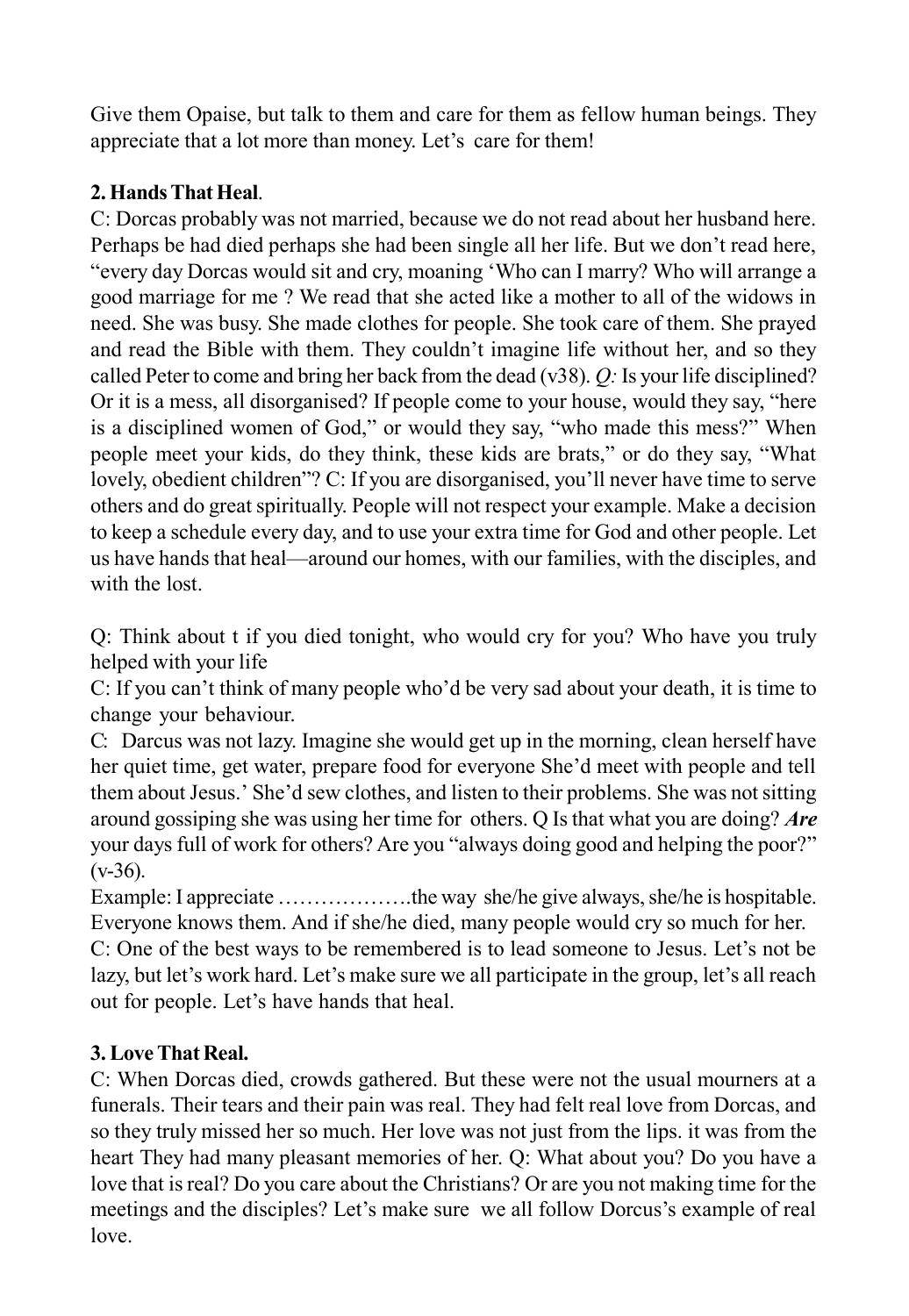Because of Dorcas' real love, the widows had real love for her. They immediately sent for Peter (v.38) when she died. They were crying when he came (v.39). He could see how hurt they were, and he wanted to help (v.40). He real love inspired Peter to have real love for her. And when we have real love for people, just like Peter, we'll pray for them (v.40). We'll hug them and touch them kindly, just like Peter tenderly took her hand (v.41). We'll help them stand up on their own, just like Peter did (v.41). And we'll tell them about jesus, just 1ike the people did after Dorcas was raised from the dead  $(v.42)$ .

**C:** People must have been amazed when she was resurrected. They must have come from all over town and asked her, "How did this happen? She told them, "Jesus did this for me. Believe in him!" And so many people became Christians. Ultimately, if we love someone, the greatest gift we can give them is the gospel of eternal life. Clothing wears out Food gets digested. But the gospel change people's lives forever. *Q:* Are you giving the gospel to the people you really love? What about your family? What about the people at work? What about your old friends? Do they see a real love in you? Or is your love fake? C: One way you can tell if your love for Jesus *is*real is if you share your faith when you are alone. If the only time you evangelise is when other people are with you, then your love for Jesus and for people is just an act. We must be loving even when no one else as watching us. We must put ourselves in other people's shoes and truly care for them, just like Dorcas did. And then so many people will love us. If you are lonely, starting loving others! You'll be amazed at how much love you'll receive when you start giving love to other people.

#### **Conclusion**

Dorcas was full of compassion for others. Our religion is not one of rituals, but one of caring for people. This week, make every effort to be kind to everyone you meet.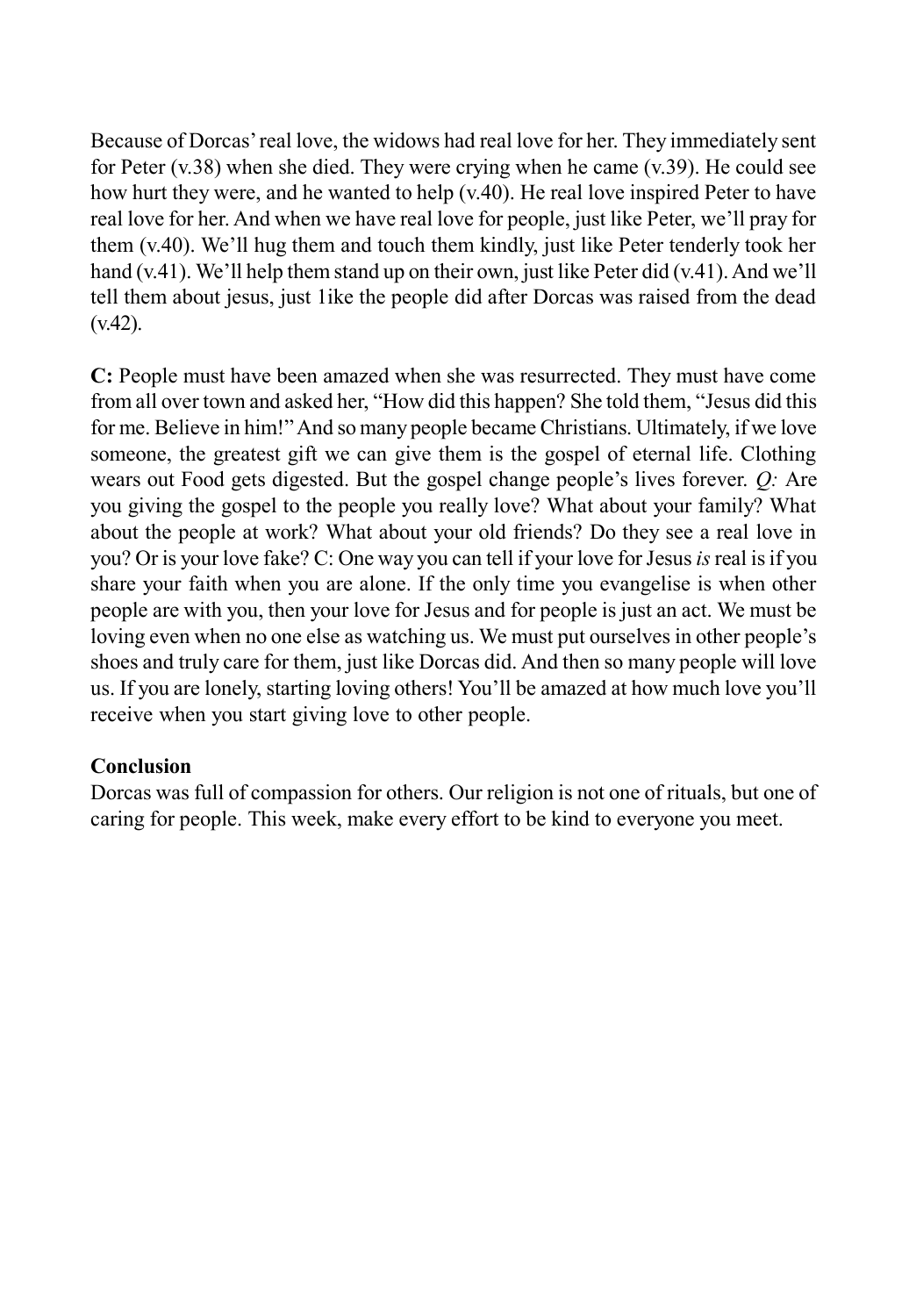# *MARY MAGDALENE - A WOMEN OF IMPACT*

C: Today, we'll be talking about a women who was very special to Jesus. her name was Mary Magdalene. She had a great heart for God, and as a result her life had great impact.

### **1. A Heart That Needs.**

**Luke-8:1-3.** Q. What do we learn about Mary Magdalene here? [ She was with Jesus as he preached in different towns. She was with the Disciples and Jesus all the time. Jesus had driven 7 demons out of her. She was using her money to support Jesus'work.] C: we can see from these that Mary was a woman in need.

C: She needed God. She had 7 demons driven out of her. She was greatful for her salvation. She was open about her life- everyone knew about her sins. She was not wearing a mask. Q: what do people say about us? Do they know about demons? Are you open and vulnerable? C: when we are with disciples, our disciplers, or friends in the church, or studying the Bible with the lost, abuse of some kind by someone they had trusted.

C: She needed Others. In the Verses we can see she was always with other women. They were such good friends that they did everything together. Q: what are your friendships like? Do you spend a lot of time together or are you always too busy to make great friends? C: we need others. (SHARE) about a close friendship you have in the church and how that has helped you ) when you have a heart that needs, people will feel close to you , and they'll want to help. Let's not hide behind a mask, but let's let people see the real us.

# **2. A Heart That Bleeds.**

**Mark-15:40-41**, C: Most of Jesus'Own disciples were too wimpy to go near the cross while Jesus died. But Mary Magdalene wanted to be there. She watched him die. She felt his pain. She went all the way to the cross. She was willing to get hurt. Being a Chrisyian is all about giving yourself to other people. Sometimes you get hurt, but still you keep on giving.

C: some of us have been hurt in past ( disappointed, betrayed, lied to , cheated, criticised), and so we've hardened ourself to the pain of others. We expect them to be tough in the same way we have survived. Sometimes when you get hurt, you don't want to trust anyone anymore. But Mary Magdalene was ready to let her heart bleed. (SHARE ABOUT a time you were hurt, and how you overcame that pain.) the female Prime Minister if Israel, Golda Meir, once said, "Those who do not know how to weep with their whole heart don't know how to laugh, either."

Q: Think about it: does your heart bleed for the lost people of India? Or have you hardened yourself to the hurts and pains for the people all around you?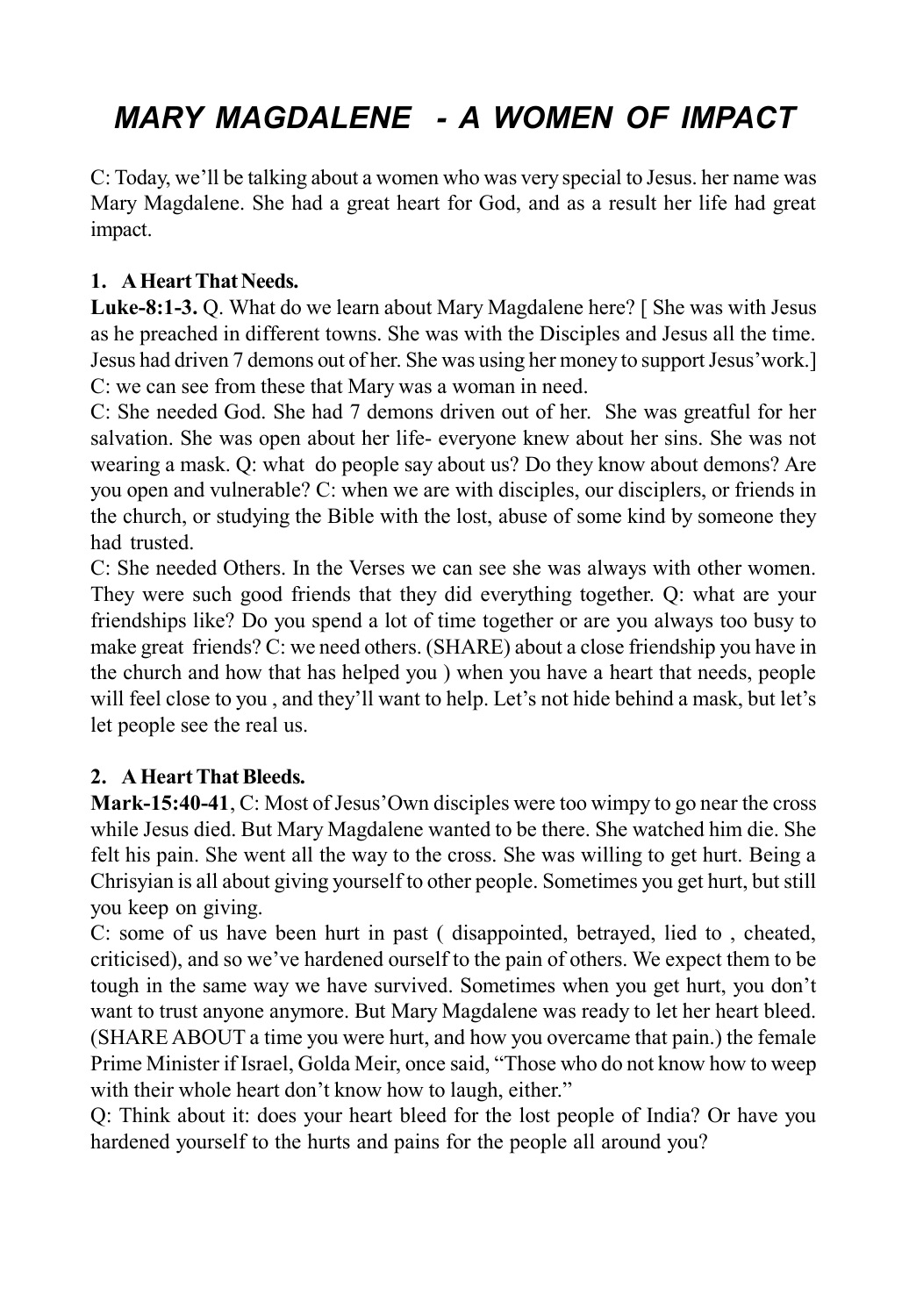### **3. A Heart That Leads.**

**John-20:10-18**, C: here we see that Mary Magdalene stood out. She led the women to the tomb of Jesus. And Jesus spoke with her Personally after the Resurrection. Again in Mark-16:1-3 we see Mary leading the way. She was always the first to get to Jesus. first at the cross, first at the tomb, first to see the resurrected saviour. She cared more than the others, she was willing to do things they were afraid to do.

C: Someone once said, "everyone wants to do something to help, but nobody wants to be first." But a leader does it first. You may not be the most talented, beautiful, zealous, or loud in the church. But God chose you. That is why you are here. And he wants to use you. We can decide to lead the way. Decide this week to do something radical for Jesus, something that no one else has done. Let's set an example for others! I appreciate ……………………. Who fasted for a week for a weak disciple, and this person turned around.

#### **Conclusion:**

The good news today is that you do not need to be the most gifted person in the church in oder to have an impact on the world Mary Magdalene was average in her talents. But she had a heart that needs God and other people. And she had a heart that bleeds for people, crying over the lost and the weak in the church, being gentle with all. Finally, we've all got to rise up with heart that leads, doing things that no one else is ready to do.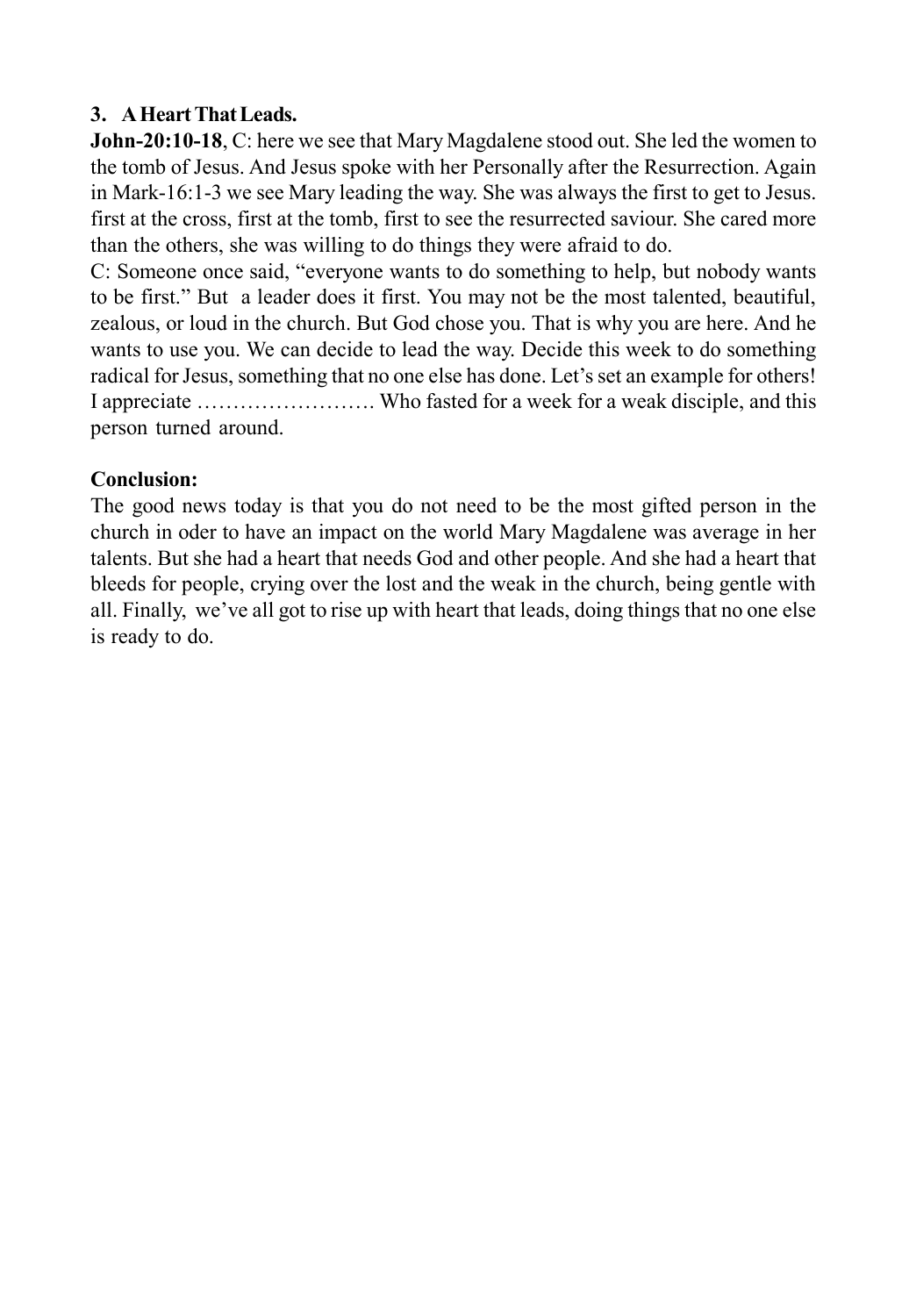# *JOSHUA- THE MAN OF GOD*

**Num 27:18-19** Chosen by God to have His Spirit , and commissioned before the entire assembly

We were also chosen by God to have His Spirit at baptism, and commissioned to make disciples of all nations

### **1. MAN OF CONVICTIONS**

**Joshua 24:14-15** Joshua had strong convictions about his spiritual life and that of his own family. This shows a strong relationship with God , which never wavered according to the situations In his life.

Can we honestly examine ourselves and say that we will stand up to live as a disciple

When faced with persecution, when in danger of losing our job, or family relationships, status, or friendships?

# **2. MAN OF SPIRITUALITY**

**Joshua 3:5-6** Joshua consecrated the people before crossing the Jordan.

### **Joshua 8:30-35**

After the victory at Ai, Joshua built an altar to the Lord on Mt. Ebal, ,offered sacrifices, and copied on the stones the law of Moses, and read all the words of the law without leaving out a single word, to the whole assembly of Israel.

Joshua 5-Joshua made sure that the people were circumcised according to God's word In Joshua , we see a man who constantly reminded people of the word of God, and called them back to righteousness, and renewed their covenant with God.

Are you eager to be righteous? Do you call others around you to righteousness?

### **3. MAN OF IMMEDIATE AND TOTAL OBEDIENCE**

**Moses-Ex. 17:8-10** Fighting the Amalekites

**Joshua 1:6-9,10-11-**Got all the officers of the people to obey God's plan

**Joshua 6:2-21** – marching around the walls of Jericho

**Joshua11:15** Joshua left nothing undone of all that the Lord had commanded Moses. Joshua got instructions carried out immediately. He was personally involved, himself leading the army,whether against Amalekites, Jericho inhabitants, or army of Ai. He was loyal to God, his discipler(Moses),and his faith in God.

How is your relationship with your discipler? Are you loyal? Quick to obey?

# **4.MAN OF LEADERSHIP**

**Ex 13:3,8,16** Among the leaders considered best to go from his tribe, probably because of all his great qualities we saw.

Would people look at you today and trust you to lead them?

Does your family take advice from you?

Has their attitude to you changed to respect and trust over the years of your life as a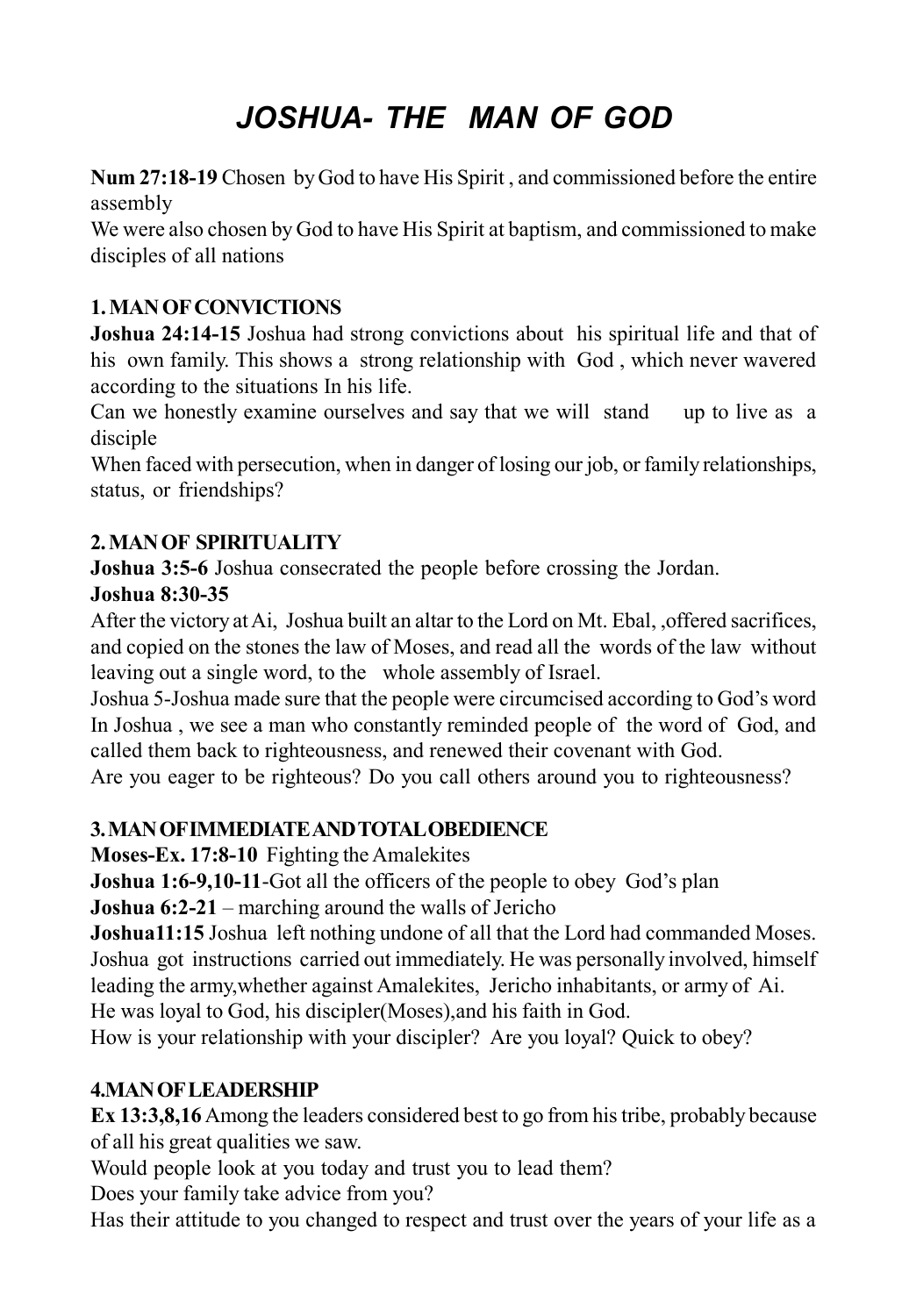disciple?

# **5. MAN OF FAITH**

**Num 14:6-10,30**- Joshua gives a positive report after spying the land of Canaan despite heavy opposition, criticism and negativity displayed by all the other leaders, and the Israelites.He had firm faith that God would give them victory.

**Joshua 10:12-14** -Joshua had the faith to ask God to make the sun and the moon stand still, though to anyone else it would seem like ann absurd or impossible thing to adk for. And, God did bless him according to his faith.

How is your prayer today? Do you ask radical things? Do you pray for miracles? Do you believe that God can turn around any seemingly impossible situation? Let's decide to be men and women of God with convictions, faith, loyalty, and leadership.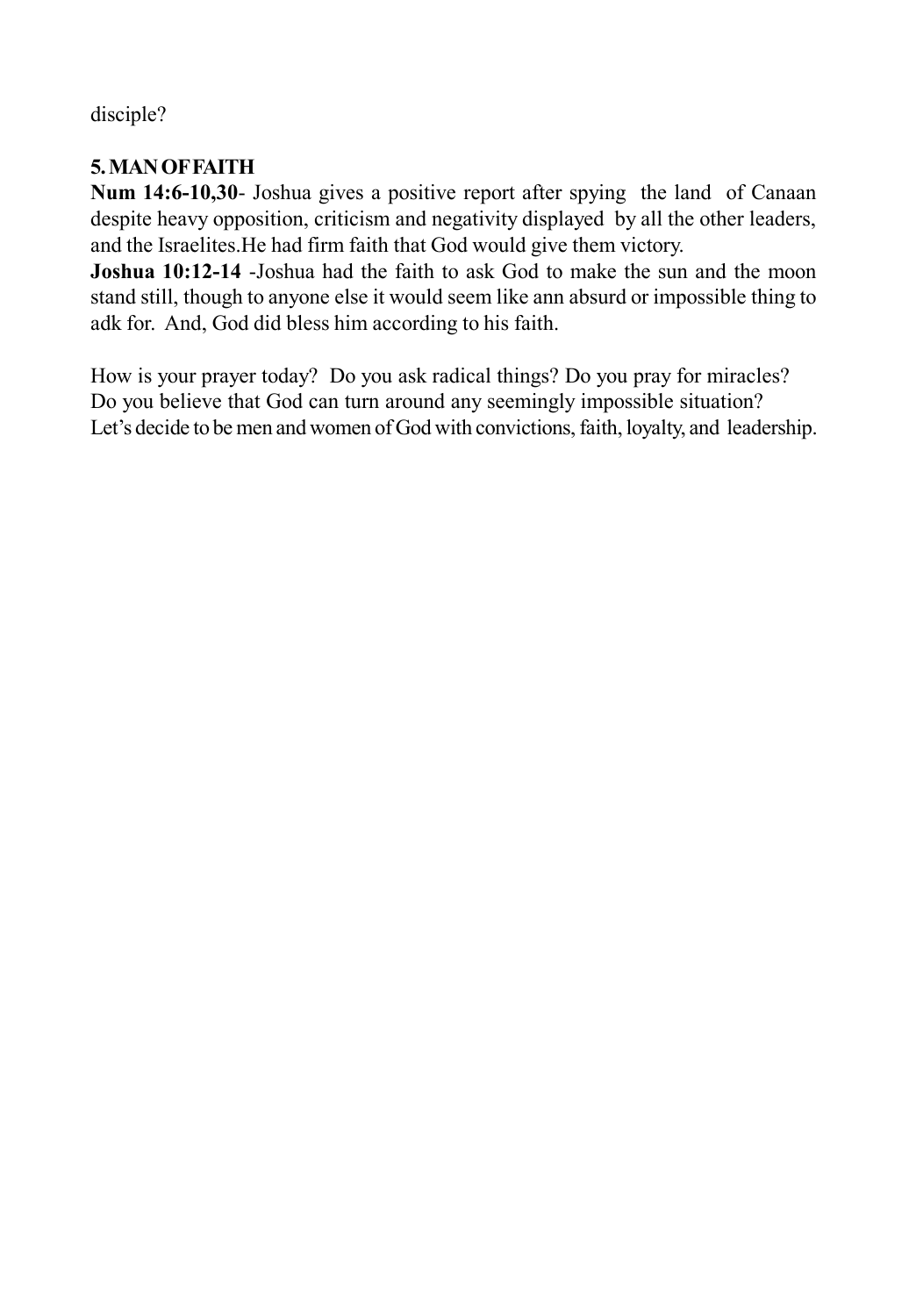# *PHILEMON*

#### **1. Dear Friends.**

**Philemon-1:5,7** Q: In vers-1, what did Paul call Philemon? [ A dear friend and fellow worker. ] C: In Verse-2, we see that a family group met in his house, just like in many flats in our church we have meetings. This means Philemon must have made tea for everyone, and cleaned up the glasses after they left. He took care as his friends. Q: As we look at verse 4-5, how did Paul feel about this man? [He always thanked God

for him.] Who are your closest friends in the church? Do you thank God for them? [Pray together, thanking God for all his closest friends in the Lord.] Notice in verse-7 that Paul said Philemon was very encouraging to Paul, because his love had refreshed the hearts of the saints. C: It is so great in the church when we have friends like this.{SHARE about a time you were down, but a close friend in the church refreshed your heart and lifted you up.  $\sum$  I hope you and I can be dear friends for many years, even if I don't always disciple or teach you.

### **2. Active Evangelism.**

**Philemon-6**, Q: what did Paul pray for Philemon? [That he be active in sharing his faith.] What would you define as "active" evangelism? {Regular, daily reaching out to people. Taking opportunities every day.] why did Paul want Phiemon to evangelise actively? { because then he would appreciate his salvation more.} Why does evangelism make us appreciate Jesus more?[Because as we evangelise we run into people whose lives are a mess. At this point we are thankful for the happiness and peace Jesus has given us in our lives. Though we have problems, too, the world is much worse off than we are.]

Q what about you? Have you been active in sharing your faith? Do you have any commitments who want to come this Sunday?

### **3. Do Things Out of Love, not Duty.**

C: In this next passage, Paul encourages Philemon to forgive his former slave Onesimus. Onesimus as a non- Christian had run away from Philemon and stolen money. Paul met Onesimus and converted him. Now Paul was trying to solve the problem between Onesimus and Philemon, so that Onesimus could return **Philemon-8-16**. C: According to verse-8, Paul had the right to order Philemon to be nice Onesimus. Q: did Paul like TELLING people what to do? [No] why not (see v14)? { Paul wanted people spontaneously and joyfully to do good things.]

C: Christianity always works better when we do things out of love and not duty. No one should have to drag us to the meetings, or to evangelise. No one should have to force us to give contribution. Q: what about you? Are you living the chrristian life out of your own desire, or put of duty?

### **4. Don't Forget the Debt Jesus Paid for you.**

**Philemon:17-21.** Q: In verse 18,what did Paul ask Philemon to do? { forgive whatever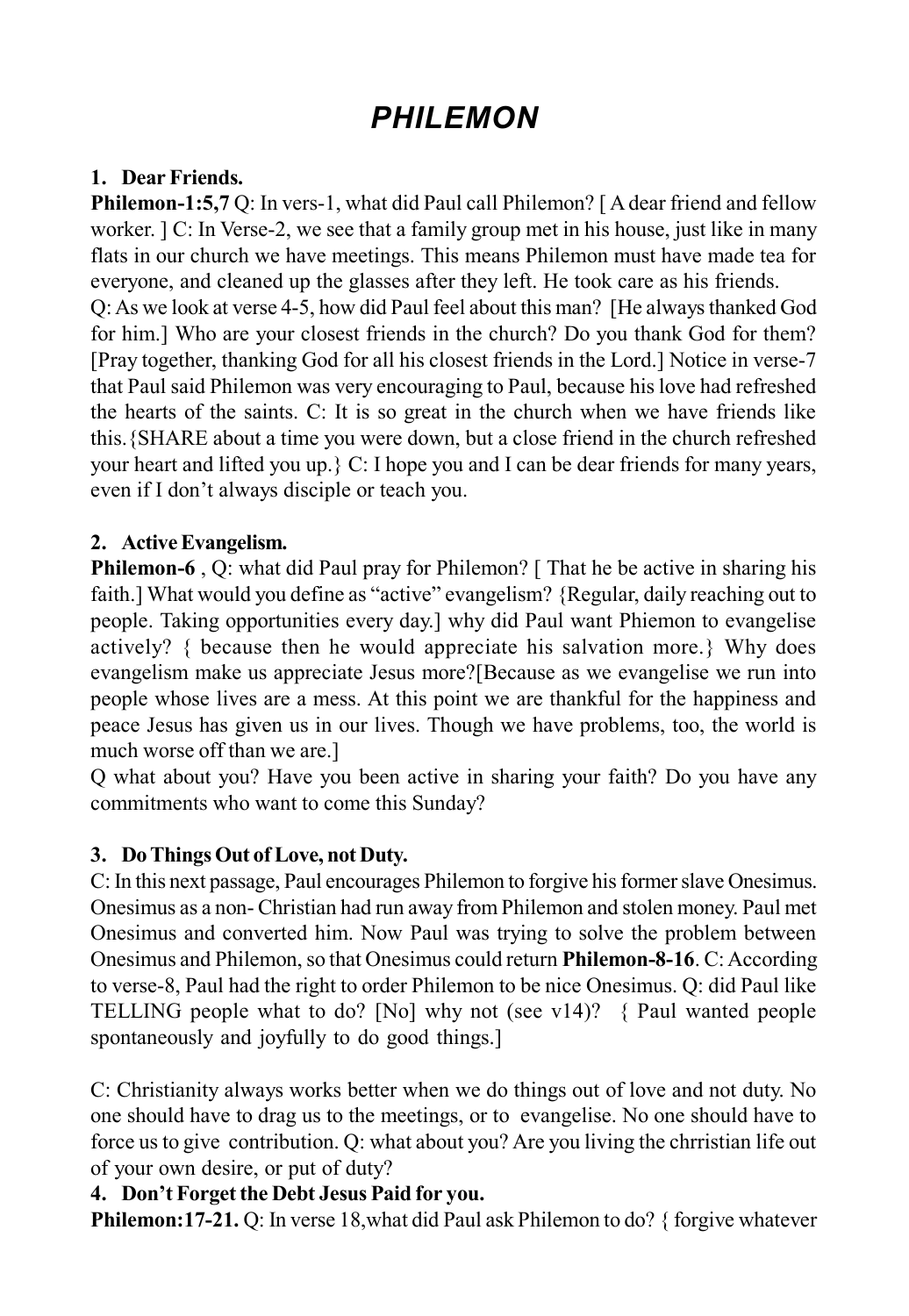money Onesimus owed and charge it to Paul. what did Paul promise in verse 19 ["l'll pay it back"] But then in verse19. What did Pual remind Philemon about? ["I coverted you, Philemon. You owe me your soul".]

Sometimes we forget what Jesus has done for us. We grumble about other brothes and sisters. We complain about the weather we act like we are doing God a favour by coming to church and evangelising. We are not doing a favour for God by being in the church. He is doing a favorfor us by letting us be in the church. So don't forget the debt Jesus paid for you.

# **5. You Also Can Learn to Love Deeply.**

**Philemon:17-21,** C: Paul had many very close friends, like Epaphras, Mark, Aristarchus, Demas, and Luke. These men were even willing to go to jail for Paul and the gospel (v23) He wanted Philemon to become this kind of a man, so he asked him in verse 22 to prepare a guest room for him. Paul wanted Philemon to learn to love people deeply, not just on the surface. All of us can learn this. The secret is in verse-12.

**Philemon:12.** C: Paul loved Onesimus the runaway slave so much that he was in his heart. Sending him away was for Paul like ripping out his own heat. Onesimus was a simple, poor guy with a lot of problems. He was a sinner. Her was a lot like the people in our churches- poor, lonely, sinful. But Paul loved him as his own son.

C: I want to love you in this way. Q: Do you feel deeply loved by me? How can I improve? {listen to them when they share their heart. Don't rebuke them if they give you input.} Do you love your disciple deeply enough? C: we need to make disciple and care for them like our own spiritual children. Q: Does this fire you up and excite you? Are you trying to be personally fruitful? C: we can all have our own ministry that we lovely deeply. Let's learn from Paul's love, and start changing others.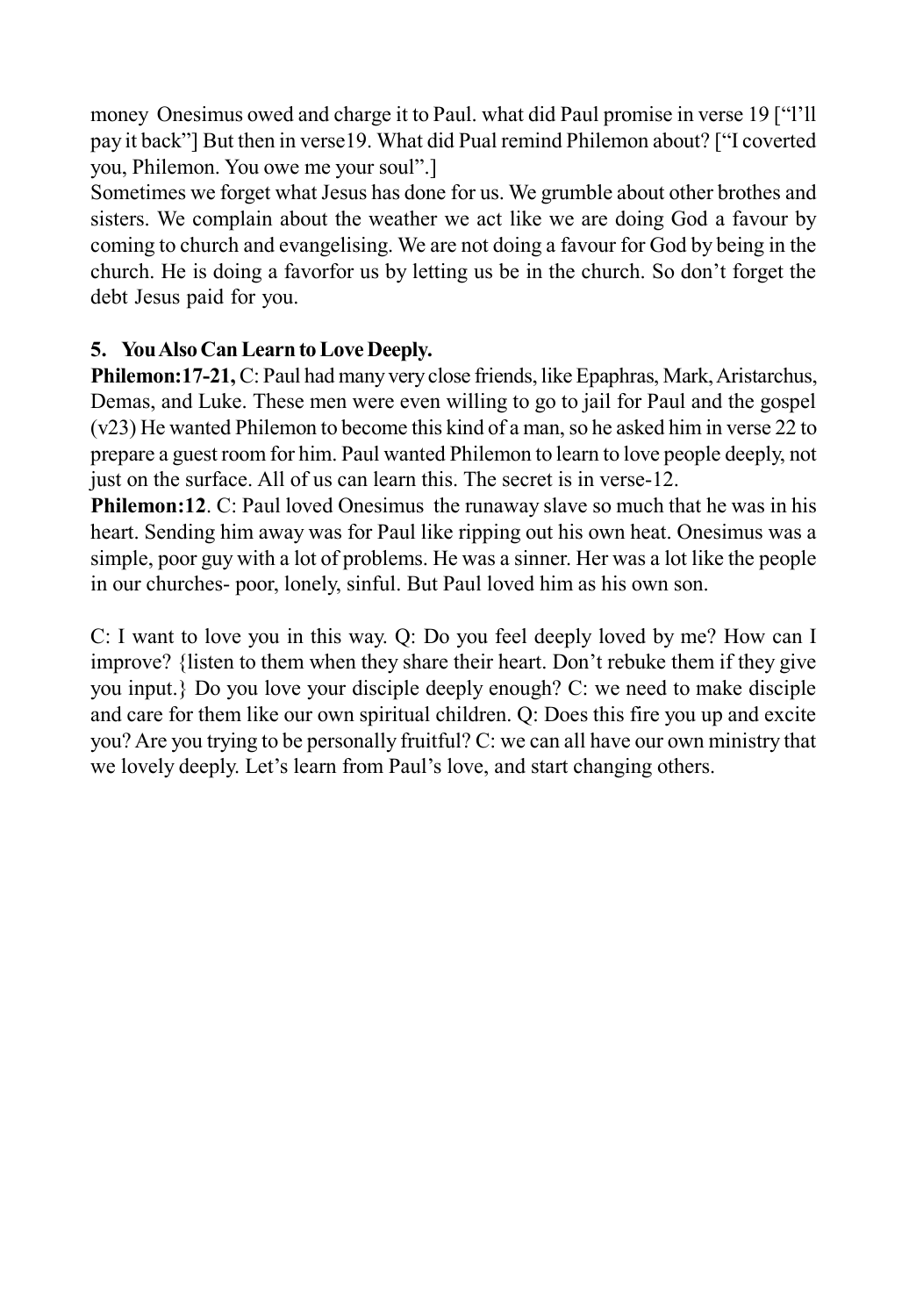# *TITUS THE TROUBLESHOOTER*

Titus was a Greek who accepted Christ as his Lord . He was known for is serving attitude, when ever there was a need to deal with local……,he was really willing to which had a lot of troubles. This talks about his Godliness and boldness to do anything for God and his Movement.

 The world is full of problems like pain, hurts, and people around us are liars, gluttons, brutes, murders, etc.

As disciples we take pride by saying I am no more like that I'm changed we become so confidence that our eyes are blinded to see what we are struggling at. We might be doing our basics like prayer, reading the Bible and evangelising. But lets turn back to see what are our struggles. Are we struggling in being righteous, confessing, laziness, being committed etc.

As disciples we need to be responsible for our salvation and others too.

# **1. Shoot The Troubles in Your Life.**

Titus-1:6-9. How are you at home, office, or with some of your close friends. do they see you as a changed person or first the some.

The Bible says we must be blameless, righteous, holy and disciplined. Do you think that you are practicing all these things. We must be self-controlled in many areas like anger, being disrespectful with God. Our lives should match the doctrine.

# **2. Shoot the Trouble in Others Life.**

Titus-2:3-6. Teach others to be right before God. The solution to get rid of all the problems in the Bible. Our own heart leads us to ungodliness. When you set your heart right before God you will be able to face all the struggles and problems. Say no to ungodliness so that you could save both yourself and your listener life. Encourage each other at the same time rebuke when in sin we are authority and help them came out of it. We are accountable to any sin that we commit. let's understand that we are not saved because of out righteousness but because of the mercy of God who sent his son Jesus to this world and died for our sins. So lets devote our lives in being righteous and help others to be the same.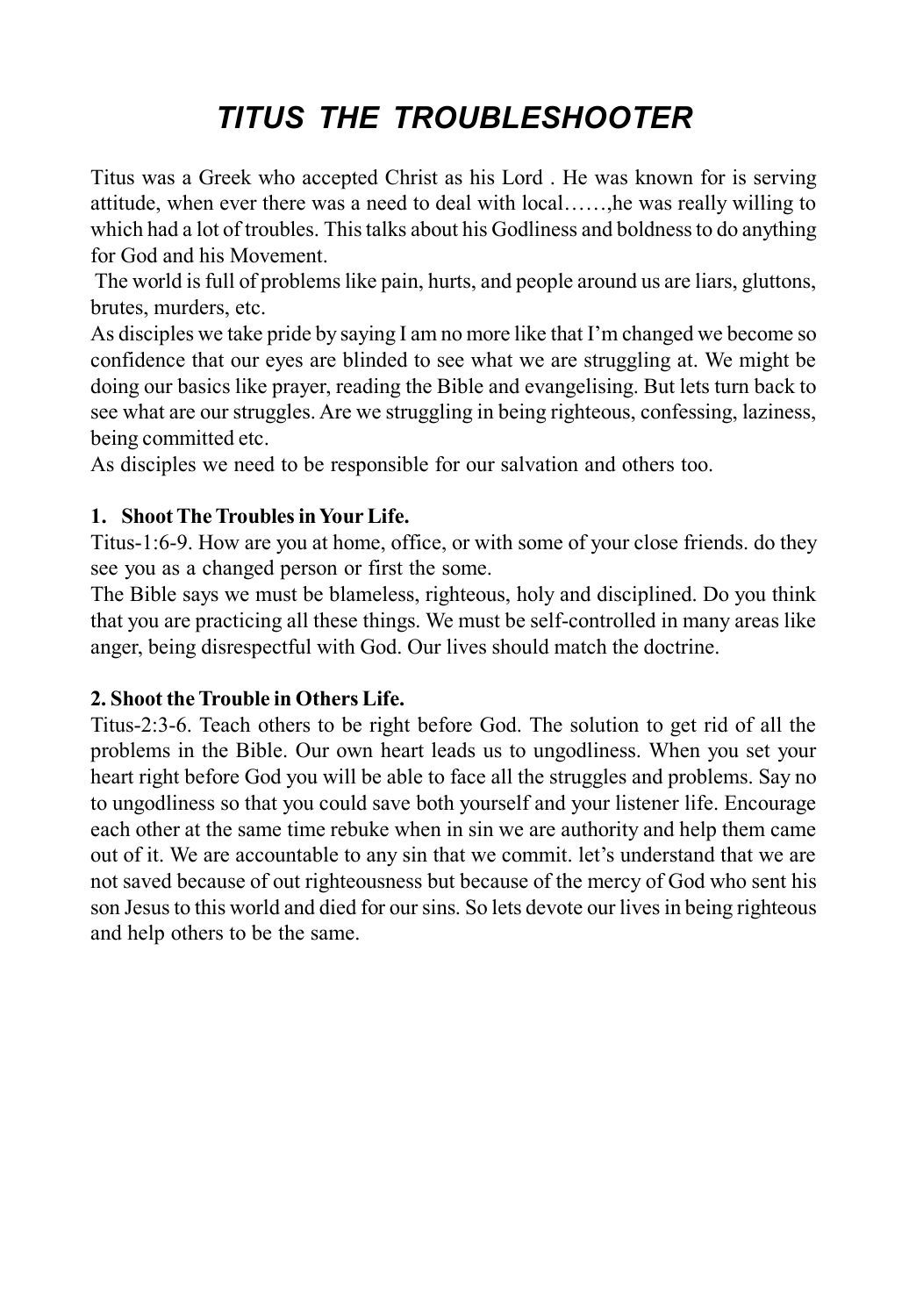# *RACHEL*

Today we are going to learn from the life of Rachael. Rachael was the younger daughter of Laban, she was lovely in form and beautiful. **Gen-29:16-17**.

#### **1. Am I Precious.**

**Gen-29:18-28**, Jacob loved Rachael and asked Laben to give her as his wife in exchange for seven years of labour under Laben. When Laben deceived Jacob and gave Leah instead. Jacob's love for Rachael was so much that he was willing to work for another 7 years to get her as his wife. For Jacob, Rachael was so Precious that he was willing to work hard, toil, sacrifice and wait for 14 years. Just imagine if God had to shed his own Precious Blood to purchase us. Acts-20:28b) then how much more we are precious to God. If he was willing to lay down his life for us. John-15:13 shows that he considers us as his friends. sometimes though come to us "Am I important in this world" when we go through challenges, struggles, difficult low self esteem. But now understanding how God considers us, let us get convinced that "I am Precious".

#### **2. Am I Sitting On Sin.**

**Gen-31:19,33-35**. Rachael stole her fathers household gods ( they believed that it would protect the family from ….) when father came in search of men, she hid it inside her camel and saddle and was sitting on them. She didn't trust in God who had seen blessing her all these days and trusted in the idols for protection, she stole them, she hid the sin, she told a lie. One sin lead to so many sins. ( SHARE )a personal Example: of how one sin leads to many sins . that is what will happen if we don't confess our sins and hide it nothing that we can hide from God. Eccles-12:14, Heb-4:13, So let us decide that instead of sitting on sin, I will confess and repent, because of Heb-10:31.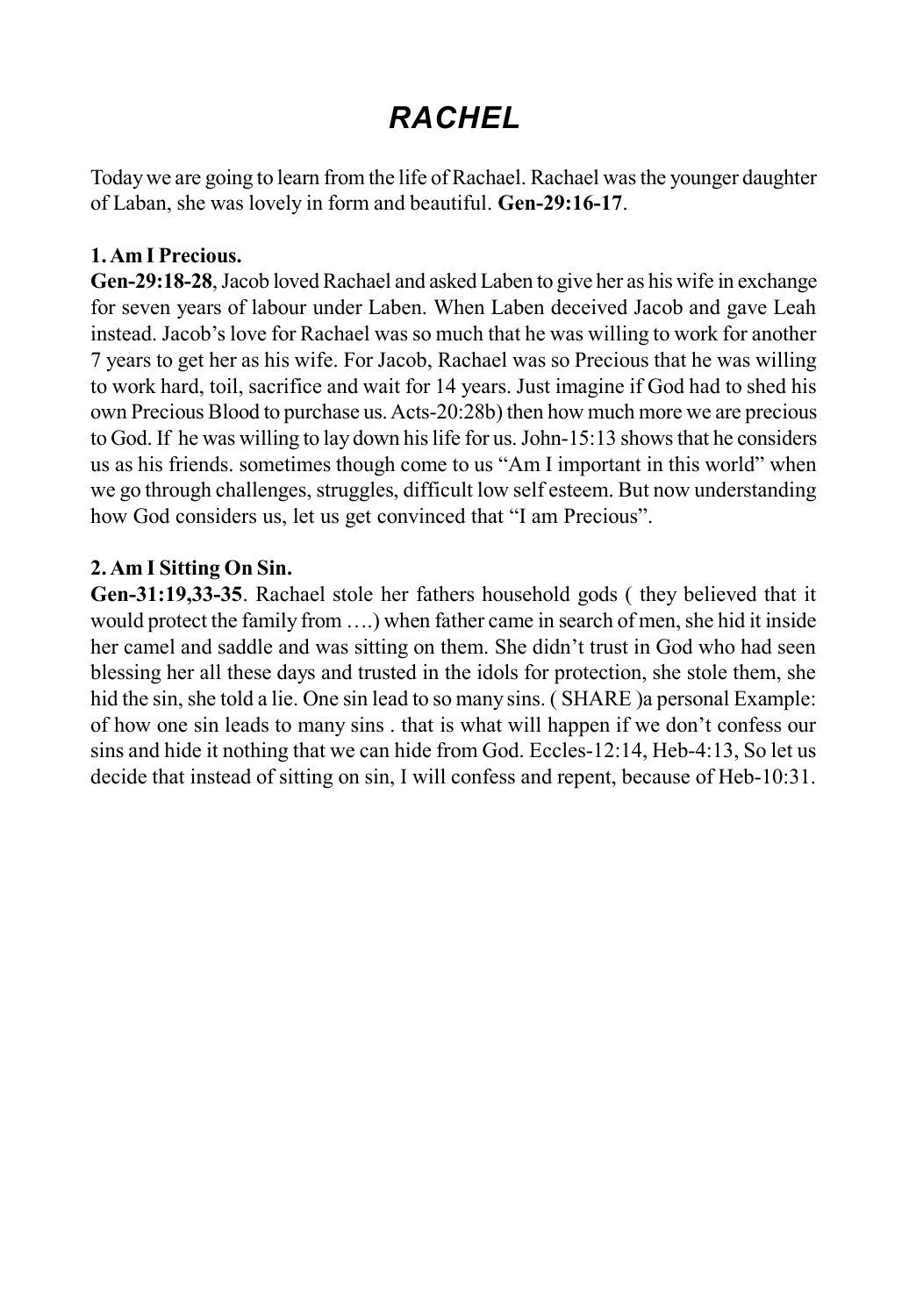# *JOASH—THE FAILED KING*

**2 Chronicles 22:10-12**; bash was hidden, saved by Jehosheba, Jehoiada's wife. He was Proctored by God, love by God, chosen instrument of God, we was the secret weapon of God to the nation of Israel.

He was put in the safe hands and watched by God.

I believe we have been proctored by God form being polluted by the world. God has set us a side. God put spiritual, honest, righteousness people. To disciples us, train us and raise us up, not to fail. But to become a man of God.

Joash was remained for six years hidden that's not easy to hide him for six years. Truly he was guarded by God.

# **1. Work as a Team. 2 Chr 23:1-11.**

Together with 5 commanders of a hundred, he motivated all the heads of families in Israel (FAMILY GROUP

LEADERS!) you cannot hide forever, you have to bring to light one day. Jehoiada showed the strength. In verses 1-3. They each had different duties, and they worked as a team (vv. 4-1). Are you a team worker? Do you take part in the team? Do you have a team? Who is in the team?

Then they anointed Joash king. Later in the chapter Athaliah was killed. Each disciple is valuable, and all of us must work together for God!

# **2. Focus on the Important Things. 2 Chr 24:1-10.**

First, we see Joash beginning to assert himself, even challenging Jehoiada for not following up on the collection to repair the temple  $(v, 6)$ . But when he did follow-up, a great amount of money was collected (vs-8-10). In the same way, whatever we are doing, we should follow-up and follow-through. Great ideas often end in failure because we don't expect people to do what we say. We need to focus on the important things.

Another lesson from this passage is in v7. It seems out of context, but it actually has a message for us. Joash and everyone were so busy collecting money for the temple that they didn't deal with his uncles (Athaliah's sons) who were using the temple's sacred objects for the Baals.

What good is it to pour more money into the temple when already thieves are abusing it? They should have dealt with the sin inside the temple, before trying to fix it.

A lot of times we're trying to fix our ministries, or fire them up, when we should be dealing with sin! (See also Joshua 7:10-12; he is told to deal with sin, not to pray!).

# **3. Listen to the Prophets.**

**2 Chr 24:2,15;** As long as Jehoiada, his "discipler,' was alive, Joash did good. 2 Chr 24:17-20. But as soon as Jehoiada died, Joash listened to his worldly advisors (Just like Rehoboam, hundreds of years earlier). He and the people left God.

**Verse 19** says, "Although the Lord sent prophets to the people to bring them back to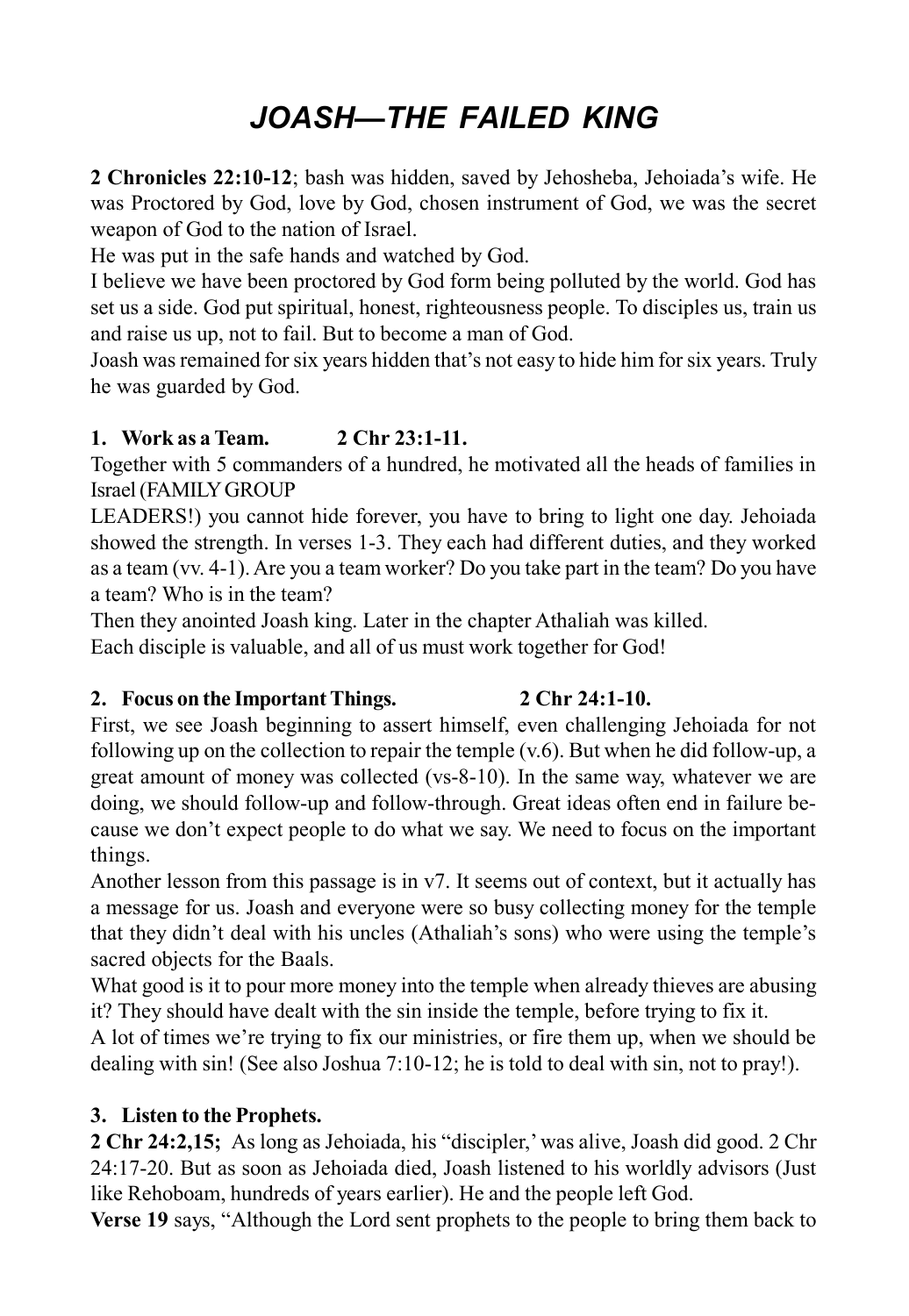him, and though they testified against them, they would not listen". God sends us prophets to tell us the truth. LISTEN to THEM!

# **4. Never Forget where you came from.**

# **2 Chr 24:21-25.**

Joash forgot all the good that Jehoiada did, and murdered his son Zechariah.

(Jesus refers to this in Matt 23:35, where he is called the son of Berekiah (probably an error by a copyist, or may be a different Zeehariah after all). He forgot where he had come from, Soon, God disciplined him, sending him the army of Aram, a smaller army that was victorious, because God was using them to punish Joash. He died a miserable death.

We all once were wretched, pitiful, poor, blind and naked **(Rev. 3:14-20, Titus 3:3-5, 1 Cor 6:9-11**). But Jesus washed us, and we need to remember and be grateful (Luke 17:11-19).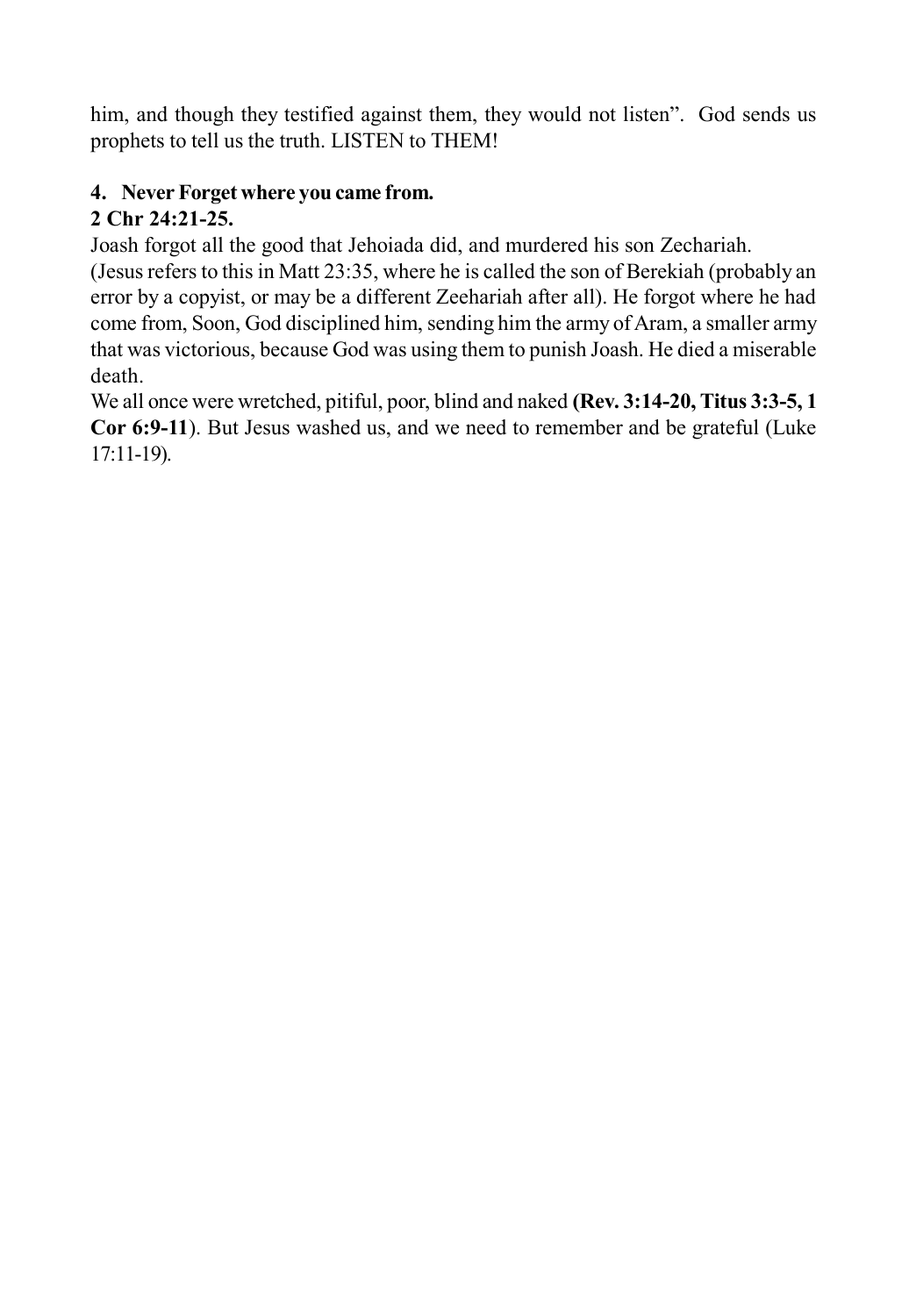# *JEHU – THE MAD MAN*

Jehu was the son of Jehoshaphath ( 2Kings-9:2) four grandson of Nimshi. The story of his anointing asking is really interesting. But what is even more amazing is just his zeal in following Word of God given to him by Elisha.

# **1. The Anointing is from the Lord.**

**2 Kings-9:5-6**, It is amazing to see his one of Elisha men pulls Jehu aside from the council of commanders and take him to an inside chambers and anoint him as King. Its amazing that why the Lord anointed Jehu.

All the commanders were spiritual enough to accept it and blow the trumpets and lift him up.

How is your attitude when some one (may be your peer or a young Christian) is raised up in the ministry? Do you trust him as the Lord's anointed? Do you struggle to accept the leaders that the Lord anoints? Jehu apparently was not keen in the title but in doing God's will. Do you struggle with the title?

# **2. Zeal for the Lord.**

Jehu stands out as one of the most zealous kings chosen by the Lord. Immediately after taking over as king, he got on his chariot and straight away went and killed king Joram because he practiced idolatry and witchcraft as his mother Jezebel (as in 2Kings 9:22-24). He also chased Ahaziah king of Judah because of his evil practices and wounded him and shortly after that Ahaziah died. In 2 Kings 9:32,33 he killed Jezebel who was one of the main reason for the idolatry and wickedness of that day. He later went ahead and killed 70 sons of Jezebel (2 Kings 10:7) because of their idolatry and witchcraft and piled their heads in two heaps at the gate. He later slew all the prophets and priests of Baal. Truly he was a zealous king for the Lord in ridding the sin (idolatry and witchcraft) from that place.

# **3. Zeal should be backed by knowledge.**

**In 2 Kings 9:34** we see Jehu's callousness whereafter killing Joram, Ahaziah and Jezebel. He goes in and eats and drinks. In 2 Kings 9:28-29 we see how Jehu did not turn away from the sins of Jeroboam which he had caused Israel to commit.(worship of golden calves of Bethel and Dan In vs 31he was not careful to keep the law of the Lord. Thus we see how Jehu's zeal for violence did not translate into zeal for justice. His actions tore Israel apart for generations and he did little to attend to the nations spiritual wealth. Israel began to love political strengths. Today, do you set get carried away by zeal. Zeal without knowledge can cause more harm than good. Careless words said zealously could really hurt people eventually causing people to turn away from God.

Are you careful aboutthe timing and nature of your zeal.

In conclusion zeal as Bible says , never be lacking in zeal. But zeal without knowledge can cause more harm than good.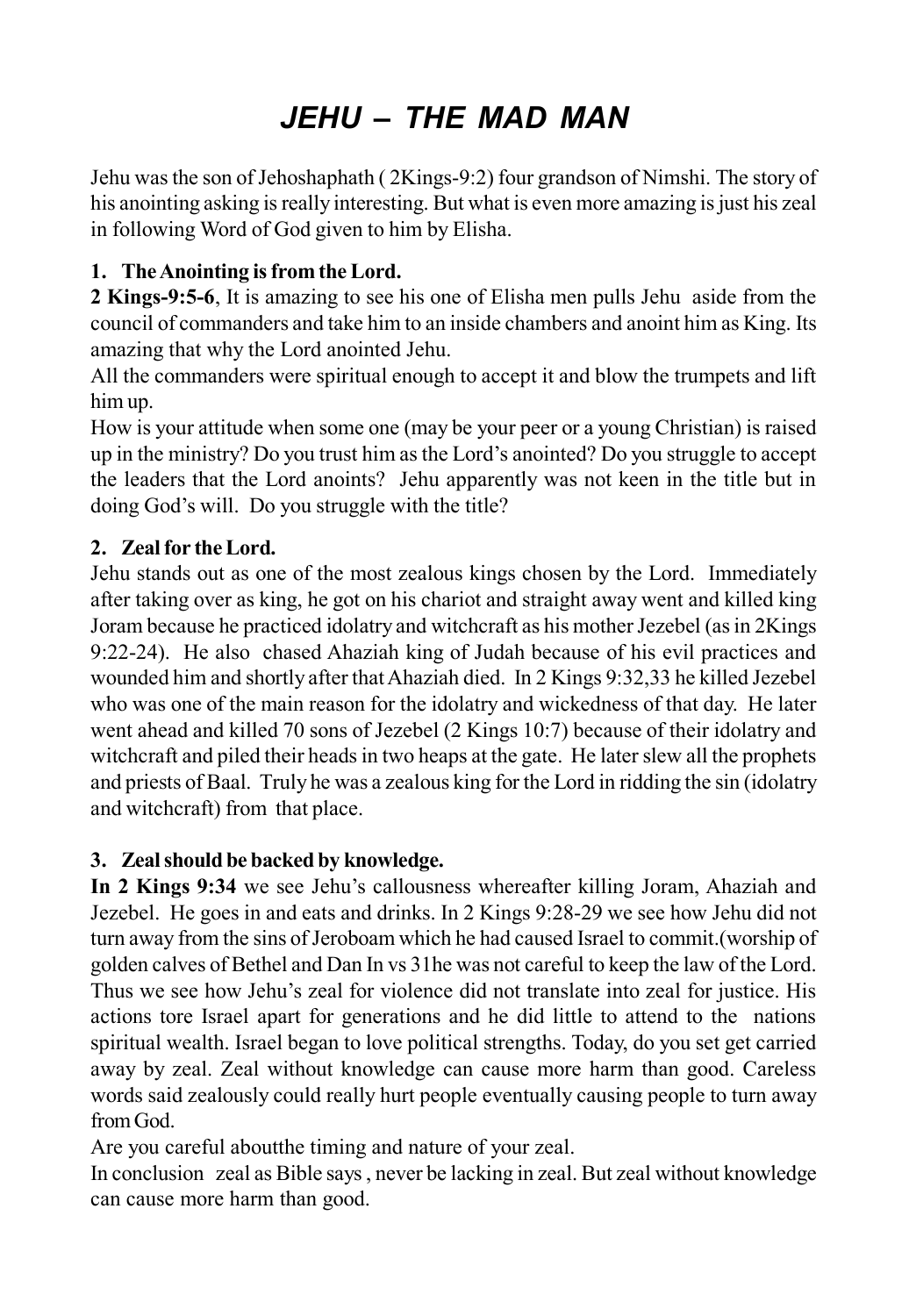# *STEPHEN*

Let us learn about an awesome young man who is a great example for every one that is Stephen

### **1. Prayer and preaching:**

Acts 6:1-7 C: In the early church the number of disciples was always increasing  $(v1)$ . And just as in our church, sometimes there were people who had problems. At that time they used to help the poor widows in the church by giving them food. Unfortunately, the Grecian. Jews were being overlooked in the distribution of food. So the leaders of the church had a meeting.

Q; what was tha min concern of the leaders at the meeting (see v2). [They did not want to neglect the ministry of the word of God] What did they do? [ They appointed 7 leaders to take care of these things. Stephen was one of the leaders chosen to help take care of the widows.

Q: what are some of the ways we can serve in the church? [Voluntering to help in the hope school, helpoing the poor, kingdom kids, ushering, cleaning, baby-sit for some married Christians while they evangelize, Make toys for children for KKC, Disciple the children of the disciples in your ministry, Teach other Christians to read and write. Read the Bible with others who can't read, Visit the sick, Pray together with the young Christians, Help clean the flats. Take care of the baptisty, filling it with water and keeping it clean etc.

Q :According to v4 the apostles gave their attention to prayer and the ministry of the word. This means they took time every day to pray and to teach others about Jesus. Q: think about it : Have you been doing this? Or have you been distracted by the problems?

# **2. Service and Smiling**

**Ac 6:5-15** C: Stephen was one of the 7 leaders chosen. Each one of us needs to have an ambition to be a leader, to do great things for God, to be his servant, just like Stephen. God has a dream and he want to fulfill through us.

God wants to use us. [Share about how your dreams have grown......]

Q: Did the early church grow quickly? [Yes v7] Why did it grow? [Every Christian was active in sharing the faith]

C: Stephen was given miraculous powers by the apostles' laying their hands on him v6. He did great wonders and signs v8.But opposition arose from some religious people. Anytime you try to do great things for God you will be opposed.

Q: When they could not argue effectively against Stephen what did they do?[They got some men to say that Stephen had cursed God v11.They stirred up a lot of troubles for him an got him arrested v12. What was Stephen's reaction to all this? [His face was like that of an angel v15. He was smiling. When we are persecuted how should we react?[smile, don't argue, don't compromise, preach the truth, pray don't fear]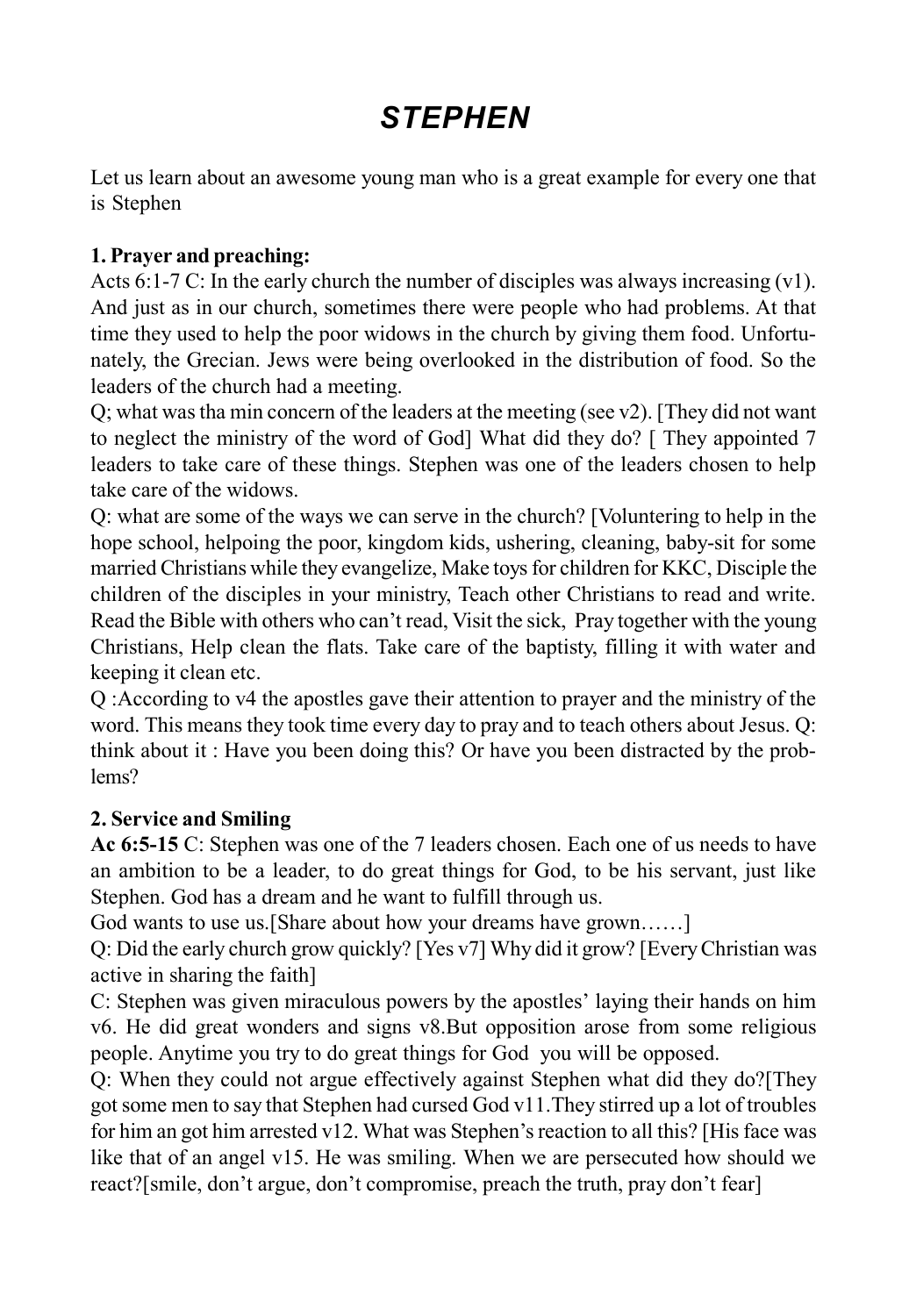# **3. Courage or Compassion**

Ac 7:51-60 Q: Stephen was arrested by these people .Did it sound like he was afraid [no]Q: They were very angry. Have you ever seen someone very angry [let them share]

Q: What did Stephen see when he looked up to heaven? [Jesus standing] What does this mean? [Jesus was encouraging him] Normally Jesus is SEATED at the right hand of God] Q: When Stephen died, what did he say? Who did Stephen get these saying from vv59-60? [Jesus] Was Stephen angry, or full of compassion? How did Stephen's death affect Saul? He always remembered it, even years later. It helped him see that he was wrong Ac 22:30

Q: Have you ever had an event in your life that really affected you? [Let them share and share about yourself]

# **Conclusion:**

Let us this week serve someone else in a special way. It could be in the church, or at home, or at work, or for friends, or for disciples.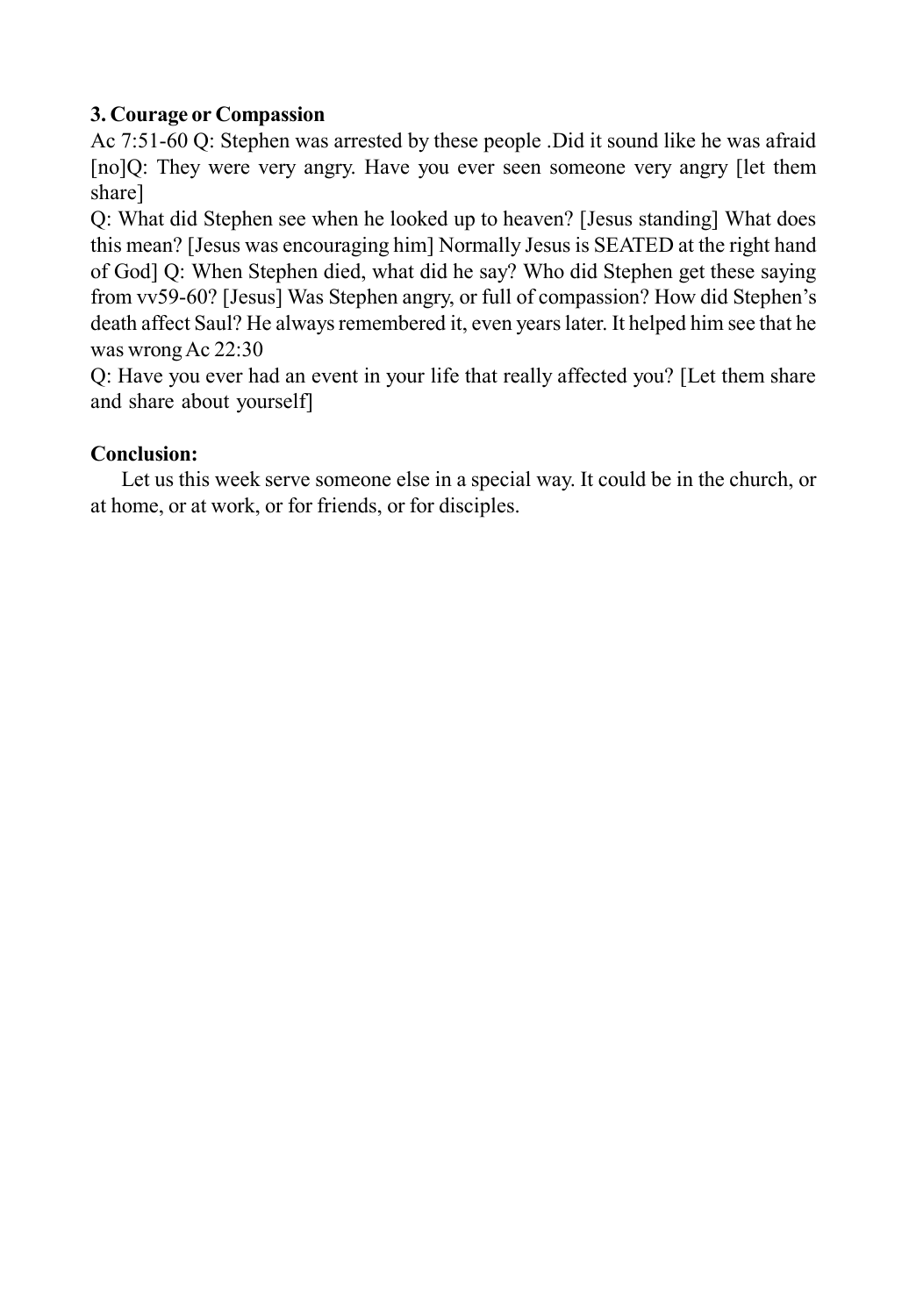# *GIDEON: A MAN USED BY GOD*

When you were young, what was your dream? {SHARE YOURSELF and let a few people share.}

(Eg. Dream to win a nobel prize, be a football player, etc.)

All of us wanted to be somebody, to do something special with our lives. Yet somewhere along the way the dream died. Tonight, I want to challenge you to rekindle your dream, but with a new direction: to be USED BY GOD in a powerful way.

We will be learning tonight from the life GIDEON in the Old Testament.

After Joshua had died, the Israelites struggled without leadership for hundreds of years:

### **Judges 2:10-19 (Optional)**

C. Over and over we see the pattern: God raised up a leader, the people rebelled, they ended in trouble, cried out to God. and he again saved them. But really there was no strong leadership for the nation of Israel. In Judges 21:25 it says "In those days Israel had no king; everyone did as he saw fit."

### **Judges 6:1,6**

Here we see that the Israelites had done evil, so God gave them to their enemies. What are the consequences of sins we face in this world?

Lack of faith / Worries / Stress / Physical disease (head ache; even heart attack etc.)! Immorality / pregnancy / abortion / death!

Dowry / dowry death!

Borrowing money / piling up of interest / shame / suicide!

Any way Israelites cried out to God in their distress and God heard their cries and answered their prayers by raising up Gideon to be the Judge/leader of Isreal.

### **I. Go in the Strength You Have**

### **Judges 6:11—12**

Here God's angel comes to Gideon, who is so afraid of the Midianites that he is threshing wheat in a winepress normally used to make wine! Yet the angel says: "The Lord is with you, mighty warrior."

Is God only with the strong and the perfect? No!! God can work in anyone's life.

# **Judges 6:13-14**

Gideon asks, "But sir, if God is with us, why has all this happened to us?". Why do you think bad things happen even to Christians?

- To teach us to turn to God !( 2 Cor 1:8-9)
- To discipline us for Sin!
- to force us to turn to each other and to love each other!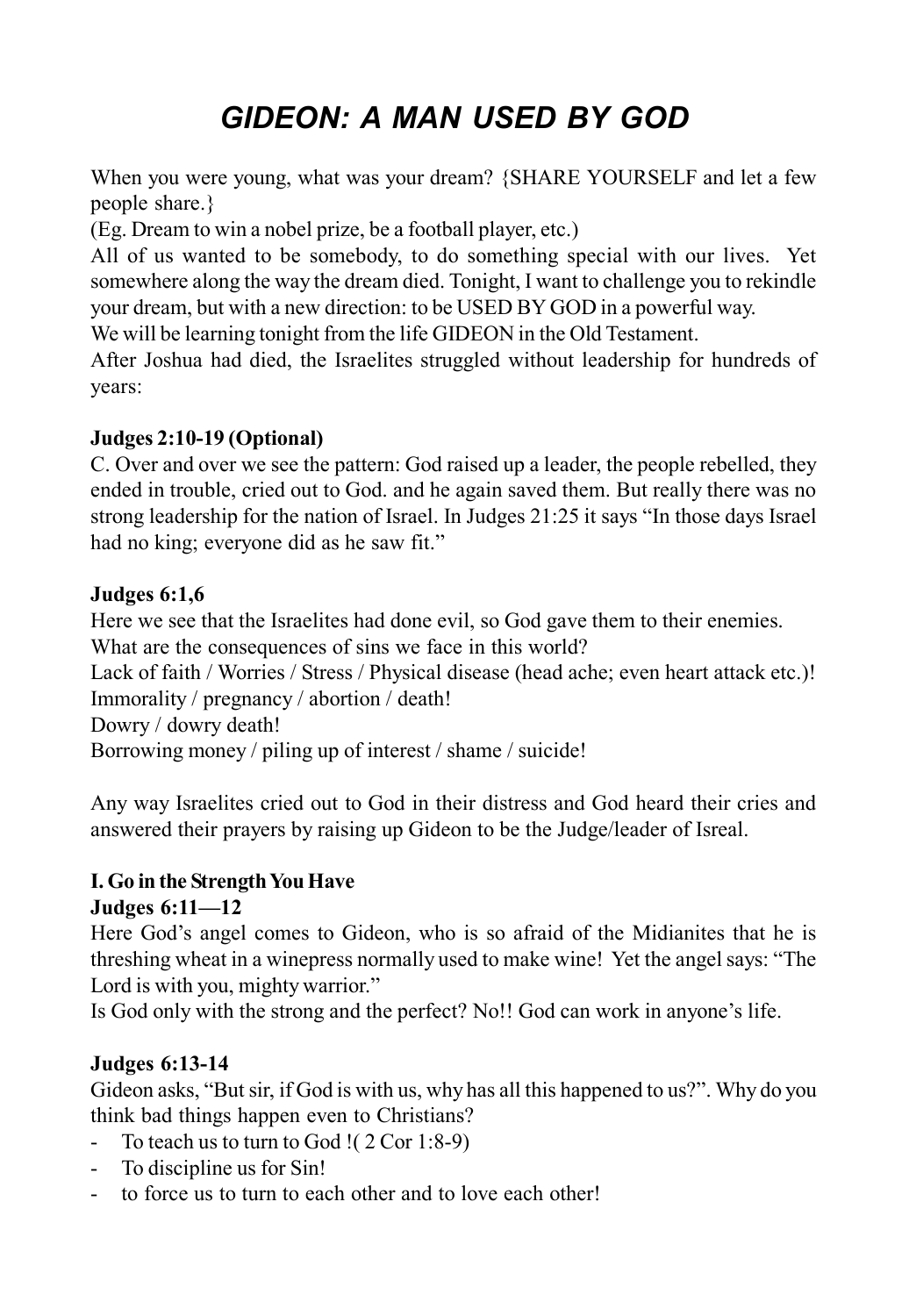- To build our character – God won't test us beyond what we can bear (1Cor 10:13), but he is training us to help people!

Sometimes the hardest times in our lives are the times when, we grow the most. SHARE about a hard time just before your conversion: [eg. My business failed...]

What was God's answer to Gideon's question? NONE – he simply said, "Go in the strength you have." How did Gideon respond (vs.15)

"I am the weakest …HE MADE EXCUSES.

What excuses do we make why we can't bring visitors?

"I can't speak properly to people."

"No one is open."

"I am too shy."

"I don't know how to evangelise."

"Last week someone yelled at me and discouraged me.'

"I don't look nice enough"

"I have a lot of extra work at my job"

"My mummy wants me home all the time."

"My uncle……….."

God responds to all of our excuses by saying "I wi11 be with you." If you face your problems and go for it, God is on your side! I want to challenge everyone here to GO IN THE STRENGTH YOU HAVE and bring a visitor to one of the meetings this week.. You can do it —- God is with you. and whatever problems you are facing, don't worry just go in the strength you have and God will help you.

Old saying: "GIVE YOUR BEST AND GOD WILL DO THE REST."

So then Gideon was ready to face the enemy. Let us turn to Judges:7

# **2. Follow the Leaders**

[Choose 10 people to play a game. Get them to come forward. Then say Let us play a game right now. The game is called "Simon says" . If I say "Simon says touch your ear." then you must do what Simon said. But if l simply say "Touch your nose" you should NOT do it. Only do it if I say, "Simon Says". Do you understand? If you make a mistake, you are out!

1 - Play the game. Wait till a few people are out. Then stop.

In this game, you could see the importance of following the leader, paying close attention to what he says and does. Even a moment of not paying attention can make you lose in this game. In the same way spiritually we must be willing to follow the leaders – this is what. God expects. Here we find in Judges 7, Gideon is about to face the Midianites.

### **Judges 7:13—16**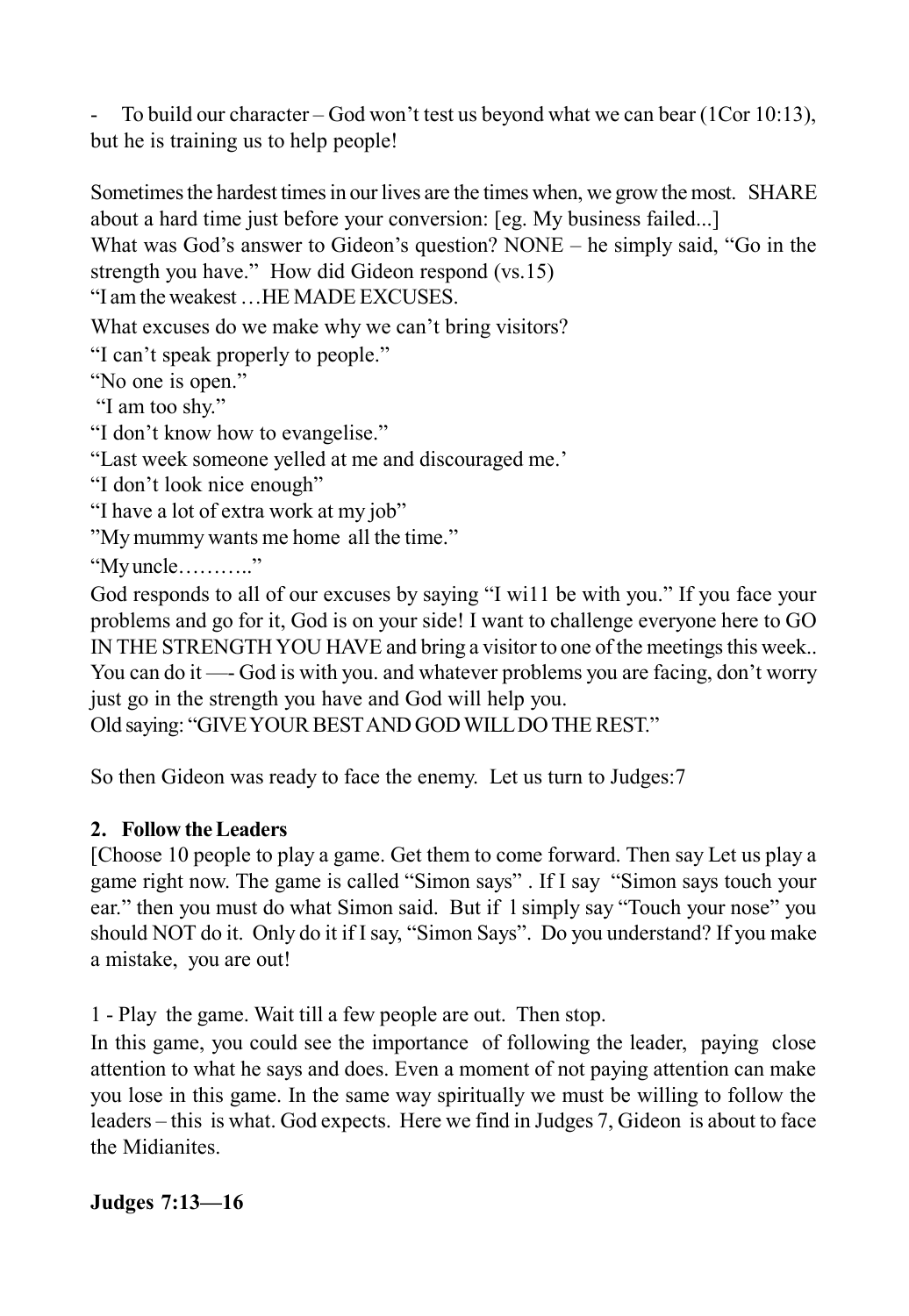Gideon has a dream predicting victory. Now listen to what he tells the troops.

#### **Judges 7:17—21**

What did Gideon challenge his men to do in vs.17? \*Watch me. \*Follow my lead. \*Do exactly as I do. \*Shout , "For the Lord and for Gideon."

As a result what happened? THEY WON A GREAT VICTORY (vs. 21)

How should we follow our leaders? In the same way!

I appreciate……………………… is a good imitator. Not only he/she hangs out with other leaders but also because he/she follows their lead and instructions.

Gideon said, "do exactly as I do." We must do the same. For example if you want to pass an exam, learn from someone who already has passed that exam. So, too, in our evangelism, we should do it like the most effective people if want to be effective. It should be out of love and from the heart.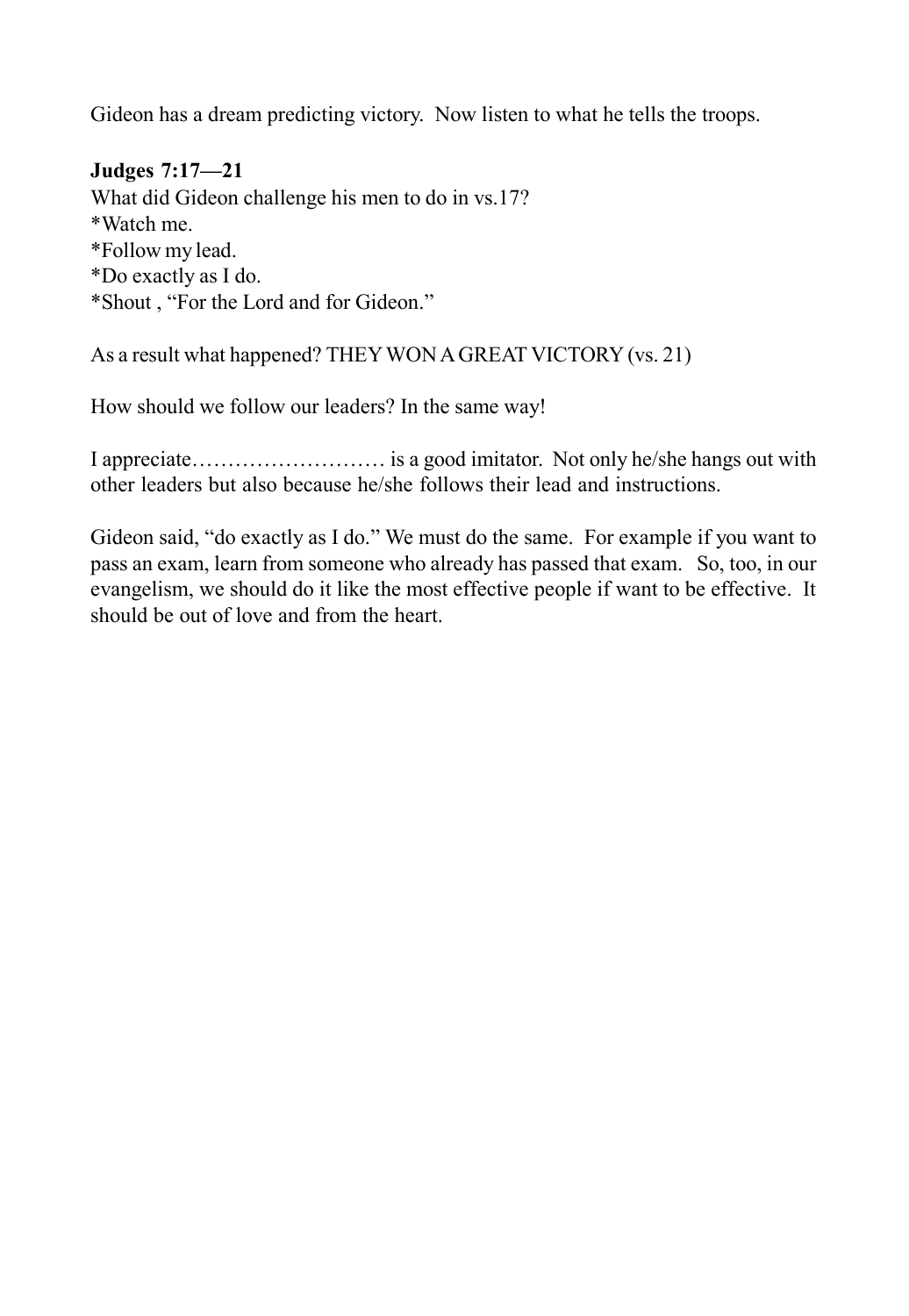# *THE SYROPHOENICIAN WOMAN - A PERSISTENT HEART*

Tonight we're going to talk about a famous woman of the New Testament. This woman had so much faith that she made Jesus change his mind about helping her! We as brothers ands sisters can learn much from this awesome lady.

**Matthew 15:21-28** C: This woman came up to Jesus. It is important to understand the situation here. She was a Canaanite. In the Old Testament, Jews were In the old testament, Jews were told not to associate with them, or to adopt their practices, or to get married to them, because their religion and lifestyle was evil. Many verses in the Old Testament warned them about this, and you can read them on your own if you like: Deut 7:1-5, Deut 20:17-18, Ezra 9:1, Zach 14:21 ) The Bible clearly teaches that when we associate too closely with people who don't follow Jesus, they can corrupt our faith and lead us far from God. That is why the Bible says in 2 Cor 6:14, "do not yoke yourself with

unbelievers."

C: So we can see that this Gentile woman, this Canaanite, was an outcast in Jewish society. She would be like an Adivasi in some parts of India, or an untouchable. A Syro-phoenician woman going to a Jew like Jesus would be like a tribal or backward class. person going to a Brahmin. At first Jesus had to reject her, not because he did not love her, but because his focus was on the more open, Jewish-background people. And he wanted to test her heart. In the end, she got the help she wanted, because...

### **1. Real Love is Desperate**

C: Her daughter was demon-possessed Q: What do you think it was like for her each day? (Discuss.) [Perhaps her daughter would roll on the floor. She would scream suddenly, or start throwing things. Perhaps she would try to harm herself . Day and night this woman had to watch over her child, just to make sure that the girl did not do anything dangerous.. It must have taken a lot of physical effort to control her. The lady must have felt great emotional pain as her daughter was suffering. She must have felt so helpless. She probably was rejected by others because she had a "problem" child. ? And her husband does not appear anywhere—perhaps he was not even around. Maybe he left her because of this difficult child.]

C: Through the years, the woman may have tried many cures, and gone to many "holy people," "gurus," and "healing places," but nothing helped her daughter. Then she heard of Jesus, and even though she was not a Jew or a disciple of Jesus, she loved her daughter so much that she was willing, to go the extra mile, travel to Jesus, and appear foolish before him. She had a desperate love for her daughter. Q: Think about it In your life, who do you love in this way? Are you desperate enough to go to Jesus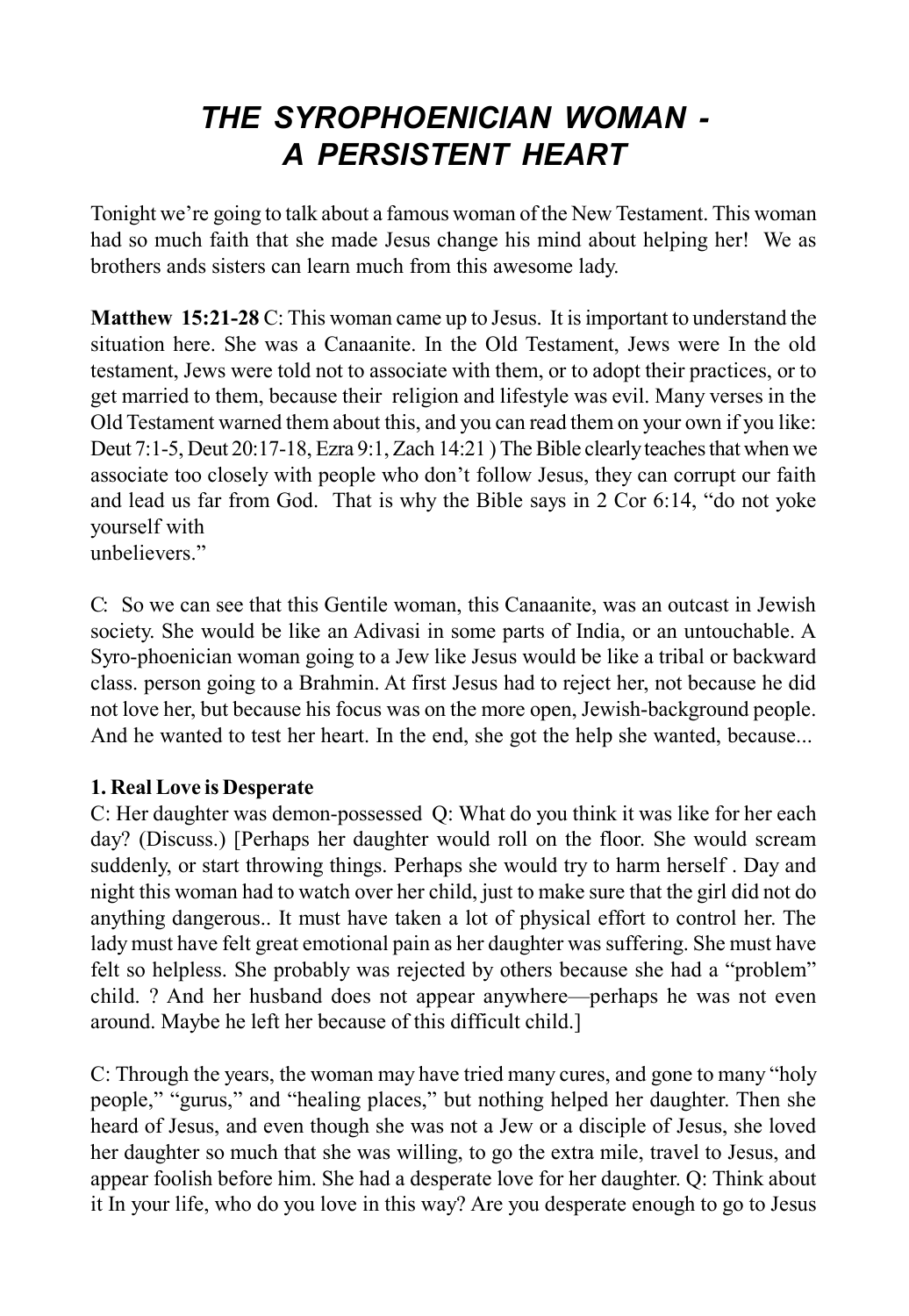with your troubles, and to take others to Jesus so that he can help them? C: I appreciate ……………………, who really went the extra mile to help \_\_\_\_\_\_\_\_\_\_become a Christian... (try to choose someone who is not a leader for this example.)

# **2. Real Humility Is Not Self Focused**

C: In verse 22 she cried out She did not care what people thought of her or her daughter. She just wanted Jesus' attention. She was bold and aggressive. She didn't sit around having a self-focused pity party. It is a sign of humility to be bold and say, "please help me." Being quiet does not mean that we are truly humble. Q: Think about it Are you bold or quiet? Do you get Jesus' attention in your quiet times? Are you bold in your fellowship and evangelism? Would Jesus notice you?

C: I appreciate He/she used to be quiet, because he/she was worried about his/ her family and reputation. But now he/she is so different—he/she is bold and out of himself/herself (This example can be from outside your group. Don't always use people in your own group for examples.)

Q: Why is verse 23 so amazing? [Because Jesus ignored her completely!] C: This is not Jesus' normal way of behaving with people But he wanted to see if she was humble enough to keep asking for help. And she was humble. The disciples wanted to send her away, And in vs.24-26, Jesus rejected her, first explaining that he was sent to the lost sheep of Israel (v.24), and then telling her that she is like a pet dog (v.26) who does not deserve the children's food! Q: How would you feel if Jesus said this to you? (Discuss) [ Angry Hurt. Offended. Sad.] C: Perhaps we would insult him, or fight back, or quietly go away with a bed attitude. Q Think about it when people in the world or even in the church ignore us or are rude to us, how do we react? C: This woman was godly. Let's be like her.

C: She was truly humble. She did not get upset, because she knew that she did not even deserve to be there talking to Jesus. She was happy to get the crumbs he offered her because she was grateful for anything that Jesus could give to her (v.27). She did not get upset, because she remembered her purpose. She had come to Jesus to get her daughter healed, not to get her feelings hurt). Real humility is not self-focused. If we remember our purpose (to seek and save the lost), then we won't get sidetracked by getting our feelings hurt. We'll forgive others quickly, move on, and make disciples.

# **3. Real Faith Never Gives up**

C: Three times this woman begged Jesus (v.22,25, and 27)! Why? She could have gotten really discouraged after the first rejection. She could have had doubts "maybe Jesus can't help me," or "maybe there's something wrong with me," or "he can do it for someone else, but not for me," or I am just a stranger, a Caananite woman, and he won't help some one like, me." But she did not give up. Why? She really believed Jesus would do it. She had made a decision that Jesus was going to heal her daughter. Q What about us? What are some times when we lack faith? (Discuss.) [ No visitors.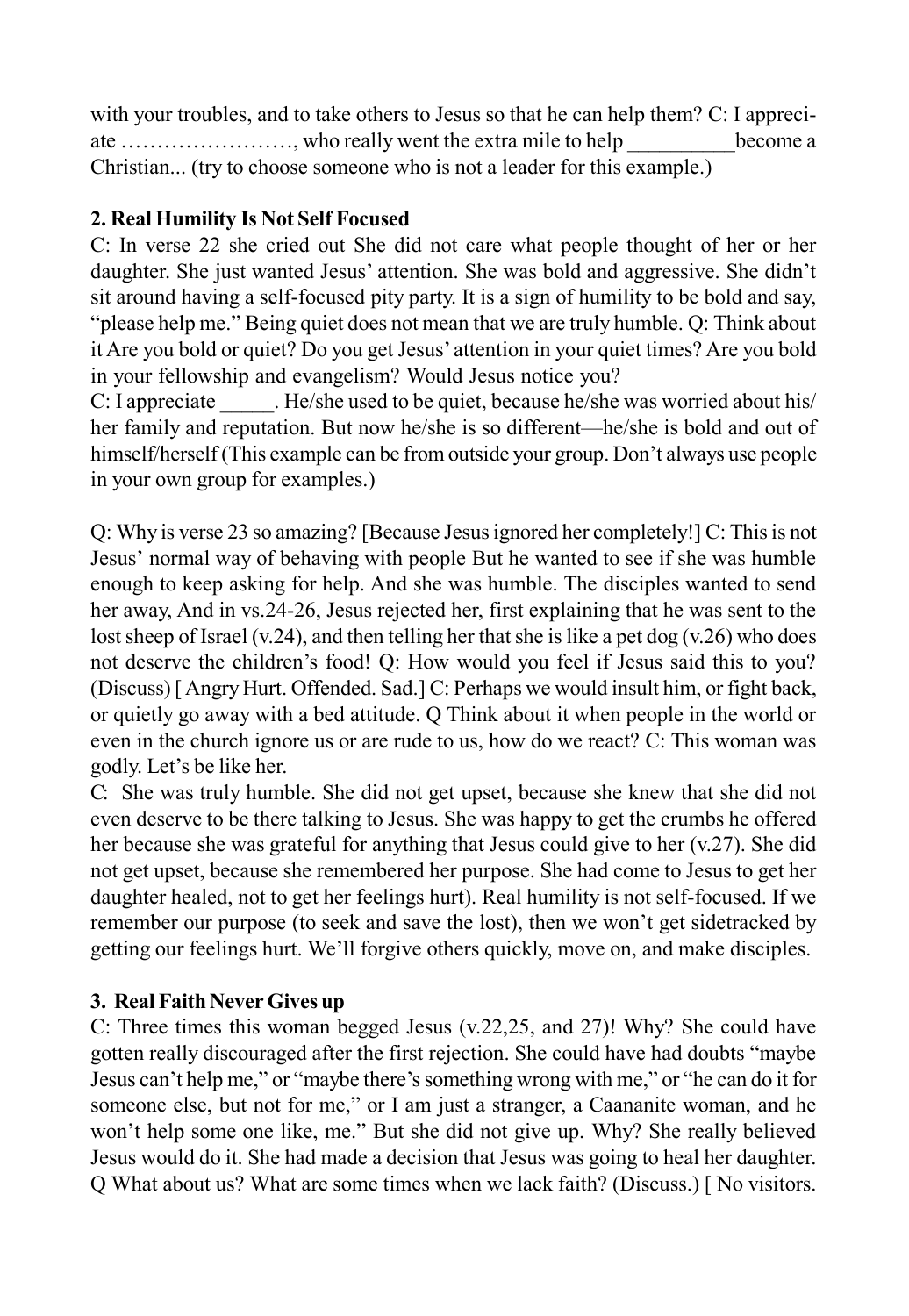? When our quiet times are weak. When we are not changing. When we aren't getting married. C: We must decide that we can't do it, but Jesus can!

C: The woman begged Jesus 3 times, first she begged, and she wasn't ashamed. Then she went back again and again, persistently. Persistence is a quality that God likes. Are you persistent, or do you give up easily? Example: I appreciate Regina a sister in Bangalore. She was a disciple for 10 years and was much above 30 years of age. Everybody around were getting married. But instead of looking for some one outside the church, she kept persevering in the Lord and in 2001 God provided a great Borther in Bombay and they got married in Bangalore.

C: Don't stop asking Jesus! Real faith never gives up.

### **Conclusion:**

Let us all learn from the Syrophoenician woman's great example. Q Are you like her? What do you need to change to be like her? C: There were 3 points today. First, Real love Is Desperate; Second, real humility is not self-focused; and thirdly, real faith never gives up. God healed her daughter. God can do great miracles in your life, too. Let's be bold and persistent!

Let's persevere and bring many visitors to church. Many of the people we have met in the past will come, if we keep on calling them.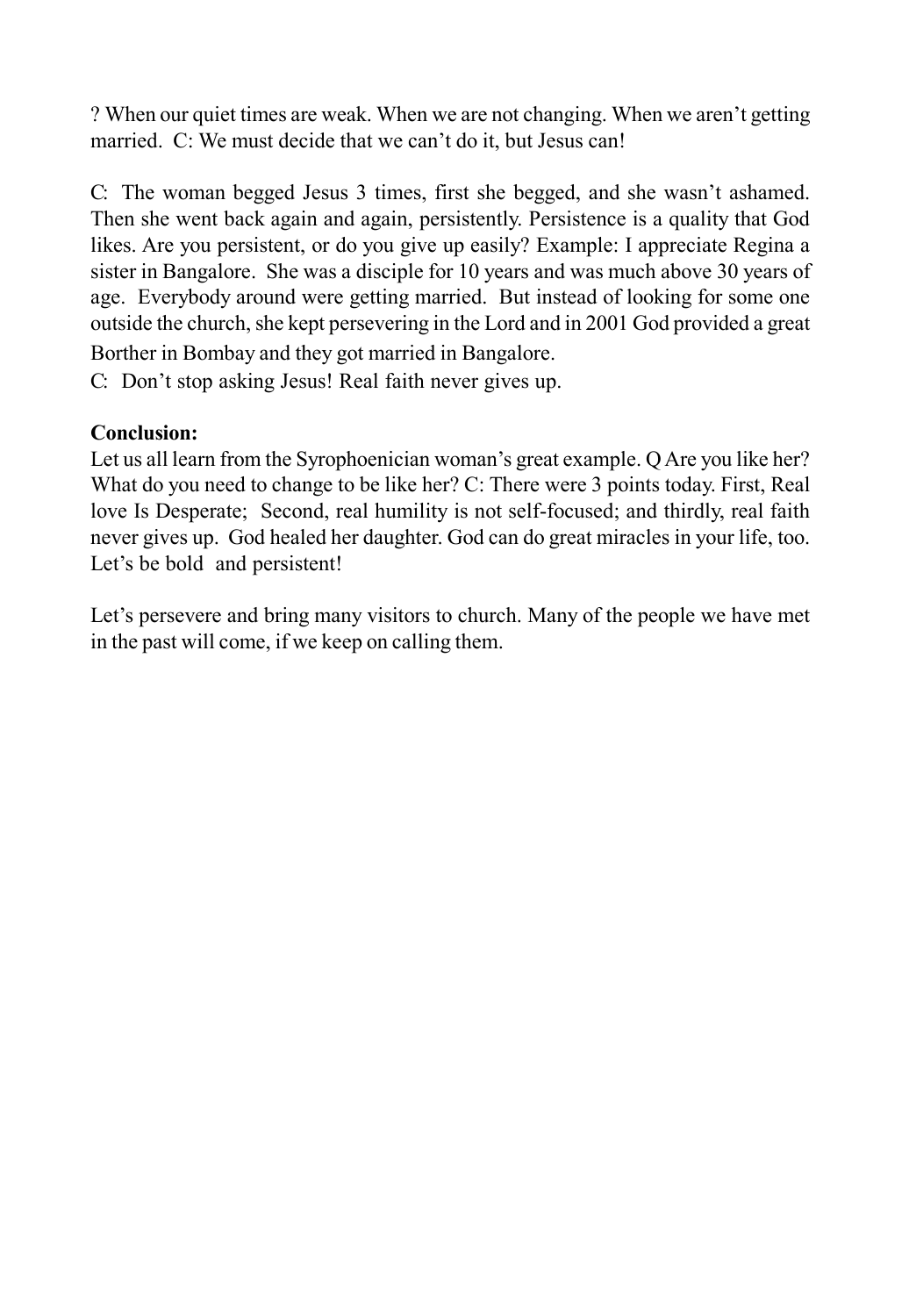# *ESTHER*

**Q.** Have you been to a banquet What are some of the things you noticed there? Introduction: Today we are going to look into the Bible and look at an incident that took place during the Banquet hosted by King Xerxes when he ruled in the citadel of Susa.

### **Vashti's defeat: Esther 1:1-3, 9-12.**

**C:** Queen Vashti was very beautiful To the extent that her husband *w*as so proud of her beauty that he wanted everybody to appreciate it (Vs 10) Just imagine the crowd at the Banquet [King Drank, All his friends are drunk and were laughing, Cracking bad jokes ]

(Vs.12). The Bible says king Xerxes wanted Queen Vashti to display her beauty in such a crowd. But she totally rejected him Because of her pride she did not trust God and that God will take care of her if she submits.

C: She totally rebelled because she was proud. As a result the King was furious and burned with anger. That leads to my first point.

### **I. Pride is Ugly.**

Her beauty did not get her the position she deserved. Her beauty had no value because of her pride. She became ugly and was rejected by her husband.

Q: I low does this relate to our lives? [I et them share.]

*C:* We like to do things our way we argue some times You know what the Bible says about you make excuses.

Esther 1:16-18: When Queen Vashti rebelled she never thought what example she is to all the women in the Kingdom.

That leads to my second point.

### **2. Pride is obvious**

When you are proud it is very obvious. People with good hearts will not learn from you. But others imitate this.

*C):* In what way can we be bad examples? [Let them share (at home college. work , etc.).]

*C:* What kind of example are you? Do people learn good things from you or bad things? Think about it.

C: We saw Vashti's defeat, now let us see Esther's victory

# **3. Esther's Victory: Esther 2: 10-17.**

(VslO) Esther did not reveal her nationality and family background Why'? [She obeyed Mordecai respected his words.] (Vs. 12)How many of you have been to a beauty parlour? [Let them share]

C Just imagine every day someone pulls your hair, rubs your face , etc. You will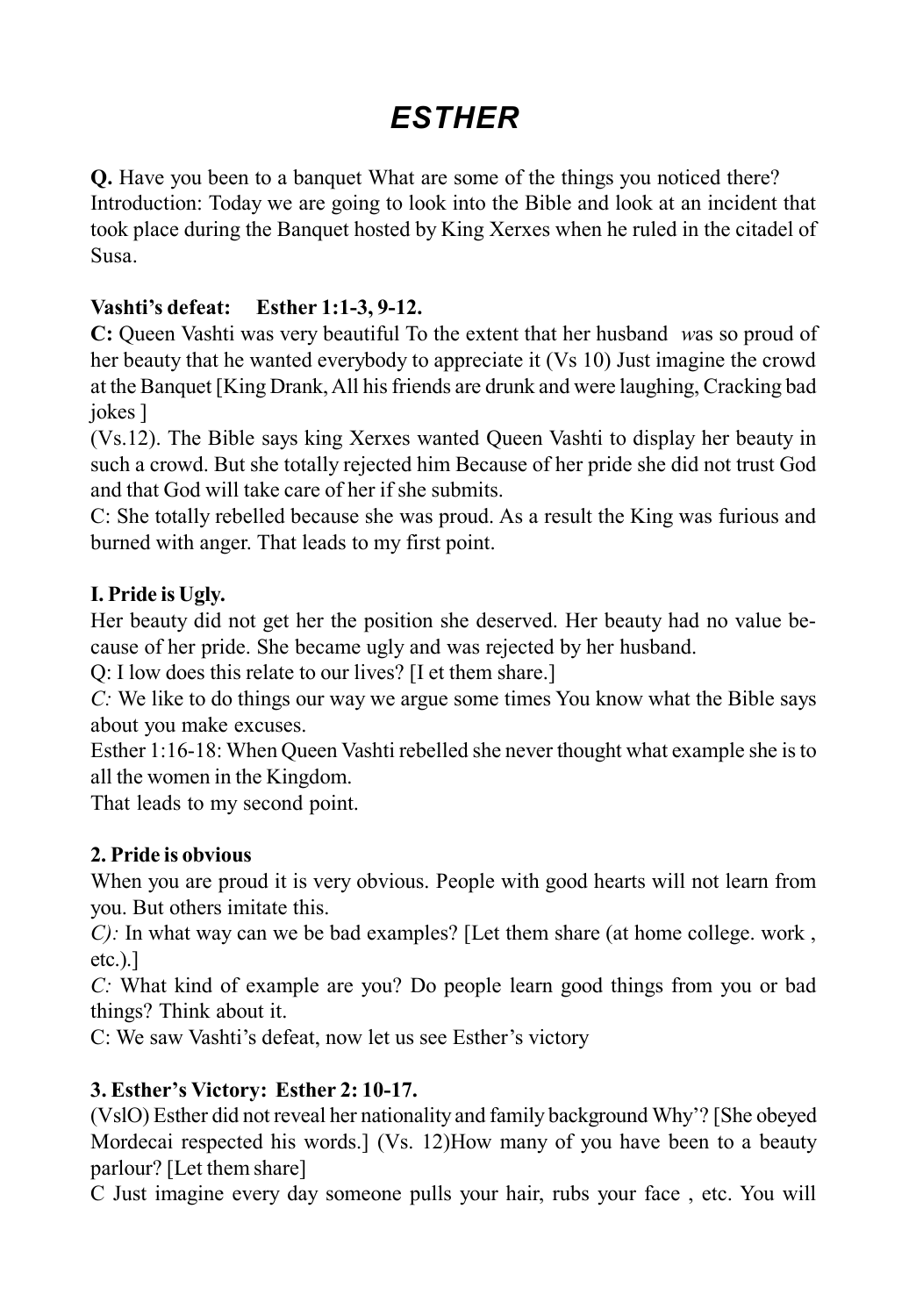irritated lt feels good if you go once in a way. But Esther was humble and patient That leads to my 3rd point in Esther victory

3. Humility is beauty

(Vs.13) She could take any thing from the Harem Vs. 15) It says she asked nothing other than what Hegai suggested.

Q: What does this show about her character'? [Let them share She took advice she obeyed, she did not have her own opinion etc. She was humble.

Q: Are you humble? Q: Do you have opinions always? Do you follow instructions given to you?

C: The King fell for her beauty, that is humility and made her Queen.

### **4. Humility is gratefulness. Esther 2: 19-20**

Even though she became a Queen, she did not stop obeying Mordecai. She did not forget from where she came. She was very gratefu1.

Q: Are you grateful or are you complaining always?

Q: What are some of the ways people are ungrateful? [ Let them share]

Q: Do you see only the negative always?

Conclusion: Let us be like Esther and not like Vashti.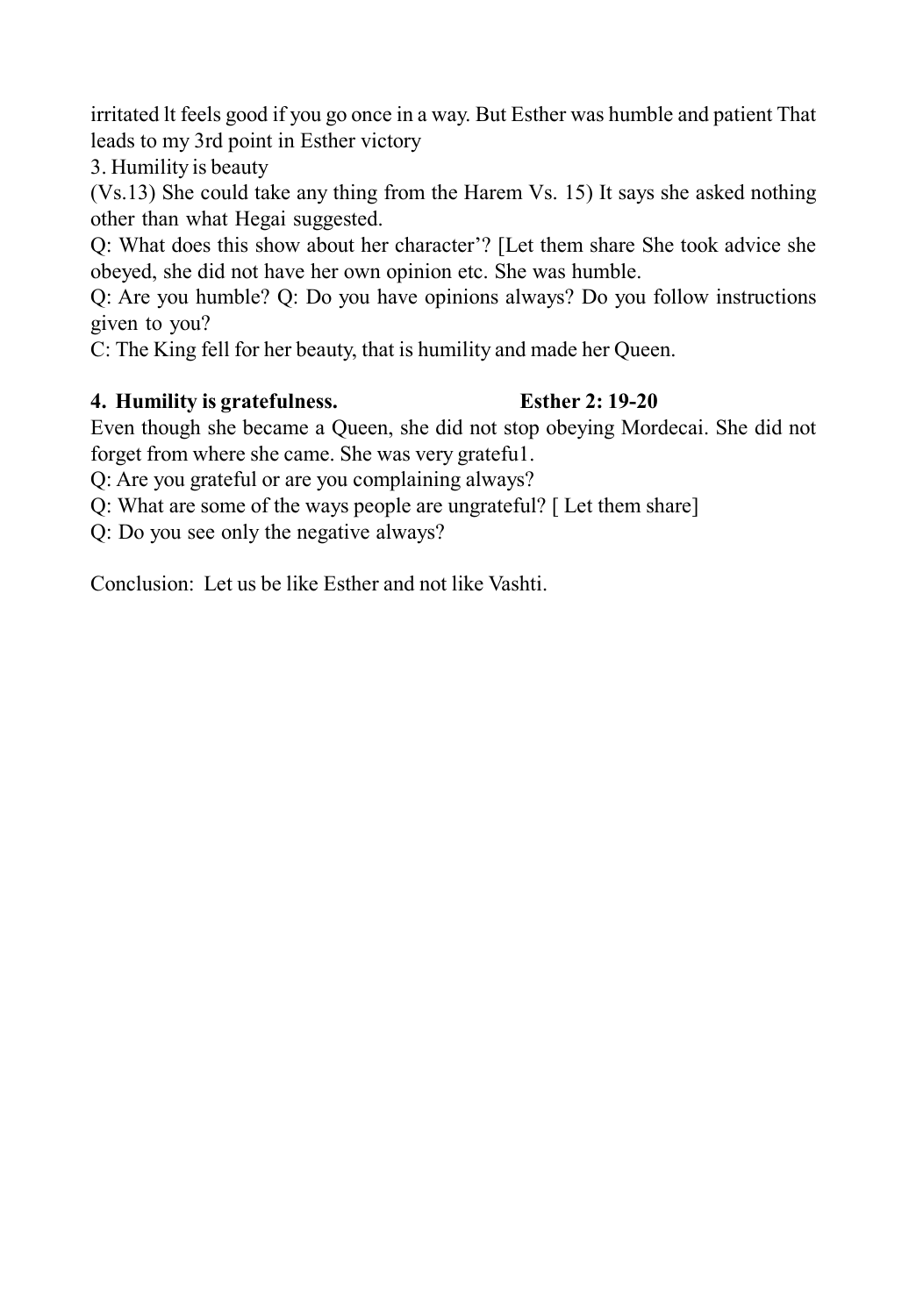# *NOAH - THE HEIR OF RIGHTEOUSNESS BE-CAUSE OF THE FAITH*

### **HEBREWS 11:7**

Q: Why did Noah build the ark? - HOLY FEAR what is holy fear? Healthy respect for God, obedience, reverent spirit and a fear of God's coming judgment Today. We'll learn from Noah and how by his faith he become the heir of righteousness.

### **1. Heart that feels the pain Gen 6: 5-8**

Q. How did people behave in those days? - All they ever did was evil How did God feel? -His heart was filled with pain

He was grieved that he made us (VS.7)

So he decided to send a flood. How does God feel about hunger, hatred, murder, violence, drunkenness, poverty and jealousy? -Pain

C. We need to see and feel the pain of people around us. We need to feel hurt for their sin, and share our faith with them to help save them.

Share yourself about someone you know that made you feel pain for their sins

# **2. Heart of a righteous man Gen 6: 9-14, 6: 17- 7:1**

Q.When God saw the sin of the world, how did he react?

He decided to find a righteous man and save him and start all over again.

Why was Noah's righteousness such a great example?

Because everyone else was evil, he had the conviction to do what was right anyway Have you ever done wrong because the people around you led you into sin? Let them share and share yourself

What is God looking for today as we are in a new millennium?

Just few righteous people who will stand up for the truth despite our surroundings

Q. Can you imagine what Noah's neighbours said while he built the ark

"He is crazy ", he thinks God spoke to him

Why did he persevere? -He had faith!

Then the flood comes and everybody got destroyed except Noah and his family.

He was saved because of his faith in God. He was willing to act on his faith and build the ark.

Similarly against opposition we have to act on our faith to build the kingdom of God in our cities.

Challenges: Rituals and festivals, urgent work for family need, worldly friends, cigarette or a drink, extra work during financial problems or relatives visiting from out of town.

# **3. Heart that is set on Fruitfulness Gen 8: 1, 8: 21 - 9: 7**

Q: After the flood what did Noah do? ( 8:20)

He built an altar to God and sacrificed animals to show his gratitude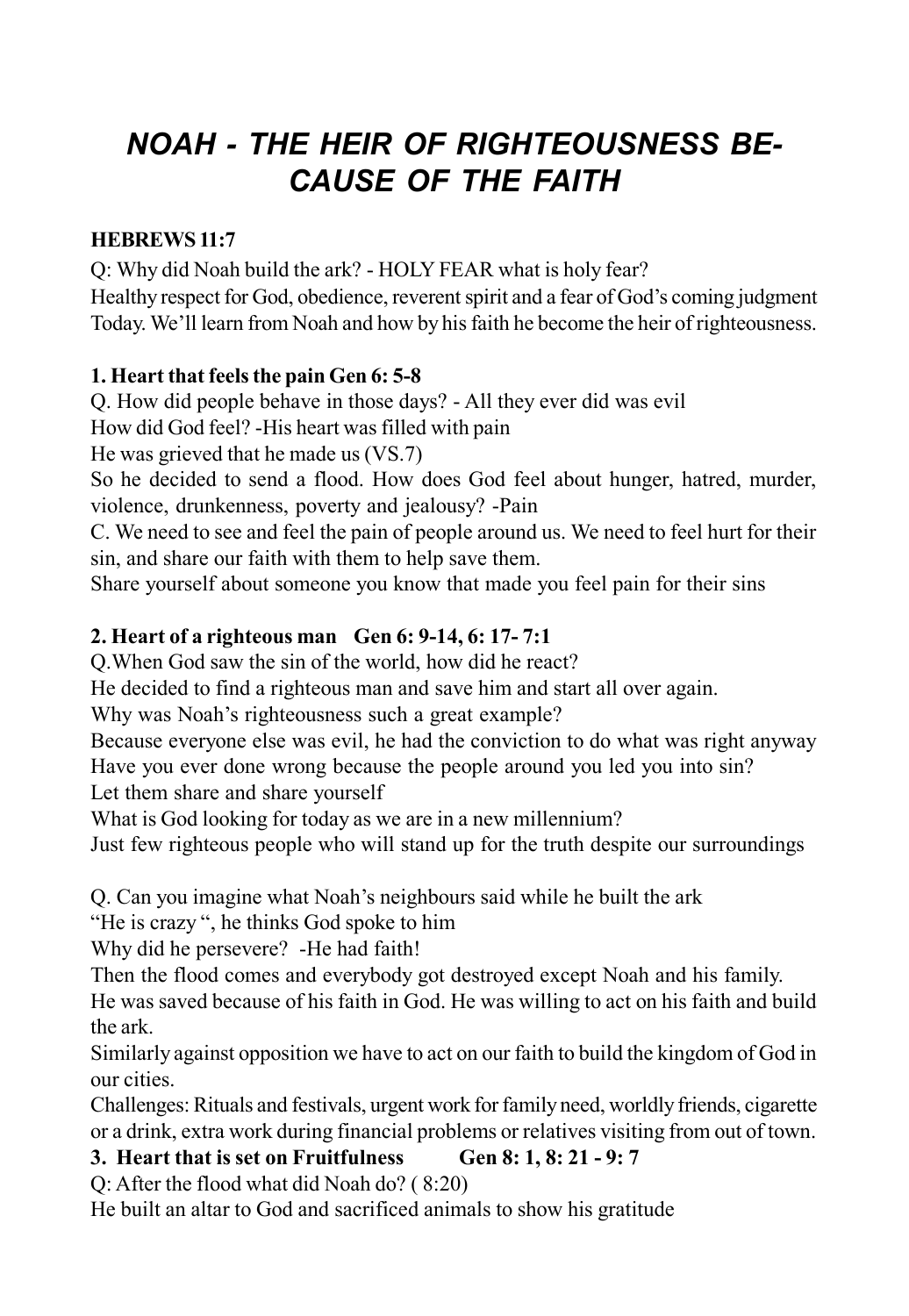Do we need to sacrifice animals? No, but we need to be grateful to God How can we show gratitude to God? By praying to him, fasting, listing the things that you are thankful for, letting others know about God, being pure, reading His word What did God tell Noah to do in 9:7? - Be fruitful and increase in number Did God care about the food Noah ate? [No] Each can eat what he likes without judging others. But what does God want us to do? -To be fruitful and multiply

C. Think about your life. Are you devoted to being fruitful and multiplying the church? Do you have a dream to help your family group grow?

Is your dream to multiply your family group so that it would become a zone of 50 soon? Do you want to be a righteous person like Noah to lead others to God even though others are misled by Satan?

Share: About a disciple who's being abundantly fruitful especially in the last six months.

**Challenge:** Do something this week., that you've been afraid of doing before. Invite a group of people and have an open talk with your family (without arguing), stand up against your friends and your boss and share it next week. Let's pray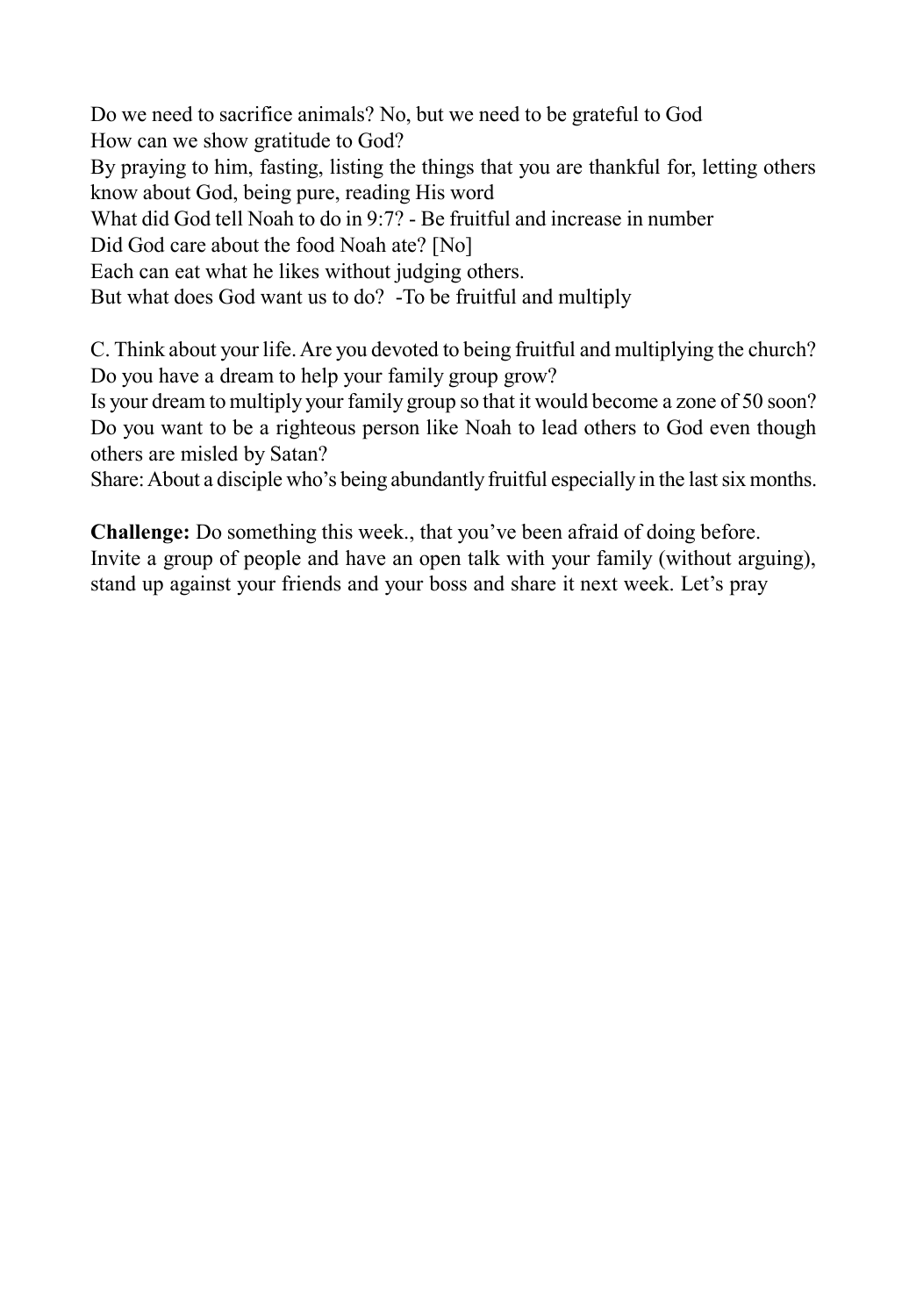# *JACOB - YOU REAP WHAT YOU SOW*

Today, we are going to learn about another great person, whom God chose to fulfill his promises that he made to Abraham that to his offspring I will give this land (Gen 24:7). This person's name was Jacob which means, "he deceives" and true to his name, he became a "deceitful man in God's family".

Let's see from his life and character and learn 4 things, which we need to reject and avoid.

#### *1. Avoid emotional decisions: Gen 25:27-34*

What were Isaac's sons' names? (Esau and Jacob) Who was older? (Esau - v25) Whom did Isaac love more (Esau). Whom did Rebekah love more? (Jacob).

Is it right when parents show favoritism with their children? (No, it hurts)

C: For many of us, we may have come from a family where a brother or a sister or even we were the favorite child. This kind of favoritism really hurts us.

Q: One day Esau came back very hungry from hunting (v29).

What did he ask his brother for? (Some red stew).

Did Jacob give him? (Yes, but he asked for Esau's birthright as the oldest son) Did Esau give it to him? (Yes)

C: The oldest son has the first rights in the inheritance and also in getting his father's blessings. Look at Heb 12:16-17, God thought Esau's decision was stupid. Should we make emotional decisions? (No)

Even though he deceived his brother by getting his father's will and blessings Jacob did not make quick & emotional decisions.

Like Esau, avoid emotional decisions when you get married move away from the house fall away from God quit job making friends etc.

Make decisions only after prayer and getting advise from godly people. This saves a lot of pain later.

### *2. Always give to God: Gen 28:16-22*

Years later Jacob had a dream in which God promised that he will bless him. Jacob greatly feared and respected God. In Vs. 22 what did Jacob vow? Why did he say this? Jacob had immense gratitude towards God. How are we in the area of giving? Are we sacrificial on a daily basis? Are we serving on a daily basis? When we give are we cheerful? How much do we give to God and others today? Be sure to give our very best to God.

### *3. Ask God for help: Gen 32:6-12*

How did Jacob feel when he learnt that Esau was coming? (he was afraid) When he was afraid, what did he do? He specifically asked God to help him. In Gen 32:22-30, God sends an angel to wrestle Jacob and in the process gives Jacob a new name, Israel.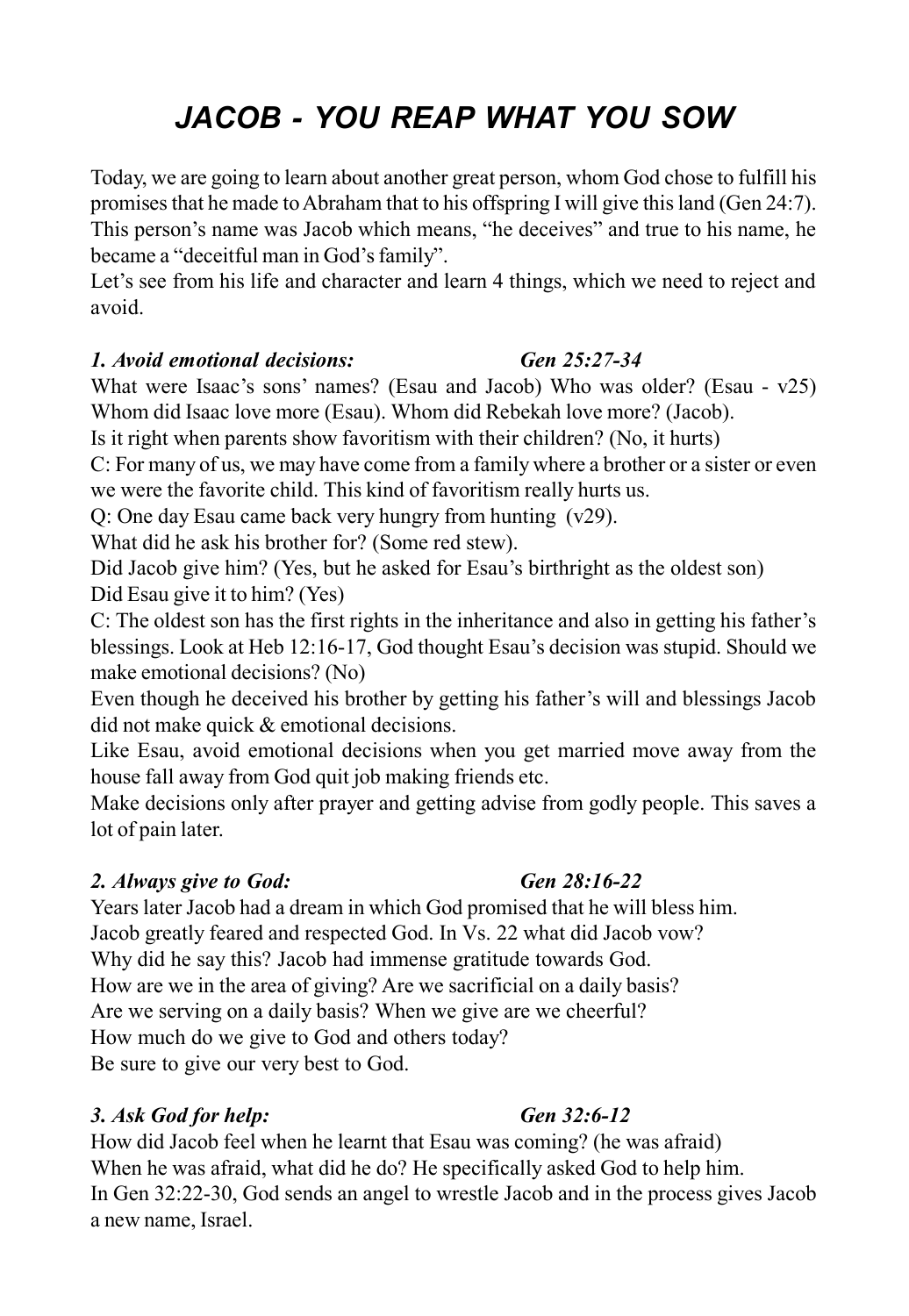Sometimes, when we are in trouble, we run away from God and the church.

We drink, smoke, gamble, become idle, and worry etc.

But Jacob did what was right - he asked God for help.

We should develop the attitude of not giving up with the Lord. We should tell God to help us and not give up till he helps us.

*E.g. Shalini , who was a disciple in Banglore church had chronic diabetes from young age. She became a disciple and gained a fighting spirit. She was medically advised not to have children but she had a desire to give birth & raise up her own child.*

*In the process she had miscarriages couple of times but never gave up. With lot of prayer finally she gave birth to a healthy child. Even though her non christian husband was against her coming to church with all the sickness and with the baby she kept wrestling with God till her last breath*

# *4. Avoid favoritism: Gen 37:1-4*

Jacob loved Joseph more than his other sons and he made a special robe for him. He even listened to Joseph whenever he had complaints.

How did his brothers feel about this? They were filled with jealousy. They hated him. Just like his dad, Jacob makes the same mistake of showing favoritism.

In our own families we should avoid showing favoritism to our kids.

(Share an incident of favoritism you have seen in your family or relatives ) In the church we must love everyone.

Not just those who are racially or socially or economically like us.

Who are your friends at church? Why are they your friends?

Let us decide to avoid favoritism in our families and in the church because it causes a lot of damage.

**Challenge:** Make a new friend who is different in many ways from you.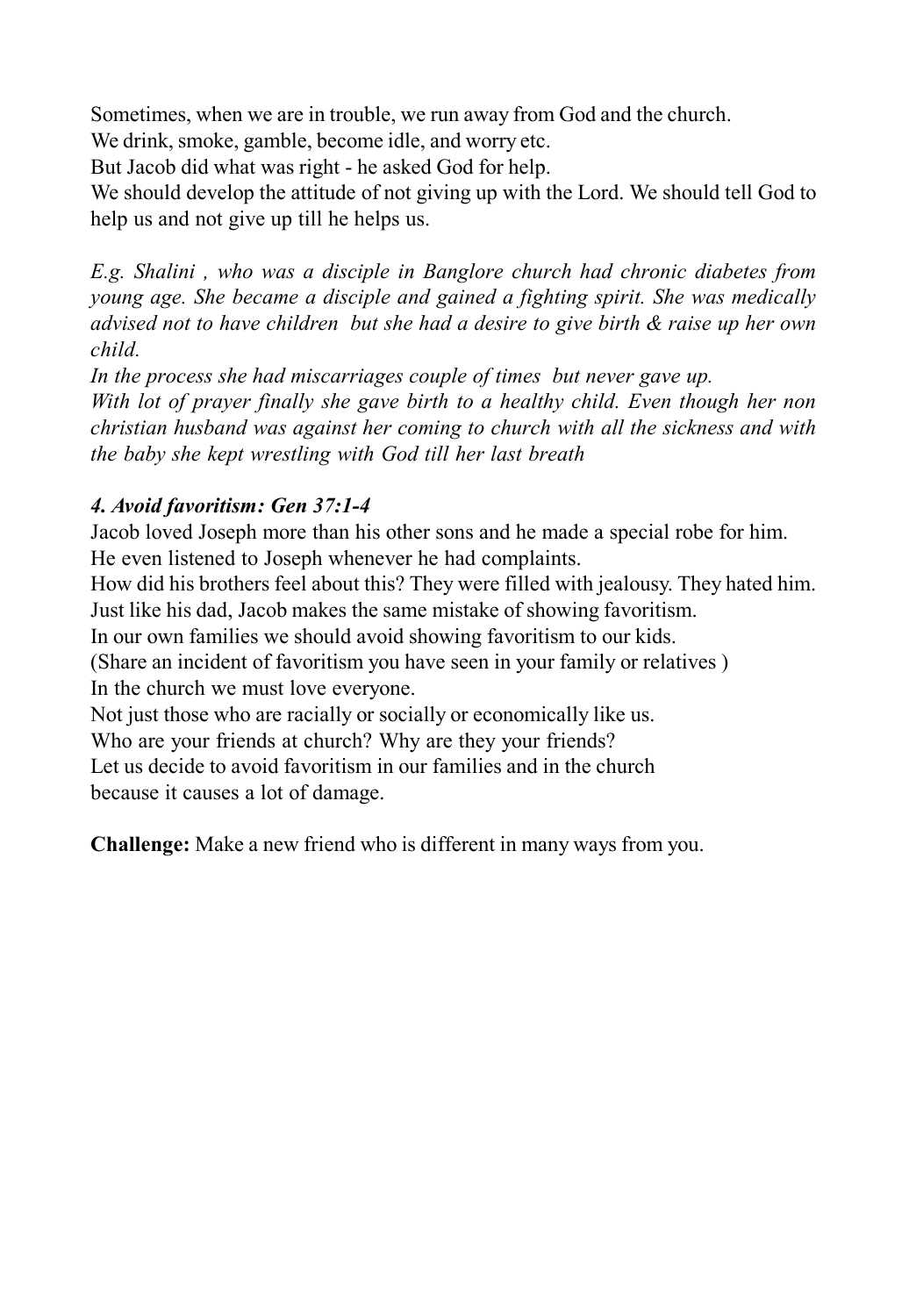# *JOSEPH - THE DREAMER THEY HATED*

It's great to be together as a family this evening.

I believe we all had a great QT and Bible study today.

I also believe we shared our faith with some of our friends today.

Today, we are going to learn about a very interesting character in the Bible.

# *1. Joseph the dreamer:*

# *Gen 37:1-11*

Joseph was the youngest son of Jacob.

He was born to Jacob in his old age.

Joseph was 17 years old when he used to tend his father's sheep.

Because he was the youngest his father showed favoritism to him and that made his brothers jealous of him.

Joseph was a dreamer. He dreamt about becoming a leader or a king.

His brothers hated his dreams to the point that they decided to kill him.

But what we can learn about Joseph is that at a very young age as a teenager

his dream was to lead. God gave him that dream.

Dreaming to be a leader is having high expectations from oneself.

Not settling for a lukewarm life. Joseph had lots of family problems but still he wanted to lead.

All these dreams he had was from God and it came true in Ch.42.

What kind of dreams do you have today? lustful, horrific nightmares, bad movies etc.

When you are innocent and soft at heart you will have Godly dreams.

You will have dreams to do great things for God and His kingdom.

Let's dream Godly dreams.

# *2. Joseph the blessed:*

# *Gen 37:36*

Joseph was sold by the Midianites to Potiphar who was one of Pharaoh's officials , the captain of the guard.

**Gen 39:1-6** In Vs 2, the Lord was with Joseph.

In Vs 3, the Lord gave him success.

In Vs5, the Lord blessed Potiphar because of Joseph.

Joseph had a great relationship with God.

He wasn't discouraged because his family members ill-treated him.

He didn't curse God but instead trusted God.

How are we today? Are we close to God like Joseph?

Will God bless everything and everybody who are along with us?

When we are close to God we will see success.

So, let's get our prayer times deeper and passionate.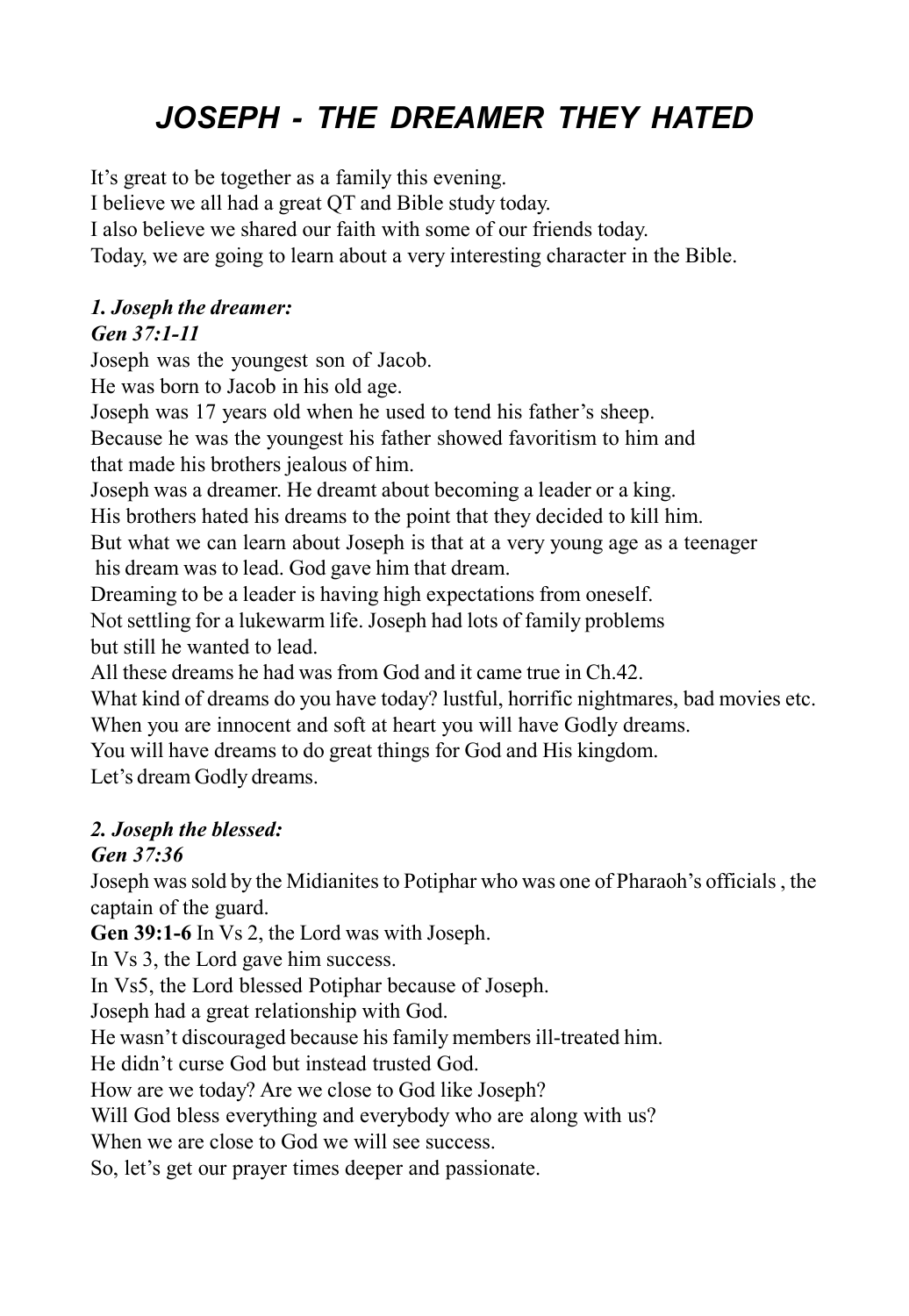# *3. Joseph the loyal and righteous*

# *Gen 39:7-12*

Potiphar's wife was lustful and disloyal to her husband. She wanted to sleep with Joseph. She called Joseph to come to bed with her but Joseph ran off.

Joseph was loyal and righteous.

Joseph could have taken advantage of the image he had created in Potiphar's mind and could have slept with Potiphar's wife.

But he was righteous enough to run away from the sin.

How are we today? Do we have a double life?

Are we different in front of our leaders and different at home or office .

How do we act when we are alone?

Today we learnt three things from Joseph. Let's be like Joseph.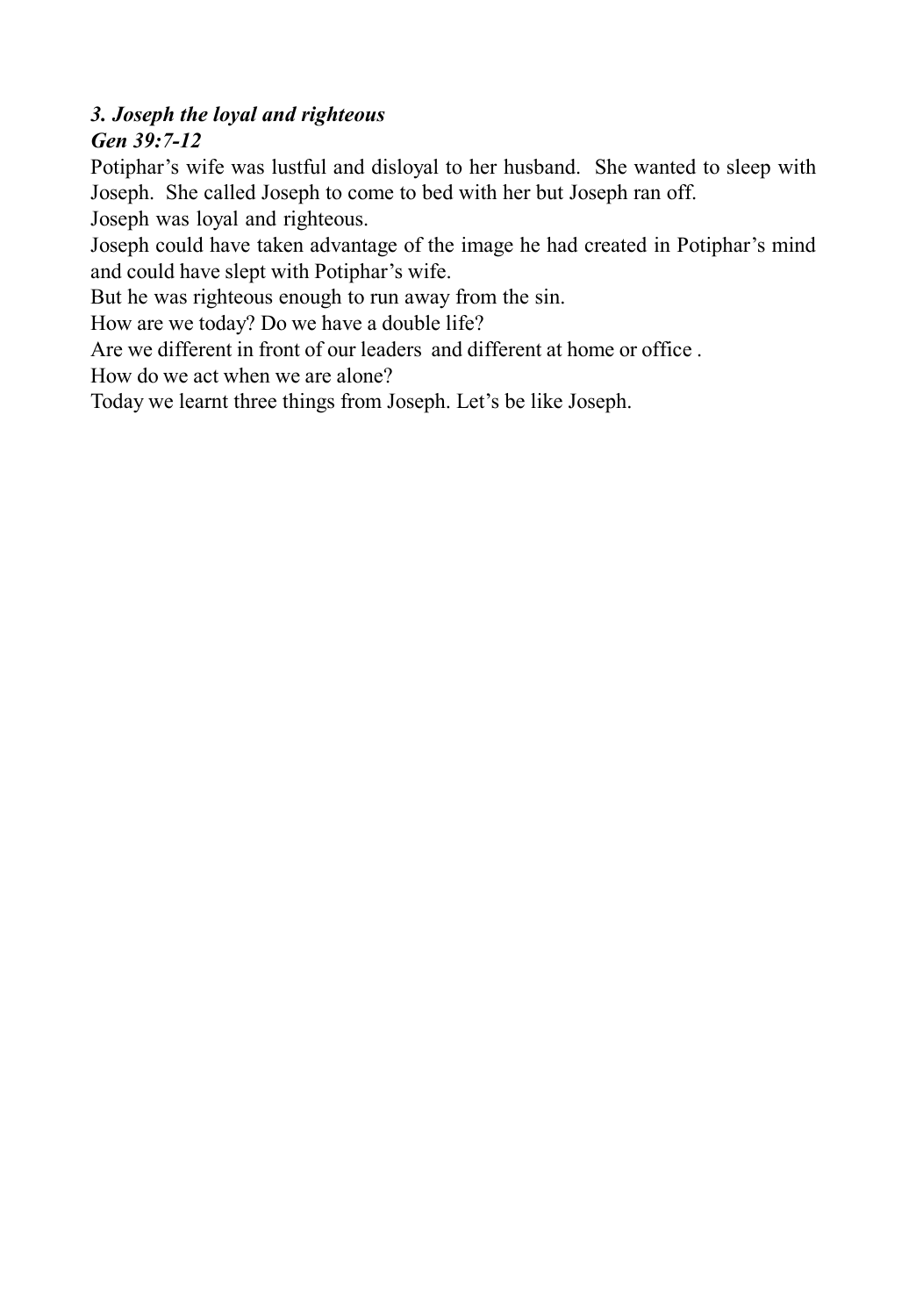# *RUTH - SPIRITUAL RAGS TO SPIRITUAL RICHES*

According to **Lev 26:1-16**, God promised his people blessings if they obeyed Him and curses if they disobeyed Him.

The OT is full of God telling His people to remain faithful and of God warning them of severe consequences if they strayed away from Him.

In **Ruth 1:1** we see that there was a famine in the land.

Obviously God was not happy with His people.

Elimelech left and settled down in Moab (a country of idolaters).

His son married Moabite woman though God was against inter-marriages.

Ruth was not only a devoted daughter-in-law but she was also a woman of deep conviction. How can we say that ? She made decisions based on convictions .

she could have easily compromised but she didn't.

In **Ruth 1:3-5**, after the death of her sons, Naomi decided to return to her people.

# *1. Pagan life to godly life: Ruth 1:16-18*

Ruth said "Where you go, I will go. Where you stay, I will stay. Where you die, I will die. Your people will be my people. Your God will be my God".

What actually she meant/said is "I no longer want to be Moabite but I want to give up everything to worship the true God".

Though she knew that trouble and hardship lay ahead still she was willing to give her security because of her conviction.

She was willing to go with Naomi to a new land, live with a new race, die and be buried with them.

What caused her to make this decision?

Why didn't she decide to follow the true God when her husband was alive?

Was her husband a God-fearing man? probably not.

Was Naomi God-fearing? very likely.

Even though she struggled with bitterness, the death of her husband and her two sons, her daily devotional lifestyle is probably what attracted Ruth to God.

Naomi had an impact on her. Maybe Ruth saw Naomi being a great mother, maybe she saw how devoted her worship was etc.

But the book of Ruth is not just about Ruth's loyalty to Naomi but about Naomi's impact on Ruth also.

The seed of being a great example was sown, watered and raised up by Naomi's godly lifestyle.

Ruth was not an emotional person, who was trying to please Naomi.

She was giving up everything to go with Naomi.

This kind of decision can come only of deep convictions.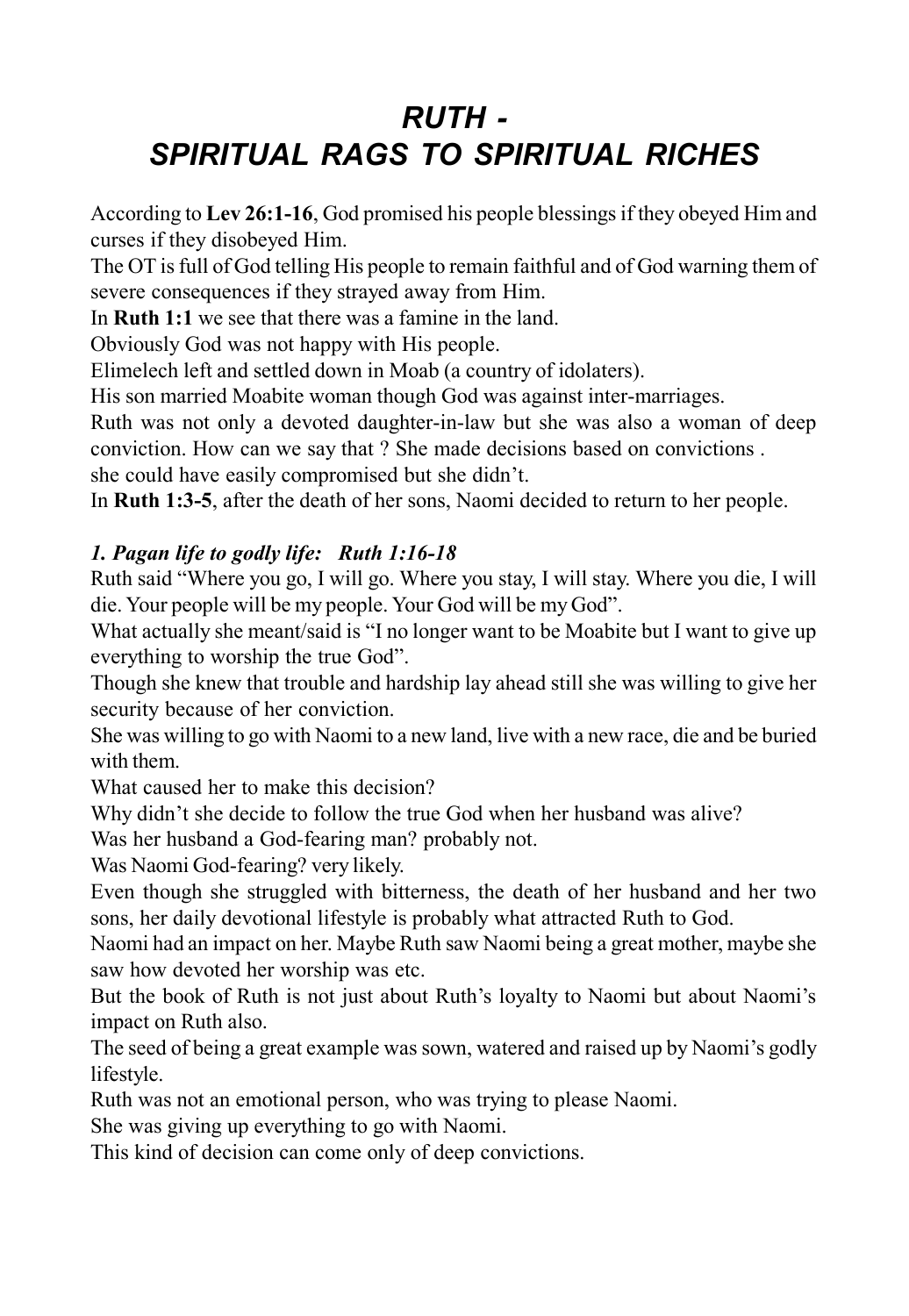What are we teaching people around us? At home? At work? In our neighborhood etc.? Does our love for God shine through?

Do people know our stand on issues like abortion, marrying only Christians, idol worship love for the lost etc.

Let us make a decision to guard our own life and to teach others who our God is.

### *2. Barren to be Blessed Ruth 2:12*

Boaz asks God who protected Ruth to bless her richly.

He knew it was under God's protective wings that she came with Naomi.

Though the people knew she was a Moabite by birth, they also knew she had decided to seek refuge in God.

This was not a secret; it was obvious to all.

They did not ask one of her previous gods to bless her.

Her conversion was obvious.

How are we in our convictions? Are we trying to be faithful in secret?

### **Ruth 2:17 -18**

Here we see Ruth taking care of her mother-in-law. She went to work trusting God. She could have been hurt, or attacked work. But she trusted God.

### **Ruth 4:9-12**

Boaz was so taken up by her that he marries her. Ruth gives birth to Perez.

Through the lineage of Boaz and Ruth, Jesus came into this world. Spiritual rags to riches. Ruth married Boaz against all odds.

Are we willing to be faithful and wait for God to give us our right life partner? Ruth was not young, she was already married once, and she was a widow. But God took care of her.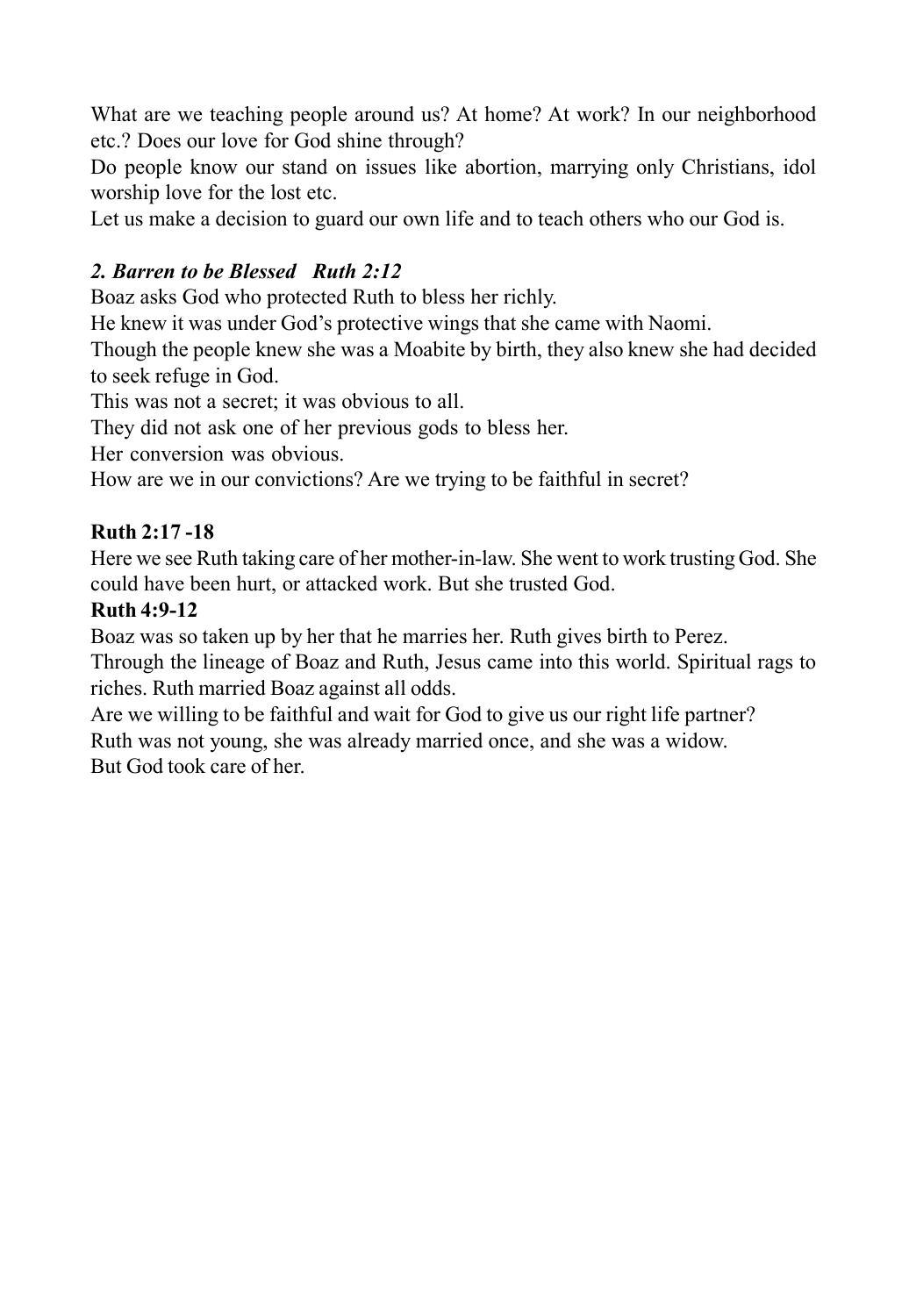# *MOSES : THE PRINCE OF EGYPT*

Today, we will learn from the life of one of the greatest man of God.

He was a deliverer, a leader, a prayer warrior, a humble man, and a friend of God.

When we think of Moses we see a coward, a man who cannot speak properly and so on. But even before God called Moses he was a powerful man.

According to Josephus (a historian) Moses was brilliant and had great speed and eagerness in what he learnt. When Moses grew up he became one of the greatest Egyptian generals and had led a victorious campaign in far off Ethiopia.

We will learn from his life and his leadership and his walk with God.

# *1. Born and prepared*

Jacob's descendents had been in Egypt for around 420 years, and were now slaves. Pharaoh considered them as a threat.

Since their numbers grew daily, he instructed the midwives to kill their male babies. Later orders were given to toss the male babies into the Nile.

# **Ex 1:22-2:10**

Moses was brought up in the Royal House

Just imagine the kind of upbringing he would have had?

Imagine his confidence, his brilliance, his speech, his clothing, his food, his friends etc.

This kind of upbringing really helped him in his future leadership.

And at this time Moses would have had no idea of God.

Maybe he was just worshipping some Egyptian idols.

Think of your life, how God uses the past to shape the present and the future?

It is amazing how God chooses people from entirely different

backgrounds into his kingdom.

**SHARE:** How God chose you, and share about your background too.

# *2. Called and equipped*

Moses comes to mt. Sinai as a shepherd.

What an opportunity for a prince to learn meekness?

In **Ex 3:1-10** Moses learns the heart of a shepherd.

Probably this was the time he came to know of the God of Israel.

These 40 years in the wilderness were years of learning and changing.

Moses was definitely a man of great learning and talents,

but these were the years his characters grew.

God allows all of us to go through different phases in life that shapes us.

But we see in **Ex 3:11-4:17,** Moses makes lot of excuses to God.

I believe it was not that he could not speak or the lack of power that really stopped him, but it was just that his heart was not ready.

When we make excuses, it is a heart issue.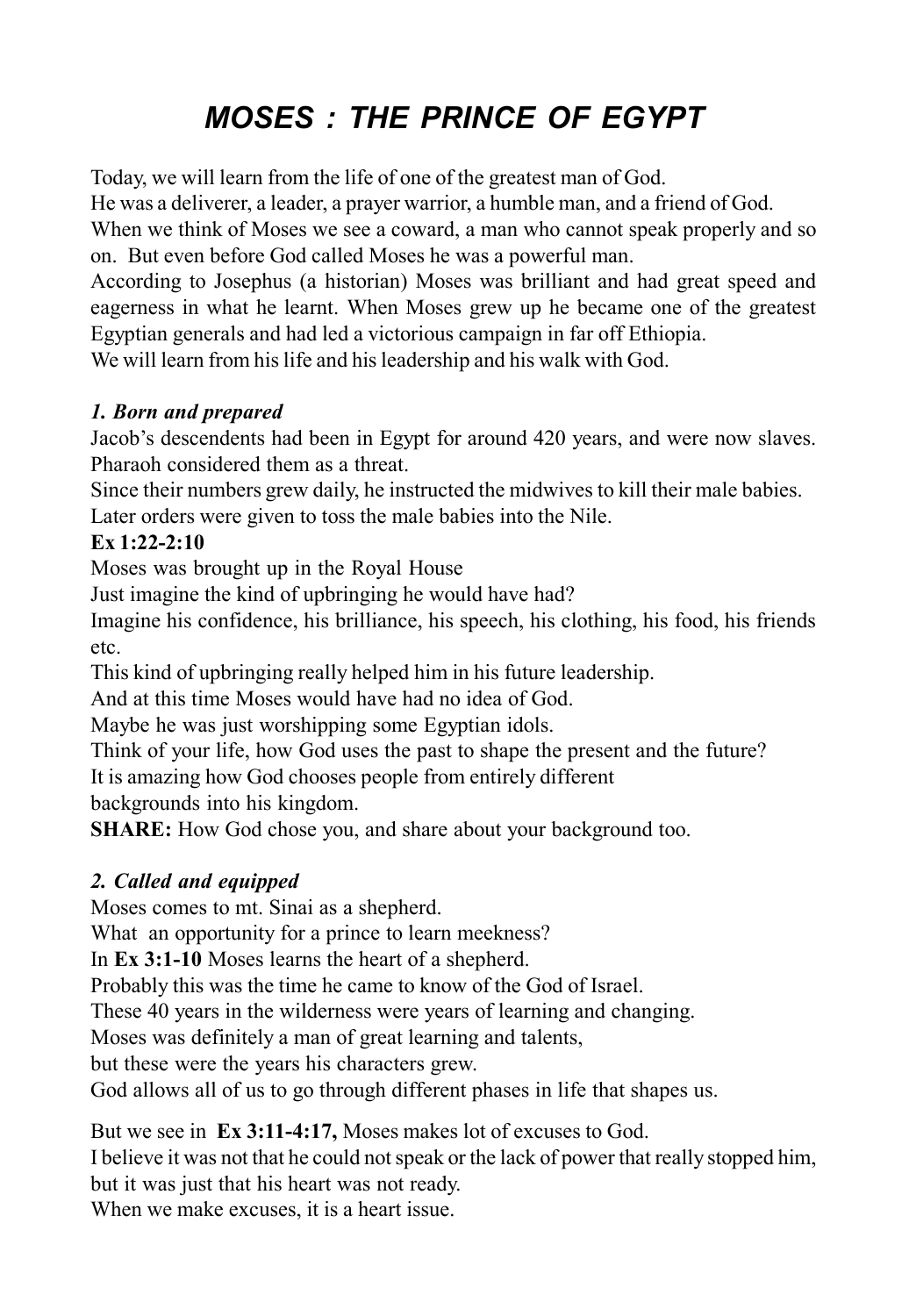**SHARE:** how people make excuses to do something for God?

What are some excuses we make?

When our heart changes we are ready to do anything for God. How's your heart today?

Are you ready to do anything for God?

Are you ready to sacrifice and hear God's calling?

What if you are asked to be on a mission field? or to be in the full time ministry? For Moses it would have been an incredible change from a prince to a preacher, from a harsh man to a humble man. Once his heart changed he just went for it.

### *3. Human yet motivated*

Moses was the man who inspired all the Israelites of the promised land, yet he was not going to make it there. Deut 32:48-52 Num 20:12 .

Though Moses did not make it he inspired and gave everyone this incredible vision of the promised land.

Moses was willing to be cut off from the promised land for the sake of his people. This shows the heart of Moses. The pure motivation to please God.

Today are you willing to work hard even when there are no results?

Do you work hard even when there is no fruit?

Persevering for fruits is more important than bearing fruit.

Do you work for glory or praise?

Do you get discouraged when no one encourages you?

What is your motivation? Why do you do what you do?

Why do you bring or don't bring visitors?

The true leadership of Moses can be seen even after his death. Joshua conquers Canaan!

Brothers and sisters our ultimate reward is in heaven.

Let's never forget that! Let heaven motivate us till the very end.

**Challenge:** Make a strong decision to use your talents to bring glory to God. Talk to your leader of how this can happen.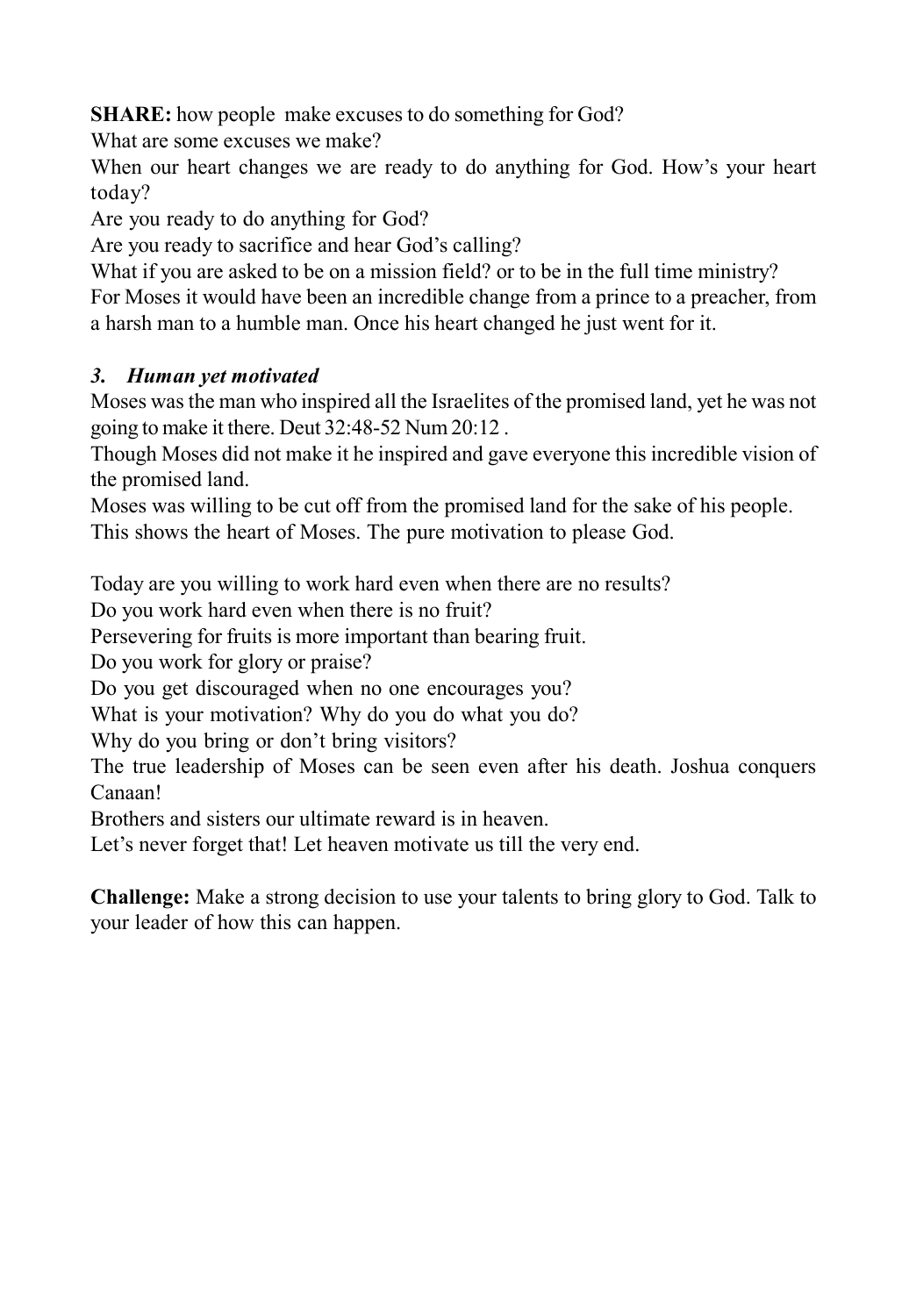# *DEBORAH - THE UNFADING BEAUTY*

"Your beauty should not come from outward adornment, such as jewelry and fine clothes. Instead, it should be that of inner self, the unfading beauty of a gentle and quiet spirit, which is of great work in God's sight ". (1 Peter 3: 3-4)

God raised up many incredible women in the past who put their hope in God's will and word.

Many of them displayed great faith and courage in what they did for God.

One of them was Deborah, chosen to be **'Judge'** over Israel.

Whenever we read about Deborah, we always think of her as a woman who stood up when men were cowardly.

Little do we realize that we are being arrogant and disrespectful towards men?

Sometimes as women we think we are being like 'Deborah' when we belittle men of the Kingdom and refuse to be led by brothers.

We are wrong and sinful. Infact Deborah was one of the most submissive women. She never compromised on her convictions,

But she led without violating God's law of submission.

Today, we will study and learn from her character

# *1. Woman of Honour Judges 4: 4-16*

Deborah was a prophetess, a women of wisdom.

People trusted her and came to her to settle their disputes.

Think about this! Why would they come to her, if they had seen her being bossy, proud and judgmental or disrespectful towards men?

I am sure we all have this image of her in our mind.

She was probably like 'Indira Gandhi' –making decisions, bossing over all the men, intelligent, smart, and sometimes rude.

But if we read further, we see Deborah being an inspirational, yet a submissive woman. She inspires Barak to lead and she decides to support.

Inspite of Barak being hesitant and insecure, she does not mock him or pull him down. She speaks the truth in love and is still willing to be 'led' by him.

In vs. 14, she inspires him and increases his faith and confidence by helping him to focus on God's strength. Barak wins!

How are we when we see others' weaknesses in church?

How are we when we see the lost messing around in the world?

Do we have a compassionate and submissive spirit towards our leaders?

Do we believe in increasing their faith?

Do we still see God's victory and see the positive in all?

We need to be like women of honour, women who are noble and patient, wise in our action and words.

I am sure God saw that in Deborah and he knew that she would always be like Sarah as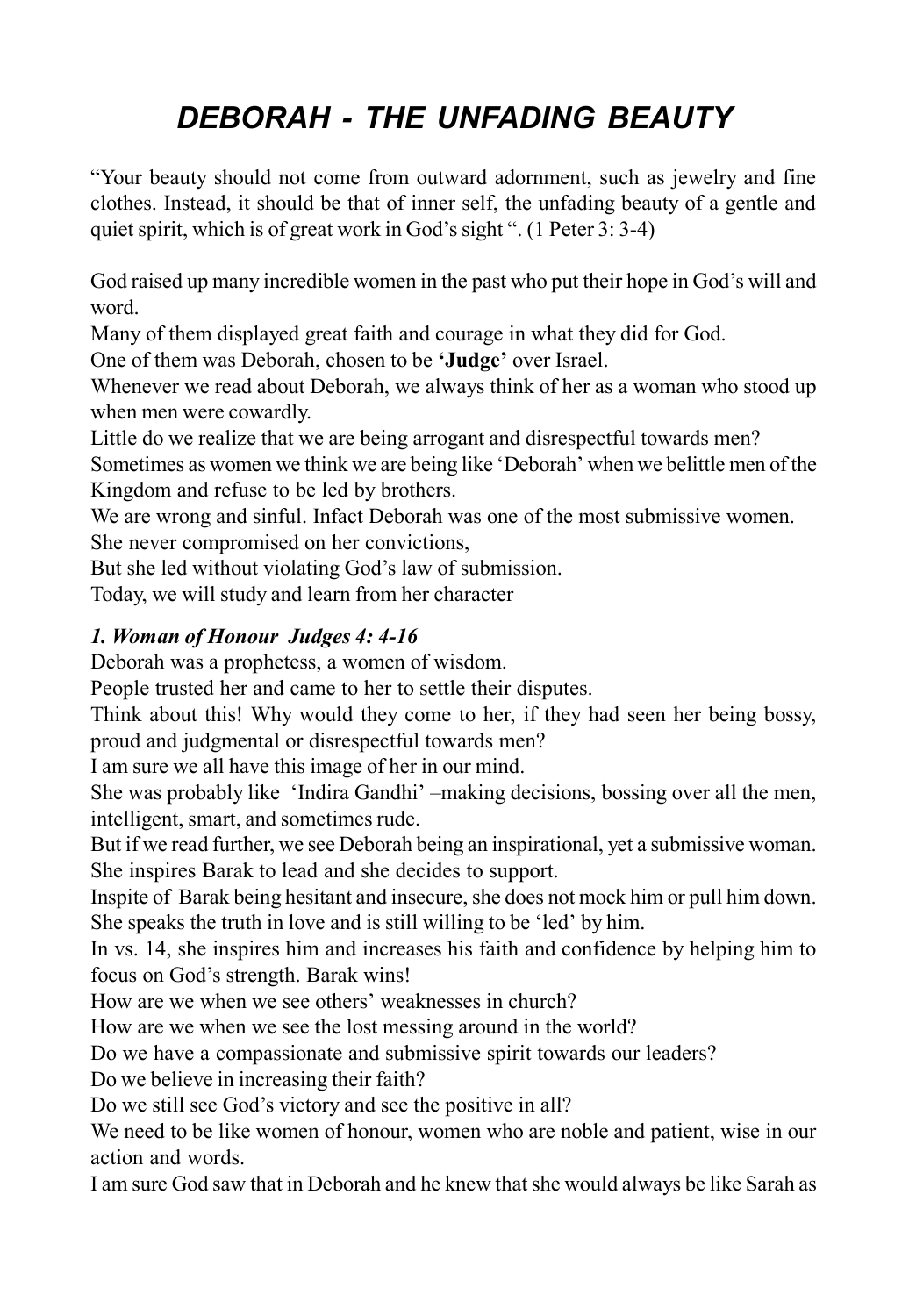in 1 Pet  $3:1-6$ .

### *2. Woman of Praise:*

Deborah praised God and sang a song along with Barak.

Read **chapter 5** of Judges.

In vs. 31, we read that the land had peace for forty years.

Pr 31:29–31 talks about the noble women who feared God and realized their beauty in that.

We need to be like women who praise God at all times, thankful in all circumstances. According to **1 Peter 3:6** we should be like the women who do what is right and do not give in to fear.

At any time of the day, let us crave for righteousness and let us not stop taking responsibility for our faults.

Let's grow in respect for each other and towards authority.

**Challenge:** Read Judges 5 and praise God in your Quiet time tomorrow. Encourage your family group leader in your devotional this week.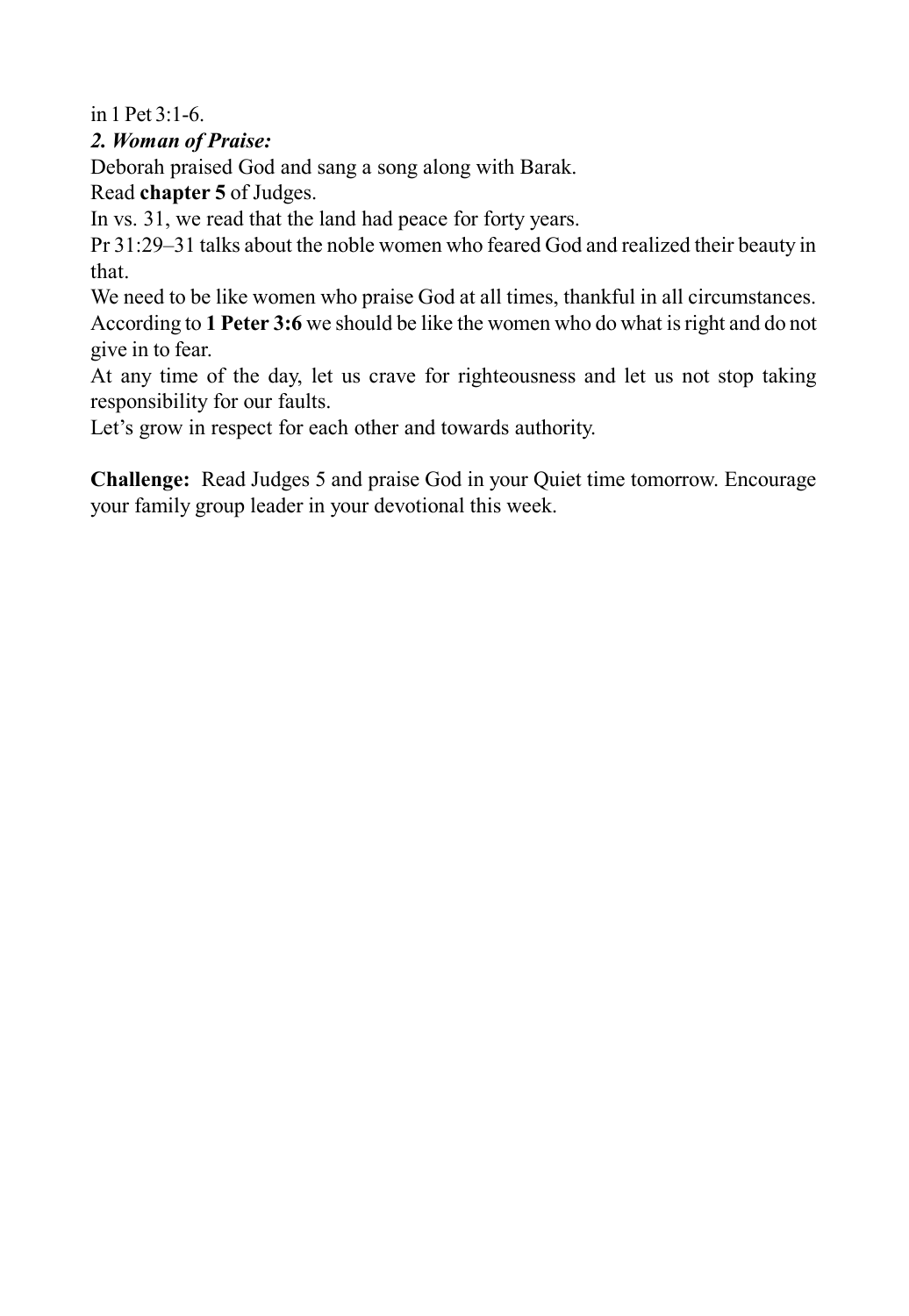# *DAVID : A MAN AFTER GOD'S OWN HEART*

#### *1. Secret relationship 1 Sam 17:32-37*

The moment we remember David we remember Goliath because we see a situation where David accomplished something that no one else of his age or size or experience could accomplish.

He was able to do that because he was not relying on his own strength or capability but he saw God as his strength.

It didn't happen within a day but the Bible says that David had a great relationship with God even when he was in the wilderness tending sheep.

He cherished his relationship with God.

You and I can do amazing things for God not with our own strength and talent, but through an incredible relationship with God.

#### *2. Open confession 2 Sam 12:7-13*

Even though God blessed David, still he was very wicked in the way he behaved with Uriah the Hittite by putting him to sword and taking his wife.

When Nathan rebuked him for his sin, he got broken and humbled himself before the Lord. He decided to be open.

Though he was King, he was not thinking about how others looked at him but he was concerned about how he looked in front of God.

Then he openly confessed his sin in Psalms 51.

Though it was very humiliating, he understood that his salvation was more important than anything else.

Open confession is what will keep our heart soft.

This attitude is what made David, a man after God's own heart.

#### *3. Crazy Love 2 Sam 6:12-23*

David is known for his craziness.

His love for God was so deep that he was literally willing to do anything for Him.

As we read through Psalms, we understand his love for God by the different ways he expresses it - shouting, dancing, blowing the trumpet etc..

This is evident when we read about David dancing in the streets as the ark of God was taken into Jerusalem.

He didn't care about his majesty or prestige to the point that even his wife despised him.

When was the last time you did something crazy for God?

Today people are crazy for so many unimportant things but not for God.

Challenge: Do something crazy this week to show your love for God.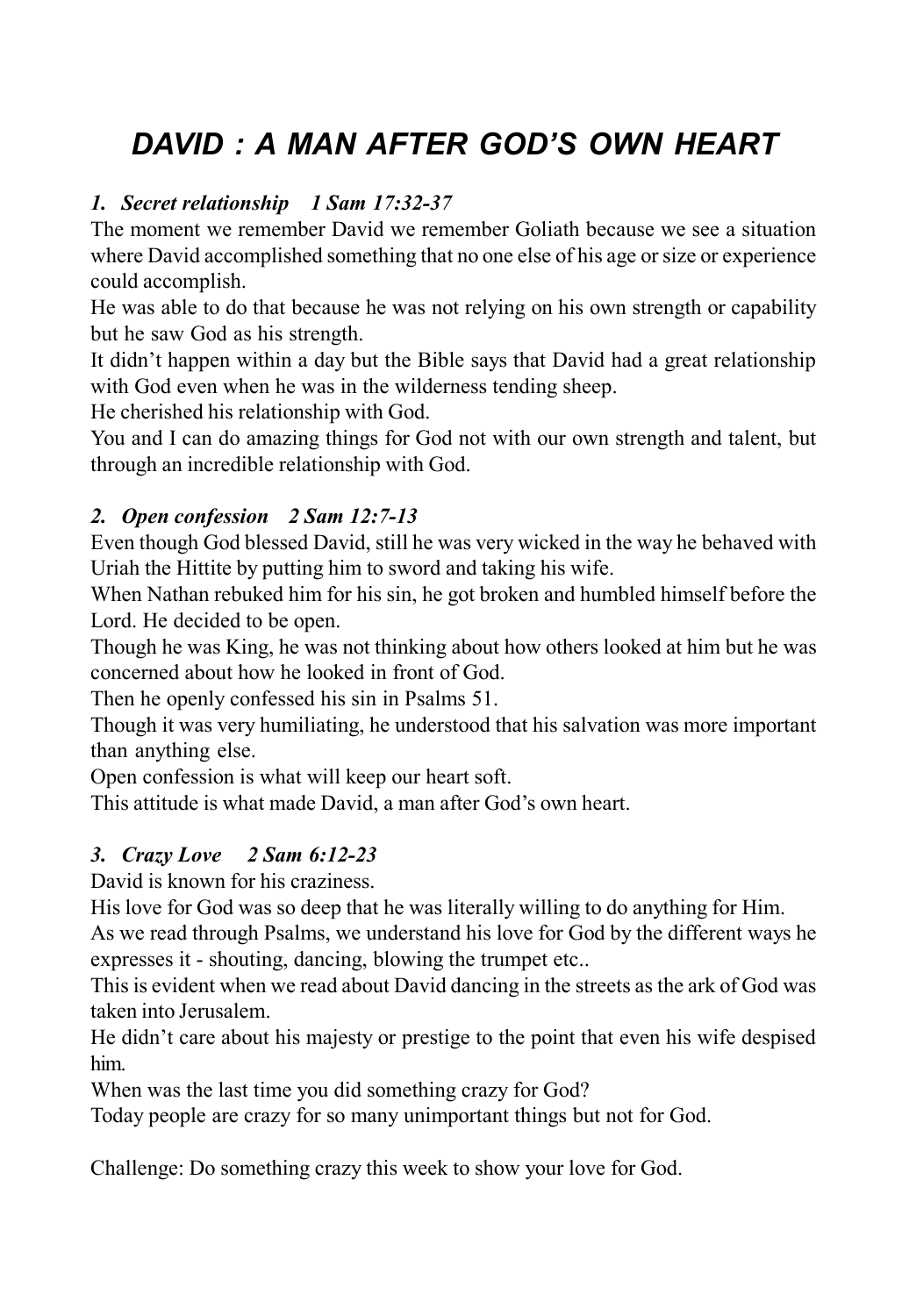# *DANIEL : A MAN OF DEEP CONVICTION*

**Introduction:** Though the central character of this book is Daniel, the hero is God. Jerusalem was in ashes. The temple was in ruins and God's people were captive in a foreign land.

To compare what he must have had to go through, think about what it would be like for a Christian in India to live like a disciple in the Gulf.

Many of the Gulf States offer limited freedom to Christians.

People who have visited the Gulf often talk about how they feel like second class citizens.

Daniel was raised as a captive.

The people around him worshipped all kinds of idols and false Gods.

King Nebuchadnezzar was an impulsive man who was known to be extremely wicked. Despite all these factors Daniel was an excellent example of how a person surrounded by pagans can remain true to his principles and not compromise his integrity.

For at least 66 years, Daniel served pagan kings with great diligence and resourcefulness.

**Daniel 2: 24-30** The king wanted the magicians and astrologers to interpret his dream but he was not willing to tell them what he dreamt.

Since they were incapable of revealing their dream the king issued an order to destroy all the wise men of Babylon.

However God revealed the secret to Daniel in a vision.

Now, Daniel had to face a test.

He could easily have revealed the king's dream without bringing God into the picture. He had an opportunity to acquire tremendous prestige and advance his own life. Let's see what he did?

#### *1. Conviction gives birth to courage.*

He brought to light the fact that the magicians, wise men and astrologers had all failed. This took guts. Daniel was not just a man of God with his friends, he was God's man even among the enemies of God's people.

Daniel was able to stand up and face the lions and the flames because he had an unshakable faith in God.

He was a 24-hours a day 7-days a week Christian.

His statement to the king was very much like his prayer in private.

\* Could Daniel have become courageous without a daily walk with God?

- \* How often did he pray everyday?
- \* What made him believe in the power of prayer?
- \* Could there have been some unrecorded miracles that took place?

\* Could Daniel have become courageous without facing hardships earlier in his life? Many of us want dream of doing great things for God.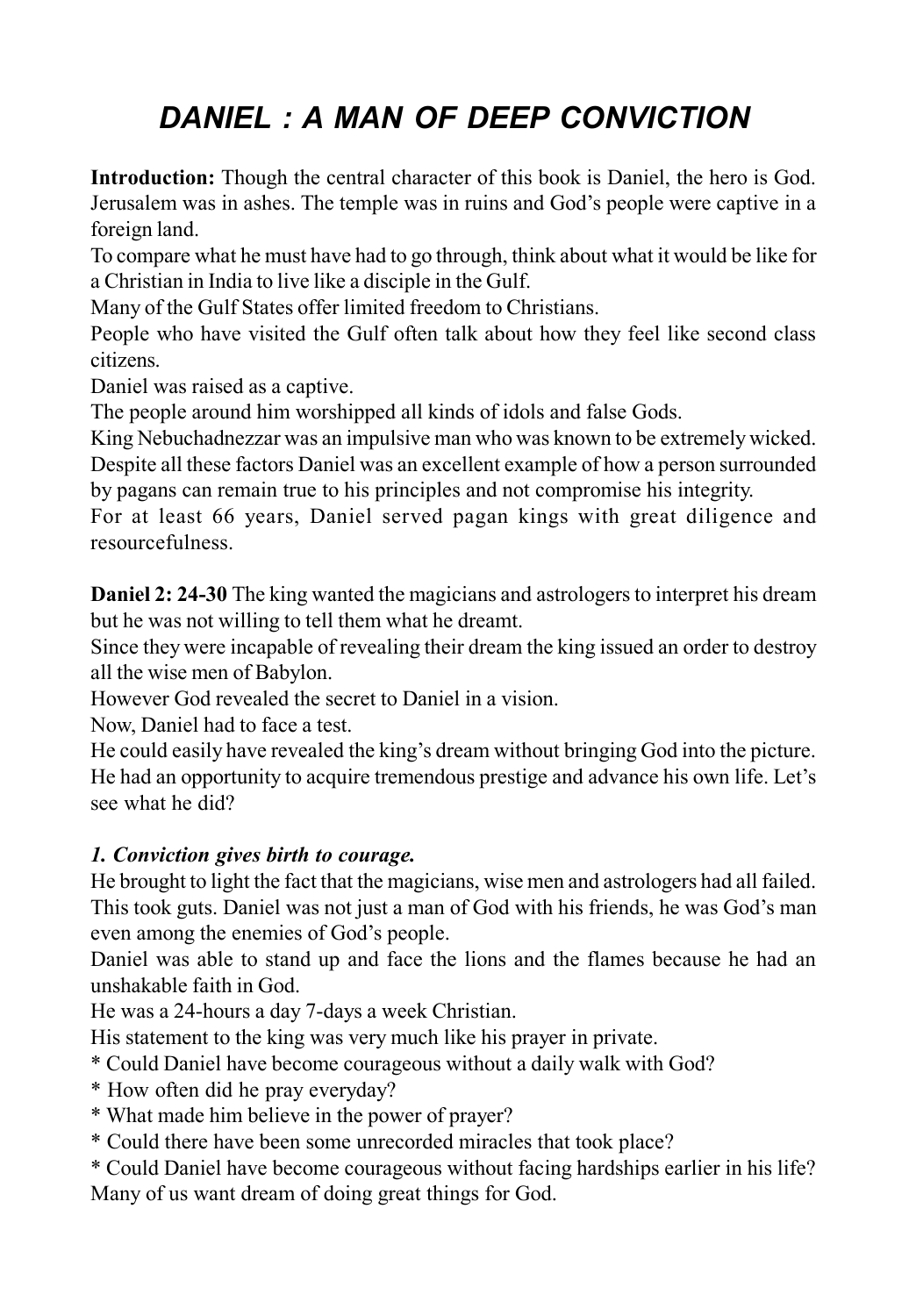For our dreams to become a reality, we must have a consistent godly lifestyle. Daniel was a man just like us. His conviction was what sets him apart. Make a decision to grow in your boldness by working on your conviction. Choose one area that you will work on everyday to become a person of conviction.

### *2. Humility thrusts the focus on God*

Daniel made it clear that it was God who gave him the wisdom.

This was the God whom the Babylonians did not worship.

In effect, he was making it clear they (their lifeless Gods) were useless.

Besides being humble he was being outrageously courageous.

Why is this in the Bible? Can we win the world by being 'cool', 'smooth' and 'tactful'? Or are all these just nice ways to stay away from persecution?

Think about your own life today? Are people getting upset because you are radically different or do you fit in very easily?

Yes, we need to have tact and be wise.

But, have we gone to the other extreme under the garb of being 'sensitive'.

Imagine yourself in a village where you are an outsider.

You are not familiar with the people, the surroundings.

Everything makes you feel like an alien. You are on trial for believing in Jesus.

Would you stand firm in your faith in threatening circumstances?

What would help you to be strong?

Humility helps people to be strong spiritually. Spiritually strong people are confident.

They remain strong even through misunderstandings, conflicts and threats.

How would you rate yourself today? Would others say you are humble?

Few signs of a proud person:

Does not listen to others, but wants others to listen carefully.

Does not confess his sin, but is down on people who are open.

Is critical and very opinionated.

Is not spiritual at a personal level, but is quick to offer spiritual advice.

Boasts and likes to win arguments.

Pride causes downfall. Make a decision to listen, confess, and be supportive, personally spiritual and to stay away from arguments.

Daniel was an incredible man of God.

Let's remember that God sustained Daniel.

God gave him the wisdom.

God helped him develop courage and rescued him when he put his life on the line.

To be like Daniel let us learn from Jesus.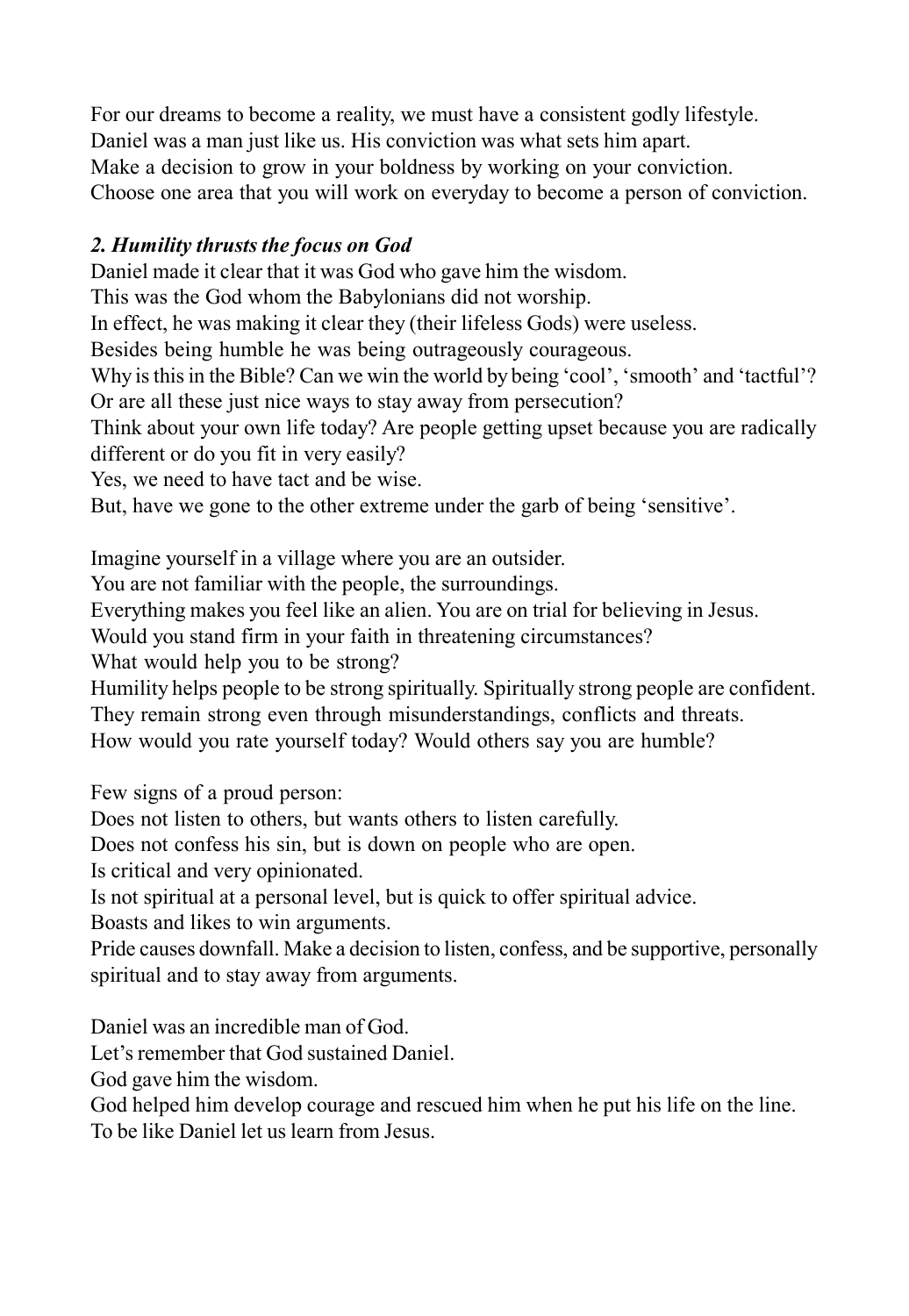## *MARY - THE CHOSEN ONE*

The world was waiting for the Messiah to be born to a poor unmarried Hebrew girl. Mary was chosen by God to play the role of the mother. In today's devotion, we're going to learn two dominant characters that led God to choose Mary.

#### **1. A willing heart. Luke 1:28-38**

Mary probably had many questions and thoughts in her mind when the angel spoke to her. She must have been surprised and fearful.

Many questions would have gone in her mind

\* What will my fiancee think? Will he reject me?

- \* What will my neighbors and people around think?
- \* What about my family?
- \* What is going to happen to my reputation?

Yes, she probably went through all these thoughts but her fear for God stood out rather than her other fears.

This shows a willing heart. What is your response to sudden surprise?

Do you fear God and surrender to his plan, or do you let the fear of your family/work/ society control you? We need to have a willing heart.

She had to be willing to move to another town from her town.

She had to deliver in a manger (Lk 2:4-7) She was still willing to surrender.

Are you settled in your work place? (Even if it is worldly and they ask you to work overtime).

Do you feel like you cannot move from your area to help out another ministry or volunteer to go on a mission team?

Spiritual zeal is not settling or looking for comfort or recognition, but to go according to God's plan even though it does not seem pleasing.

### **2. A supportive heart. John 19:25-26**

Jesus, her son was going through agony.

Throughout the time of crucifixion, she was willing to walk along with him and suffered pain just like him. She could have said –

I cannot bear, it hurts me / Let me stay behind at home / I can't see all the pain.

Instead she was very supportive in the ministry of God.

Today how much are we willing to support the church?

Do we pray with other Christians who need help?

Do we teach young Christians how to be a strong disciple?

Do we take care of widows and sick people?

Do we make excuses instead of being supportive?

I cannot go out / I am busy with my family / I cannot get up in the morning. Willing to be supportive is very important as disciple of Jesus. Write things that you can be a support in the ministry and practice for God to be glorified.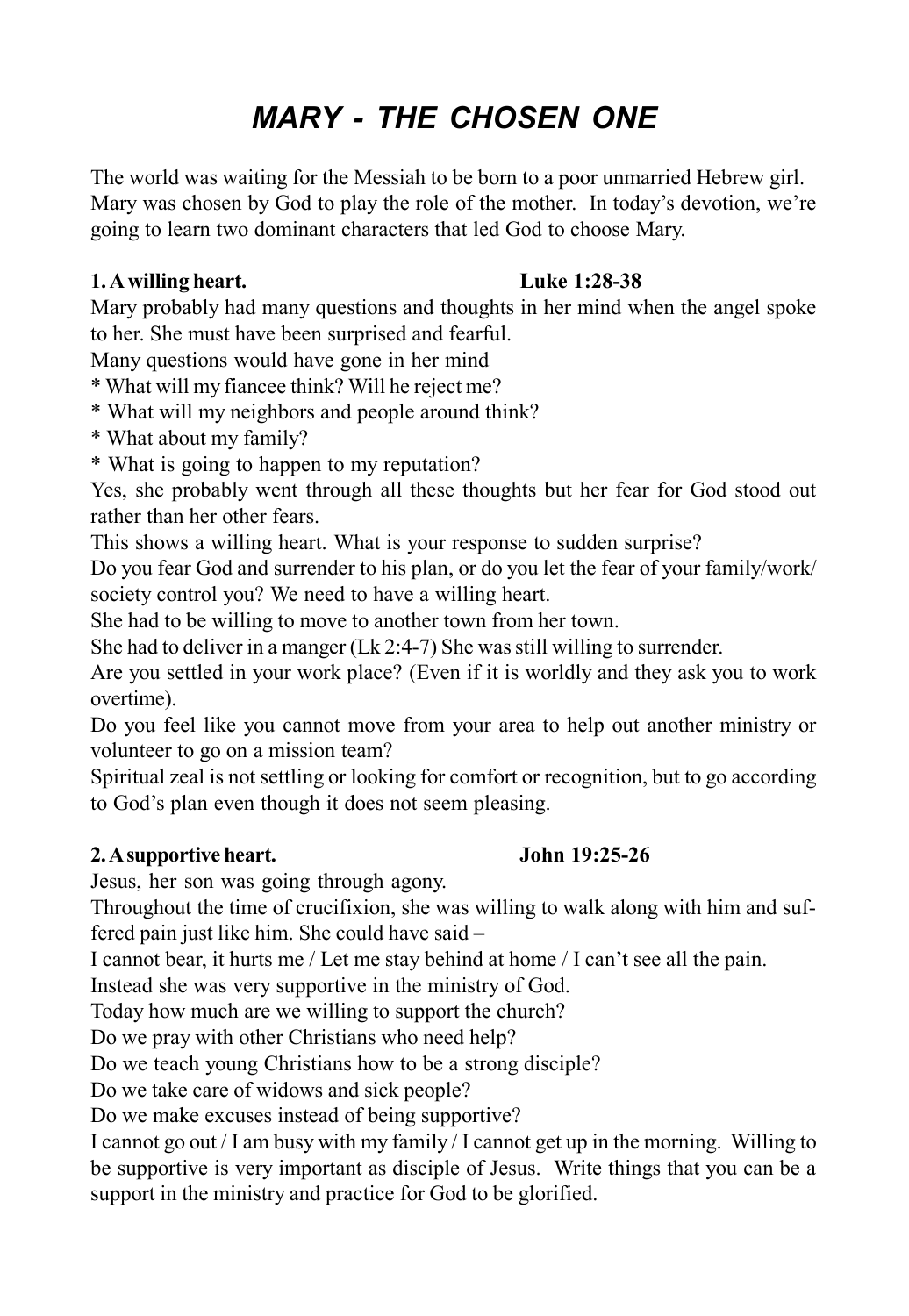# *PAUL - MISSIONARY OF THE LORD*

It is great to meet together as God's family. Today, we are going to learn from an awesome Missionary from the Bible.

## *1. Grow Powerfully*

#### **Acts 9:19-22**

 Here we see the life of Paul as a young Christian. Though he came from a totally different background, from being a persecutor of Christianity, he wanted to be a very active disciple.

So he spent several days with great Disciples in Damascus and learnt a lot from them. Then without waiting for a long time, he started preaching the word powerfully in Synagogues – where the enemies of Christianity can gather! There is a saying "What is grown in fire will not wither in heat." Paul decided to be born in fire. He did not choose to do menial things, or easy things or easy way. He chose the toughest places and people to preach. It led him to much persecution but he never gave up rather scripture says in vs. 22 **"…..Yet Saul grew more and more powerful"**

How about your Christian life? Can God say that you are going through a lot and yet you are growing more and more powerful?

This must be our ambition. There is no stagnation accepted in Christian life. It is the most radical way of life. You better get stronger or our enemy Satan will over power you. Some of the best ways to be strong are :

a) Daily fellowship with Disciples who are stronger than you.

b) Sit in a study when other leaders are doing it. ( Even if you are a leader, you still can learn from other leaders)

c) You personally do Bible studies or preach to non Christians. Keep it in your heart, not only leaders but every disciple is expected to make disciples. How do you make disciples without you preaching the Word? If you don't know to do Guard the Gospel studies, learn now and start teaching people wherever you are :- in your college, workplace, bus/train, neighbourhood etc.

#### **2. The missionary Zeal**

Message of Christ was the only source of inspiration for Saul to become Paul.

Even though Paul is the only apostle who did not walk with Jesus, he was able to call people to follow Jesus by imitating His example. The biggest challenge for all of us as missionaries is to keep up our missionary zeal.

**1Corinthians 9:16** "Yet when I preach the gospel, I cannot boast, for I am compelled to preach. Woe to me if I do not preach the gospel!"

Paul was compelled by the Cross to preach (2 Corinthians 5:14-15). How do you feel about Preaching? Joy or a burden? Do you feel like Paul felt "Woe to me if I do not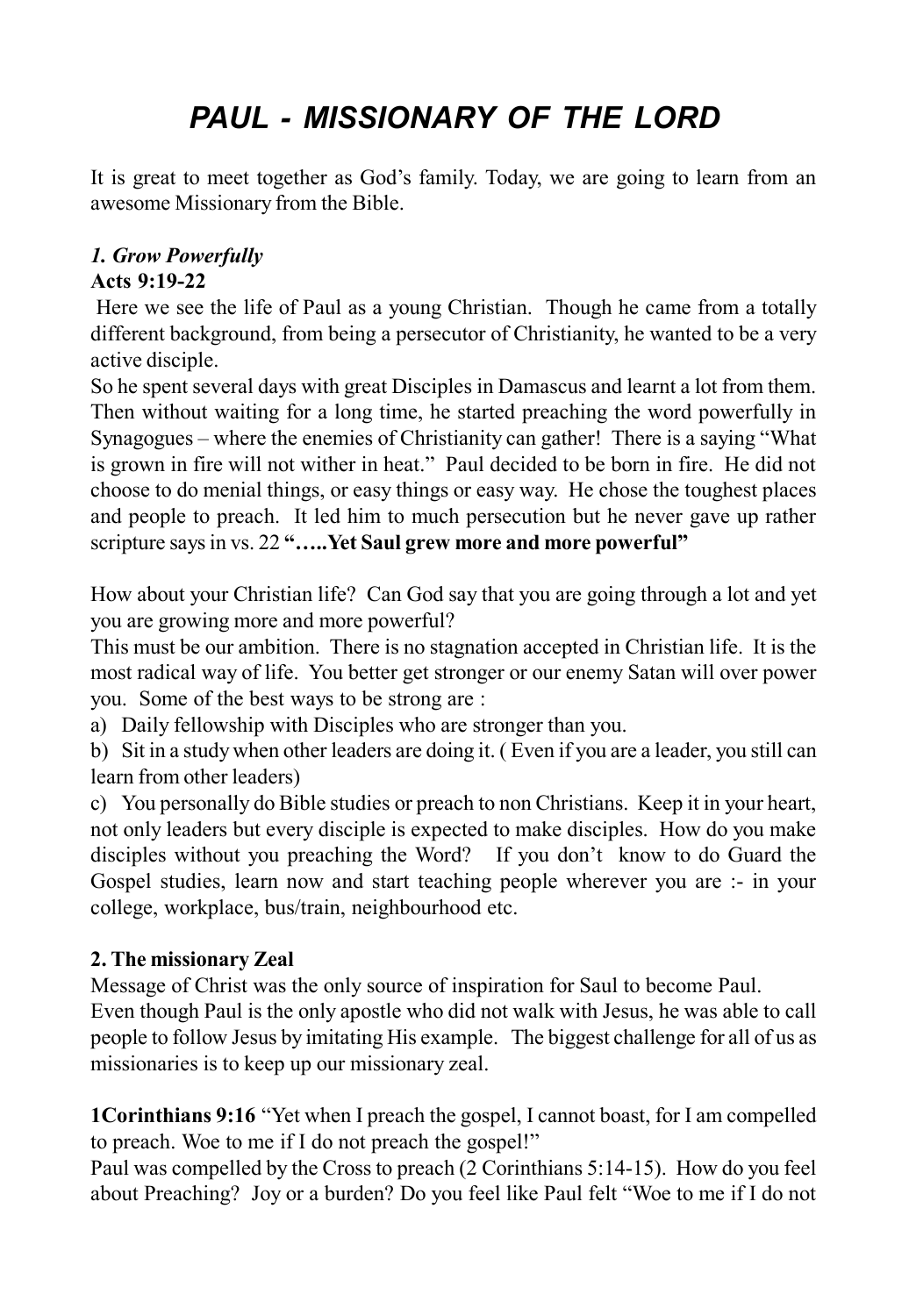preach the gospel!"? If not there is something wrong with our convictions! When you get an opportunity to share your faith and if you don't do it, do you feel guilty and confess? Yes, we used to do it before…………..! what is happening to our mission? Let us have the same zeal of Paul, let us preach wherever we go!

In **2 Cor 11:16-28**, Paul was able to take up all the sufferings that he faced in his missionary life joyfully.

The difficulties he faced in his daily life brought fruits for the kingdom.

Are you a missionary for Jesus?

Do you preach the word daily?

What do you do when you face difficulties of many kinds?

Does your conviction for Jesus go down? More pain brings more fruit.

Every disciple is a missionary for Jesus.

If you have not borne fruits this year, assess your lifestyle today. Get a missionary zeal in your daily life. The challenge for all of us is to bear one fruit at least once this year.

**Challenge**: Let us decide to live a life imitating Jesus and his apostle Paul.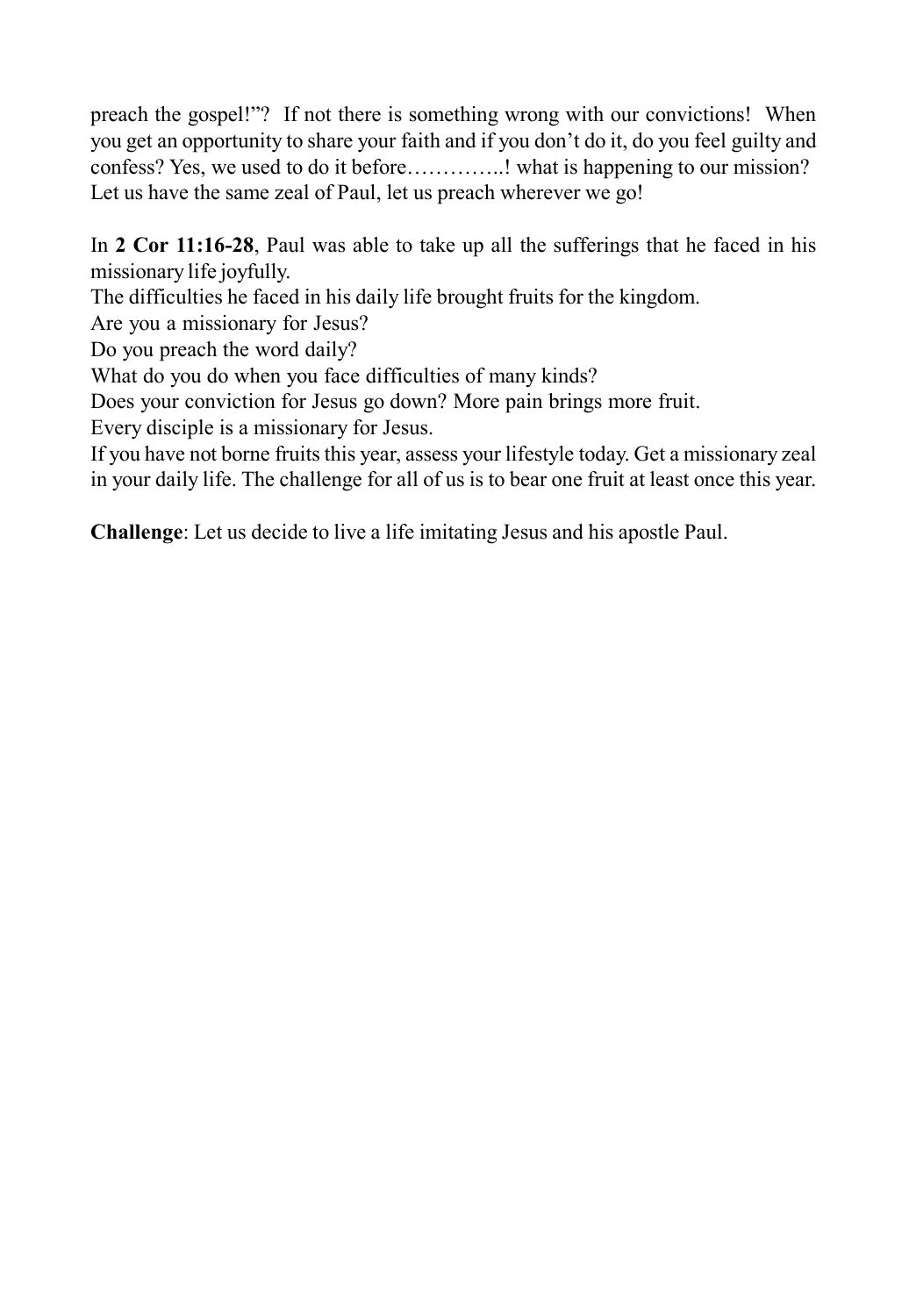## *MARY AND MARTHA - SISTERS OF GREAT STRENGTHS*

We are going to learn about two different sisters who had different characters. Q: Have you ever invited 13 hungry people to your house for dinner - a challenging proposition even with electric stove, gas stove or microwave? But this is precisely what Mary and Martha of Bethany did as they invited Jesus and

his disciples into their home.

#### *1. A woman of priorities Luke 10:38-41*

Instead of running around and making sure that things are well set, Mary chose to sit and listen to Jesus. Martha on the other hand was very busy in cooking.

Martha was surprised that Jesus was on Mary's side.

Most of us would have to admit that we would think like Martha.

We would probably have thought Mary was insensitive towards her sister.

As a Jewish woman, Mary knew how important hospitality was and she understood that honouring the guest is the heart of hospitality.

Mary had decided to make Jesus the priority of her life.

Life is busy for us. Our days are filled with demands: marriage, children, cocking etc. And yet the more Mary heard Jesus teaching, the more her mind and thinking were changed. She began to trust Him, as she had never trusted anyone before. She felt free.

In J**ohn 11:1-45**, Mary's relationship with Jesus was tested by a tragedy of her brother Lazarus' death.

She knew he loved Lazarus like his own brother.

She had no doubt Jesus could have healed Lazarus if only He had come on time.

When Jesus finally arrived and saw Mary weeping, he was deeply moved and openly wept with her. This moment was a turning point of Mary's faith.

She looked up to him as her teacher and a great rabbi.

In **John 12:1-8,** Mary wanted to express her overflowing gratitude for raising Lazarus from the dead and reviving her own spiritual life.

Everyday she probably waited to see Jesus in Bethany so she could hear his word.

When He came and preached, she was always grateful.

In **Mark 14:8**, we see Mary doing her best to please Jesus.

She did not worry about what others would think.

Today, how are we doing in the area of pleasing Jesus?

How can we be a friend of Jesus just like Mary?

Would we be busy with our own things or would we have time for him?

How are our morning times with Jesus?

Do we make time to listen to his word?

Let us decide to make Jesus our number one priority like Mary and not be distracter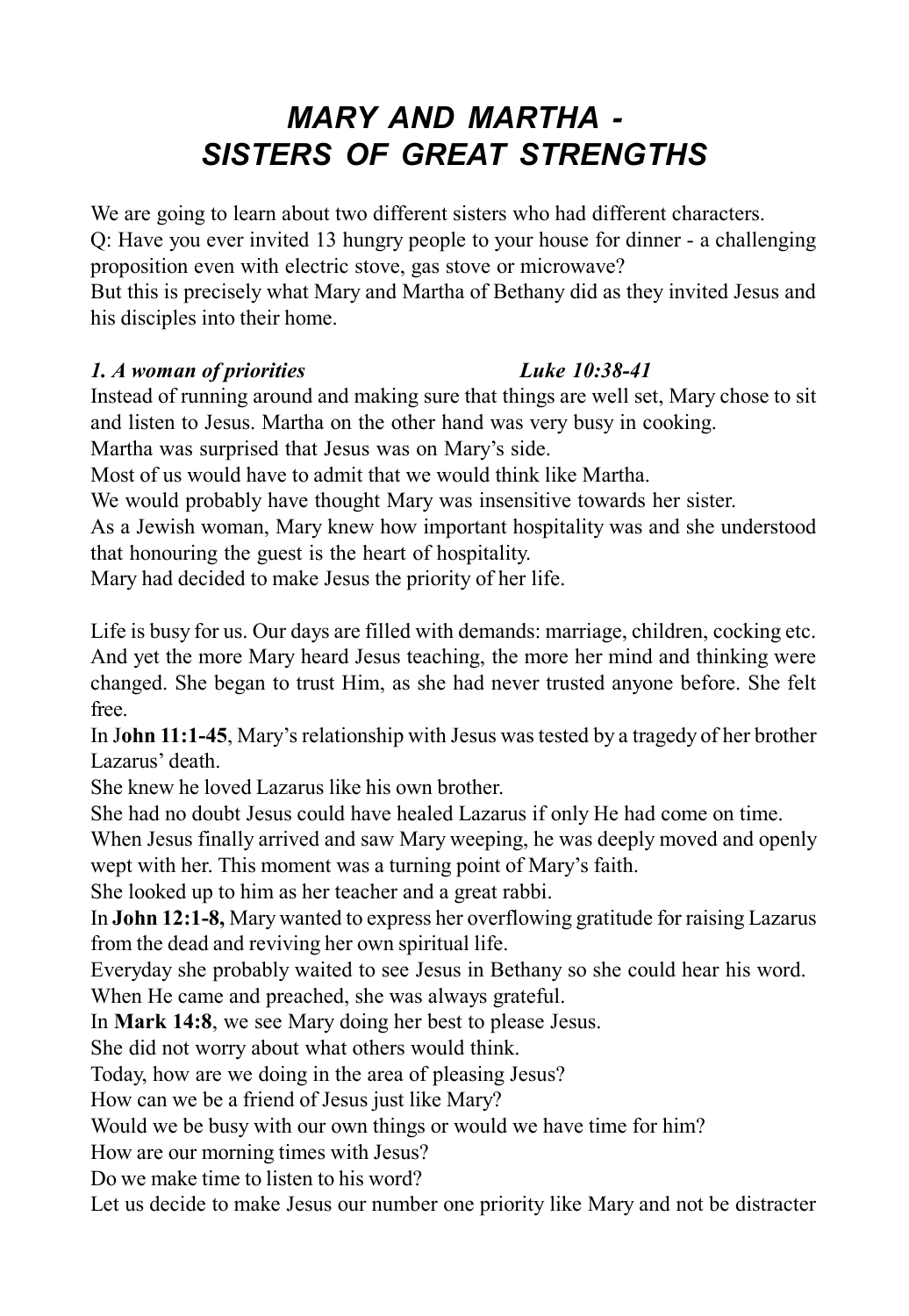like Martha.

#### *2. A Woman of Service*

Being a woman of social standing, Martha's opinion mattered to those around her. She was respected for her ability to reach out and to meet the needs of others. She was very hardworking and sincere.

In **Luke 10:40-42**, Jesus like all of us needed good friends. He needed people he would feel comfortable with - people in whose home he would feel like a family. Martha met this need for Jesus.

In **John 11:1-44**, she went to Jesus regarding the death of Lazarus.

She did not get carried away and be emotional or cut off her relationship with God because of Lazarus' death.

Martha was willing to be discipled by Jesus and she cast her burdens on him.

She was not the kind who sat back and watched.

But rather she stepped out to make things happen.

That is why Jesus was impressed with her.

He was kind towards her. He helped her weakness become her strength.

How are we in the area of serving today?

Would Jesus feel at home if he comes to your house?

Would you be willing to repent like Martha?

In **John 11:21 & John 11:32,** both Mary and Martha waited four days after the death of Lazarus because they had incredible faith in Jesus and loved him.

Let us decide to be a man/woman of priority and a man/woman of service like Mary and Martha.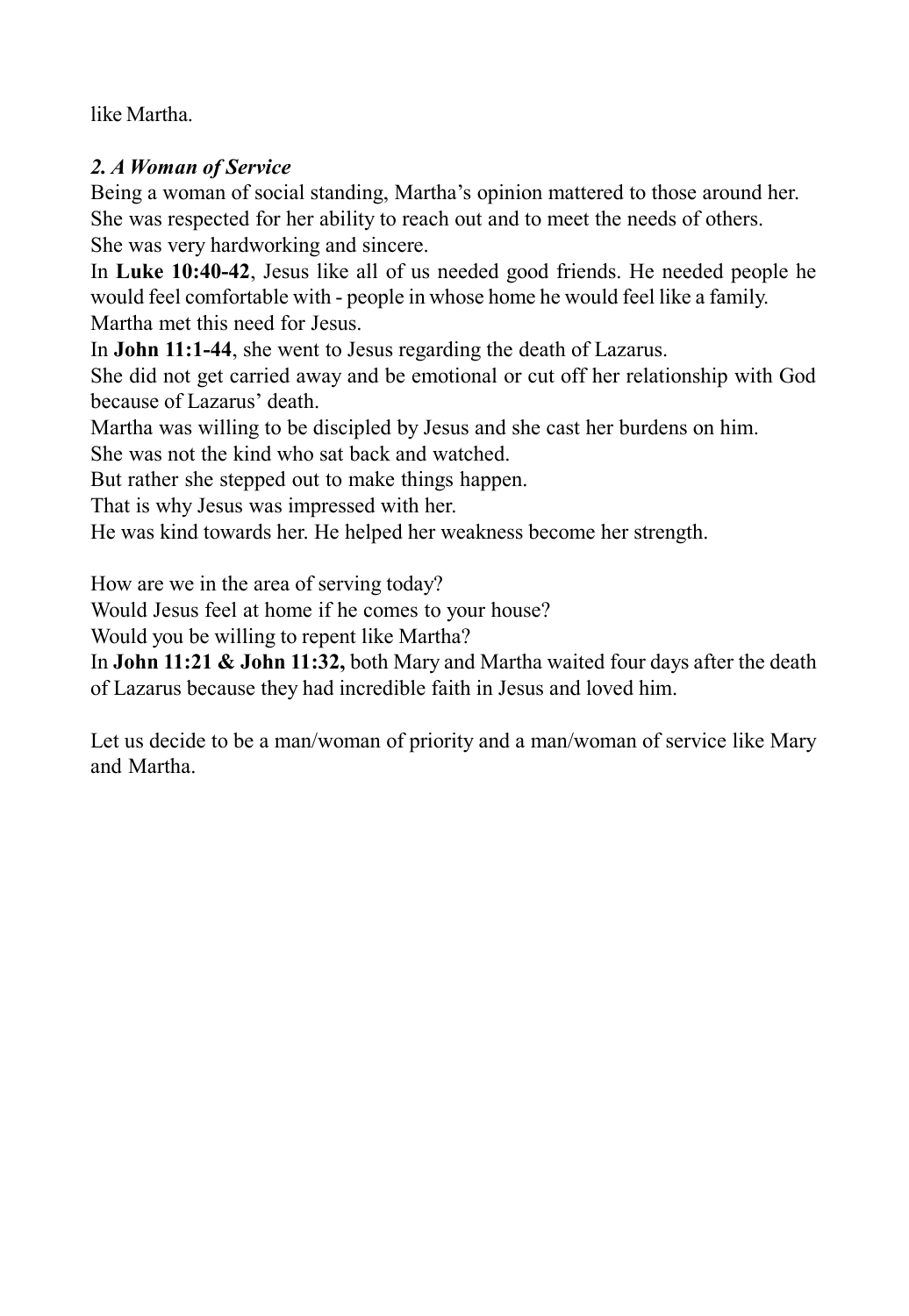## *JAMES AND JOHN - SONS OF THUNDER*

It is great to be disciples of Jesus. I am sure all of us are grateful that God chose us. Today, we are going to talk about the life of two brothers - James and John (sons of thunder).

#### *1. The cost to follow Jesus: Mark 1:19-20*

Here we see Jesus inviting them to change their life, their history and give them a new purpose. Bible says that they followed him without delay.

They had to count the cost about their father and business.

When we were studying the Bible there was a cost to follow Jesus.

For James and John, it was not easy to give up and yet they were willing because they understood the need for salvation.

We all decided to become disciples so we could go to Heaven & love God.

But are we staying as disciples every single day (Lk 9:23)?

Q: Today, what is stopping you to be a disciple everyday?

James and John were excited to follow Jesus.

**Luke 5:9-10** Here we see James and John along with Jesus fishing.

We notice that they spent most of the time with Jesus.

Q: How much time do you spend with Jesus?

How much do you spend to pray and to read the Bible?

Today, what is the price you have to pay daily in order to follow Jesus? Is it bad attitude, pride or selfishness?

#### *2. Wrong motives will not please Jesus*

Remember the first time you were invited by a brother / sister?

How was your heart? After coming to church and understanding the cost of discipleship how was your heart? In our hearts we wanted to change.

Even though James and John were with Jesus all the time, let's see what happened after some time in **Mark 10:35-45**.

Here we see James and John thinking about positions.

When they were young Christians their hearts were right with God.

But later Jesus made them to understand that we should be a servant to be great in God's kingdom.

Older Christians, how is your heart? Do you have a young Christian heart?

Bible says that our heart is deceitful above all and beyond cure - **Jer17:9.**

They were probably wondering who would lead the movement after Jesus.

Their motives were based on position - they were corrupted.

It is easy for us also to become like them - because the heart is deceitful.

Let's check our hearts today and decide to be servants in God's kingdom. Our only goal is to make it to Heaven.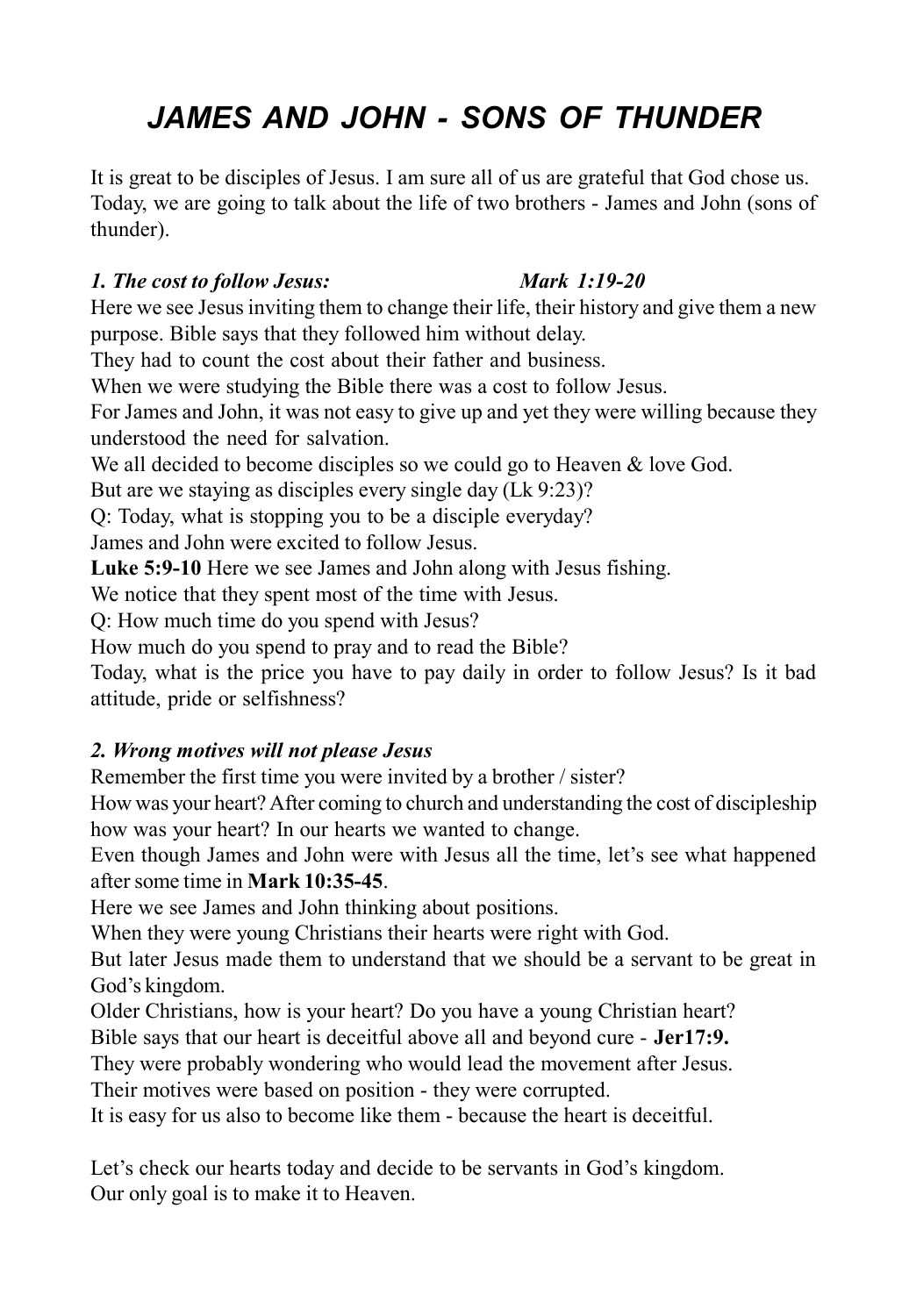# *ABRAHAM AND SARAH*

Introduction : Today we are going to learn about Abraham and Sarah. Abraham was born around 2166 B.C. we are going to learn one quality from Abraham and Sarah,

#### *1. Righteous Abraham :*

Abram believed in God and that was credited to him as righteousness.

Abraham believed in God when the whole world was involved in idol worship, witchcraft and so on. The fact that Abraham believed in God itself was radical faith.

**Genesis 12 : 1 – 5.** God promised Abraham that he would become a great nation at the age of 75, Abraham left Haran and went on to the promised land Canaan.

But now you see for a long long time God did not talk to Abram, here Abram is living like an alien in Canaan and for 24 years Abraham was not even having a son through Sarah. Forget about a nation. We see that through this long time Abram still believed that God would keep his promise

**Genesis 17 : 1 – 8.** Here God had finally met Abram after 24 years.

But God is still not blessing him immediately. God challenged Abram to walk before God everyday and be blameless before God.

If Abram did the above then God would fulfill his promise that God made to him 24 years ago. Then onwards Abram became Abraham.

God expects his people to walk with God everyday and be blameless before him everyday.

**Genesis 17 : 15 – 27**. Here Abraham laughed at the point that he would become a father at the age of 100. Abraham could just say forget it, its hard to believe that God would do such a miracle and carry on his own business.

But Abraham went and circumcised himself and his entire household.

He went thru that painful operation at the age of 100. God gives an incredible victory **Genesis 21 : 1 – 5.** Here we see that God blesses Abraham with a son at the age of 100, 25 years after the promise God made to Abraham.

Ask yourself: would you be faithful to God like Abraham?

The key for Abraham to be called as a righteous man was that he was faithful to God at all times.

If we remain faithful to God at all times ( be faithful to the church ) he will fulfill his promises to us and we will be able to taste his goodness in our lives.

#### *2. Submissive Sarah* :

 Sarai is an excellent example for humility and submissiveness. We see that Sarai followed Abraham wherever he went.

She did not pass on her opinions or stop Abraham from doing what God had told him to do. She followed Abraham when God told Abraham to move from Haran to Canaan.

**Genesis 12 : 10 – 20**. Sarai was also the half sister of Abraham. Abraham was scared that he would be killed because Sarai was extremely beautiful.

Abraham asked Sarai not to tell Pharaoh that she was married to Abraham and she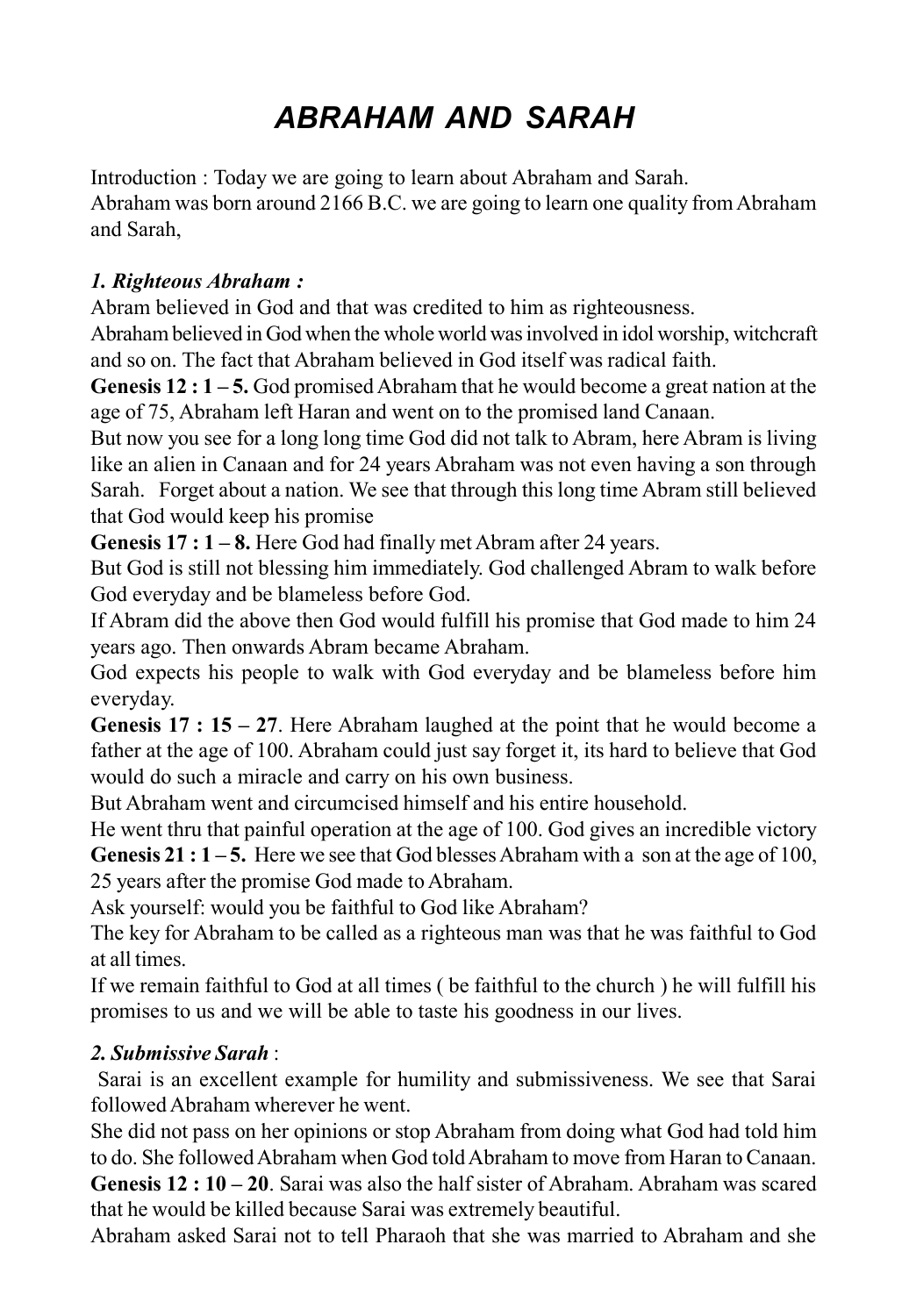obliged the same. Here Abraham and Sarai were being shrewd.

They were indeed half brother and sister so they used that relationship to save their skins, but we see that God dealt with the family of Pharaoh for the Pharaoh desired to take Sarai as his wife.

**In Genesis 21 : 6 – 7**. Sarah finally becomes a mother. Sarah was happy that God had let her desires come true at a ripe age of 90 years,

**1 Peter 3 : 5 – 6.** Peter uses the example of Sarah as a great example for submissive wives 2600 years later. Women are called to be like Sarah with their husbands. The challenge for each one of us is to have a submissive heart like Sarah.

**Conclusion :** Lets decide to have the faithfulness and righteousness like Abraham. Lets imitate his faith and learn to have a submissive heart like Sarah.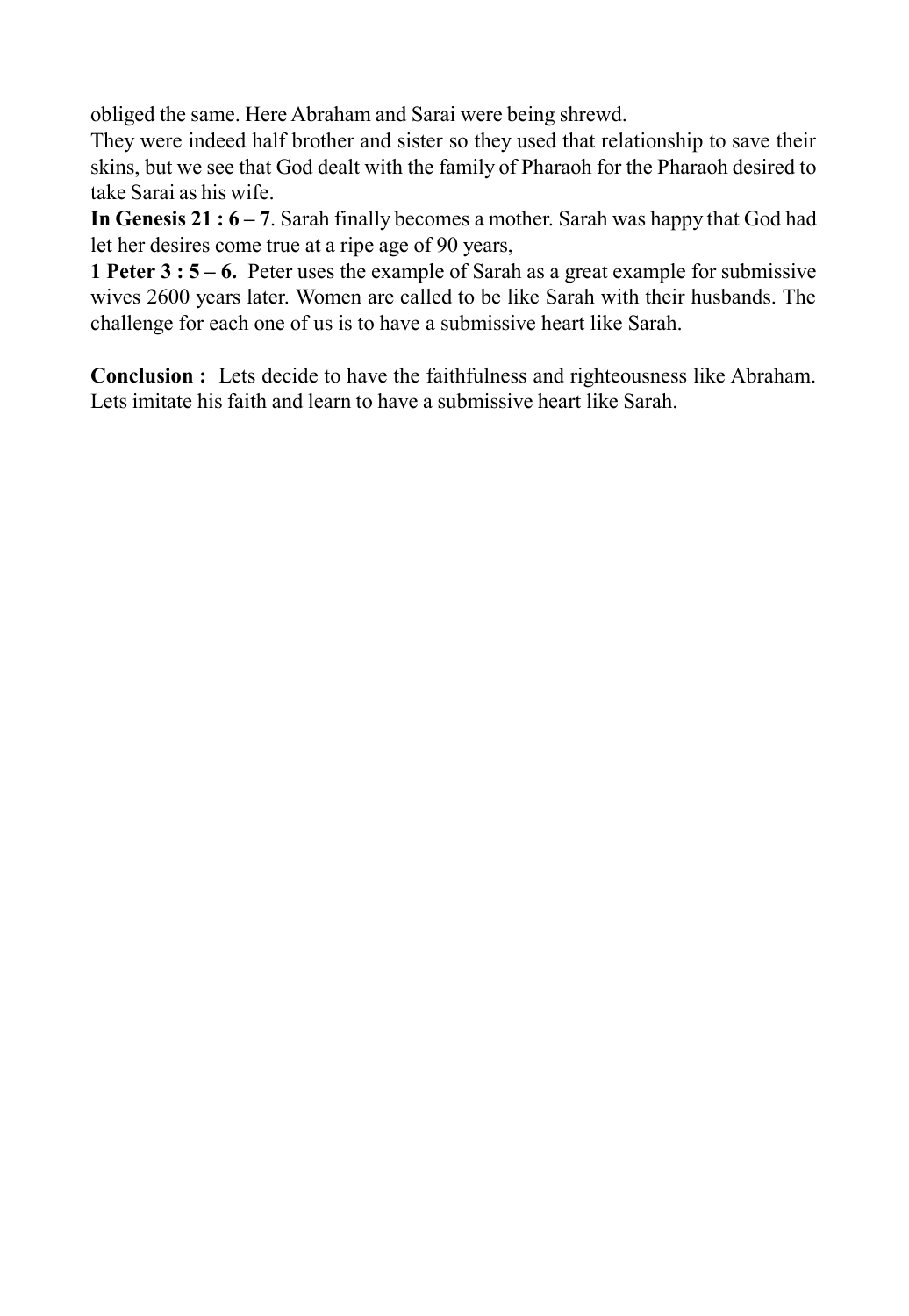## *HANNAH AND SAMUEL*

In the Bible we see many relationships between parents and children go down the wrong way. Adam and Eve with Cain, Lot with his family, Noah with his sons, Eli with his two sons, David with Absalom, the list goes on.

What was common among them? Disaster, yes but the cause was lack of spirituality in all their cases.

Though these men did great things for God, but when it came to their own families, they FAILED.

Today you maybe leading a church, a sector, a zone, a Bible Talk or maybe just your own family, but your spirituality or lack of it would either help you succeed or bring failure in your life.

What you sow is what you reap. Lets look at a great example in the O.T. Hannah with Samuel and pick up a few insights into their lives.

#### **I Samuel 1:1-18.**

#### *1. Attitudes are more important than facts.*

Vs. 5-8: Everything was going against Hannah, though her husband Elkanah loved her, she faced stiff competition from Penninah, Elkanah's other wife.

Obviously from vs.6 this woman as unspiritual, mean and insensitive and Elkanah could do nothing about it.

Moreover she had children which elevated her position in the family.

Everytime she watched the kids play, eat or sleep it must have caused her grief, because the facts were, she couldn't bear children.

All that Hannah could do was weep.

Have you felt like Hannah at times, Do you feel the whole world is against you, nothing is ever going right for you, where you cannot see light at the end of the tunnel.

When you look around everyone seems to be happy, your brother boasts about his new job, your friends talk about their new car, your friends talk about their awesome relationship with their parents, and everyone is changing! - Except you.

And sometimes you wonder why do bad things happen to good people?

The answer is that good people only become better people.

Even though the road ahead seems lonely, hopeless and unsure, there is good news! All that you've got to do is change your attitude-get spiritual about the problem.

Vs.10 -Even though Hannah was discouraged, she forced herself to pray.

Vs.12 -She kept on praying. She never gave up till she changed her attitude.

Vs.15 -She poured her heart out to the Lord.

Vs.18 –By the end of her Quiet Time she had overcome her grief.

She had left everything to the Lord and was once again, ready to take on the world. What's your attitude like when you face the unknown, difficulties and problem?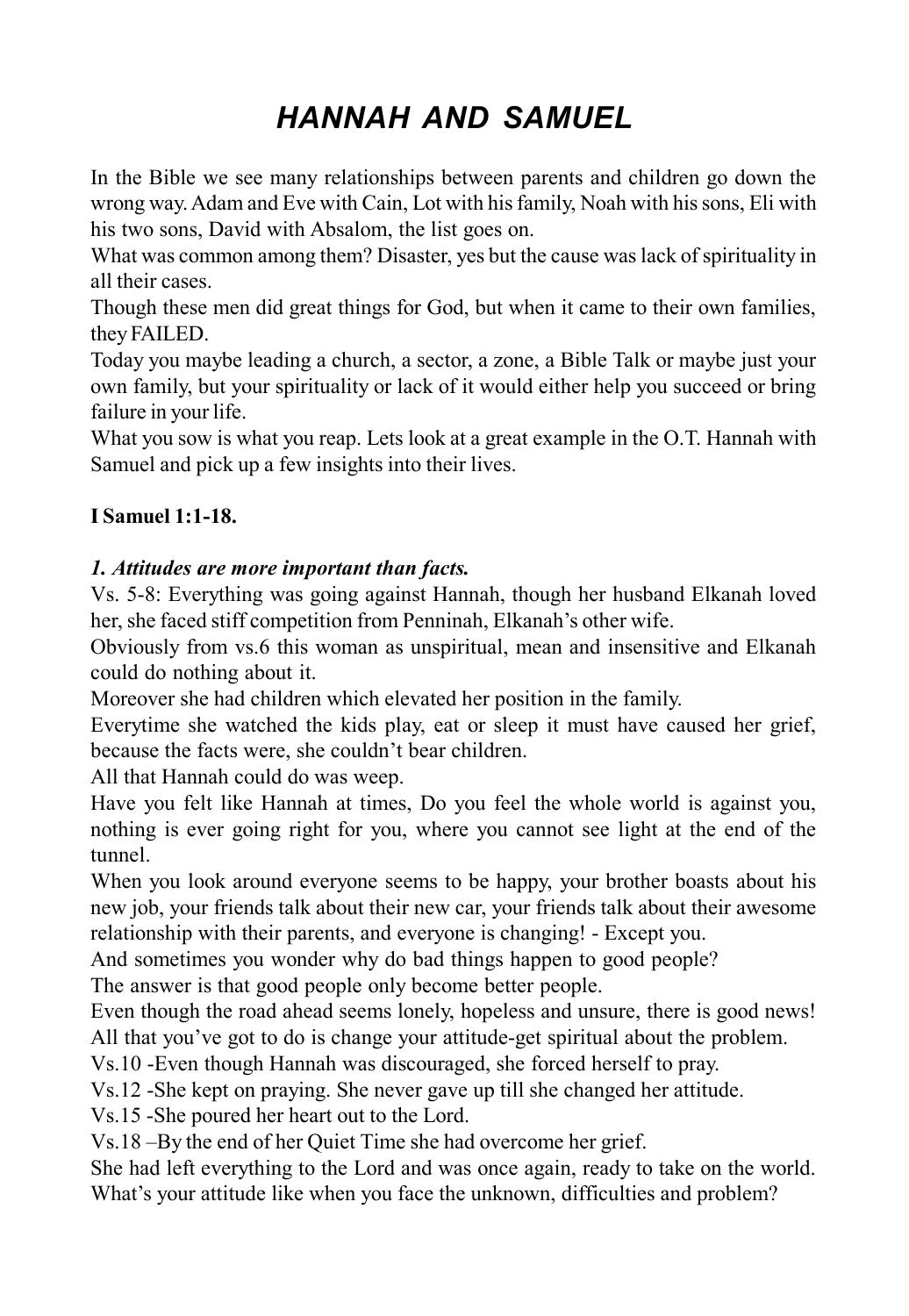Do you skip your quiet times because you have a better reason?

Do you get distracted on account of your problem?

Are you spiritual enough to pray the problems away or do you become bitter, lose heart and may even give in to your thoughts about leaving God. Challenge -Get vertical with God, change your attitude regardless of the facts and you'll be a happier and better person.

#### *2. Your gift that would glorify God.*

**1 Sam 1:11** - This verse shows the depth spirituality Hannah possessed.

All that she wanted was a child and the best thing that she could offer God for his goodness was the same thing she had so desperately sought -a son.

Hannah was confident of her relationship with God, that

a) she calls herself the Lord's servant,

b) asks specifically for a son,

c) approves of her son working for the Lord.

Hannah asked God unselfishly. So many times we use the gifts for our own glory. Today the world is looking for talented people, who are sharp, educated, intelligent and sporty, sometimes we are blessed in our families, our finances, in our marriages, in college and even in the church.

But the question is how much of this goes to glorify God and how much do you keep to yourself?

Eg. Albert: During his non-Christian days, he wanted to be famous so he took to sports, football, he worked hard and practiced a lot, he even prayed that he could one day play for his state in the nationals. A few years later he got his first break, proudly playing for his state.But he remembered the times he was so caught up with football that he hardly ever thought of God, he forgot that He was the one who helped him. He got what he wanted, fame. But all that he did was to glorify himself, he used to gamble on soccer, went for wild parties, immorality and all that stuff. But praise God that in '89 he was met on the football field later came to church and shot the most important goal of his life-Baptism! Then he took the best profession : full time ministry and now he is serving the kingdom as a great Evangelist Glorifying God!

Vs.11 - Hannah gave to God the thing she treasured the most, her son.

Think about your life today. What's most precious to you, children? Family? Job? Relationships? Career or education? Would you give it up if need be for the Lord? These are some of the questions that challenge us.

Vs. 21-28 - Hannah kept her promise; she was a good mother who taught him spiritual things. She taught him to fear God- that's where it all starts- Prov 22:6.

**1 Sam 2** -Hannah's prayer was filled with rejoicing, when the time came to give the boy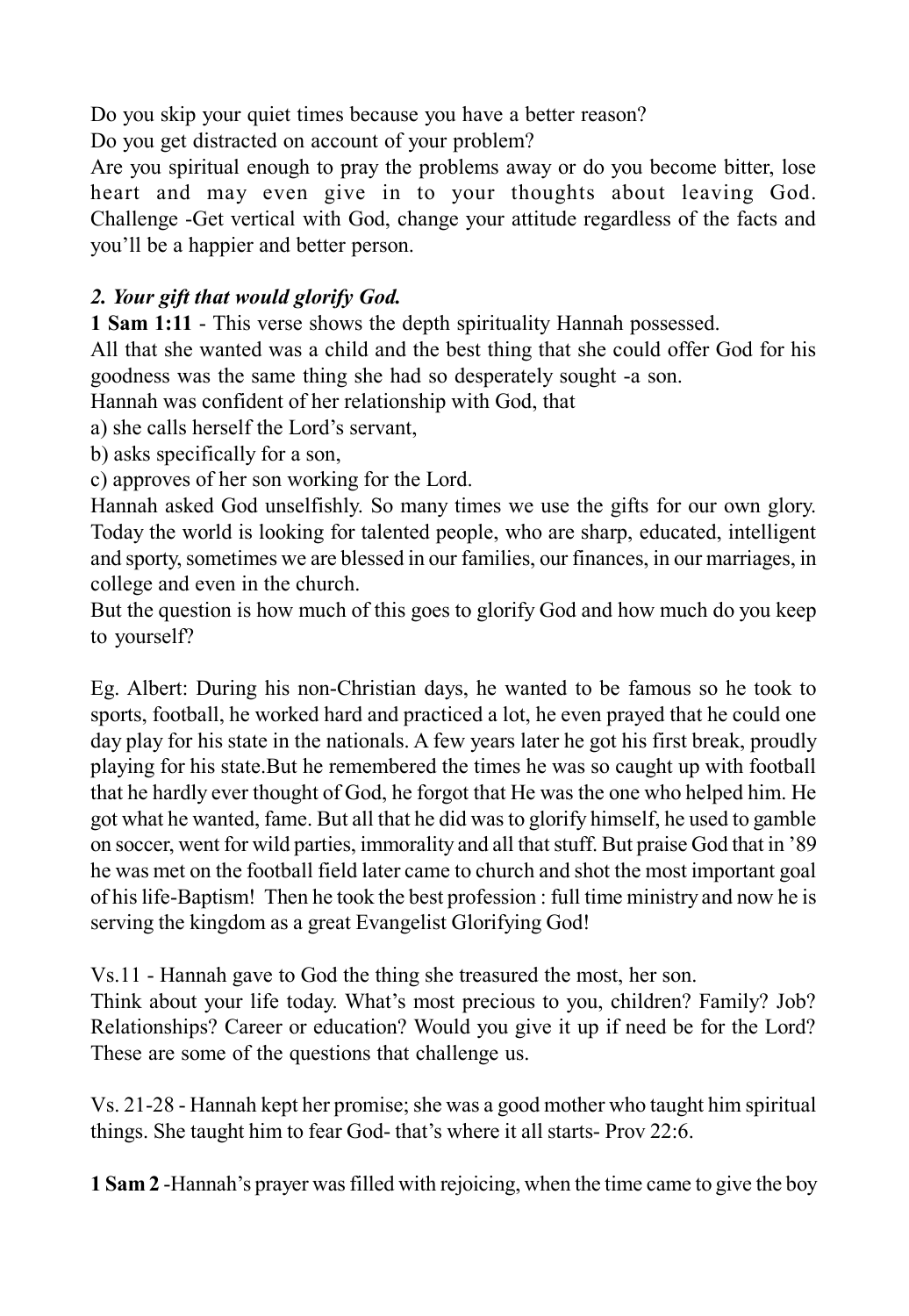to the Lord, she gave with all her heart and never grumbled -we've got to have the same attitude.

#### **Conclusion:**

In Chap 3. -We see Samuel grows up to be a great prophet, but we never hear anything of Peninnah's children.

That's the key for all of us today, whether it's one to one discipling, or studying the Bible with someone or discipling our children or even preaching, Like in **Psalms 111:10** we've got to teach people to fear God.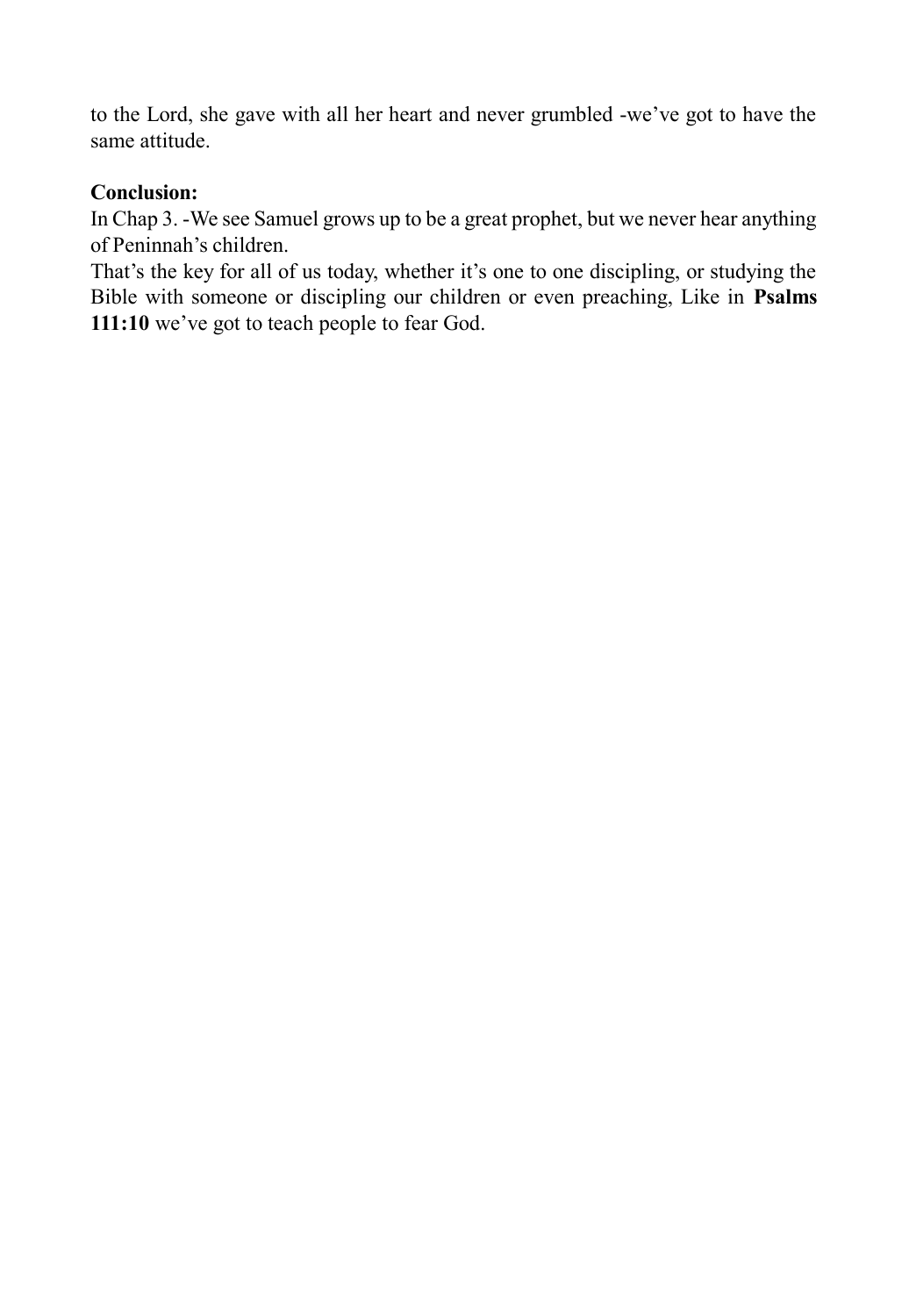## *ANNA & SIMEON-MINE EYES HAVE SEEN THE SALVATION*

Please go through the lesson at least one day before the devotion to make the necessary changes to meet the specific needs of your group.

Q: Tell me the names of some Old Testament prophets?

[Isaiah, Jonah, Jeremiah, Moses, David etc.]

Q: Tell me the names of some Old Testament prophetess?

[Miriam, Deborrah, Huldah etc.]

Today we are going to learn about a prophet and a prophetess, Who lived in BC and in AD.

They were the first to bear witness of Jesus. Turns your Bible to book of Luke chapter **2:21-35.**

First we will read about Simeon…

#### **1. Simeon The Prophet**

Simeon was a righteous and devoted man of God.

The Bible says that the Holy Spirit was upon him and the Spirit not only revealed to him about the coming of the Lord but also moved him in to the temple court.

When you are righteous and devoted the Spirit moves you and reveals God's glory. (Like Philip was moved to meet the Ethiopian).

But at the same time when we are not Spiritual we grieve the Holy Spirit:

Q: What would fan the flame of the Holy Spirit?

[Prayer, fasting, Bible study, Sharing your faith, Serving others]

Q: What would grieve the Holy Spirit?

[Unconfessed sin, Doubts, Bitterness ……. Etc]

Simeon prophesied 3 important things –

1. Jesus will be a light to the Gentiles too. Through it was written in Isaiah 49:6, even the apostles had a tough time understanding it.

2. In v 34- Some would fall and others would rise. With Jesus there would be no neutral ground; people either totally accept him and be saved or reject him and be lost. 3. In v 35- He will reveal the secrets of mens' heart and he also told Mary she would go through the pain..!

Q: Paul says we are the ingrafted branches.

Are you grateful that God sent Jesus even for us? (the gentiles)

Q: has jesus coming helped you to rise and grow or are you falling down?

Let us be like simeon. He was filled with the spirit and spoke the truth boldly……… though it was contradictory to the jewish belief that the messiah would save only israel.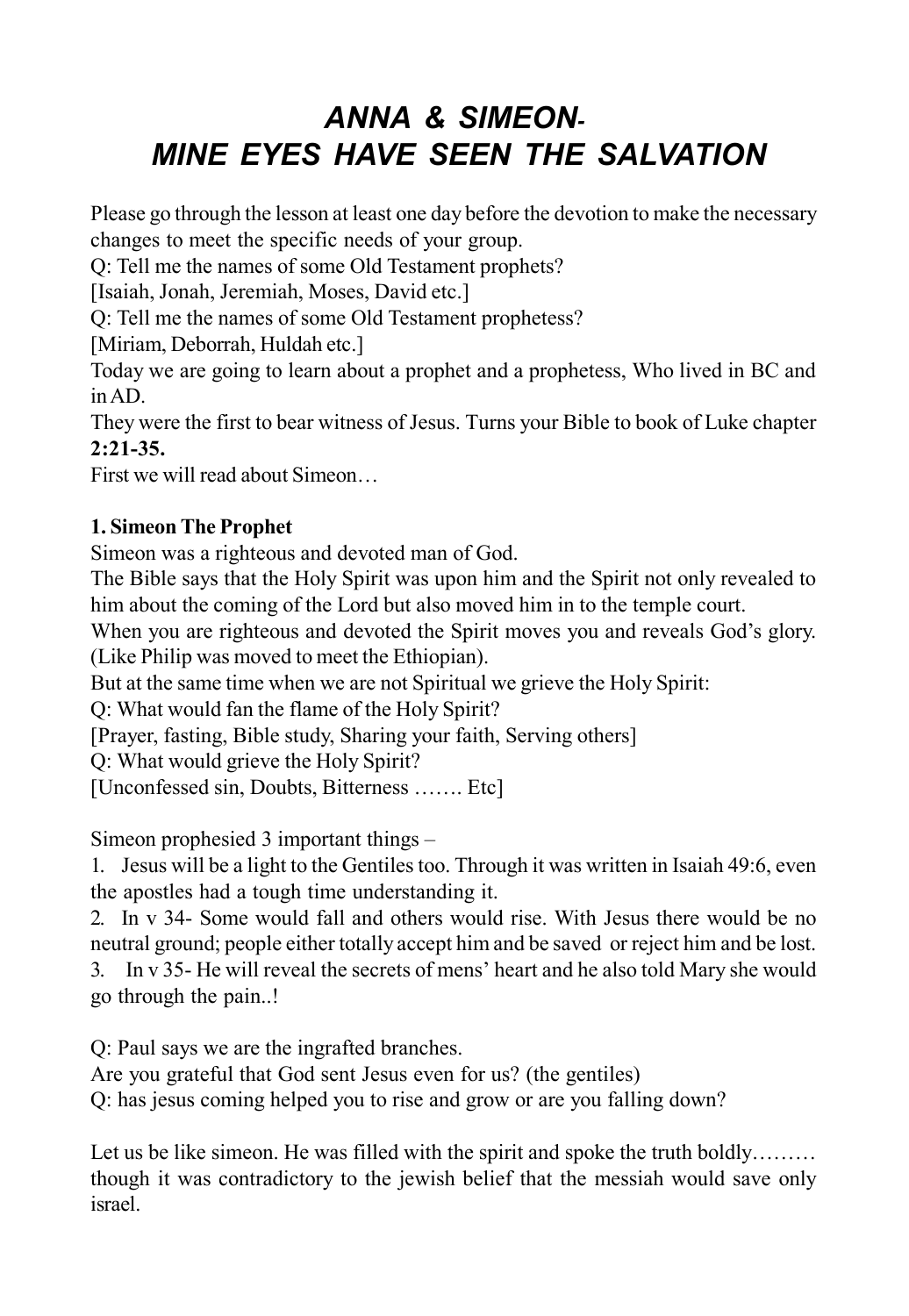#### **2. Anna, the prophetess.**

#### Read - **Luke 2:36-38**

A normal jewish girl out married between 14-16 years. Either she was widow for 84years (see the niv foot note) or atleast for 60 yrs. Spent her life as a widow.

Though Anna was very old, she never lost her hope that one day she will see the Messiah.

Think about Anna's life …..

She lost her husband as a young woman. Probably she had no child (other wise she wouldn't be working in the temple). She lived in the Dark ages where there was no prophecy and no encouragement from other spiritual leaders.

Yet she never left the temple for 60 years.

Q: How would you fell if you had to stay inside the temple for 60 years and take care of the needs of the temple?

Anna never complained, She prayed day and night.

Q: What are the few things we complain about being a Christian?

[3 meetings / DP-time / going and praying with young disciples / no money / not able to find right Husband or wife / job problem.]

Anna had all these problems but yet she was devoted to God.

To be a prophetess you don't need to predict the future; Anna never did.

But you need to persevere and be faithful to God even when everything goes wrong. Lets us make a decision to be like Simeon and Anna.

All of us will get old … and I want to challenge you to stay faithful.

And also let us encourage those who are older among us because they have more challenges than we do.

Challenges:

Go and do something special for an elderly disciple / elderly family member of yours.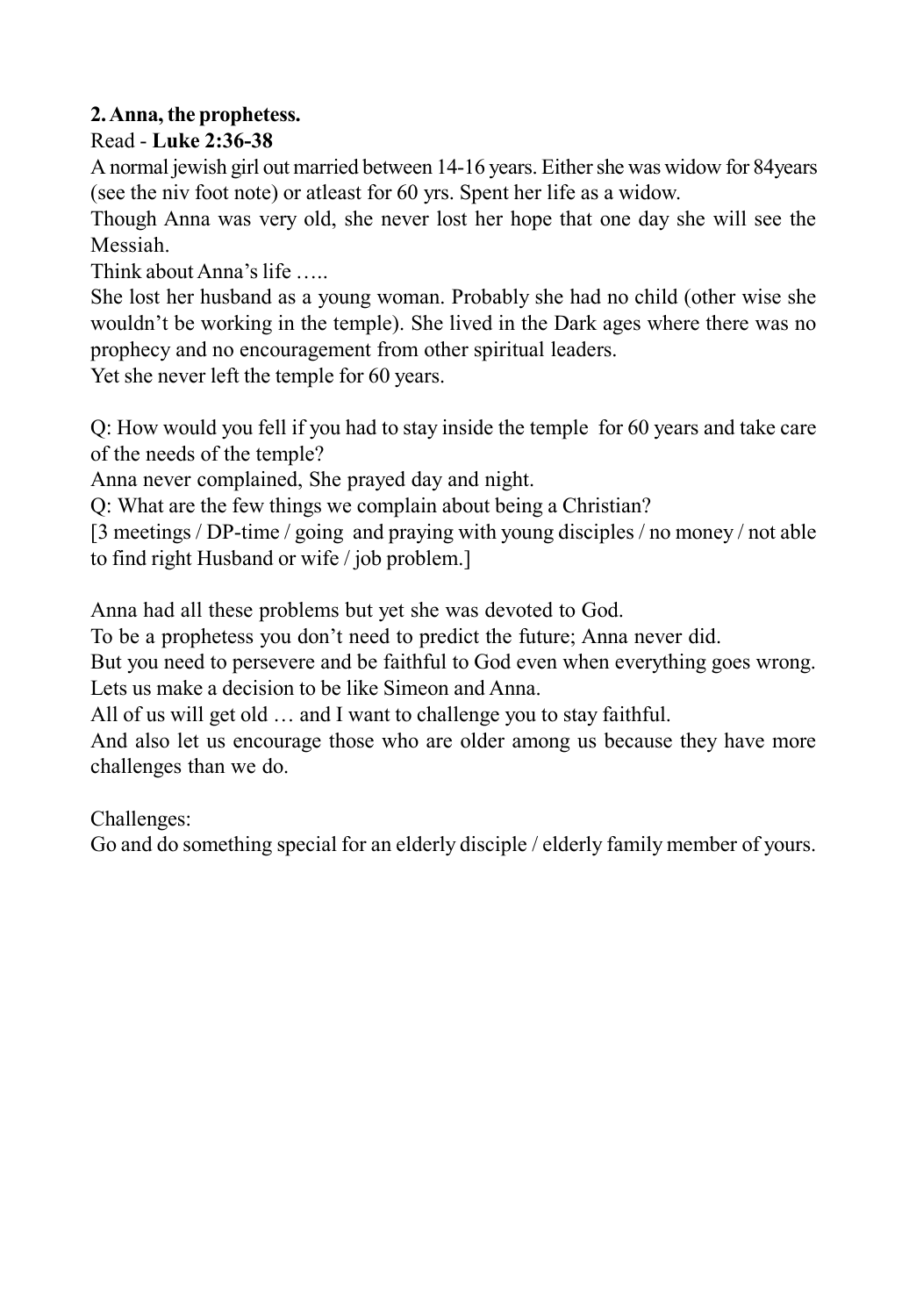## *ELISHA'S EAGERNESS*

Elisha was a man like you and me. Elisha was hard working and had a great relationship with the family. Elijah met Elisha one day, Elisha decided to follow Elijah forsaking everything. Today we are going to look at how eager Elisha was in serving god and Elijah. We will learn how we can be eager and why should we be eager to follow God.

#### **1. Be Hard Working**

**1 Kings 1:19-21.** There is no substitute for hard work. The more eager you are the more harder you work. When Elijah met Elisha, Elisha was working hard in the field and he himself was driving the 12th pair of Oxen. Elisha did not delay in following Elijah but before that he made sure that his family was taken care of. He went back to his family, said good bye to them, he burnt the yoke, slaughtered the oxen, gave it to the people to eat. He did everything right before he became Elijah's attendant. Elisha's eagerness led him to burn up all temptations to make him turn away from God.

Are you eager today? The *way* that you know that you are eager is by saying how hard you work for God. Our Prayer, Bible study, our Evangelism, Fellowship are all hard work that we put in to show how eager we are. If we have not been working hard or if we have not been praying, reading the Bible, evangelizing, and having great relationship then you will be thinking about some other worldly plans which you would not have been burnt up. If there is any other priority which stops us from working hard, we should burn it up. Share about someone who gave up a great possession/position to be a Christian in your Family Group.

#### **2. Be Loyal To The Leadership**

**2Kings 2:1-18**. When Elisha knew that Elijah would be taken away by god, he did not want to let him go. Many people discouraged him about his loyalty to Elijah by reminding him about Elijah's depature. But Elisha did not want to talk about it. When the time came for Elijah to be taken away, Elijah asked Elisha what he can do for him. Elisha was eager to be like Elijah. When Elijah was taken away Elisha was grieved and tore his own clothes apart. He did not delay in carrying out the Elijah's mission. He picked up the cloak of Elijah's struck the Jordan just like Elijah did when they crossed over to the side where Elijah was taken away. The water divided and he crossed over. Every one saw that Elisha was Elijah. How is our relationship with our disciplers? Why are we loyal to them? Is it because of mere friendship or because of their spiritual life? How eager are you to be with your discipler and meet him/her every day? We need to keep in touch with other Christians specially our disciplers every single day. Elisha imitated the heart of Elijah. Are you eager to imitate your discipler's heart? Elisha asked Elijah for help and so he got a double portion. Do we ask our discipler's to teach us the Bible or do we wait till they help us? Share about your personal disciple's good heart.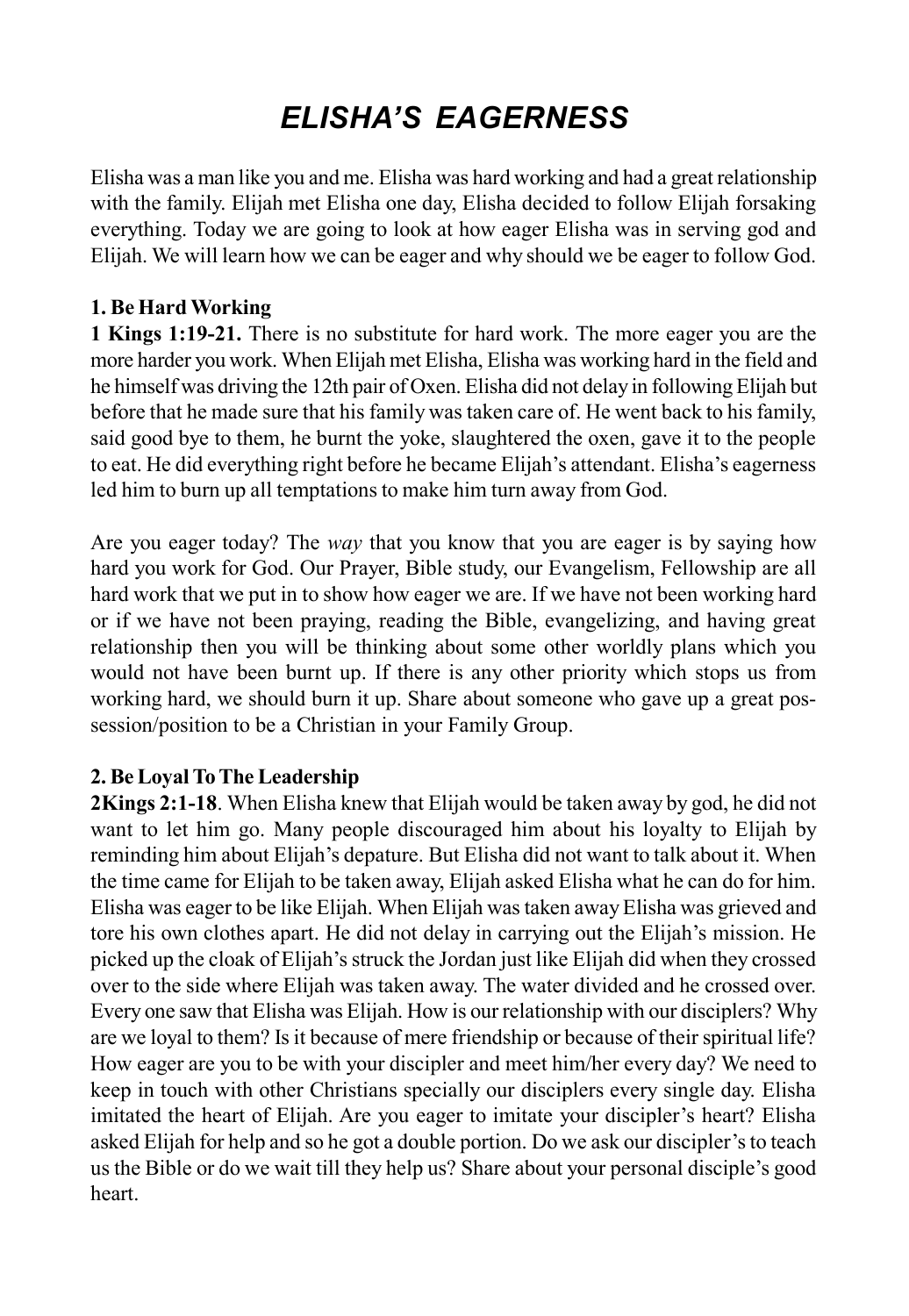What are the areas you have grown by imitating your leaders? Write down.

#### **3. Be Serving**

**2 Kings 2:19-22**. In Jericho the water was bad, the land was unproductive. He was the successor of Elijah, the great prophet in high position. Even though he was passing by, he's still wilting to help those people who were in K I 4:1 -7 Elisha  $\sim$  sea much debts. Elisha was eager to serve her. Elisha could have easily ignored her but he went out of his way to be like Jesus. The widow was faithful till the very end. Elisha's eagerness to serve is seen in 2Kings 4:5-6 How much do you help in people's needs? Simple things like cleaning the room after devotional, washing the cups after others have used, eager to serve and not to be served, helping out in the childcare, communion and ushering. When you serve a person when he is weak spiritually he will always remember what you have done for him even if he leaves God. Share about some struggling disciple helped by another disciple to become strong.

### **4. Be Bold**

**2 Kings 6:8-20.** The king of Aram was upset with Elisha, because Elisha was giving all the information of the army to the Israelites. So he sent strong force with horses and chariots to Dothan where Elisha was and surrounded it.

But Elisha was not afraid. He was bold because he trusted in God whose instructions he followed.

Are you bold? It is easy for us to be bold when we are with other Christians. But how are you when you are with strangers, your colleagues, your family members who are not Christians? Are you boldly sharing your faith? Are you bold enough to keep away from coarse joking, foolish talk and worldly activities of your worldly friends around you?

Let us be Hard Working, Loyal, Serving and Bold like Elisha.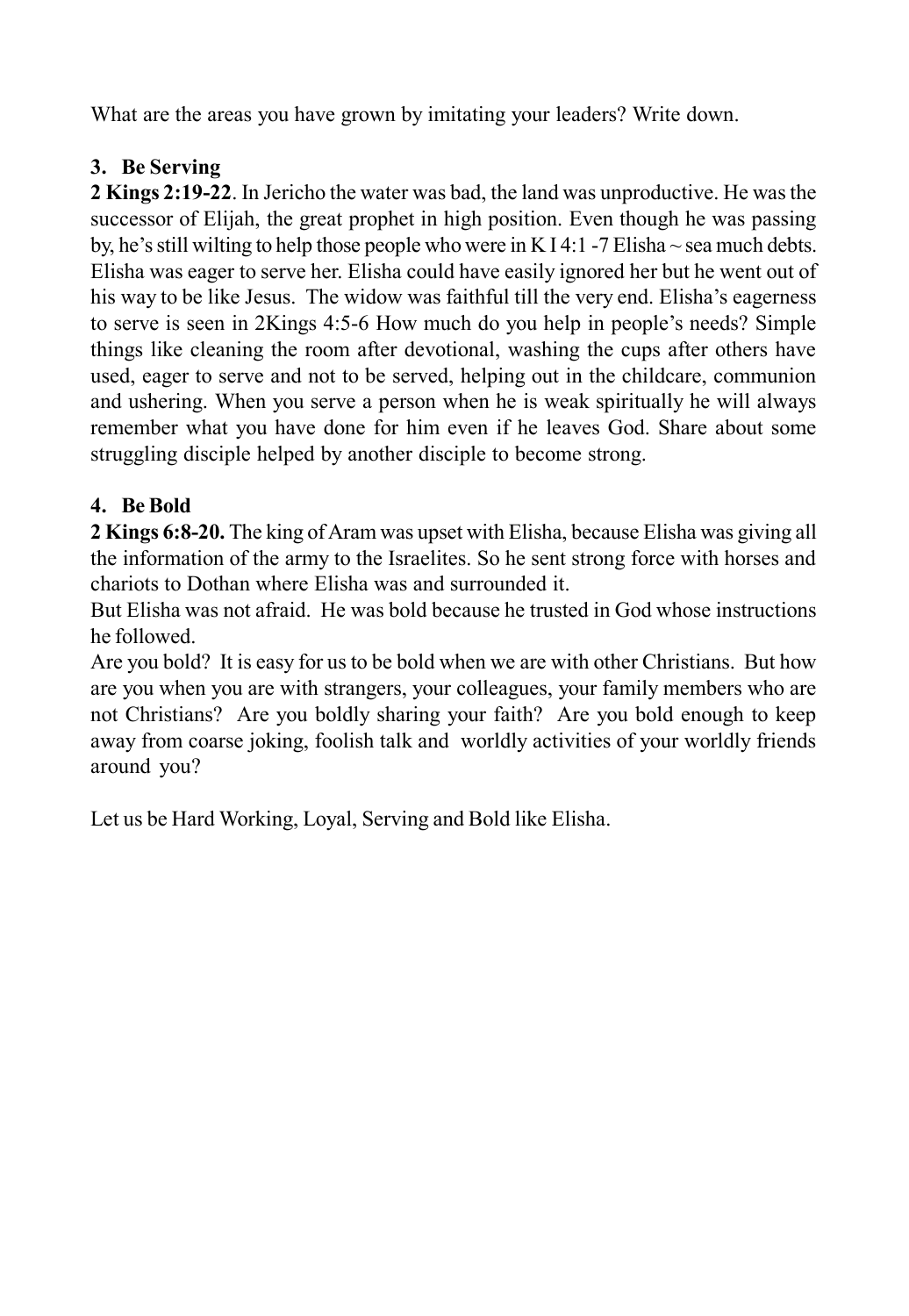## *SOLOMON'S SPLENDOR*

Today we are going to learn how to be pure and righteous. Solomon was the son of the great king David. Solomon was born to David from Bathsheba. Bathsheba was the wife of Uriah. David married Bathsheba after killing Uriah her husband. God was upset with David because he coveted another man's wife. As a consequence of David's sin God let Bathseba's son born of David die after he was born. David was rebuked by Nathan for being adulterous. David repented.

(He wrote Psalm 59, a poem of repentance.) After that Solomon was born to David and Bathsheba. God loved Solomon. He grew up to become a great king just like David. Solomon was brought up by David in God's fear. Let us see how Solomon who was God fearing became sinful and unrighteous.

#### **1. Always Teach About God.**

#### **1Kings 2:1-4**

David had a great heart. God said 'David is a man after my own heart'. He wrote a lot of poems which were circulated in Israel. These poems are in the Bible in the book of Psalms. These poems taught people about God. David in his death bed taught Solomon about God. He gave charge to Solomon and told him to be strong. David told him to be a man of God. He commanded Solomon to be obedient to the commands and laws which David had taught Solomon. Jesus commands us in Matt.28: 19-20 that we should continuously teach them even after the baptism. Today we need to be taught regularly from the Bible. Apart from the Sunday messages, devotionals and Bible talk we should have regular discipling times with our disciplers every week. Do you have weekly discipling times. When is your discipling time? If you do not have one make sure we fix up a time. Teaching brings obedience and which leads to many blessings. God says we can prosper in all you do and wherever you go in vs.3. Share about someone in your life who is not a leader yet eager to teach.

#### **2. Always deal with sin.**

**1 Kings 2:13-25**. David and Solomon forgave Adonijah but later Adonijah came to Bathsheba with a request. The request was that he wanted David's wife Abishag, the Shunamite to be his wife. When Solomon heard this he was upset that Adonijah was asking for his father's wife. Solomon was quick to deal with the sin by putting Adonijah to death. Solomon, even though he was compassionate, when there was a sin he dealt with it firmly. Many times we personally look at sin in our personal lives and we do not deal with it firmly neither do we let other people deal with it. If sin in our lives is not dealt with in the beginning, we would have to face the consequence later on. Every sin will be punished. Not only we should deal with our sins, we should also deal with other people's sins. Whenever we see sin we need to try to help them out personally if we are not able to do it take it to the notice of your leaders immediately. Solomon was very grateful the first time, the second time he dealt with it firmly and punished the sin.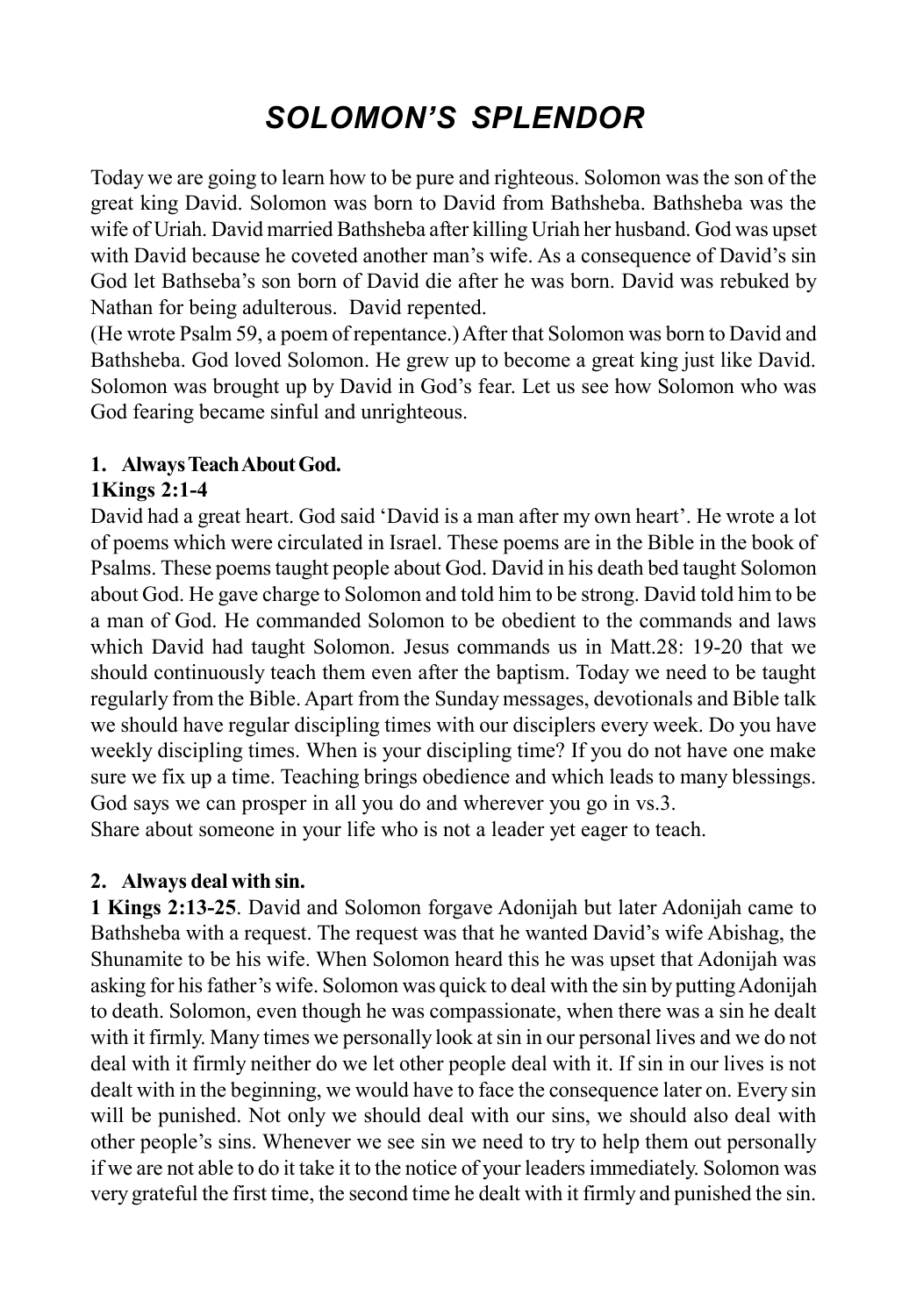We should always have grace. But we cannot sin. Share about someone in your Family Group who is good at correcting people's sin.

#### **3. Always Ask For A Great Heart.**

**1 Kings 3:4-15.** In Gibeon Solomon was offering sacrifices, the Lord appeared to Solomon in his dream. God said, "Ask for whatever you want me to give you". Solomon answered by praising God for giving David a faithful, righteous and upright heart. He thanked God for letting him sit on his father's throne. Solomon wanted God to give him wisdom because he was only a little child and he had to govern great number of people. God was pleased with solomon, gave him the discernment in administering justice and also gave him riches and honor along with it. King David had a great heart. Solomon failed to ask God for a great heart, so he was not able to discern what is right or wrong in his personal life and put it into practice. Solomon wrote many Proverbs, Songs of Songs, Ecclesiastes and Lamentions which contain much wisdom. which is useful for us today. Beacuse he did not have a good heart he was not able to put those wisdom to practice. What would you ask God today? Wealth, health, position, talents, fame etc., will pass away but a good heart will always remain, and will always keep you faithful to God. Let's ask God for a great heart. Share about someone in your Family Group who is poor yet great hearted.

## **4. Only Marry A Christian**

#### **1 Kings 11:1-13**

Solomon's downfall came when he fell in love with a foreign woman. Even though the Lord had told all the Israelites not to marry them. The Bible says he had 700 wives and 300 concubines and they led them astray.

#### **Nehemiah 13:26-27**

Even though Solomon had all the wisdom given by God, he did not use that Godly wisdom in the case of his relationships with women in his life.

Many people who have left the church to get married outside the church have made this comment " I will get married and make her also a disciple!" Do you think that you have more wisdom than Solomon? True wisdom is humbly submitting to God's plan and not assuming that you can do what even Solomon could not achieve!

In Solomon's old age they turned his heart after other gods because in v.4, it says his heart was not fully devoted to the Lord as the heart of David. He built high places for foreign Gods and burnt incense. In vs.9, God was angry even though he appeared to Solomon twice. God dealt with him firmly by saying that his kingdom will be torn and given to his subordinate. But God also had grace and told him it would not happen in his life time for the sake of David. Today if we are tempted to marry somebody outside or if we are having impure thoughts and looks, we should deal with it firmly. Talk to your discipler, openly about your sin and take advice on how to get over the temptation. But if you do fall into it, God will punish you for that sin. Share about a good marriage.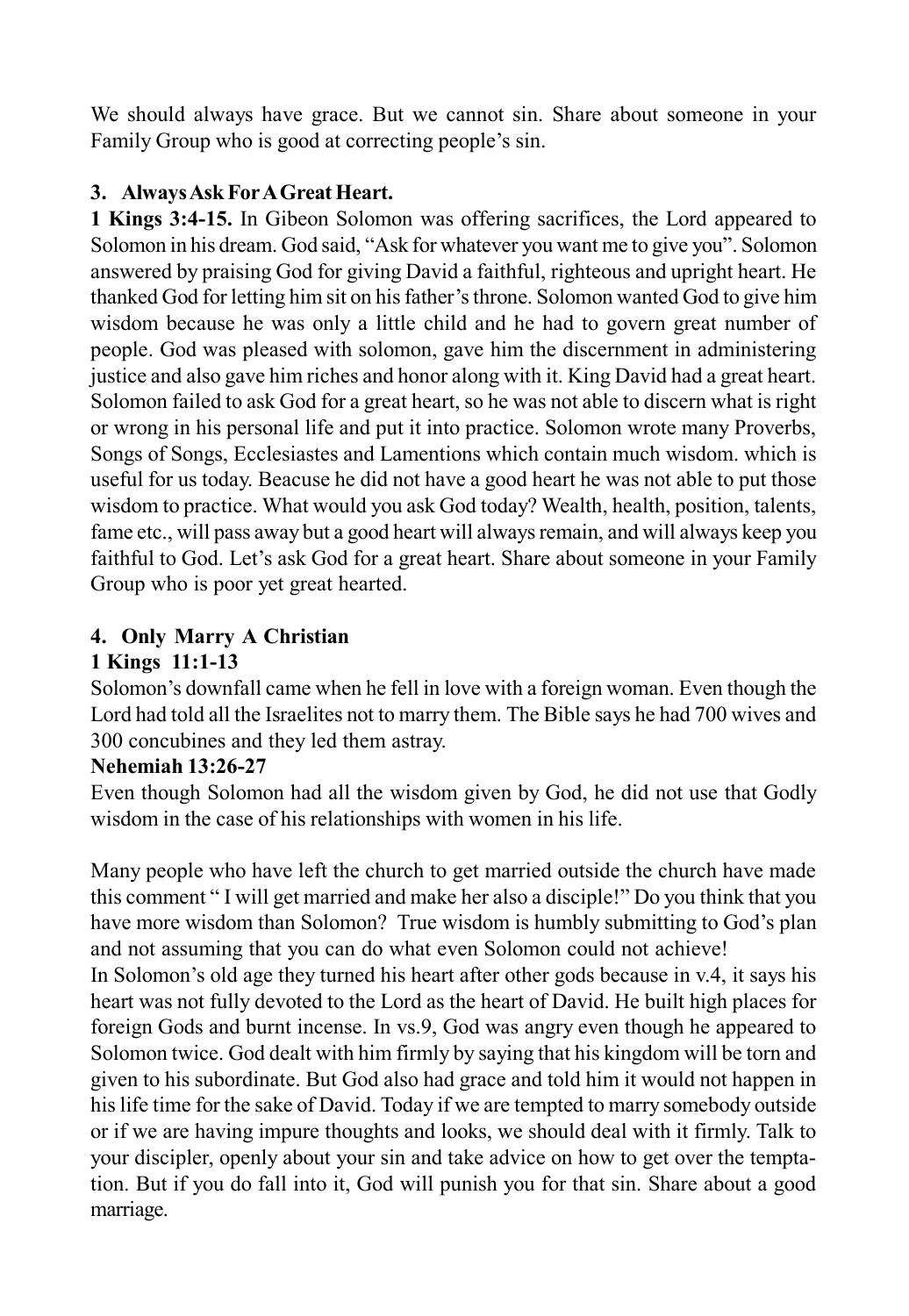### **Conclusion:**

In **1 Kings 11:14** It says that God raised up adversary against Solomon. Let us ask God today for a pure heart which will repent every time we sin and will be faithful to God till we die.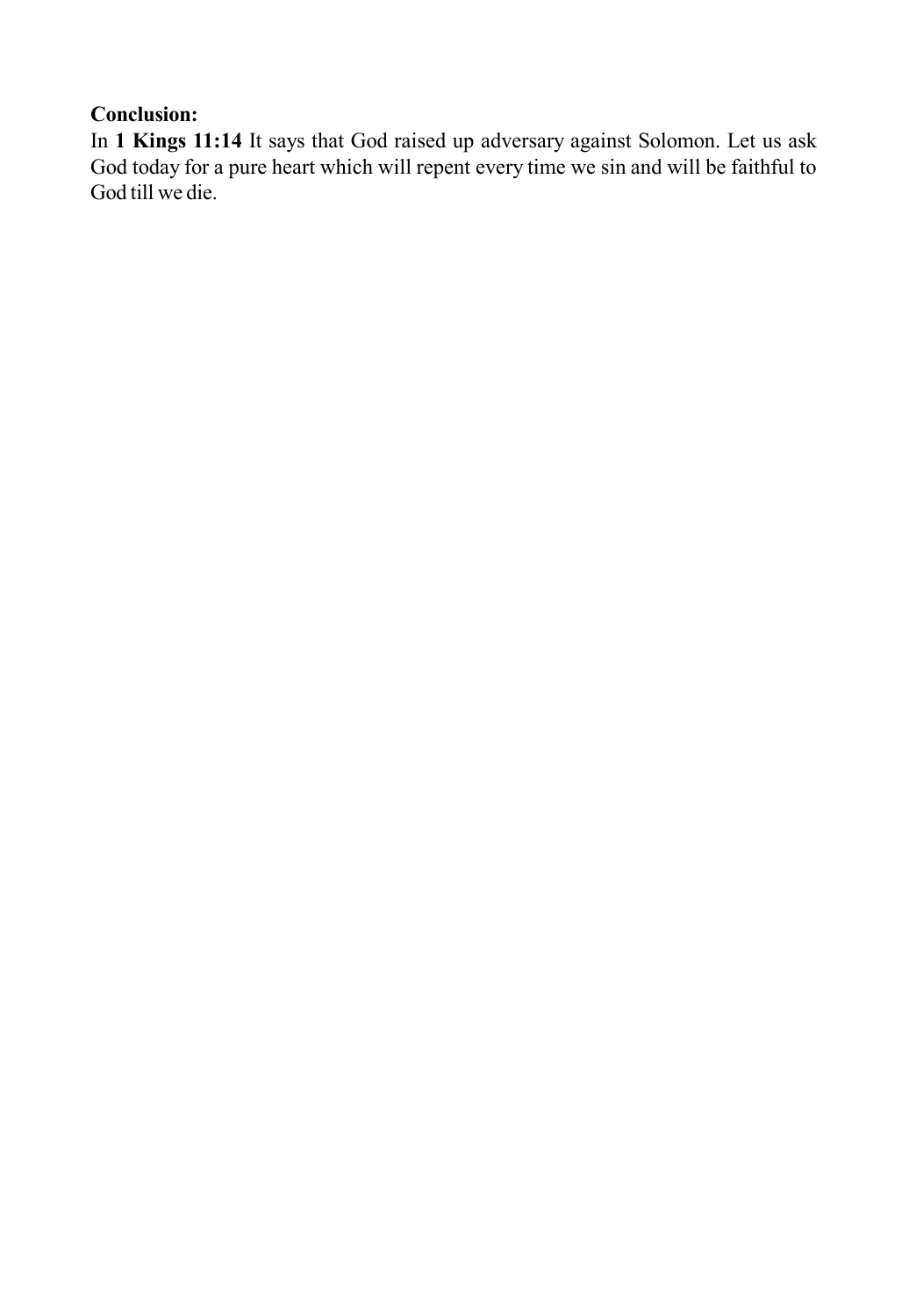# *PETER THE PREACHER*

#### **INTRODUCTION**

The book of Acts is written by Luke the doctor around 63 A.D. It's the book that links the 4 gospels to the rest of the New testament. The gospels talk about the life of Jesus and starting Romans it describes how the churches spread to different regions. But Acts tells us how the churches started with 120 disciples and then 3000 got added on the 1st day alone. Today we are going to see the life of Peter the 1st 12 chapters are totally about his inspiring life.

#### **1. Reed changed to be a Rock**

**Luke 5:8-11** After listening to the message preached by Jesus from Peter's boat and even after seeing the miraculous catch of fish, Peter (then Simon) was afraid to be even in the presence of Jesus. he fell at Jesus' knees and begged "go away from me, Lord; I am a sinful man." But that was the turn around in his life. Here Jesus gives the 'call of his life' to be a committed disciple/apostle of Jesus.

**Mark 8:33** Again Peter's emotional character of a reed came out when he rebuked Jesus for mentioning that Jesus is going to suffer.

At the time of walking on the water (Matthew 14:25-33**),** at the time of transfiguration, at the time of last supper and at the time of Jesus' arrest, Peter portrayed himself as a reed.

#### **Acts 2:36-41**

By this time Peter is transformed from being a reed to be revolutionary rock.

Peter is full of the holy spirit and he is fired up to preach the word of God. He lets them know that they (Israelites) were responsible for crucifying Jesus.

Through his incredible message on the day of Pentecost, he became God's instrument to usher in the Kingdom of God by baptising 3000 people from all the nations of the world.

#### **2. Man of Prayer**

He was unwilling to stay awake and pray in the Garden of Gethsemene.

In a few days later he became a man of prayer!

In **Acts 1:12-14** Peter led the group of disciples and Mary the mother of Jesus in prayer while waiting for the Holy Spirit.

In Acts 4, Peter was arrested and jailed. As soon as they were released Peter went back to the group of disciples and led them in group prayer for boldness.

**Acts 4:23-31** Their prayer was so effective that the place they were meeting was shaken. And they were filled with the Holy Spirit and spoke the word of God boldly.

#### **3. Mouldable Heart**

Galatians 2:11-14 : In Antioch, Peter got corrupted by the Circumcision group. Being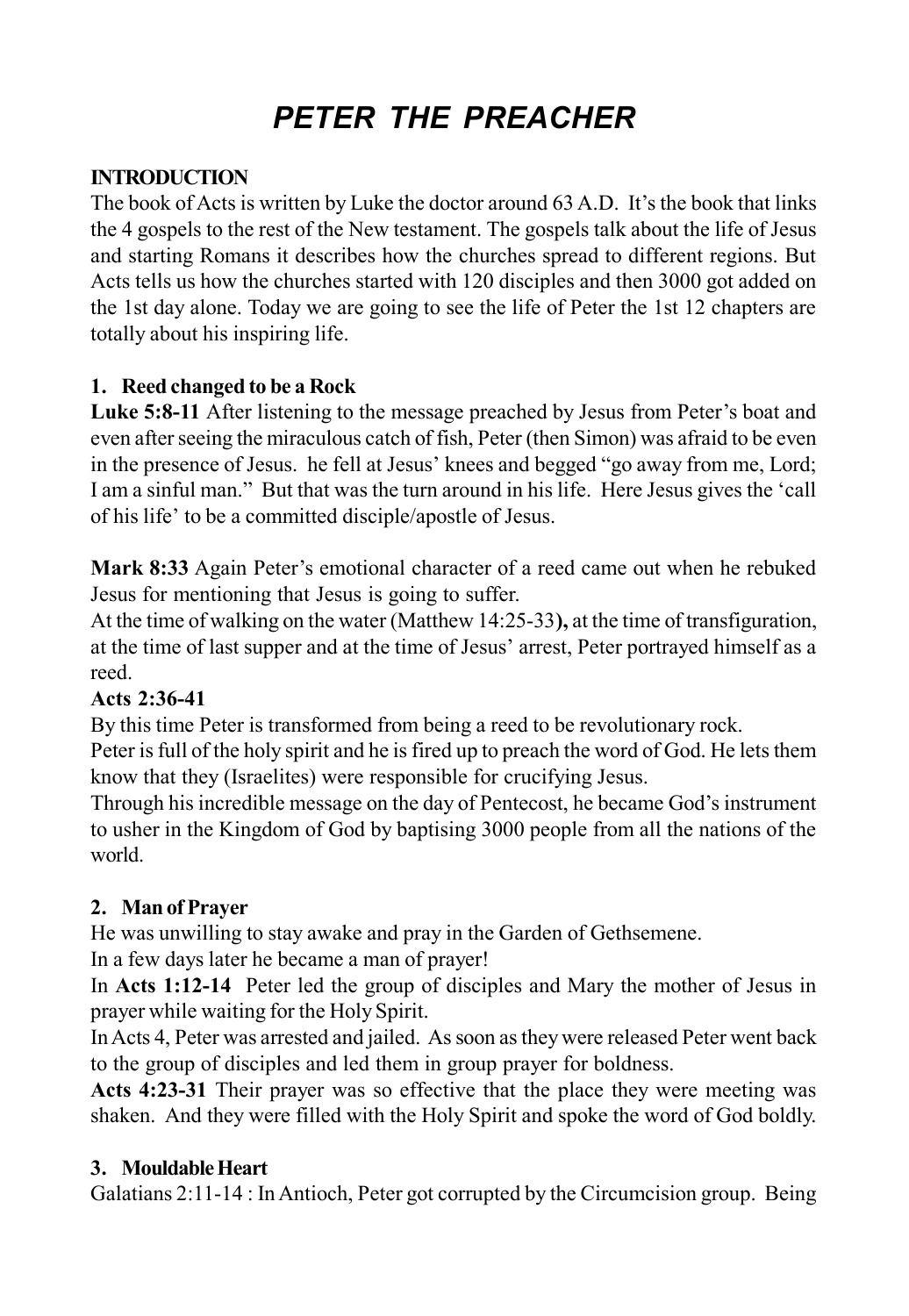an being trained by Jesus for 3 years, being an apostle for many years, being filled with the Holy Spirit, having years of experience in the full time ministry—so much for his credit. Yet he did wrong, again fearing men rather than God!

But what we can learn is the great heart of Peter that could be discipled by even a young Christian! Who was Paul infront of Peter? A guy who had never got trained personally by Jesus! Ex-Persecutor of the Church etc:

But when Paul realised the mistake of Peter, he was quick to correct him! But when Paul corrected Peter, he was willing to listen and to accept this corrections humbly and change.

How is your attitude towards correction? Do you expect the top leader to come and correct you? What if a young Christian challenges you? How would you react? What if your discipler changes and you happened to get some one young in faith starts discipling you? Are you quick to change and do you respect that person? Peter had great respect towards Paul. It is seen in his letter 1 Peter 3:15-16 he tells Christians to accept the letters of Paul as scriptures!

Let us have a heart like that of Peter. Let us rely on the Holy Spirit and grow in our character. Let us take discipling, corrections and challenges seriously and grow!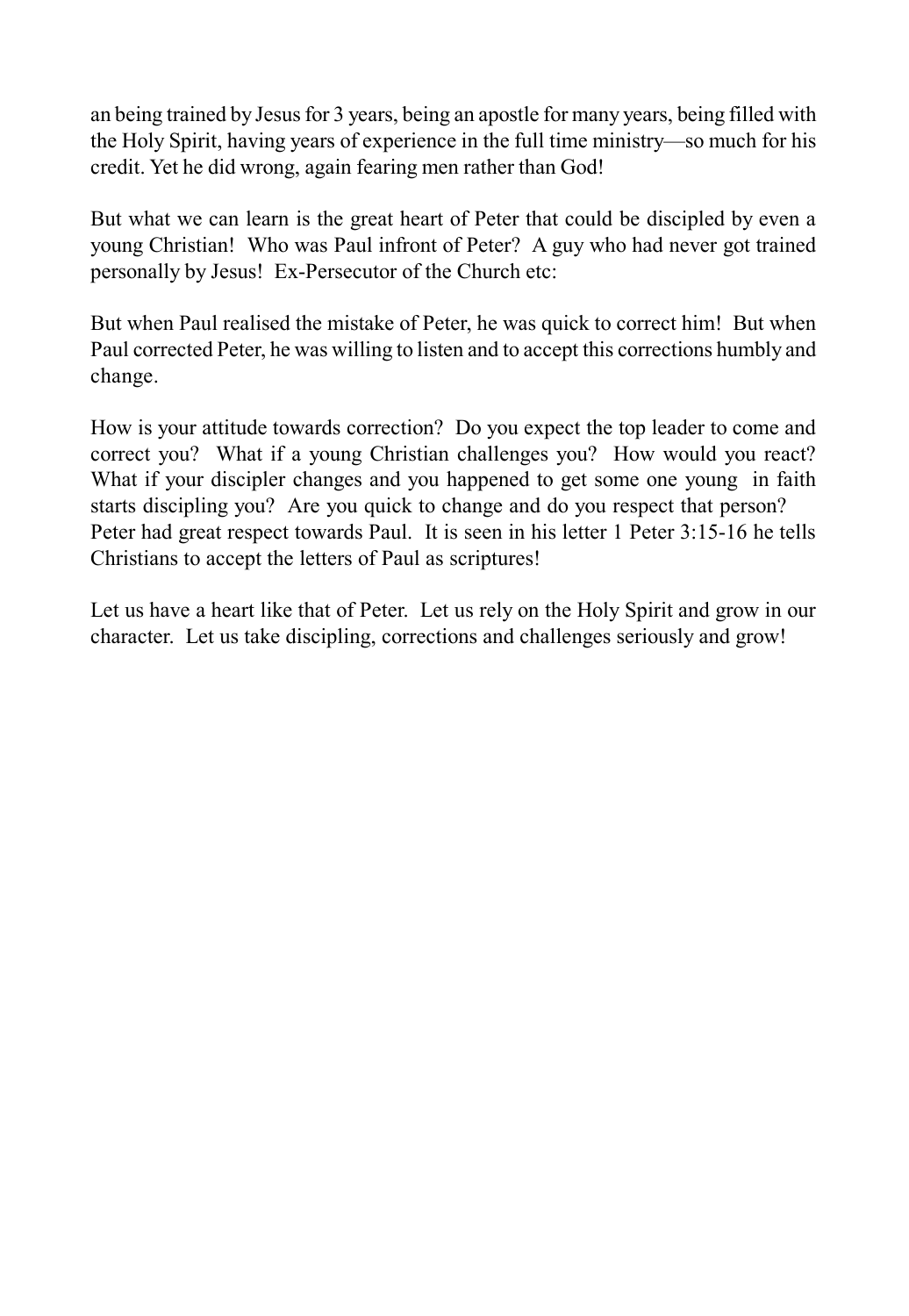# *JONATHAN*

By definition, loyalty is synonymous with faithfulness. However, it is possible to be faithful and still not be loyal, because loyalty requires something more. Loyalty goes beyond just being faithful to someone or some Ideology. Loyalty obligates you to **defend** and **support** that someone (or something) to whom you are faithful. Some people are faithful but are not loyal.

So consider the full definition of loyalty as we discuss it today about Someone who is faithful to something**, a**nd obligated to both defend and support it Let's take a look at the **Jonathan's loyalty** towards David

#### **JONATHAN'S LOYALTY**

#### **1 Samuel 18:1-4**

1. We must remember that Jonathan was not just Saul's son, but he himself was great warrior and worthy leader.

- a. Jonathan took on 20 men at one time
- b. He often fought along side his father, Saul
- c. It looked very much like he would replace his father as king someday,and he deserved it.
- 2. But then a little boy named David defeated Goliath and this changed everything.
	- a. David won the affection of both God and the people
	- b. He became a threat to Saul and to his dynasty.

3. Ironically, David and Jonathan became very good friends in spite of the power shift taking place.

#### 4. READ **1 Samuel 20:1-9**

a. Jonathan was more than faithful to his friend David, he was also loyal

- b. How do we know this? Because of something that David said to him in  $Vs$  3
	- c. "Your father certainly knows that I have found favor in your eyes."
	- d. Therefore Saul would not tell Jonathan anything that would allow his son to support or defend David.
	- e. For David to have used the word, "certainly," there must have been several unmentioned times that Jonathan went to bat for David.
	- f. You see, Jonathan showed his loyalty by defending and supporting David, his friend.

#### 5. READ **1 Samuel 20:30-34**

a. Saul tried reminding Jonathan that his own future was at stake as long as David lived.

b. But you see, loyalty does not waiver every time the stakes are raised are lowered.

c. Jonathan's loyalty comes shining through as he clearly defends David to his father's face.

d. Then Saul casts a spear at Jonathan to kill him. And what thought goes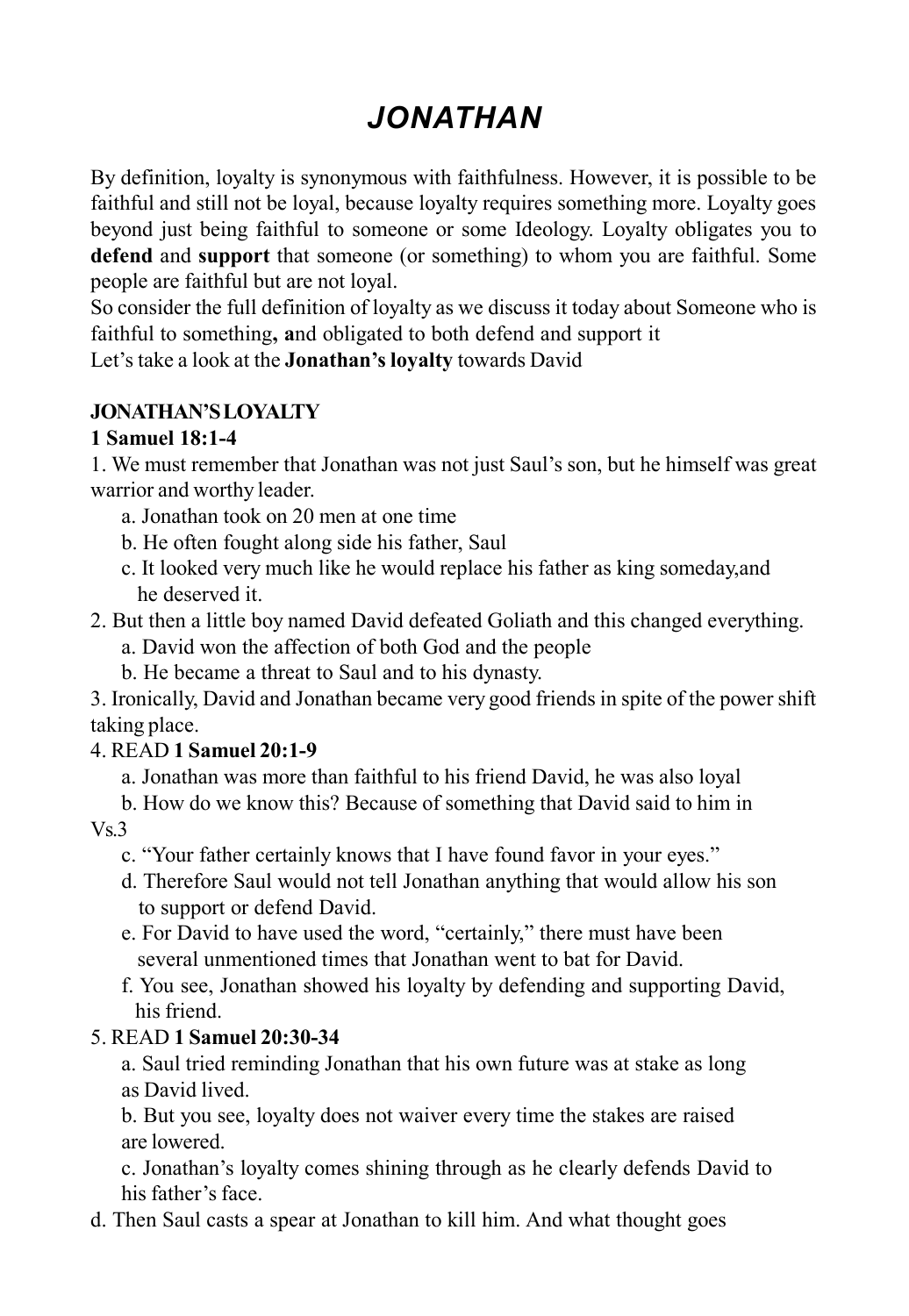through his head?

- He now knows that Saul plans to kill David

-Listen folks, you don't have to be bright to be loyal. - Just faithful and supportive.

e. So Jonathan leaves the table in anger. Why?

- Because he just has a fight with his father?
- Because his own father nearly killed him?
- No, it was because he was grieved for David.

f. Now that's loyalty.

#### **Conclusion:**

1.By definition, loyalty is synonymous with faithfulness but requires something more

2. Loyalty produces an obligation, and the "I am an educated, so don't tell me what to

do" type of Christians do not handle this very well.

3. Loyalty demands that you both **defend** and **support**

4. Do you really want to return to Biblical values?

a. Don't just be faithful to Christ, be loyal.

b. Don't just be faithful to church, be loyal.

c. Don't just be faithful to your family, be loyal.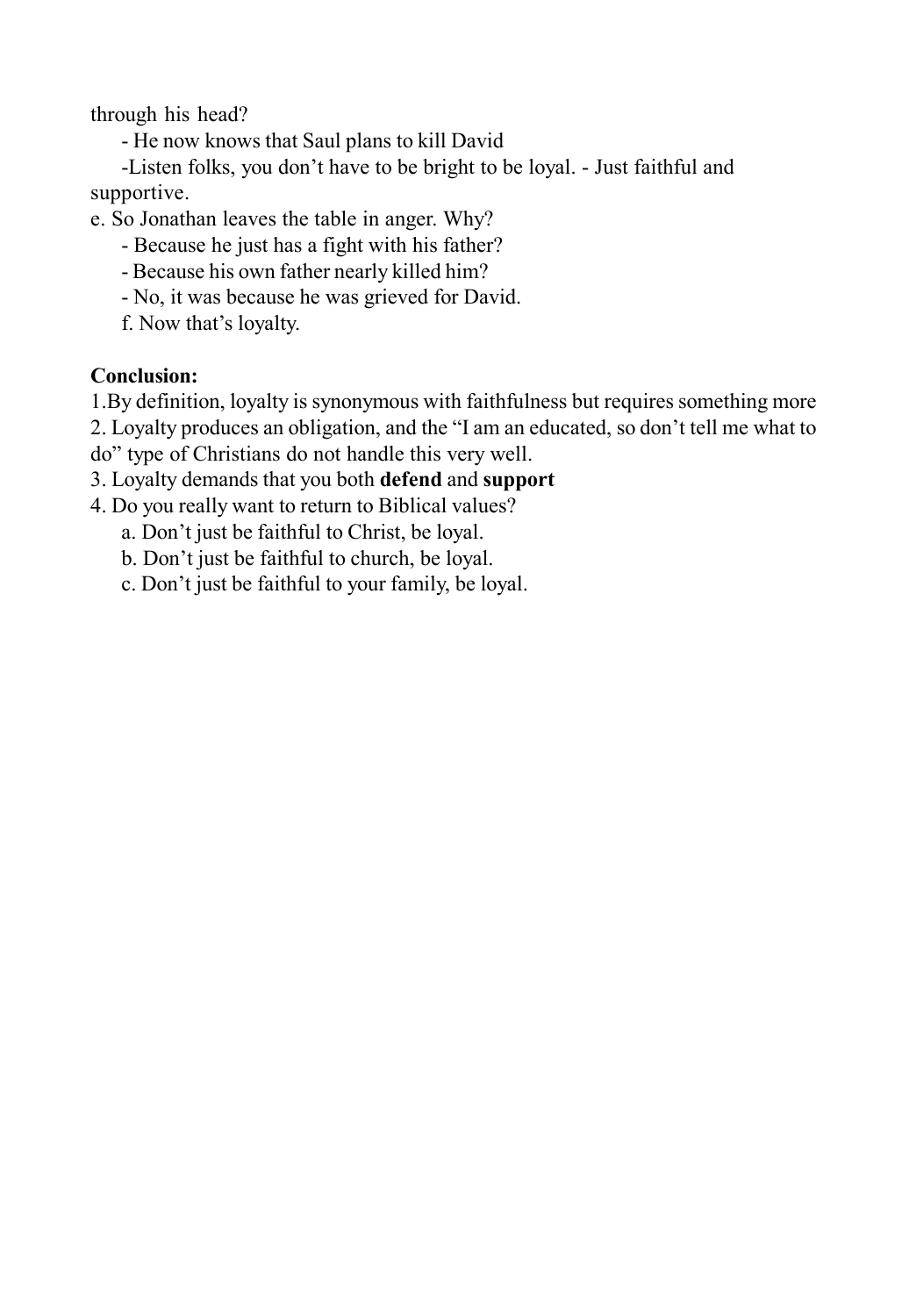## *NEHEMIAH*

#### **Introduction :**

People have served as salves in a distant land for two generations. They are finally freed from their servitude, and allowed to return home. Those who do return find there is a struggle to survive. They struggle to rebuild their relationship with God; they struggle to rebuild their fortifications against their enemies; they struggle to rebuild the nation into a strong and independent union. This is not limited to the condition of the Jewish people in Nehemiah's day - it is strikingly similar to what happens to many of God's people today. People freed from the bondage of sin struggle to rebuild their relationship with God, they struggle to rebuild their fortification against the enemy, and have an ultimate death threat from the ultimate enemy.

#### **1. A MAN OF CONCERN:**

Nehemiah was a man of concern, this concern was seen in:

**A: Nehemiah's sacrifice** A point that is often overlooked with reference to Nehemiah is the great sacrifice he made in work in Jerusalem Consider Nehemiah's Position and Property He was a *cup bearer to the king*" (2:1) He amassed a considerable fortune, as may be inferred from the fact that he was able to serve as governor of Judah for 12 years without compensation. Not only this, but 150 nobles of the land ate daily at his table, in addition to the entertainment and sustenance he provided for foreign visitors (5:14-17) Nehemiah was willing to give up a lucrative position and power in the palace of Shushan for the demanding task of removing reproach from his brethren and from Jerusalem - a challenge that consumed more than 12 years of life. I am reminded of another great life of sacrifice a**. Phil 2:1-11** Jesus was willing to give up His highly exalted position to be a servant to mankind.

Are we willing to sacrifice our time , money, energy, selfish dreams, wills? Sacrifice is what it will take to make our lives strong and pleasing to God

#### **B. Nehemiah's sorrow :**

1. Showed Concern **Neh 1:1-2** When we have true concern about others and the church we will inquire. How do we know what to do or what to pray for if we never ask about people Q: How concerned are we about the church? **Neh 1: 4a**. This was not just a superficial emotional wound - because four months later Artaxerxes would be able to discern from physical appearance Nehemiah .There is no shame in weeping - In fact, a real man will weep and can be touched with heartfelt feeling ( David, Jesus did ) There are many things that will cause us sorrow (indifference, errors, opposition, pain, etc.), but sorrow is good because is one of the things that motivates us to help or change things **Neh 1:11** Nehemiah was determined to assist his brethren and prayed to God that he might be allowed to do this. It is a worthless sympathy, which only prays and not be willing to assist in the endeavor.

When was the last time we wept for our brothers/sisters in the ministry who are struggling in faith?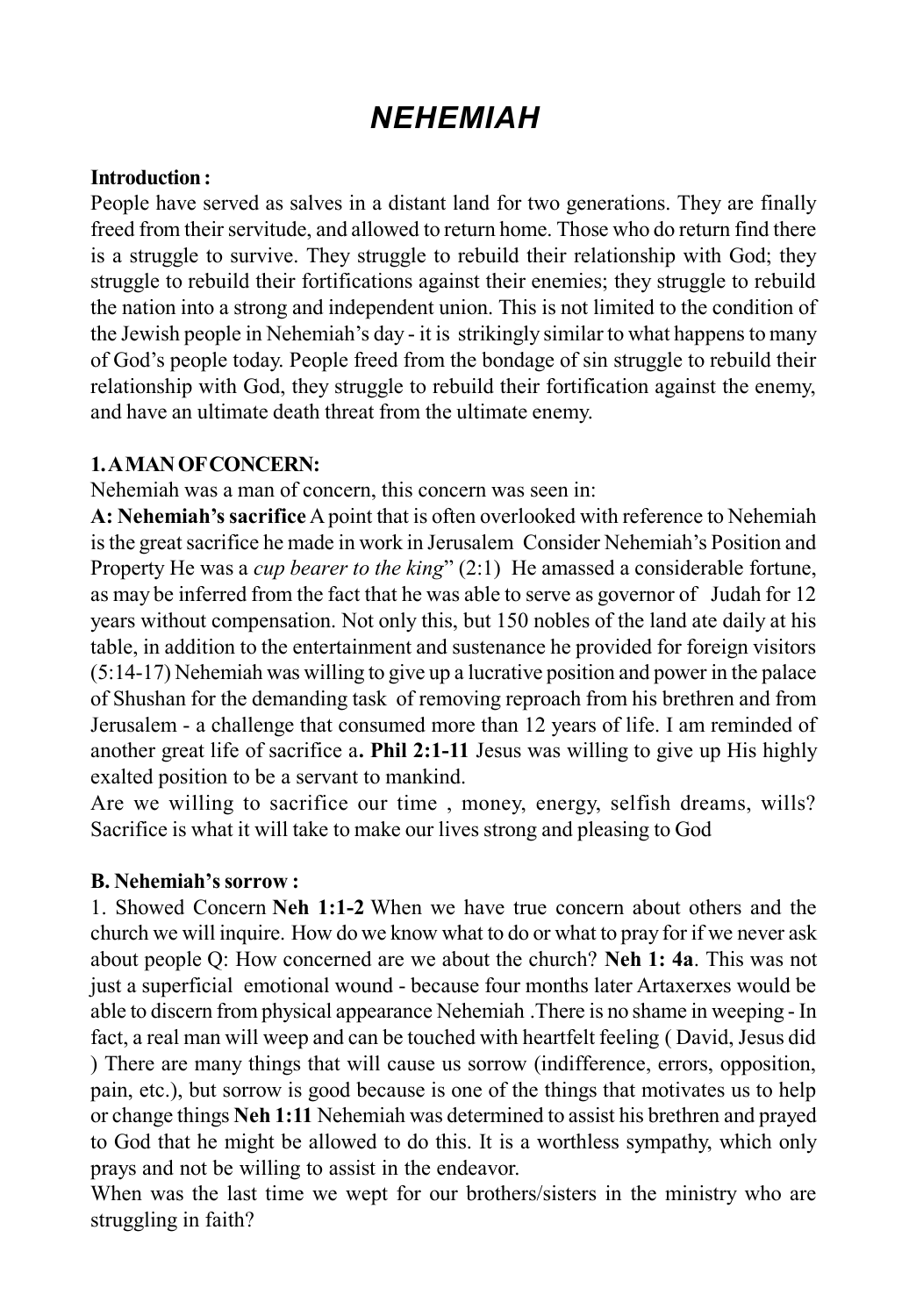When was the last time we decide to assist our leaders in team work to save somebody?

**C: Nehemiah's supplication** Nehemiah prayed in times of sorrow Neh1:4 . Nehemiah prayed when about to do something vitally important Neh2: 1-4. Nehemiah was successful in accomplishing great things for the Lord because he was a man of prayer. Confessed not only the sins of the people, but of his family and himself. Do we pray for our brothers and sisters in our ministry or its just about ourselves?

#### **2. A Man of Strength**

**Neh 2:2** Nehemiah was afraid because he was about to make a very important request of he king - to return to Jerusalem and rebuild its walls. Nehemiah did not let the fear he felt stop him from doing what needed to be done. It is not always easy to do the right things, and one reason for this is fear Are we afraid of not being popular so we do things we know the Bible teaches against ? Are we afraid being rejected or made fun of so we refuse to openly manifest our Christianity? Are we afraid of losing a friendship so we do not correct a brother who is in sin? To accomplish the work of God we must overcome fear as did Nehemiah

#### **3. A Man of motivation**

God has always honored those who were willing to go against all odds, or render an extraordinary service. The name Moses is a household word for millions still today, but the name Pharaoh who opposed him is a matter of much speculation, even among scholars (Ex. 5:1-2) We know well Elijah who stood against the 450 prophets Baal, but we know not a single name among those false prophets (1 Kings. 18:20-40) A woman broke an expensive alabaster box of ointment to anoint Jesus' head: wherever the gospel is preacher, her story is still told (Mk. 14:3-9)4. Hebrews 11, sometimes called "God's Hall of Fame," pays tribute to those of whom the world was not worthy.

Nehemiah not just he had concern to rebuild the wall but got all his friends, brothers and sisters motivated. Do we motivate our friends to see our family group or ministry grown or strengthened? Nehemiah 3 may seem like dull reading for us, but we must realize that it is a tribute to those sincere souls who braved hardships and the sword to restore and fortify the City of God These people

were worthy of God's tribute because

**A. THEY FOLLOWED A WELL DEVISED PLAN** Each group had its assigned section of labor, and each individual labored in the craft best suited to his ability. (Neh 2:12ff ), Nehemiah surveyed the work and came with a game plan (Pro 13:16, planning ahead, Ezekiel drew plans for a battle (Eze. 4:1-3) Paul planned his efforts for the Lord  $(2$  Cor. 1:15-17)4).

Are we united in following the plans in our ministryor are we independent with the plan?

**B. THEY WORKED AS A DETERMINED BODY** . They were determined not to allow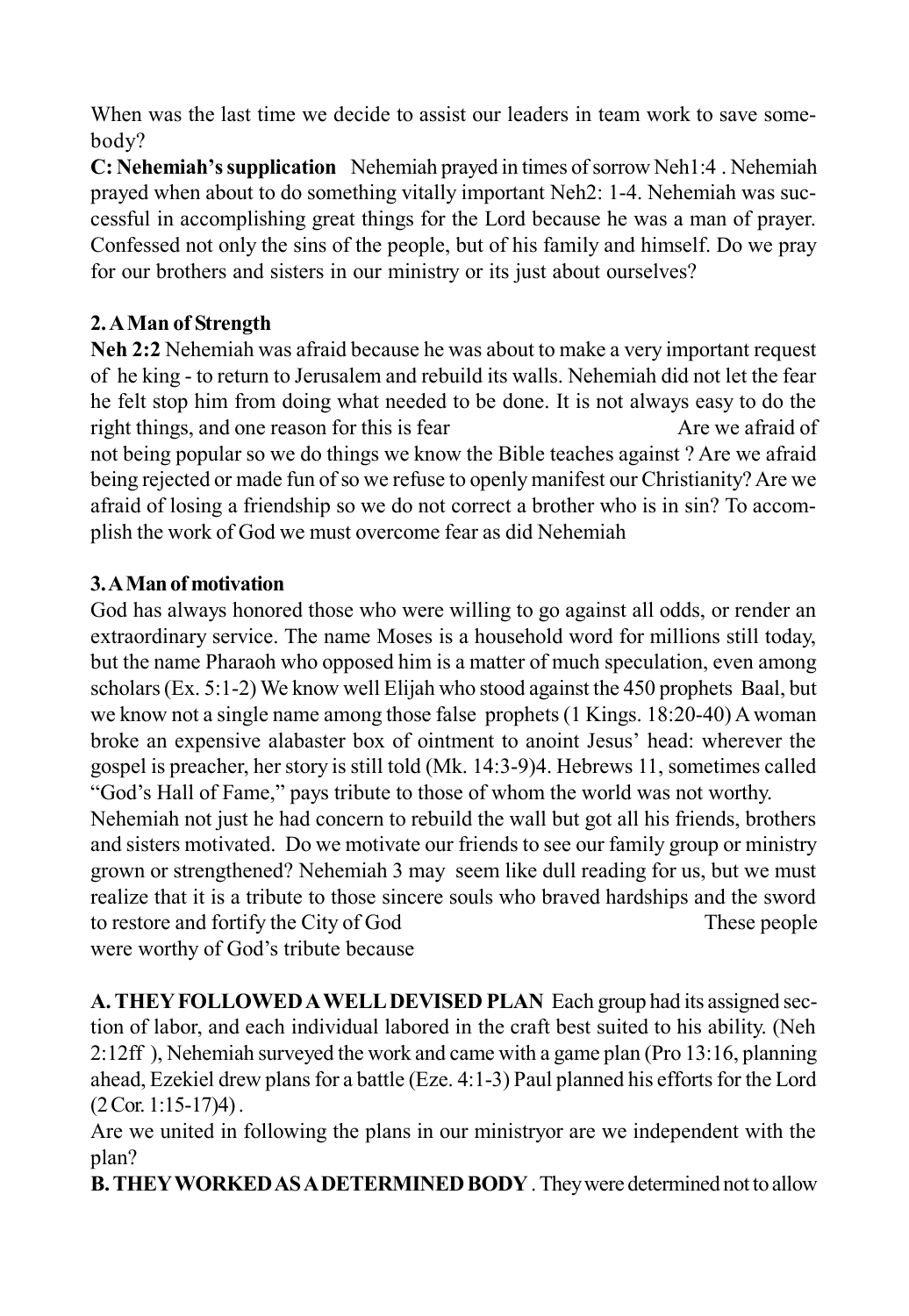mockery, intimidation, nor violence, to stop them from their appointed task. We must be a determined people. Num 23:24 ... relentless determination 2 Chro 15:7 ... Don't give up c. Ps 44:18 ... consistent determination. Psalm 119:10 ... wholehearted determination. 1 Cor15:58. We must be determined not to allow persecution, gossip, difficulty, failures, or anything - to keep us from accomplishing much for the Lord

**C. THEY WORKED AS A UNIFIED BODY.** The men working with their hands, the guards who placed their lives between them and the enemy, and the rulers backing the work in every way. They achieved a common goal - working together, and not against each other. The Bible(Gen 13:8b. 1 Sam 14:6-7c. Neh 8:1d. Eccl 4:9-12. Amos 3:34. We can never live up to our full potential. Until we work together as a unified body.

**D. THEY LOOK ON THEIR WORK AS SERVICE TO GOD** These mentioned in Nehemiah 3 looked on the work - not as a menial task, not as a project of Nehemiah but as service to God. In Neh 2:18-20 they realized that this was the Lord's work (Col 3:234. 2 Chr 31:20-21 . Eccl 9:106. )

How do we view our labors as Christians?

 How do we react when asked to serve in ushering, kingdom kids, stage setup, cleaning ?

#### **4. A MAN OF CONVICTION IN DEALING WITH GOD'S WORD**

! Discussion Gathering as One Man (v.1) Suggested in the phrase "*one man*" is the idea of unity – they were of one mind as they gathered together to study the word of God They were in agreement that the word of God needed to be read. This was setting the stage for a religious revival Years earlier they were warned Hos 4:6 Lest history repeated itself the people gathered together as "one" for the reading and exposition of the word of God This kind of mentality must exist today in each ministries. We must be unified in our desire to make God's word our authority We must be as one as we contend for truth. We must be unified as we implement these truths (Neh8: 2-8) The Law was brought (v. 2)How can the word of God be studied if it is not brought ? How can we truly study God's word if we are not bringing our Bibles to worship? What kind of interest does that show on our part? The Law was opened (v. 5) Are we opening our Bible's and studying along .Are we being active, re we reading along, are we taking notes? 2 Tim2:15 We need to open our Bibles as well as our minds – set a good example The Law was read (vs. 3, 8)God's law was the focal point of the teaching in this assembly We must use God's word to prove our points/views 1 Peter 4:11. The Law was discussed (v. 8)The law was explained and read "*distinctly*," that is, it was made very clear what was required by the law God's law must be discussed, we must study together to make sure we re accurately understanding its contents .Acts 17:11The Law was understood (vs. 8, 12)They were able to understand the word of God Today we can understand the word of God John 8:32 **Ephe 3:4** The Behavior of the People They were attentive (v. 3)Listened carefully – knowledge of God's word was of great importance to them Pro 18:15They were reverent (vs. 5-6)When the word of God was opened the people stood – for they had reverence for the word of God . We must have reverence for God and His word **Ps 33:8** Ps 89:7 Hab 2:20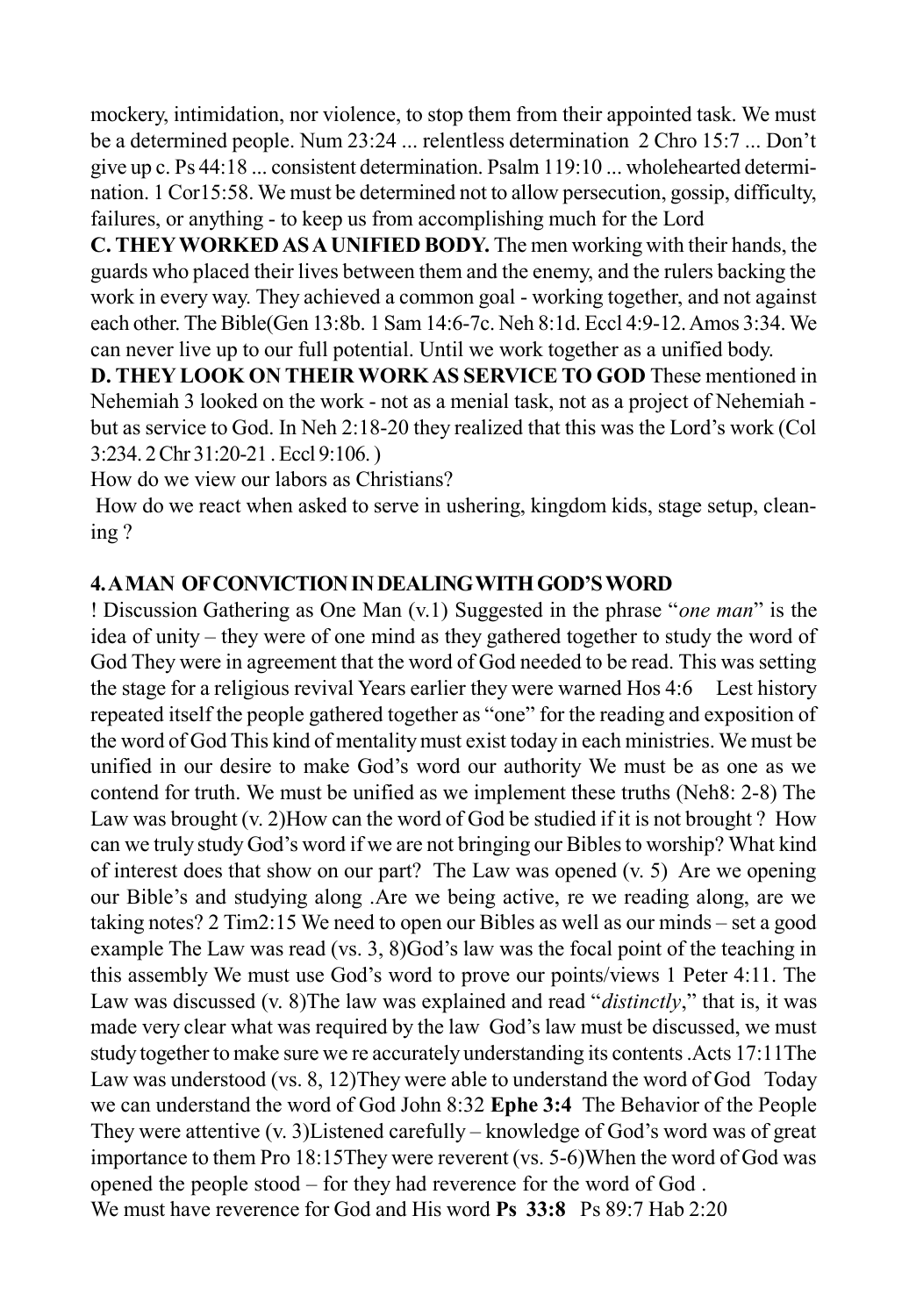They were persistent and unwavering (vs. 3, 7)The word was read from morning until noon – 4 to 6 hours of reading the word of God, and in all of this time they "*stood in their place*" (v. 7) Today many get mad if the preacher preaches one-minute overtime. These in Nehemiah's day could sit for hours listening to he word of God read. This showed their great love and respect for the word of God.

The Effects of the Law (vs. 9-12)Sorrow (v. 9)When one has the proper respect for the law of God they will feel sorrow when they have transgressed its precepts "For by the law is the knowledge of sin" (Rom. 3:20), The word of God also brings joy There is the joy of :salvation forgiveness, protection, instruction, comfort That why the Psalmist said **Ps 119:97**

Discovery and Obedience (vs. 13-18)Attention given to the "how" They found out what pleased God going to His word We must do the same today  $-$  it is not what we ant, but what God wants Obedience in the things learned It is one thing to know what God wants and it is another to do what He wants – When the Jews found out they had not been accurately keeping the commands of God – they made a change. The same must hold true for us Phil 4:9 It is not just doing a thing that is important, but doing it as God has set forth. If we are going to be successful in doing the work of the Lord, then His word must be in the center of our actions.

#### **Conclusion**

So let then imitate this man Nehemiah a great leader, builder, an awesome disciple of the word.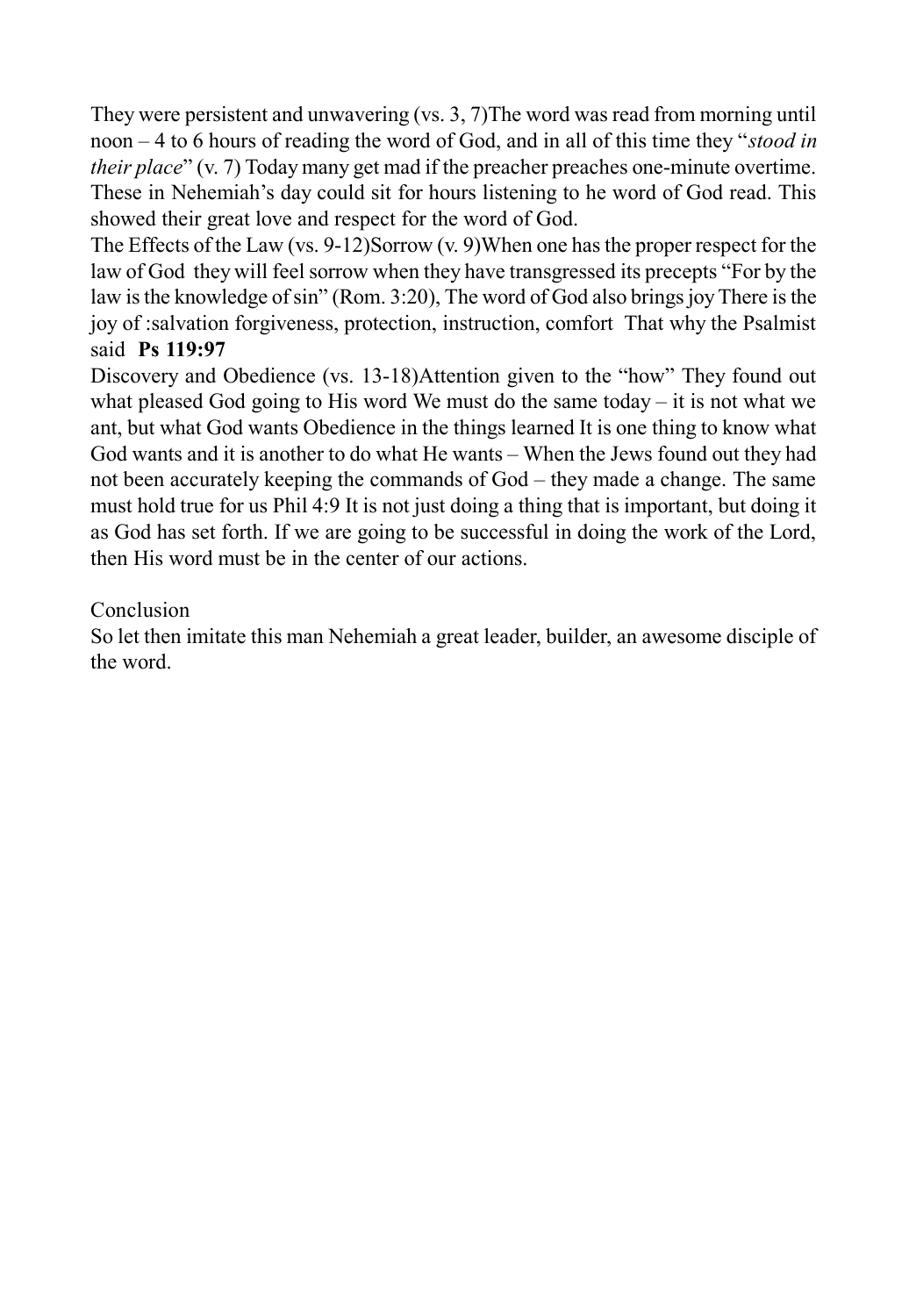# *SAMSON*

#### **1. Set Apart For God**

**Judges 13:5** Even before the birth of Samson God had set him apart as a Nazirite. We are also chosen by God to be set apart for God. We are His children (1Pet 2:9-12)? Chosen people, Royal priesthood, a holy nation, a people belonging to God to declare the praises of God, Called out from darkness.

Samson was expected not to be polluted by anything unclean. We too are called to be holy, as our Heavenly Father is holy.

**Judges 14:1-3** Samson was infatuated by a Philistine woman. Even when his parents gave him the advice to marry only a God fearing woman from Israel, he managed to manipulate his parents and got involved with Philistine women. He did not seem to have been much grateful about God choosing him to be a judge for Israel.

Are you grateful for your salvation and for God choosing you to be set apart for God? Are you keeping yourself pure, righteous and holy or are you like Samson giving in to the sensual desires of your heart?

#### **2. Strong Yet Weak**

**Judges 16:3** Samson was physically very strong, stronger than any one at that time but he was very weak. He kept on compromising and repeated his sinfulness and folly. It is easy for us also to do some religious things like reading the Bible, praying, evangelism, attending all the meetings, sharing good news and pretend to be strong. What is more important is to be strong within, holding on to the convictions of a disciple in purity and holiness

Are you confessing as soon as you happened to sin? Admit your weakness and have more than one person involved in your life to constantly help you overcome your weaknesses.

It is better to reveal our weaknesses and get strengthened.

#### **3. Driven by the Spirit**

**Judges 13:25, 14:19, and 15:14 He** was filled with the Holy Spirit but only occasionally he was driven by the Spirit. We too have the Holy Spirit with in us but does the Spirit drive us? We must pray specifically for the Spirit to lead us powerfully in every thing that we do. What ever we do we must start with prayer and remind ourselves consistently that we ourselves are the powerhouses of Holy Spirit. (**Ephesians 3:20)**

That is why Paul wrote in **Philippians 4:13** "I can do everything through him who gives me strength."

Are you driven by the Holy Spirit?

**The SPIRIT helps us** :

**In our weakness; In our Prayer Romans 8:26** In the same way, the **Spirit helps us in our weakness**. We do not know what we ought to pray for, but the **Spirit himself intercedes for us** with groans that words cannot express. 27 And he who searches our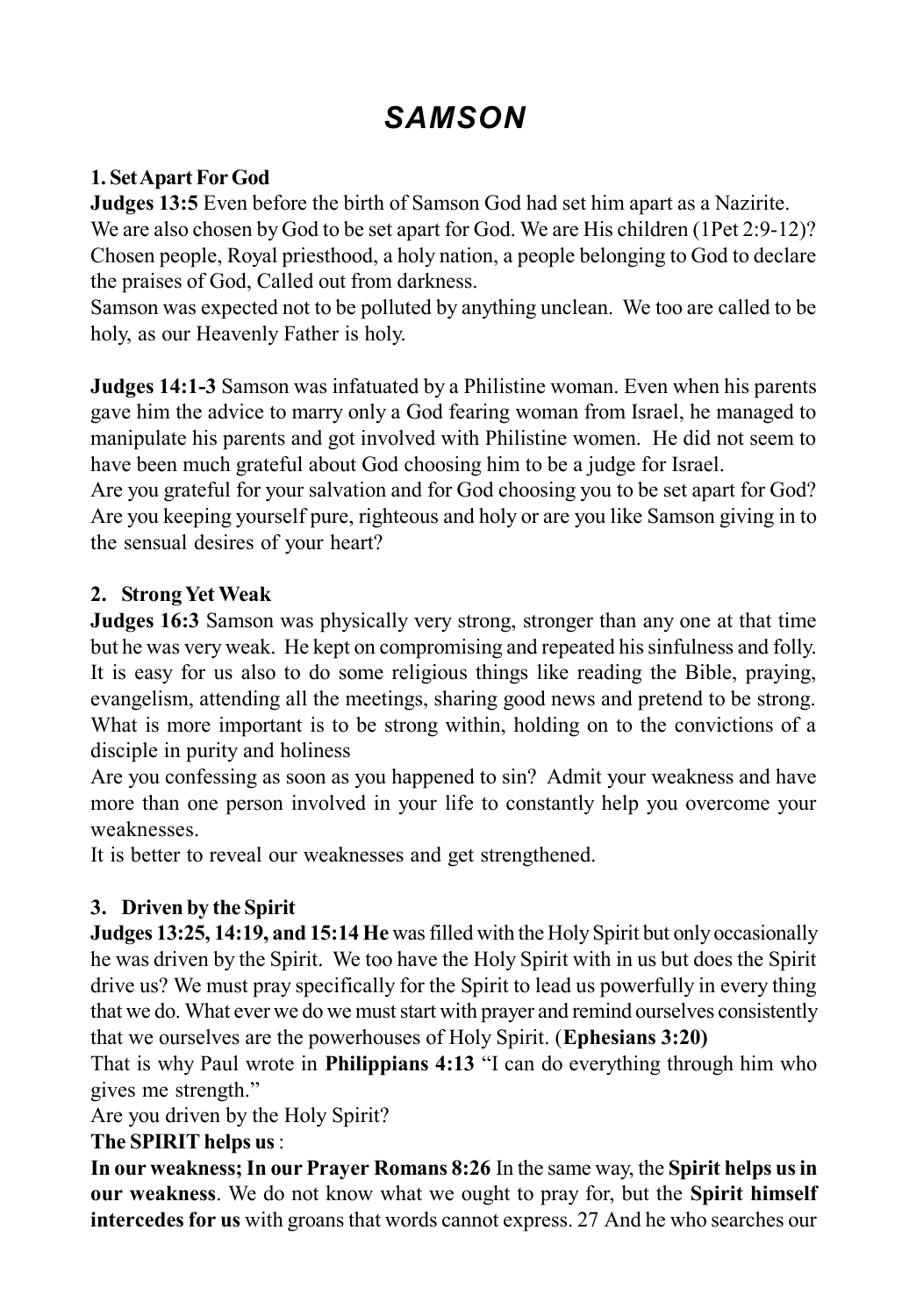hearts knows the mind of the Spirit, because the Spirit intercedes for the saints in accordance with God's will.

**In our Character Galatians 5:22** But the fruit of the Spirit is love, joy, peace, patience, kindness, goodness, faithfulness, gentleness and self-control. Let us rely on the Holy Spirit every step of our lives.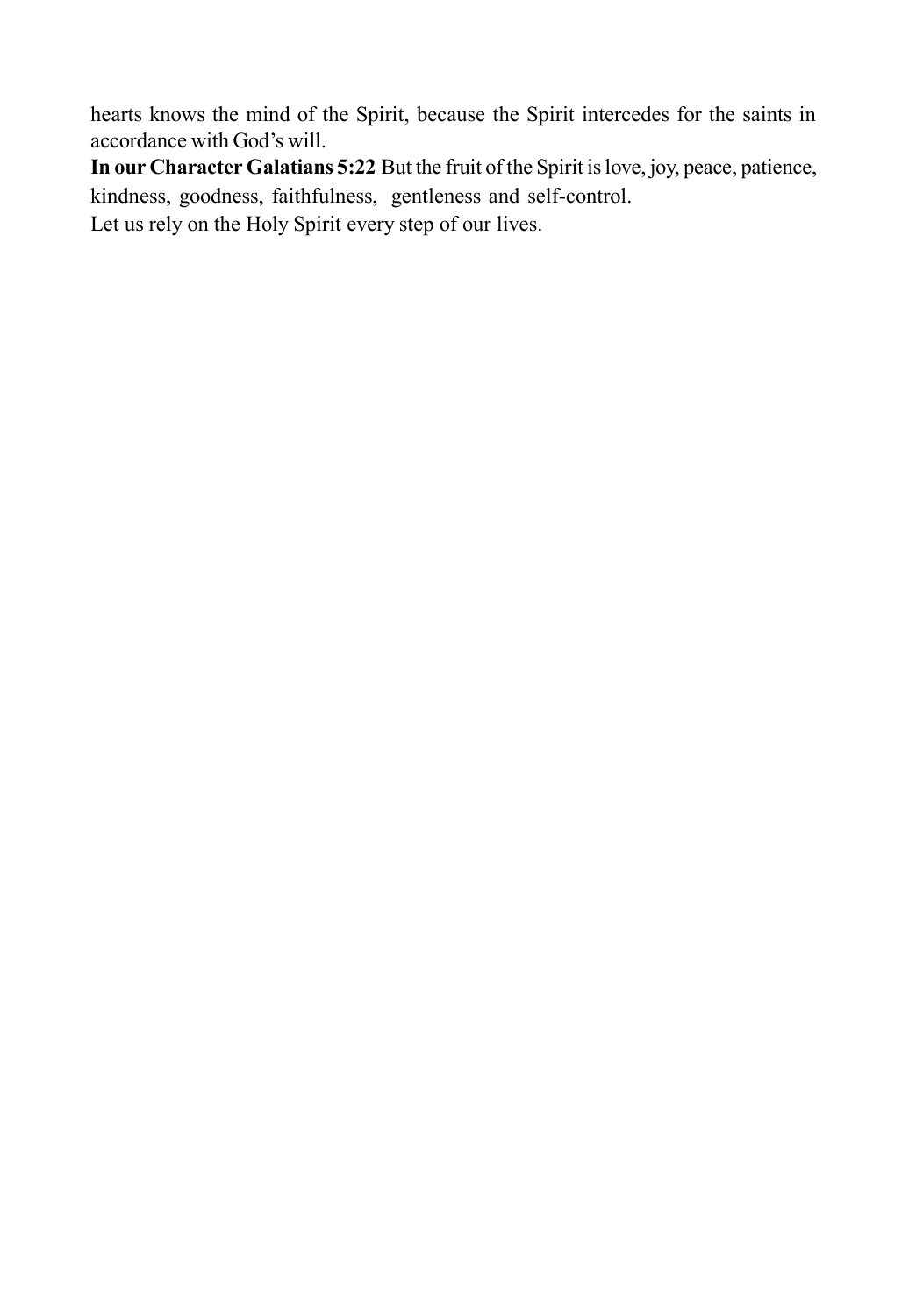## *CALEB - THE MAN WITH A DIFFERENT SPIRIT*

The first appearance of Caleb in the Bible is when Moses formed a very important team of 12 leaders of Israel to go and spy out the land of Canaan. Caleb was one among the chosen ones.

#### **1. Faithful Among The Unfaithful Numbers 13:21-30**

#### All the 12 of them found that the land of Canaan was surely a land where milk and honey flows as God had promised them. but 10 out of 12 were so faithless that they did not believe that God is able to help them to conquer that land. They saw the power of the people living there and were afraid to attack them fearing defeat. They did not believe the faithfulness of God!

What we see here is that Caleb was not a guy who went by the feelings of the majority. He lived by faith. He silenced the people before Moses and said "We should go up and take possession of the land, for we can certainly do it."

How are we today? ? Or do you follow the majority? Majority of the people in the world believes it impossible to live according to the Bible! The worldly pleasures carry them away. Do you trust in God's power and his faithfulness to his promises. Jesus commanded us to go and make disciples of all the nations! Do you believe that god will help you to accomplish that?

Jesus promised that he would make you fishers of men! Do you believe and act accordingly?

Jesus promised that whatever we ask in his name will be given to us! Do you believe that god will answer your prayers?

True faith is proven by great deeds. Do you have the faith to believe that you can be fruitful this month? Jesus promised the harvest is plentiful!

Let us imitate the heart of Caleb and be faithful to God and his promises even when all around us lose faith.

## **2. Blessed Among The Cursed**

### **Numbers 14:26-30; 36-38**

All the faithless were destroyed because God cursed them. You don't have to be immoral or a murder someone to be cursed by God! Your faithlessness is enough! That is alarming!

But God was so proud of Caleb Numbers 14:24 " But because my servant Caleb has a different spirit and follows me wholeheartedly, I will bring him into the land he went to and his descendants will inherit it.

How does god feel about you today? Will he notice your faith and bless you? We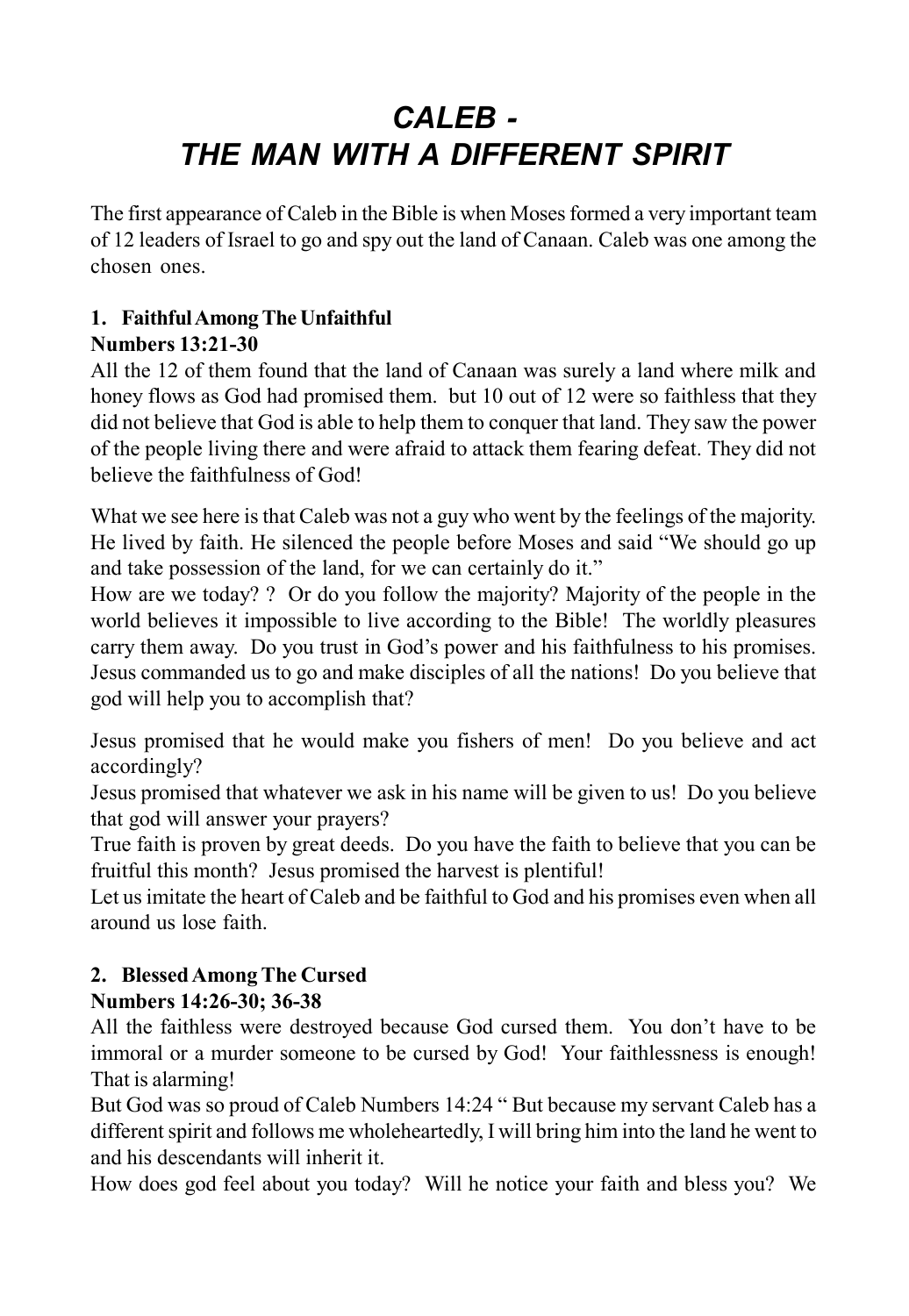have to grow up in our faith and deeds to the level God notices us and blesses us. Because of his faithfulness not only Caleb was blessed, but his descendants also! Will your descendants feel proud of you by seeing the blessings they get in the future and understand that it is because you pleased God?

### **3. Young At Old Age**

#### **Joshua 14:10-12**

We see Caleb after 45 years of his proclamation of faith! Now he is an old man – 85years old! Not only that he has grown old, he had gone through a lot in life. Imagine living in the desert for 40 years and seeing all his friends and all other faithless perishing in the desert!

Death of his hero Moses! Working under new leadership! Being lead by his partner in faith Joshua. When we read Numbers 13  $\&$  14 we get a feeling that Caleb had more faith than even Joshua. But God chose Joshua to be the leader after Moses! Now even after 45 years he has not got his inheritance that God promised him! But nothing could shake his faith. He was so fired up in this old age!

**Vs:11** " I am still as strong today as the day Moses sent me out. I am just as vigorous to go out to battle now as I was then." Look at his convictions! His faith was not on his physical strength but on the power of God almighty!

Nothing could diminish his zeal for God. Do you see him making any excuses? Do you make excuses? Excuses are not the result of situations or circumstances but the result of lack of faith and reliance on the power of the Holy Spirit in you.

Jesus said in **John 14:12** "…….anyone who has faith in me will do what I have been doing. He will do even greater thing than these,..........." what is impossible for you? What do you learn from Caleb today? Are you burdened? Or are you more fired up than ever before? After being a Christian for a few years some feel like settling down. Namesake prayers, legalistic Bible study, rare in sharing faith, difficult to confess, difficult to accept young leaders etc.

Let us learn a lesson from Caleb – it doesn't matter how many years you are a Christian for, let us grow in our zeal for god!

#### **4. Challenged the Young**

**Joshua 15:16** Caleb gives a challenge : "I will give my daughter Acsah in marriage to the man who attacks and captures Kiriath Sepher." He could have easily captured that land also. But he wanted to raise up some leaders in Israel. Othniel took up that challenge and got Acsah in marriage and later on we see Othniel being the first judge of Israel!

May be you are doing well spiritually. Great! But are you calling others around you to do well also? Are you involved in raising up leaders?

I appreciate ………………… who rose up recently to be a leader. He is excellent in taking up challenges and growing in the Lord.

I want to challenge you today – if you are not a leader become a leader.

If you are already a leader, raise up another leader like you.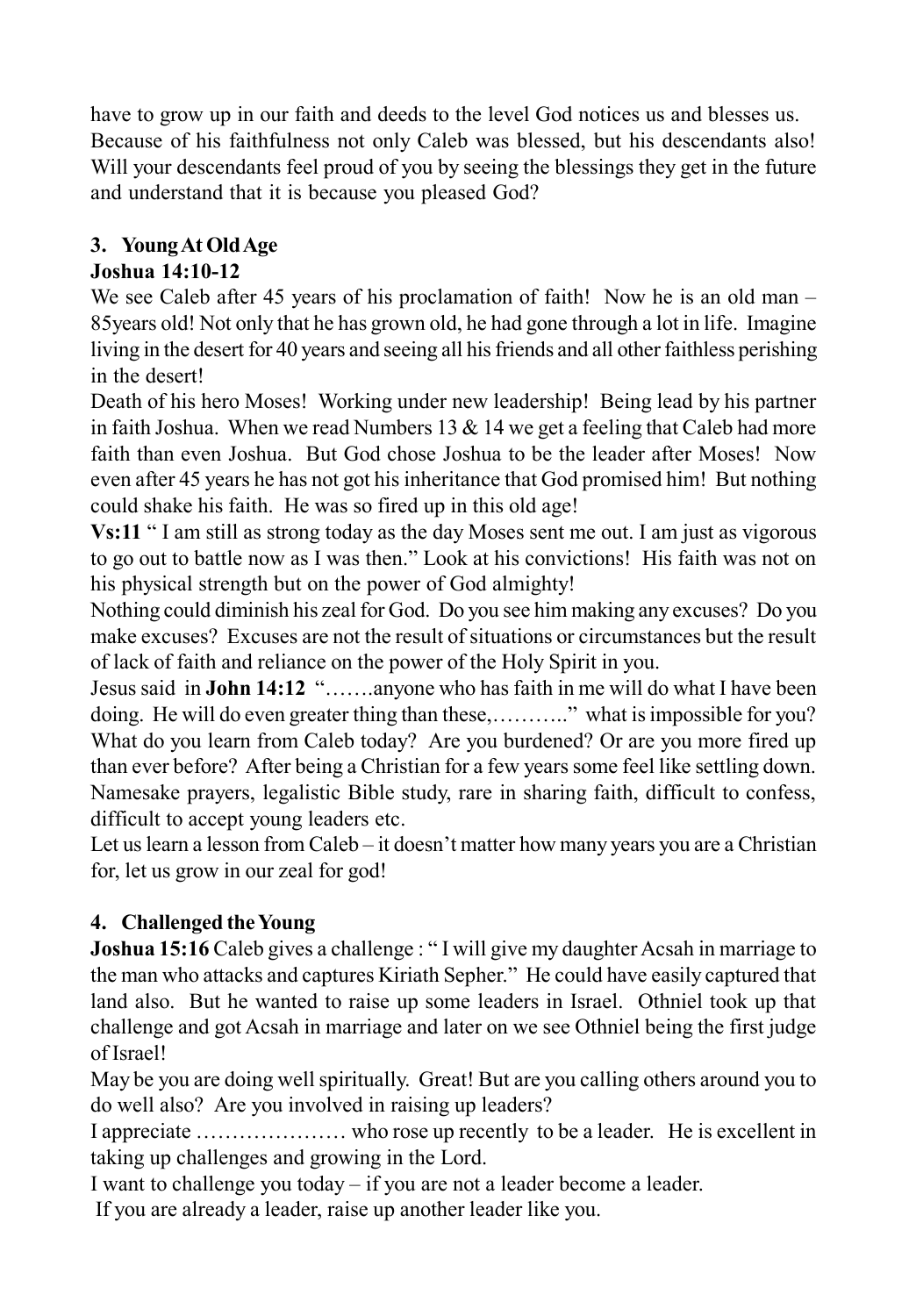Lot was the cousin brother of Abraham. He traveled with Abraham when God called Abraham. He got the best opportunity to have the fellowship the best man on earth at that time.

But being a companion of Abraham, and watching and observing the life and faith of Abraham, it looks like he did not learn much from Abraham.

## **1. Deceived By The Outward Appearance**

#### **Genesis 13:10-13**

This was the time Abraham suggested Lot to separate from him. Lot looked up and saw the well-watered land that looked like the garden of the Lord! The land looked really beautiful so he chose to live in Sodom. Vs.13 says that men of Sodom were wicked and were sinning greatly against the Lord.

Lot was not a deep person. He was deceived by outward appearance of the land. He saw only the worldly benefits of living in that land but did not see the danger of living among the wicked people.

How are you today? Do you get deceived by the outward appearance of things? When you make friends what do you look for? Glamour, money, worldly benefits that you can gain from them or spirituality? What kind of friends do you have? Do you walk away from spiritual people who will challenge of your sins or do you look for friends who will compromise with you?

When you take up a job what do you look for? Fame and fortune or spiritual benefits? There are many disciples who got deceived by lucrative jobs which made them slaves to their jobs and lost their commitment to God and to the church and finally fell away! Lot made a lot money but when God destroyed the land of Sodom, he lost all that he made in Sodom. Like Lot, many of them ended up losing both spiritual life and found to have not benefited financially as they thought.

Singles: what are you looking for in your future spouse? External beauty or spiritual heart!

(1Timothy 6:6-10 talks about the benefit of godliness with contentment. We must remember love for money is the root of all evil.)

#### **2. Compromises After Compromises**

**Genesis 19:6** when Sodomites were crying out to Lot to send the men to them to have sex with them, see how Lot spoke to them!

**"Friends"** ? first compromise. He became of friend of wicked people!

#### **"I will give my daughters"** ? **what a father!**

**Genesis 19:14** tells us that Lot not only settled in Sodom, but also arranged the marriage of his daughters with the men of Sodom!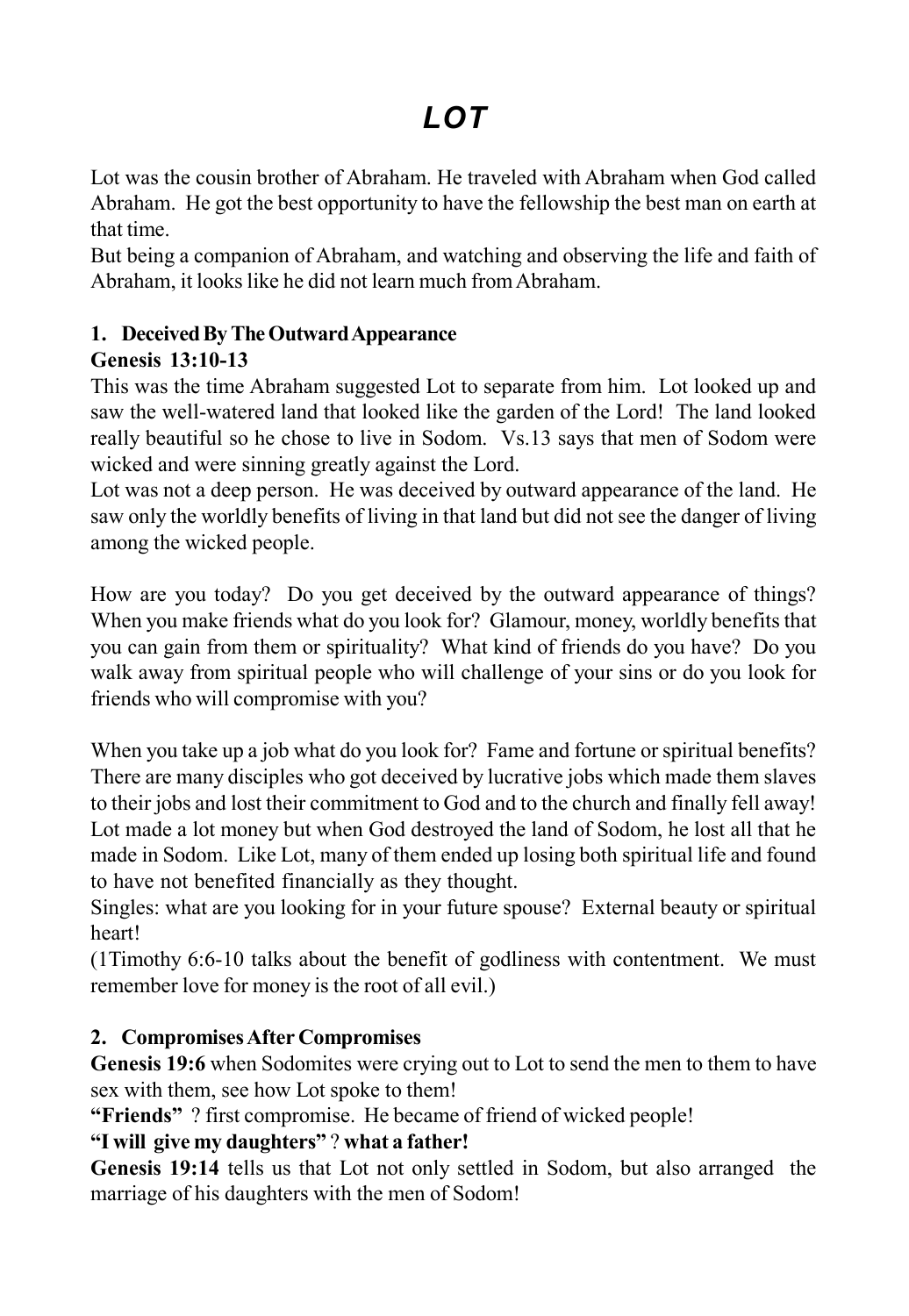**Genesis 19:16** Lot hesitated to escape from Sodom even when the angels helped him! **Genesis 19:20** Let me go to Zoar (means small)

**Genesis 19:32** Drunkenness and incest!

What do we learn from Lot? One compromise will lead us to another and it can destroy our lives. Brothers and sisters, isn't it so alarming?

Do you want to compromise? Starting with our quiet times in the morning, Bible study, meeting, fellowship, evangelism, righteousness, purity, confession, and contribution – let us not compromise even a bit in our lives. Let us be on the edge every moment of our life.

### **3. Wasted Life**

In Genesis 18 we see Abraham pleads for Sodom and he got the angels to agree that if they find at least 10 righteous people, they will not destroy Sodom and Gomorrah! (**Genesis 18:32)**

#### **Genesis 19:23-26**

Finally the Lord destroyed Sodom and Gomorrah. That shows God could not find even 10 righteous people there! With much difficulty God saved Lot and his daughters. That too because God remembered Abraham (**Genesis 19:29**)

What do we learn from this? Though Lot lived in Sodom and Gomorrah for years together, was he able to save anyone? Not even one soul! How do you feel about that? **{let a few share}**

Now look at our lives! What about our family? How many are saved since we became disciples? What about our college/work place? What about our neighbourhood? Let us face the fact! Have you made an impact on the people around you?

Lot had a wasted life! By the end of his life he must have thought, I could have done……..!

Do you want to end your life like that?

*{Share : Venugopal is a policeman in Trivandrum; he became a disciples even though his past was bad and the circumstances were against him. He not only started living a great family life, his impact was felt in the police station where he works, wherever he is put in duty; he carries his Bible and preaches the word wherever he is on duty! Amazingly now there are 5 policemen being our brothers in Christ in Trivandrum Church!}*

Let us learn lessons from the life of Lot: 1:Let us never be deceived by outward appearance;

2) Let us never compromise on spirituality; 3) Let us not waste our life. Let us make sure that we make an eternal impact on every person that we get in touch!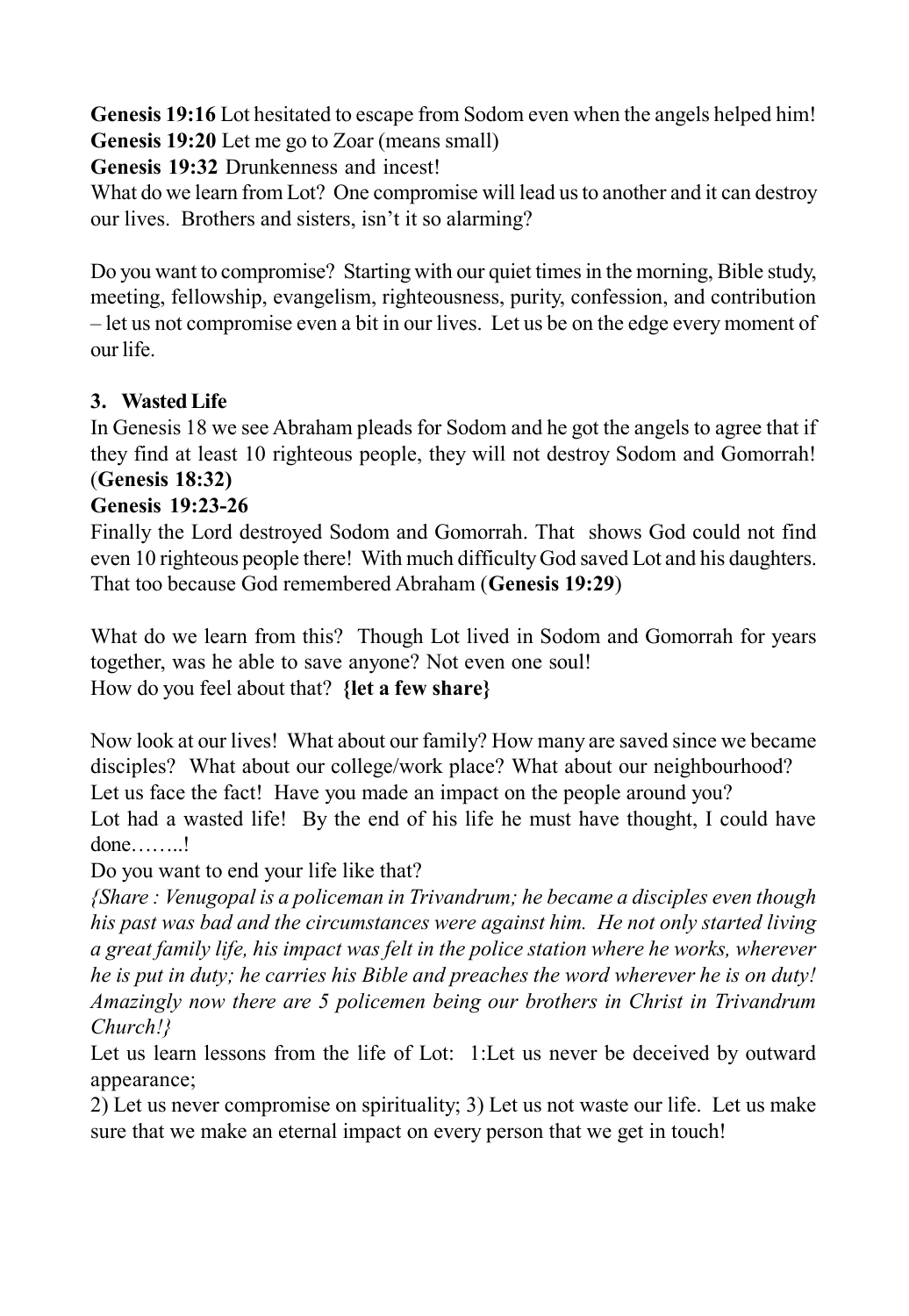# *JEREMIAH*

Jeremiah is a great prophet. He wrote 2 Old Testament books: Jeremiah and Lamentations. He ministered during the reigns of last five kings of Judah.

#### **1. Call To Be A Prophet**

**Jeremiah 1.6-8** "Ah, Sovereign LORD," I said, "I do not know how to speak; I am only a child." 7 But the LORD said to me, "Do not say, 'I am only a child.' You must go to everyone I send you to and say whatever I command you. 8. Do not be afraid of them, for I am with you and will rescue you," declares the LORD.

When Jeremiah was called by God, he was very insecure. But good thing with Jeremiah is that he was always open about his feelings to God. God did not accept his excuses!

We are also called to preach the Word to the people of the world. Just like the people of Jeremiah's time, people around us are also rebellious and proud. That is not an excuse for not preaching the word. Many of us making excuses saying, "nobody is open brother!"; what would God tell us? Will he say : I understand you, I feel sad for you! May be you have to take a break in preaching! That is what we want to hear. But here we see that God did not say that to Jeremiah, even though his situation was far beyond what we can imagine.

What does God expect from us? Keep preaching: whether people accept it or not!

#### **2. Be Bold**

**Jeremiah 1:17** "Get yourself ready! Stand up and say to them whatever I command you. Do not be terrified by them, or I will terrify you before them.

God expected Jeremiah to be bold! Do not be terrified by them, or I will terrify you before them. We have heard and seen this passage many times. There is no compromise!

Is it an expectation of God for us to be bold. Though Jeremiah seemed to be a bit nervous and timid, by the discipling he got from God, he grew in his faith and became very bold. Let us see : once God told Jeremiah:

(**Jeremiah 22:1**? ) "Go down to the palace of the king of Judah and proclaim this message there:" he gave a message about what discipline is waiting for the King of Judah and people of Judah. This was not a very encouraging message. One of the points in the message was in vs.18 ?"Therefore this is what the LORD says about Jehoiakim son of Josiah king of Judah:

19 He will have the burial of a donkey—dragged away and thrown outside the gates of Jerusalem."

Can you imagine you going to the palace of a King who hates God and you and saying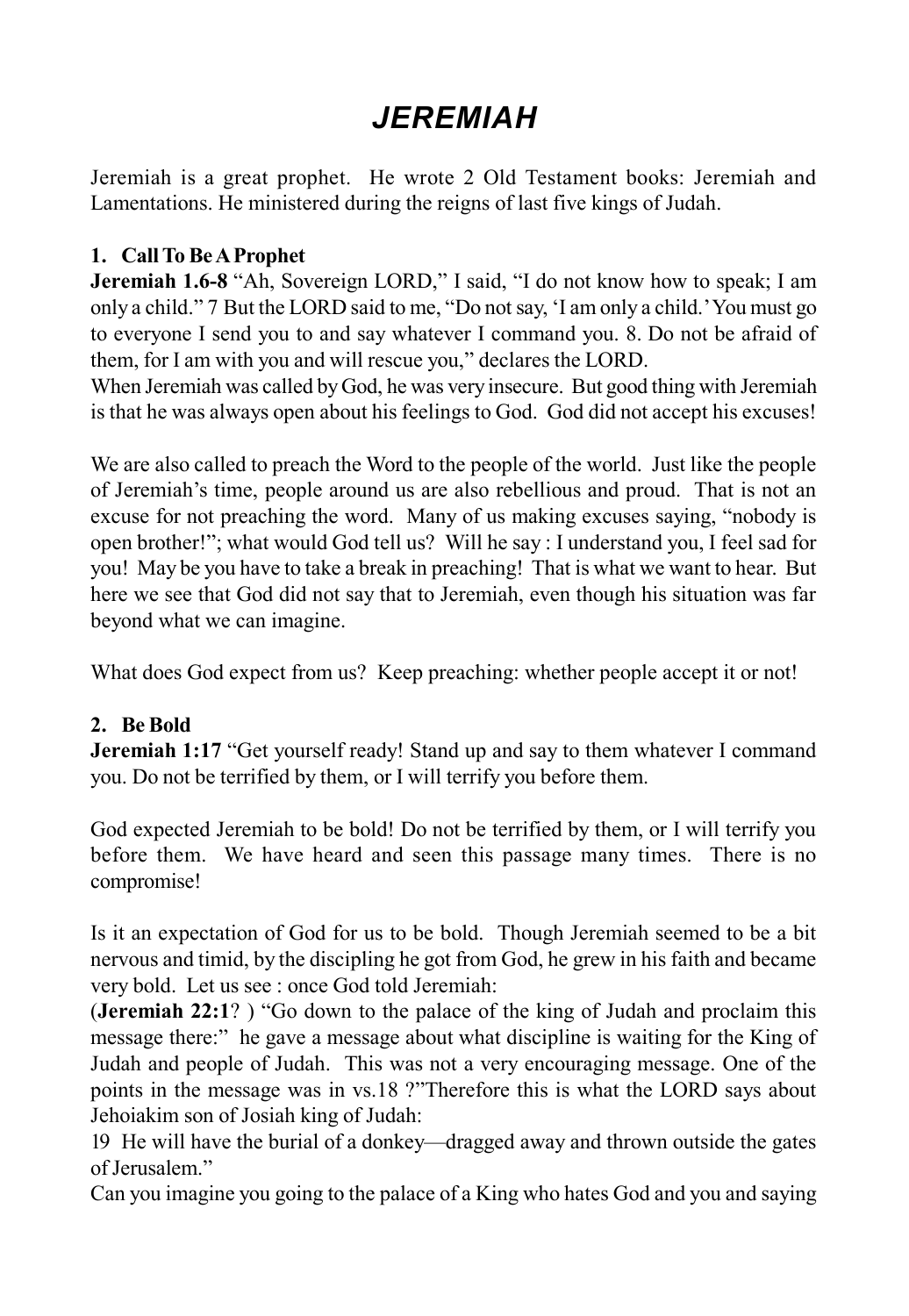these words? What kind of a treatment will you expect? But Jeremiah understood it is the will of God and he is the messenger of God and he did exactly as God told him to do. Jeremiah became bold from being a timid character.

Are you bold like Jeremiah? However you are God can make you strong, bold and powerful. Next time when you meet a person or crowd that will intimidate you, remember how Jeremiah was and be bold like him and preach the word or share your faith boldly.

# **3. Be Expressive to God**

## **Jeremiah 20:7-10**

Here we see though Jeremiah was bold, repeated persecutions made him feel terrible. But he did not quit. There was no one to encourage him; no one to say even a kind word, no respect or honour. No one thanked him or clapped for him after his great messages; rather they tried to kill him!

Imagine you being there in that position. What would you do? How will you respond? How will you feel?

He too felt bad but instead of being emotional and keeping quiet or quitting, he went to God and expressed every bit of feelings to him. It was very strong to the point (vs7) "O LORD, you deceived me, and I was deceived; you overpowered me and prevailed……….."

He kept praying and finally, you see he concluded:

**Jeremiah 20:11** "*But the LORD is with me like a mighty warrior;* so my persecutors will stumble and not prevail. They will fail and be thoroughly disgraced; their dishonor will never be forgotten."

This is how he found strength. He kept expressing all his feelings – both good and bad to God because he considered God as his father, refuge, stronghold etc.

What do you do when you go through pain? Turn to your discipler – a mere man; your spouse another imperfect being like you? Or to the almighty your God?

It is true that God has provided us discipler, leaders, spouse, friends etc; but no one can replace God. God must be your father, refuge, stronghold and source of encouragement.

Let us learn from the great Prophet Jeremiah: Let us accept the call to be a Prophet; Let us be bold like Jeremiah, Let us be bold in being expressive to God in our walk with God!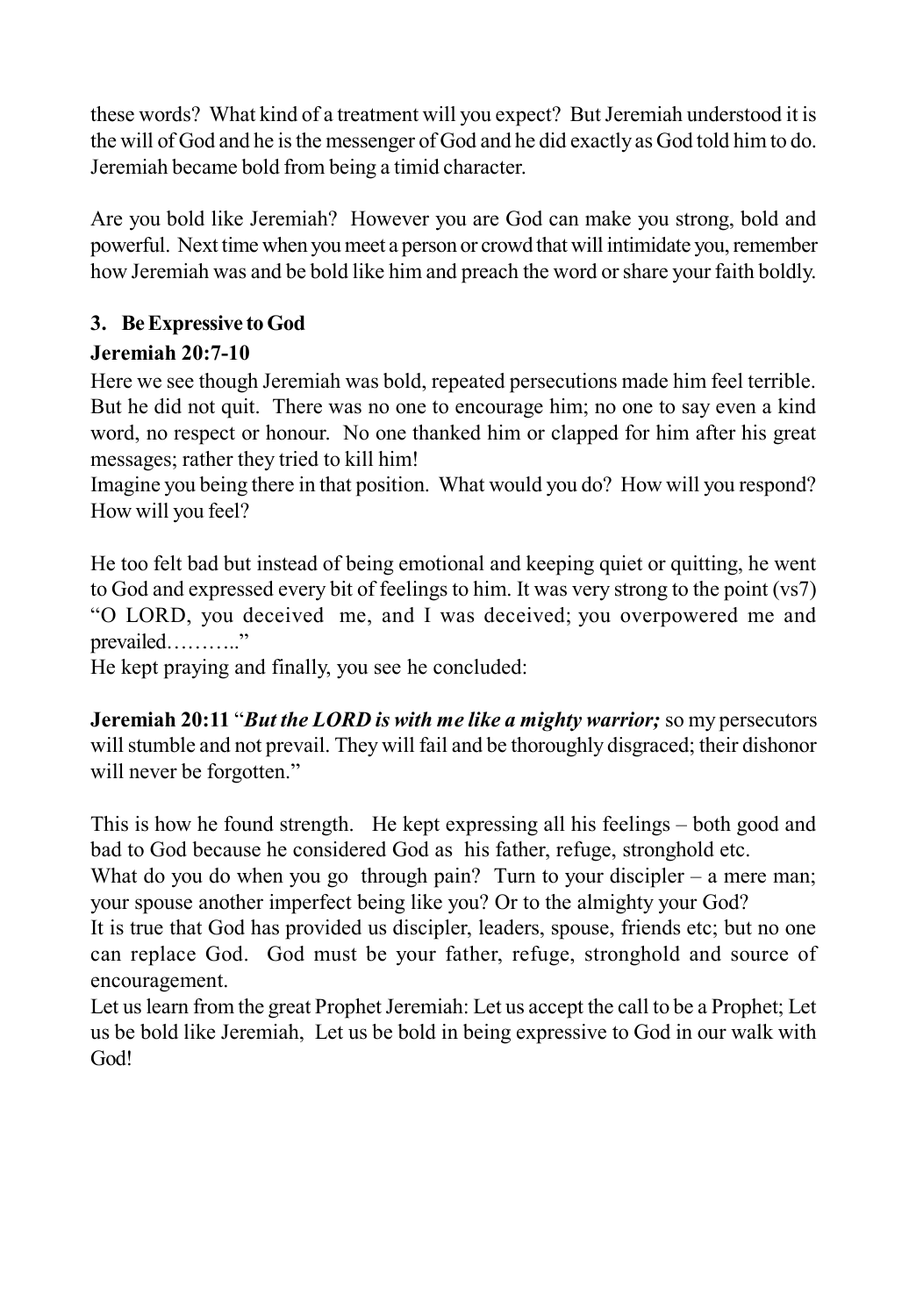# *RECABITES*

During Jehu's time Jehonadab son Recab was the leader of conservative movement among the Israelites that was characterized by strong opposition to Baalism as well as to various practices of a settled agricultrural society, including the building of house, the sowing of crops and the use of wine. His followers still adhered to these principles over 200 years later and were known as Recabites. Rural Israelites really respected Recabites and considered them to be Godly.

*{courtesy : NIV Study Bible reference page No. 541, 2 Kings 10:15}*

Jehu was appointed by God (*through Elisha the Prophet*) to be the king of Israel and to bring an end to the Baal worship in Israel. He had already killed (2 Kings 9) the wicked queen, the wife of Ahab who spread Baal worship so much in Israel. Now in his incredible zeal, Jehu was going to destroy all the prophets of Baal. Jehonadab came to know about the zeal of Jehu to destroy Baal worship. So he was on his way to meet Jehu. Now let us see:

#### **1. Spiritual Hangout**

#### **2 Kings 10:15-17**

Jehu meets Jehonadab and calls him to join him in his chariot to 'ride along'. Jehu knew the convictions of the Recabites. Jehu used this opportunity to hangout with a great man of God who equally hated Baal worship. Public association with Jehonadab gave Jehu added credentials among the rural populace as a follower of the Lord.

What kind of hangouts do you have? Is it only good food and nice talk? Or some jokes and fun? Look at what kind of hangout Jehu and Jehonadab had:

#### **2 Kings 10:23-27**

They had great fun in achieving some incredible spiritual goals. They put to an end to Baal worship and made the temple of Baal to be latrine! Not only they could laugh about it, but they gave a chance for us also to laugh!

What do you do with your friends? do you do anything radical like Jehu? There are brothers and sisters who prayed the whole night together (not the usual ministry all night prayer; just 2 or 3 of them); some had prayer walks around the city; some invited great number of people together and became fruitful together; some went and helped the poor radically; some built houses for poor Christians.

What is something radical you have done with your friends(Christans)?

Next time when you have even a plan to hangout with other Christians, think of Jehu and Jehonadab and do something radical.

Even today, you can find a partner in this group to do something radical.

Examples of spiritual hangouts: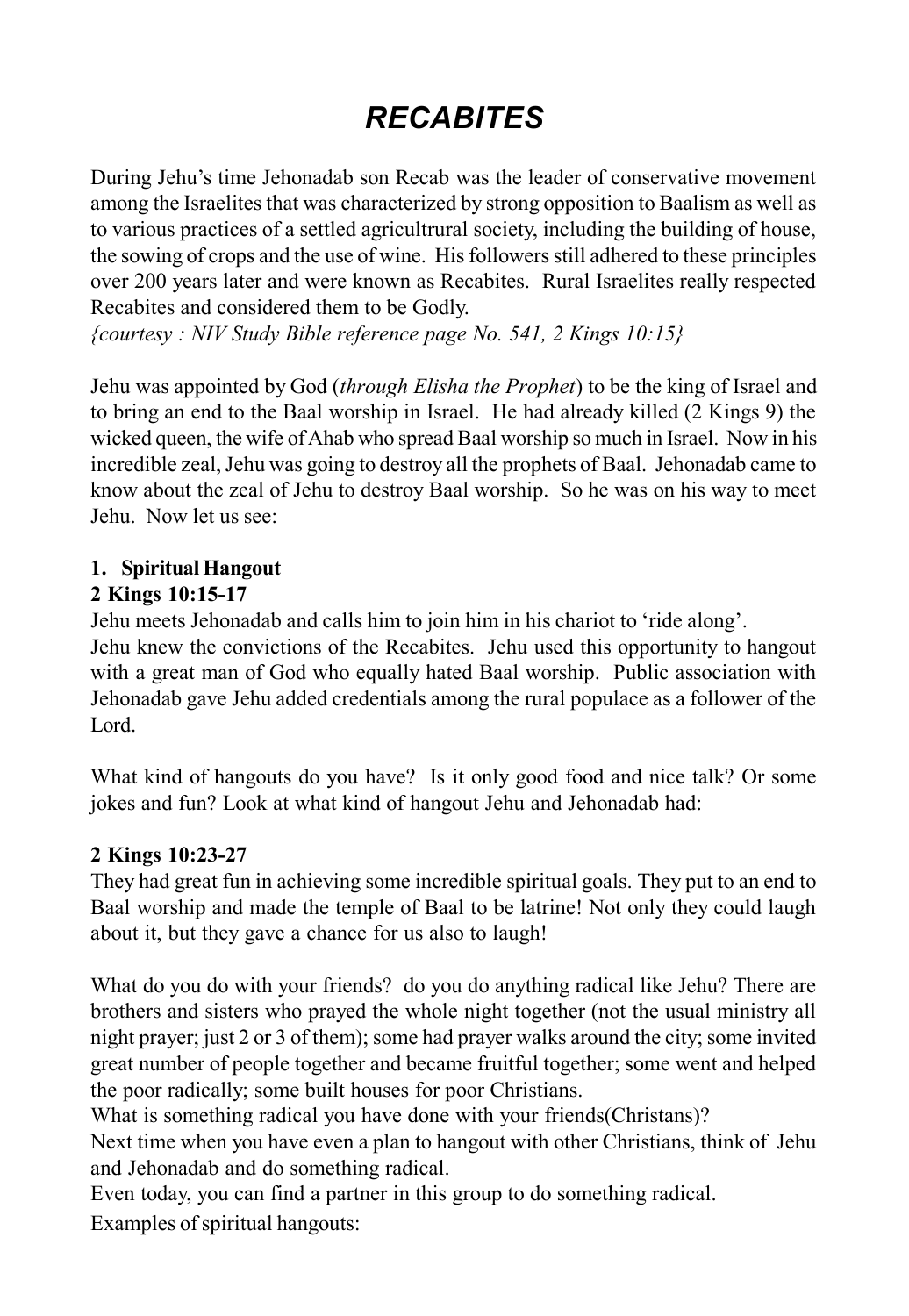Moses and Aaron Jonathan and the armor bearer David's mighty men Daniel and his friends Elijah and Elisha Jesus and the Apostles : feeding 5000, miracles, Transfiguration etc.

# **2. Lasting Convictions**

### **Jeremiah 35:1-16**

God was very upset about the Israelites not honouring God. They disobeyed God in every way. God sent prophet after prophet and yet they did not listen. Here God is giving them one more chance through Jeremiah. God wanted Jeremiah and the people of Israel to be convicted by the lasting convictions of the Recabites.

A prophet calls them to the Temple of God and provides vine! Even then did they drink? They refused to even taste it. Why ? they were holding on to the instruction given by their forefather Jehonadab who lived nearly 250 years before Jeremiah; the same Jehonadab who helped Jehu to destroy Baal worship.

They respected their father and obeyed his instruction without any compromise for centuries. But people of God did not honour God or obey God's commands!

Let us not disappoint or grieve God brothers and sisters. Let us learn a lesson from the Recabites. Let us not just attend meetings, hear the messages, read our Bible regularly, but have convictions to respect God as our father and obey everything we learn from him for ever. Let us also teach other disciples and our children also to have lasting convictions.

Many of us have gained deep convictions. Some of us have never lied since we became Christians; never drank alcohol, never smoked, never missed meetings, never failed to give contribution, never went out of station without taking advice, never missed quiet time, never missed Bible study, never missed family time etc. That is wonderful.

What is something that you are holding on? Let us have more such convictions that we hold on for the rest of our lives!

See what God has done for the Recabites:

**Jeremiah 35:18,19 "**Therefore, this is what the LORD Almighty, the God of Israel, says: 'Jonadab son of Recab will never fail to have a man to serve me.'"

Wow! See the blessing that you can get from your faithfulness to God and for lasting convictions.

*Note: various traditions in the Jewish Mishnah claim that the Recabites were later given special duties to perform in connection with the Jerusalem temple built after the return from Baylonian exile.*